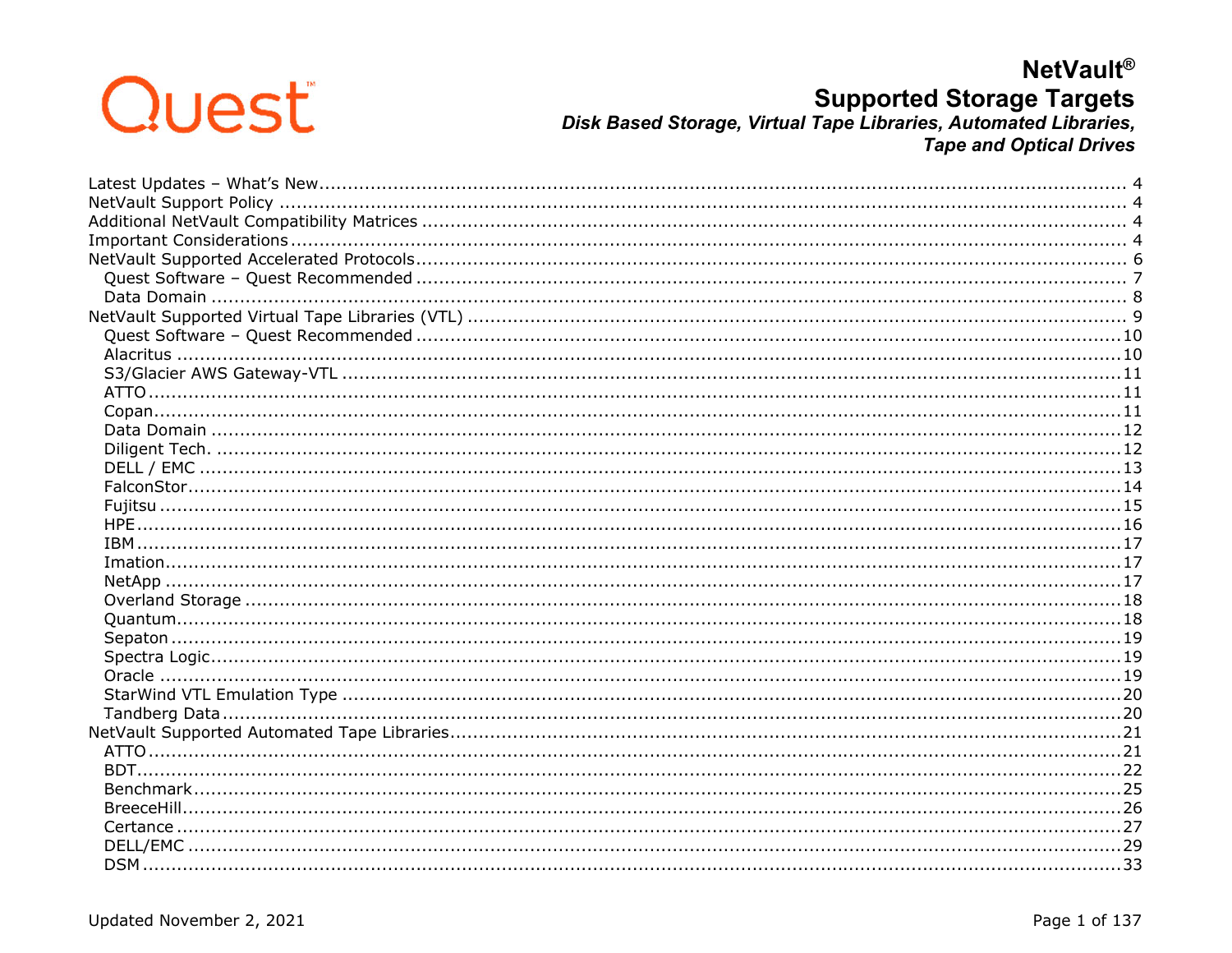#### **NetVault® Supported Storage Targets** Disk Based Storage, Virtual Tape Libraries, Automated Libraries,

**Tape and Optical Drives**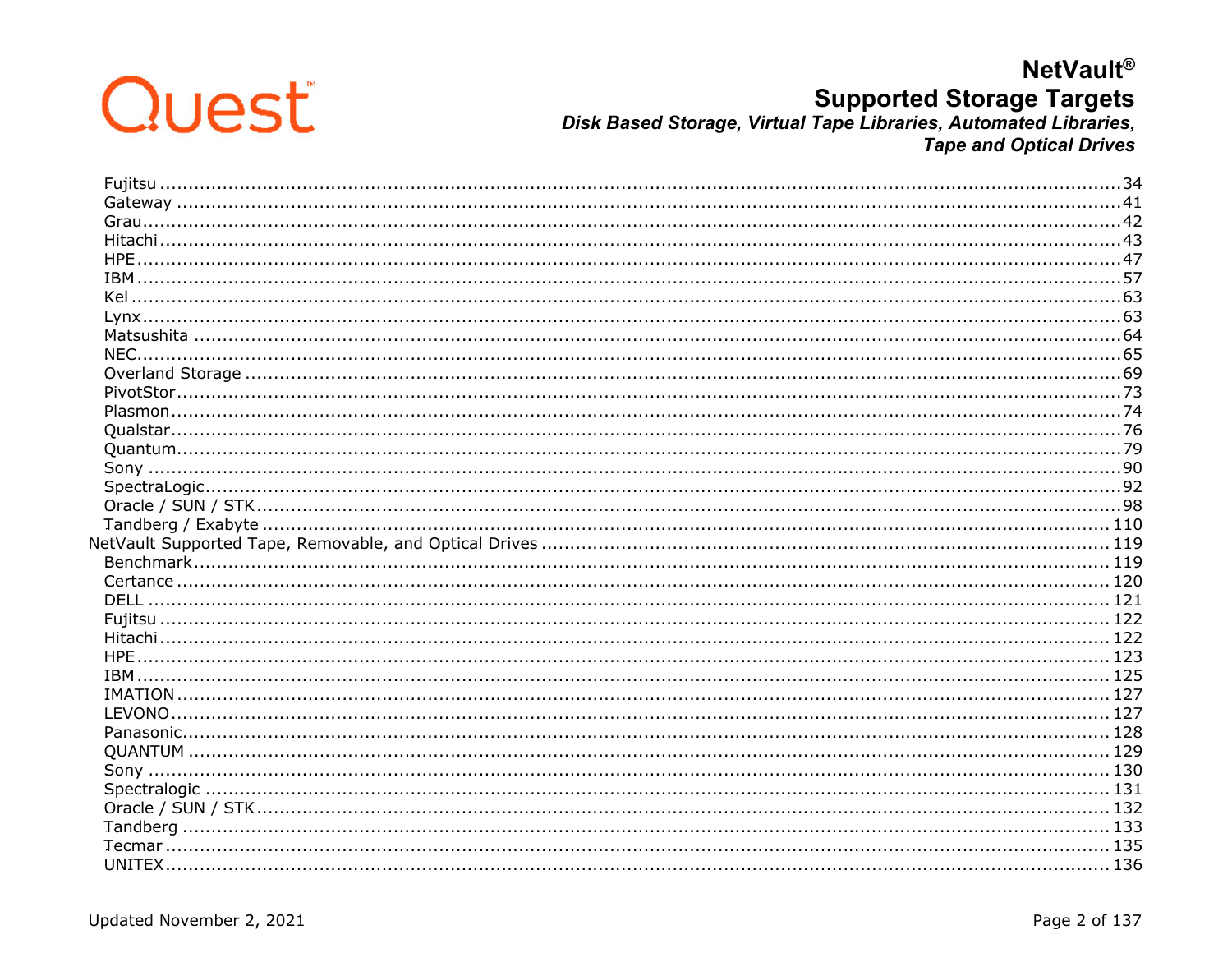

#### **NetVault® Supported Storage Targets**  *Disk Based Storage, Virtual Tape Libraries, Automated Libraries, Tape and Optical Drives*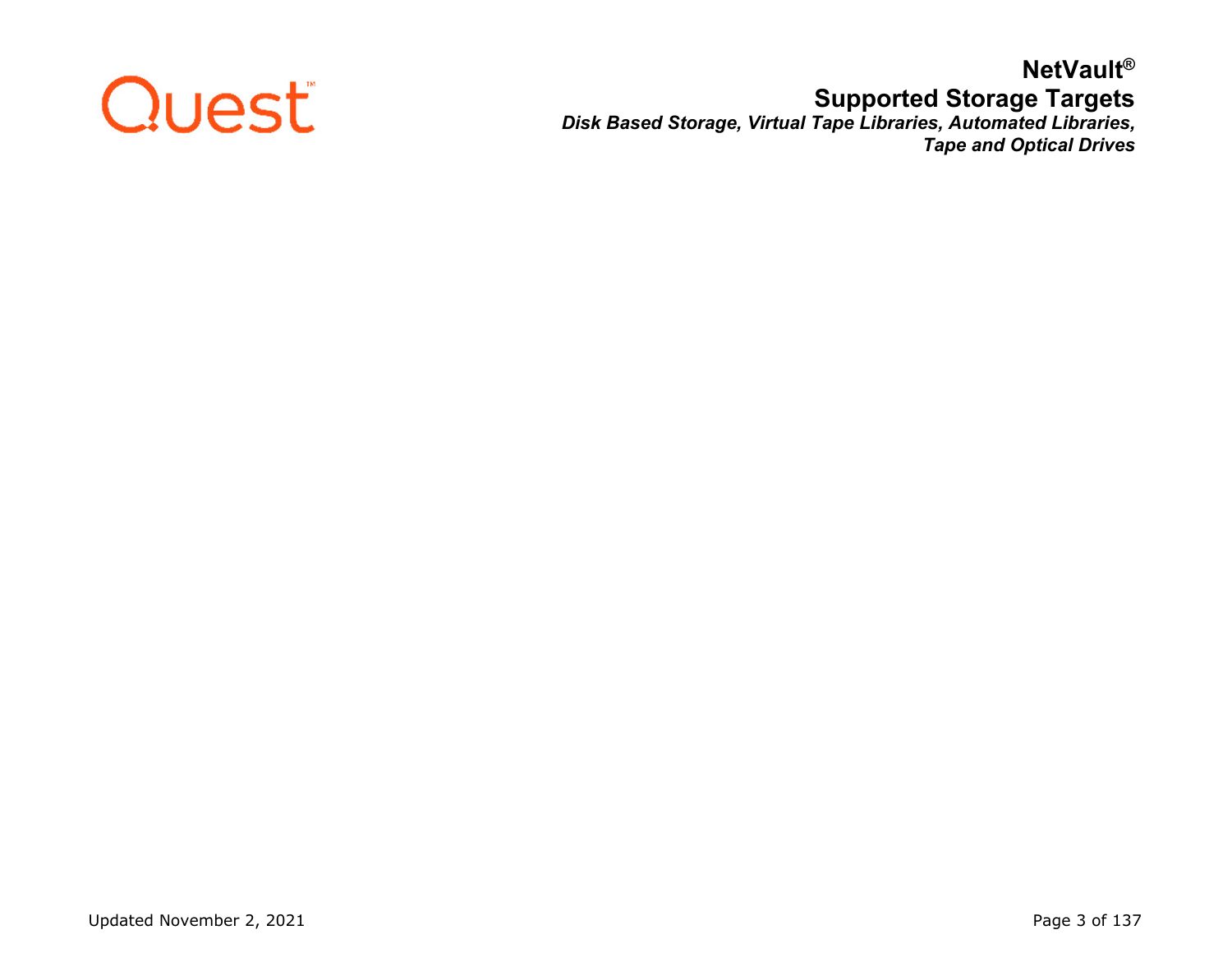

•

#### **NetVault® Supported Storage Targets**  *Disk Based Storage, Virtual Tape Libraries, Automated Libraries, Tape and Optical Drives*

#### **Latest Updates – What's New**

Below is a summary of the updates made to the latest versions of this compatibility matrix:

#### **NetVault Support Policy**

Quest Software Product Lifecycle and Support Services Guidelines detailing End-of-Support-Life (EOSL) procedures for all product lines is available online at: https://support.quest.com/netvault/lifecycle

Additionally, individual device manufacture's End-of-Life and End-of-Support-Life product support policy and statements supersede any support implied directly or indirectly by the information within this document.

#### **For additional information or device support requests please email** of Interop.DP@quest.com

#### **Additional NetVault Compatibility Matrices**

Additional NetVault compatibility matrices are available from the Quest Website at http://www.quest.com/netvault/#docs

Available matrices include:

- NetVault Supported Platforms
- NetVault APM and Plugin Supported Platforms
- NetVault Supported NAS Appliances and NDMP compatibility
- NetVault Bare Metal Recovery (VaultDR) Supported Platforms

#### **Important Considerations**

- SAS Interfaces are supported on MAC OS X platforms with NetVault Backup v8.5 or higher.
- SAS Interfaces are supported on AIX platforms with NetVault Backup v8.5.1 or higher.
- SAS Interfaces are NOT supported on HP-UX platforms.
- SAS Interfaces are NOT supported on NetWare platforms.
- Only ATAPE drivers are supported on AIX platforms.
- For Supported Virtual Libraries and De-duplication Technologies; Backup and Recovery operations are only supported for Block Interface or LAN based target devices. Remote backup and recovery cloud or replication targets are not supported at this time.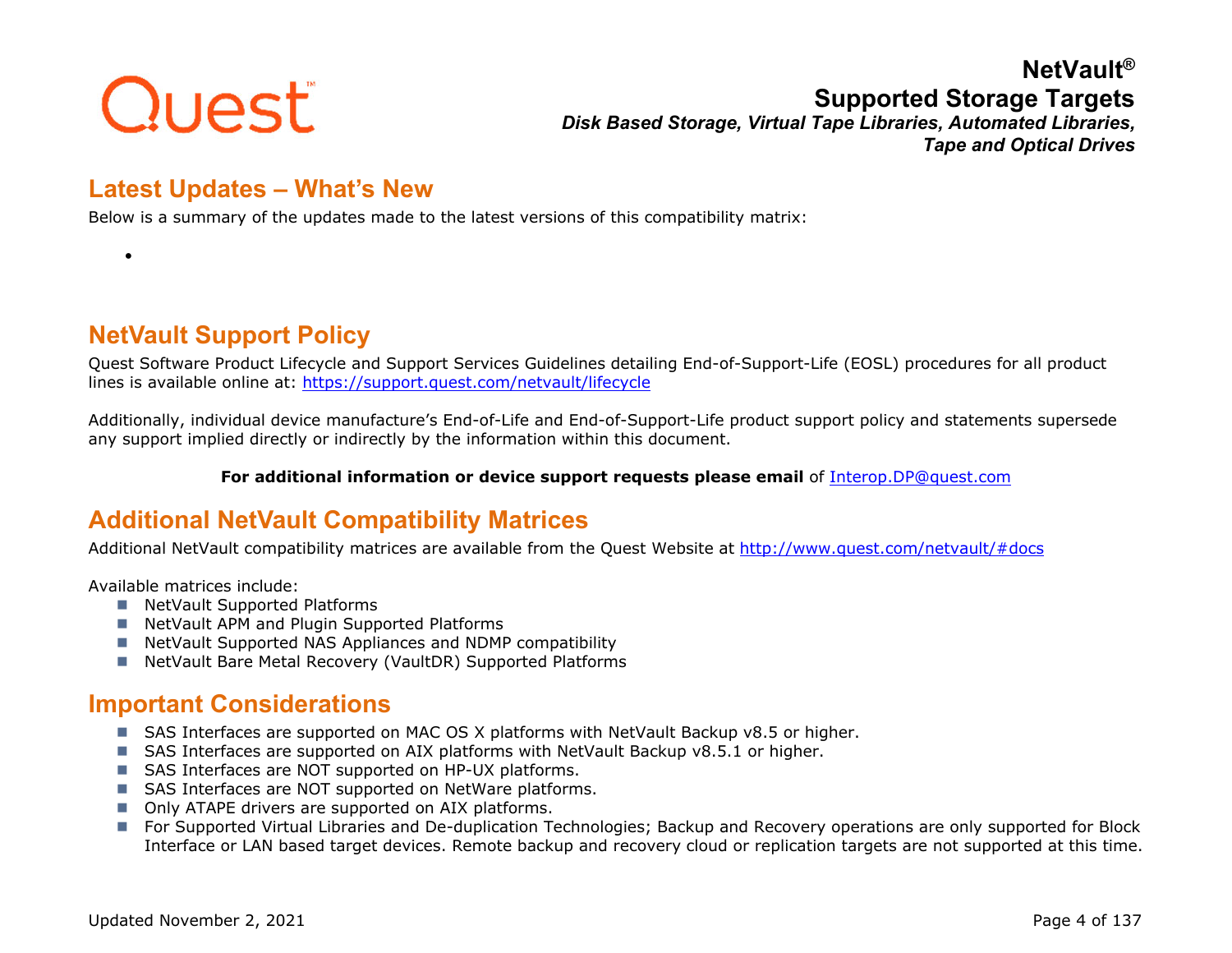

#### **NetVault® Supported Storage Targets**  *Disk Based Storage, Virtual Tape Libraries, Automated Libraries, Tape and Optical Drives*

- For Virtual Tape Libraries (VTL) attached directly to NDMP Environments by way of block Interfaces such a FC or iSCSI please refer to the NDMP compatibility guide and the individual manufacturer for support details. In general all VTLs are supported via the NDMP interface in locally attached, remote attached or 3-way transfer models. Emulated 3-Way transfer models are designate herein by way of the NDMP interface destination specifically.
- Some Tape Libraries support partitioning the physical aspects of the Library into Logical Configuration Items so that each partition is presented as an exclusive subset including slots, drives and mail slots (Storage Elements, Data Transfer Elements and Import/Export Elements). NetVault: Backup generally supports partitioned Libraries so long as the SCSI command support is not altered by the logical partitioning.
- The NetVault Compatibility Guides for supported platforms and supported Tape Libraries therefore needs to be updated to document that fact that SCSI tape libraries on a HPUX 11.31 machine cannot be added to NetVault.
	- **HPUX 11.23 and earlier versions should work.**
	- **This would affect all currently supported versions of NetVault including NetVault 9.2 and 10.0.x**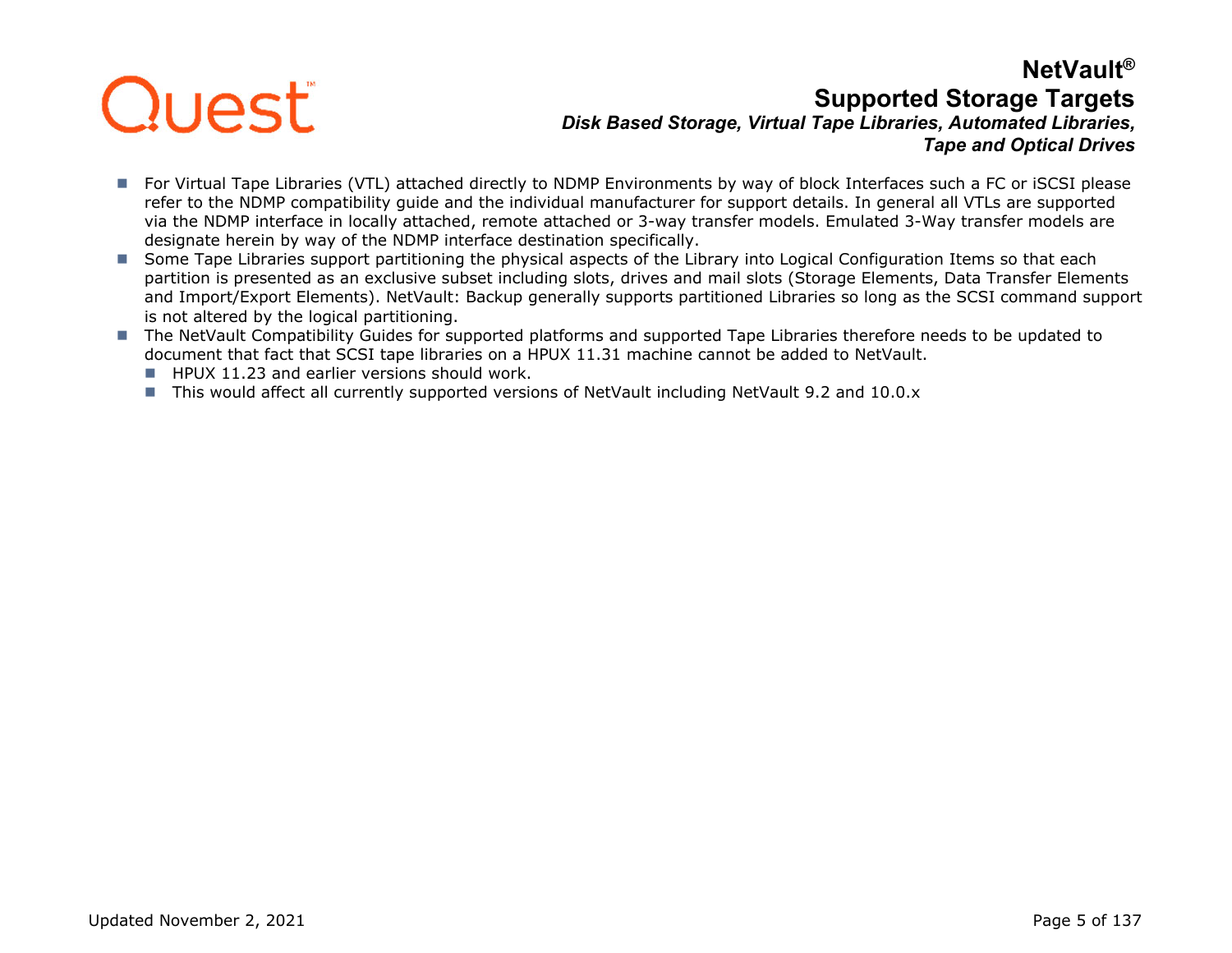#### **NetVault® Supported Storage Targets**  *Disk Based Storage, Virtual Tape Libraries, Automated Libraries, Tape and Optical Drives*

#### **NetVault Supported Accelerated Protocols**

NetVault supports the Accelerated Protocols listed below on all operating systems that are supported by NetVault as either a Backup Server or SmartClient platform unless otherwise noted. Some device restrictions will be imposed by third party vendors for usages with their applications or operating platforms, consult your resellers or solution vendors to ensure your devices are fully supported by all vendors.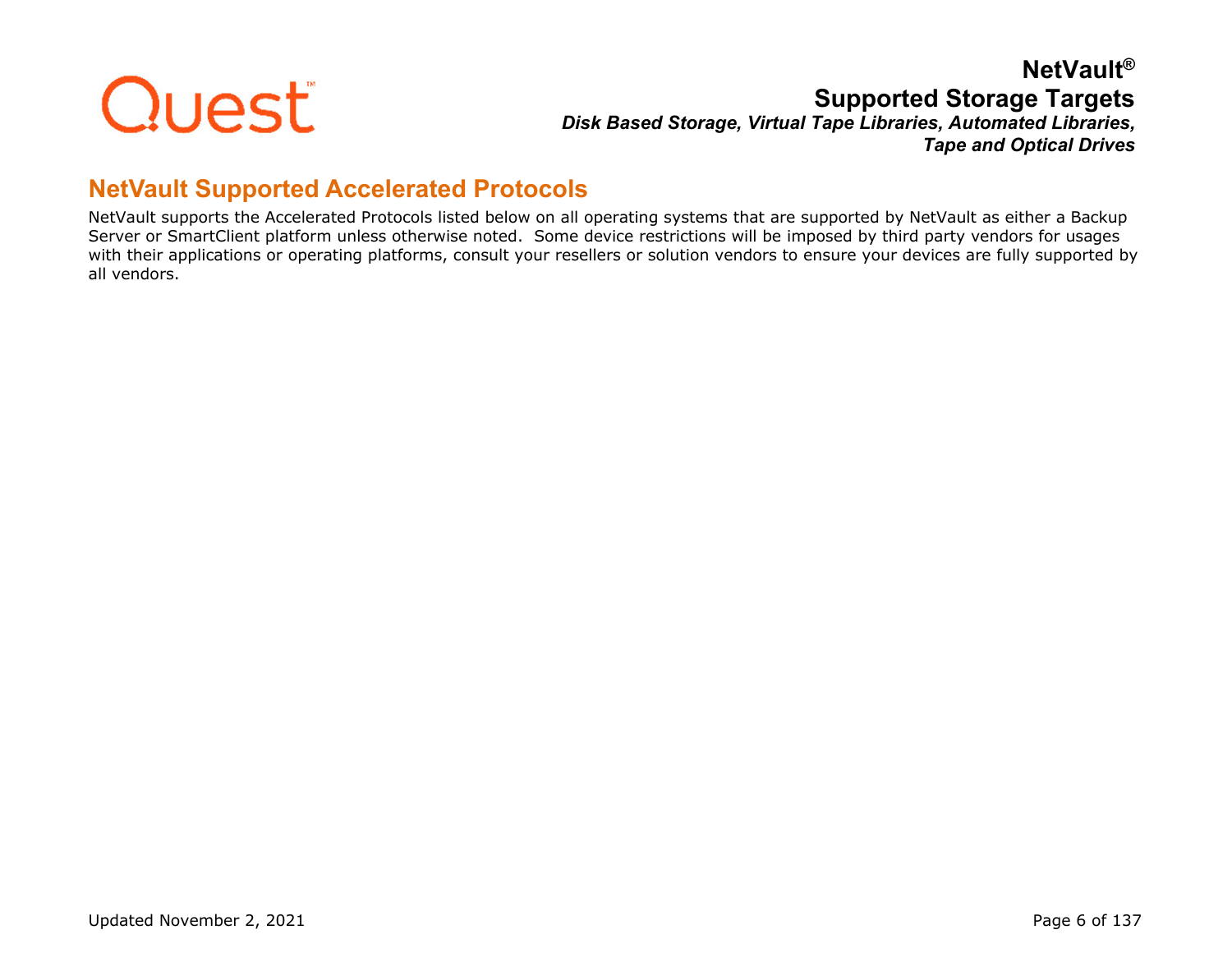

| <b>Quest Software - Quest Recommended</b> |                  |                                                     |                                                                                                                                                                                                                                                                                                                                                                                                                                                                                                                                                                                                                                                                                  |  |  |
|-------------------------------------------|------------------|-----------------------------------------------------|----------------------------------------------------------------------------------------------------------------------------------------------------------------------------------------------------------------------------------------------------------------------------------------------------------------------------------------------------------------------------------------------------------------------------------------------------------------------------------------------------------------------------------------------------------------------------------------------------------------------------------------------------------------------------------|--|--|
| <b>Model</b>                              | <b>Interface</b> | Min<br><b>Level</b><br>Range                        | <b>Notes</b>                                                                                                                                                                                                                                                                                                                                                                                                                                                                                                                                                                                                                                                                     |  |  |
| QoreStor                                  | <b>RDA</b>       | QS V4.1<br>QS V5.0<br>QS V5.1<br>QS V6.0<br>QS V7.0 | Please refer to the QoreStor Compatibility Guide for the latest<br>Details:<br>https://support.quest.com/technical-<br>documents/gorestor/current-version/interoperability-guide/<br>For information about installing and configuring QoreStor, see<br>https://support.quest.com/netvault/kb/326554/demonstration-<br>of-gorestor-installaton-and-connecting-with-netvault.                                                                                                                                                                                                                                                                                                      |  |  |
| DR4xxx<br>DR6xxx<br><b>DR2000v</b>        | <b>RDA</b>       | v2.1<br>v3.0<br>v3.1<br>v3.2<br>v4.0                | Please refer to the DR Application Notes for Details.<br>NetVault 9.2 support for RDA 2.1.0<br>NetVault 10.0 support for RDA 3.0.0<br>NetVault v10.0.1 support for RDA 3.1.0107<br>NetVault v10.0.5 support for RDA 3.2.0194<br>NetVault v11.0 support for RDA 3.2.0258<br>NetVault v11.1 support for RDA 3.2.0258<br>NetVault v11.2 support for RDA 3.2.0258<br>NetVault v11.3 support for RDA 3.2.0258<br>NetVault v11.4 support for RDA 4.0.0549<br>NetVault v11.4.5 support for RDA 4.0.3049<br>NetVault v12 support for RDA 4.1.0.233+<br>For NetVault Client OS platform support for RDA please<br>refer to the NetVault Compatibility Guide for Hardware and<br>Software. |  |  |
| Updated November 2, 2021                  |                  |                                                     | Page 7 of 137                                                                                                                                                                                                                                                                                                                                                                                                                                                                                                                                                                                                                                                                    |  |  |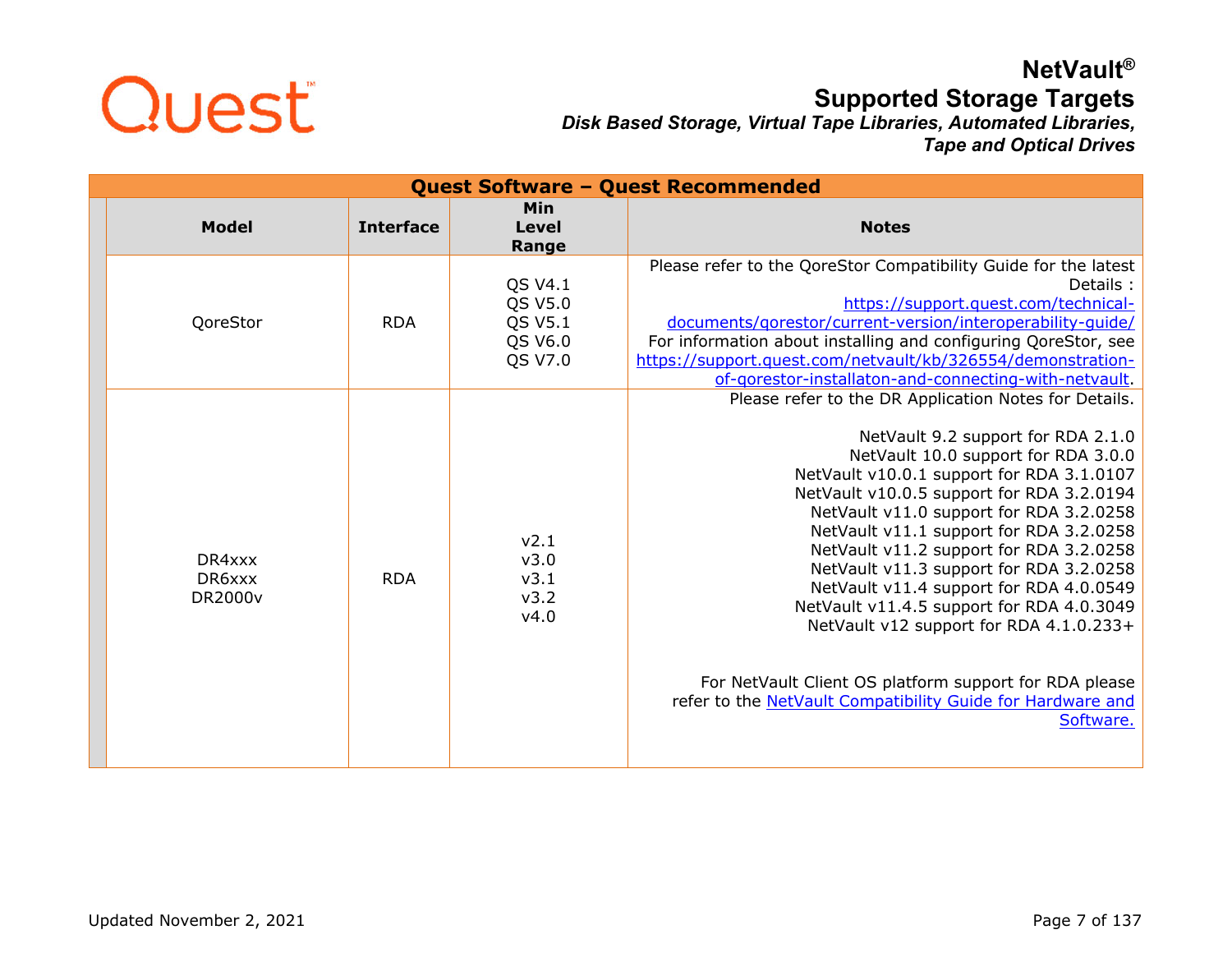

| <b>Data Domain</b>                                                      |                                       |                                                                                                                                                    |                                                                                                                                                                                                                                                                                                                                                                                                                                                                                                                                                                                                                                                                                                                                                                                              |  |
|-------------------------------------------------------------------------|---------------------------------------|----------------------------------------------------------------------------------------------------------------------------------------------------|----------------------------------------------------------------------------------------------------------------------------------------------------------------------------------------------------------------------------------------------------------------------------------------------------------------------------------------------------------------------------------------------------------------------------------------------------------------------------------------------------------------------------------------------------------------------------------------------------------------------------------------------------------------------------------------------------------------------------------------------------------------------------------------------|--|
| <b>Model</b>                                                            | <b>Interface</b>                      | Min<br><b>Level</b><br>Range                                                                                                                       | <b>Notes</b>                                                                                                                                                                                                                                                                                                                                                                                                                                                                                                                                                                                                                                                                                                                                                                                 |  |
| <b>DDX Array Series</b><br>Appliance DD Series<br><b>Gateway Series</b> | DD Boost<br><b>MFR</b><br>Replication | v4.0.x<br>v5.0.x<br>v5.1.x<br>v5.2.x<br>v5.3.x<br>v5.4.x<br>v5.5.x<br>v5.6.x<br>v5.7.x<br>v6.0.x<br>v6.1.x<br>v6.2.x<br>v7.0.x<br>v7.1.x<br>v7.2.x | NetVault 9.x supports DDOS v5.4 and DD Boost requires a<br>DD Boost v2.5.5 patch, see instructions in KB article<br>119943.<br>NetVault v10.0.0 supports DDOS 5.2 to 5.5 with DD Boost<br>2.6.x<br>NetVault v10.0.1 supports DDOS 5.2 to 5.5 with DD Boost<br>2.6.x<br>NetVault v10.0.5 supports DDOS 5.3 to 5.6 with DD Boost<br>3.0.x<br>NetVault v11.0 supports DDOS 5.4 to 5.7 with DD Boost<br>3.1.x<br>NetVault v11.1 supports DDOS 5.4 to 5.7 with DD Boost<br>3.1.x<br>NetVault v11.2 supports DDOS 5.4 to 5.7 with DD Boost<br>3.1.x<br>NetVault v11.3 supports DDOS 5.5 to 6.0 with DD Boost<br>$3.1.x$ or $3.3.x$<br>NetVault v11.4 supports DDOS 5.5 to 6.0 with DD Boost<br>$3.1.x$ or $3.3.x$<br>NetVault v11.4.5 supports DDOS 5.4 to 6.0 with DD Boost<br>$3.1.x$ or $3.3.x$ |  |
|                                                                         |                                       |                                                                                                                                                    |                                                                                                                                                                                                                                                                                                                                                                                                                                                                                                                                                                                                                                                                                                                                                                                              |  |
| Updated November 2, 2021                                                |                                       |                                                                                                                                                    | Page 8 of 137                                                                                                                                                                                                                                                                                                                                                                                                                                                                                                                                                                                                                                                                                                                                                                                |  |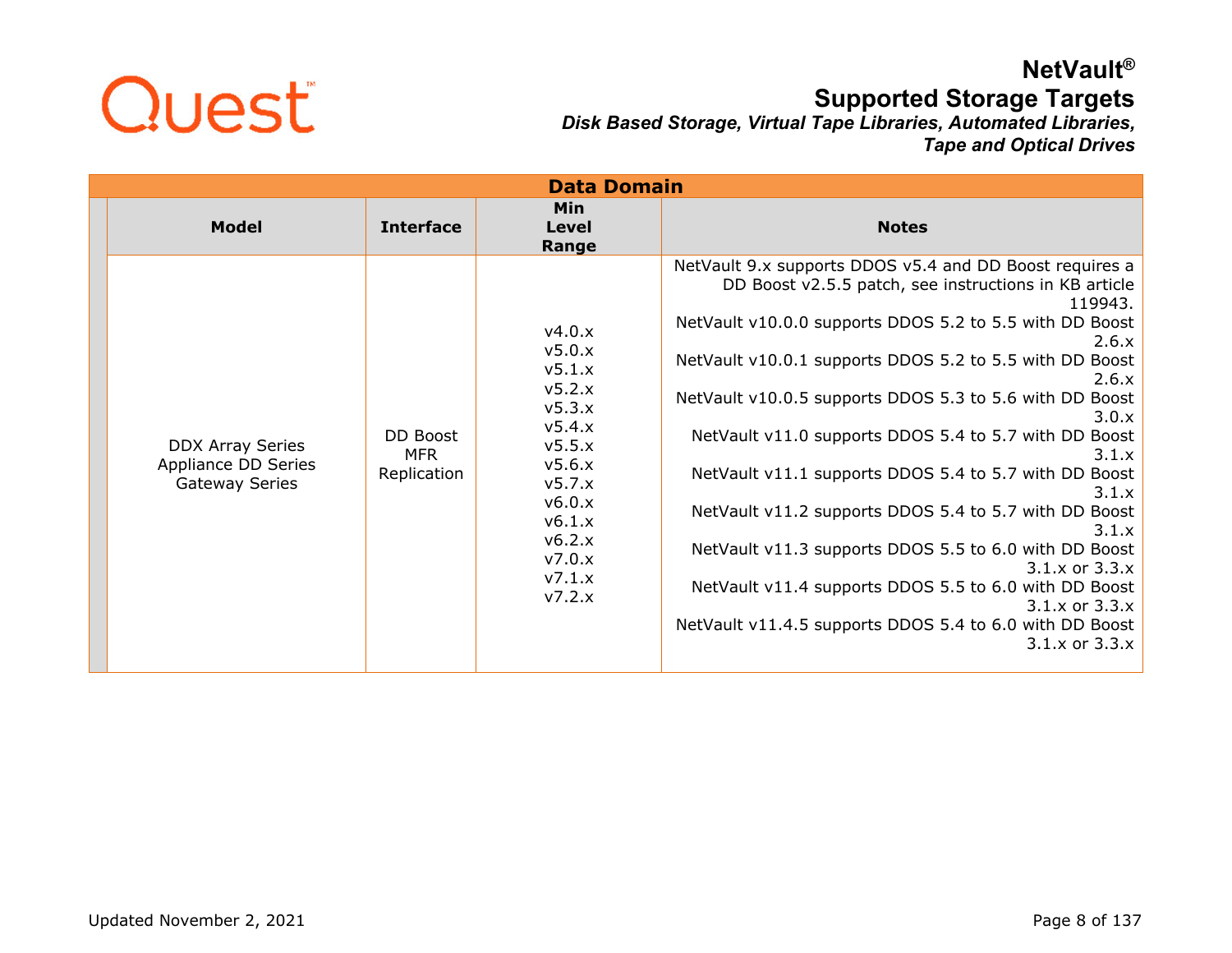#### **NetVault® Supported Storage Targets**  *Disk Based Storage, Virtual Tape Libraries, Automated Libraries, Tape and Optical Drives*



| NetVault v12.0 supports DDOS 5.4 to 6.0 with DD Boost<br>$3.1.x$ or $3.3.x$                                                             |
|-----------------------------------------------------------------------------------------------------------------------------------------|
| NetVault v12.0.1 supports DDOS 5.5 to 6.1 with DD Boost                                                                                 |
| $3.1.x$ or $3.3.x$                                                                                                                      |
| NetVault v12.1 supports DDOS 5.7 to 6.1 with DD Boost                                                                                   |
| $3.1.x$ or $3.3.x$                                                                                                                      |
| NetVault v12.2 supports DDOS 6.0 to 6.2 with DD Boost<br>3.4.x                                                                          |
| NetVault v12.3 supports DDOS 6.0 to 6.2 with DD Boost<br>3.4.x                                                                          |
| NetVault v12.4 supports DDOS 6.0 to 6.2 with DD boost<br>3.4.x                                                                          |
| NetVault v13.0 supports DDOS 6.0 to 6.2 with DD boost<br>3.4.x                                                                          |
| NetVault v13.0.1 supports DDOS 6.0 to 6.2 with DD boost<br>3.4.x                                                                        |
| NetVault v13.0.2 supports DDOS 6.2 to 7.2 with DD boost<br>7.2.x                                                                        |
| For NetVault Client OS platform support for RDA please<br>refer to the NetVault Compatibility Guide for Hardware and<br><u>Software</u> |

#### **NetVault Supported Virtual Tape Libraries (VTL)**

NetVault supports the Virtual Tape Libraries listed below on all operating systems that are supported by NetVault as either a Backup Server or SmartClient platform unless otherwise noted. Some device restrictions will be imposed by third party vendors for usages with their applications or operating platforms, consult your resellers or solution vendors to ensure your devices are fully supported by all vendors.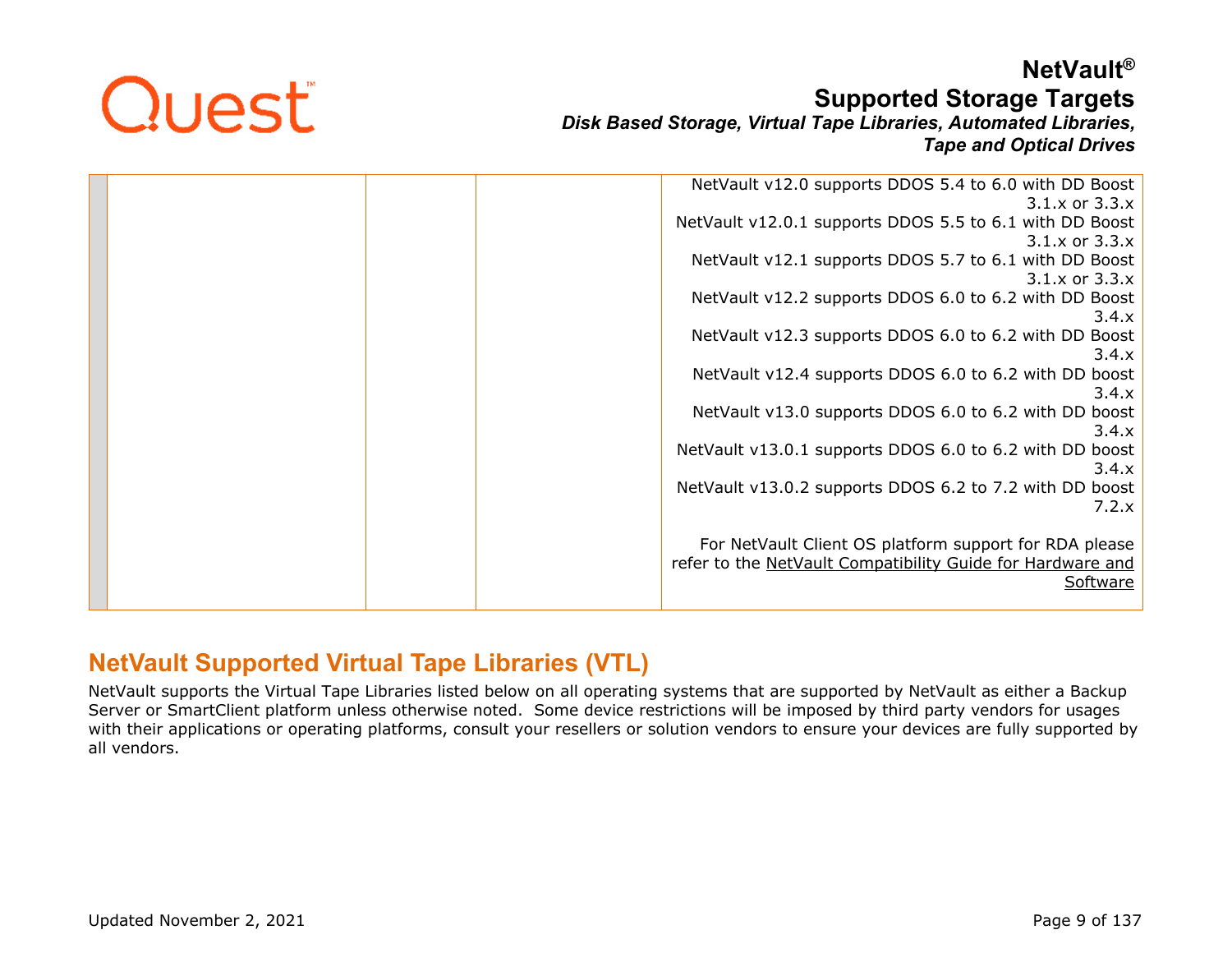### **NetVault® Supported Storage Targets**  *Disk Based Storage, Virtual Tape Libraries, Automated Libraries,*

*Tape and Optical Drives*

|      | <b>Quest Software - Quest Recommended</b>              |                                               |                              |                                                                                                                                                                                       |  |  |
|------|--------------------------------------------------------|-----------------------------------------------|------------------------------|---------------------------------------------------------------------------------------------------------------------------------------------------------------------------------------|--|--|
|      | <b>Model</b>                                           | <b>Interface</b>                              | Min<br><b>Level</b><br>Range | <b>Notes</b>                                                                                                                                                                          |  |  |
|      |                                                        | NDMP 3-<br>Way                                | QS V5.0.1                    | Please refer to the QoreStor Compatibility Guide for the<br>latest Details:<br>https://support.quest.com/technical-<br>documents/gorestor/current-version/interoperability-<br>quide/ |  |  |
|      | QoreStor                                               | <b>iSCSI VTL</b><br><b>NDMP VTL</b>           | QS V5.1                      | Please refer to the QoreStor Compatibility Guide for the<br>latest Details:<br>https://support.quest.com/technical-<br>documents/qorestor/current-version/interoperability-<br>guide/ |  |  |
|      |                                                        | CIFS / NFS                                    | v2.1                         | Please refer to the DR Application Notes for Details.                                                                                                                                 |  |  |
|      | DR4xxx<br>DR6xxx<br><b>DR2000v</b>                     | <b>NDMP VTL</b><br><b>ISCSI VTL</b><br>FC VTL | v3.2.019<br>v4.0             | Please refer to the DR Best Practices Guides for Details.<br>FC VTL Support for DR v4.0 onwards.                                                                                      |  |  |
|      |                                                        |                                               |                              |                                                                                                                                                                                       |  |  |
|      |                                                        |                                               | <b>Alacritus</b>             |                                                                                                                                                                                       |  |  |
|      | <b>Model</b>                                           | <b>Interface</b>                              | Min<br><b>Level</b><br>Range | <b>Notes</b>                                                                                                                                                                          |  |  |
|      | S3/Glacier AWS Gateway-VTL<br>Emulation type: STK L700 | <b>FC</b>                                     | 022C                         | ATL P1000 Library Emulation Mode Supported                                                                                                                                            |  |  |
|      | Nissho VTLA AN300                                      | <b>FC</b>                                     | 022C                         | ATL P1000 Library Emulation Mode Supported                                                                                                                                            |  |  |
|      | Nissho VTLA 5000                                       | ${\sf FC}$                                    | 022C                         | ATL P1000 Library Emulation Mode Supported                                                                                                                                            |  |  |
|      | Hitachi VF100                                          | FC                                            | 022C                         | ATL P1000 Library Emulation Mode Supported                                                                                                                                            |  |  |
|      | Updated November 2, 2021                               |                                               |                              | Page 10 of                                                                                                                                                                            |  |  |
| 137. |                                                        |                                               |                              |                                                                                                                                                                                       |  |  |

| <b>Alacritus</b>                                       |                  |                       |                                            |  |  |
|--------------------------------------------------------|------------------|-----------------------|--------------------------------------------|--|--|
| <b>Model</b>                                           | <b>Interface</b> | Min<br>Level<br>Range | <b>Notes</b>                               |  |  |
| S3/Glacier AWS Gateway-VTL<br>Emulation type: STK L700 | FC.              | 022C                  | ATL P1000 Library Emulation Mode Supported |  |  |
| Nissho VTLA AN300                                      | FC               | 022C                  | ATL P1000 Library Emulation Mode Supported |  |  |
| Nissho VTLA 5000                                       | FC               | 022C                  | ATL P1000 Library Emulation Mode Supported |  |  |
| Hitachi VF100                                          | FC               | 022C                  | ATL P1000 Library Emulation Mode Supported |  |  |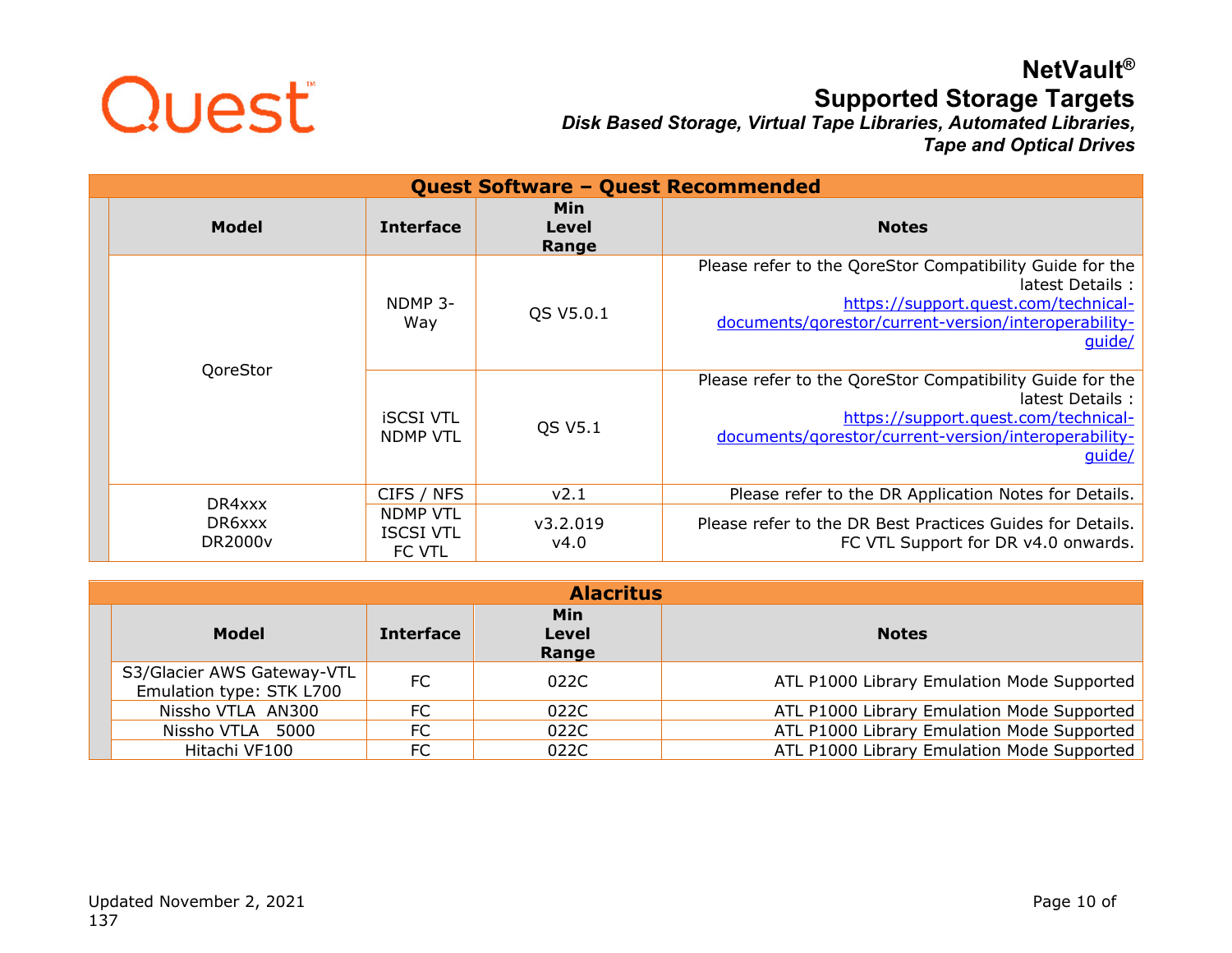## **NetVault® Supported Storage Targets**

| <b>S3/Glacier AWS Gateway-VTL</b> |                  |                                                  |                                                                                                        |  |  |
|-----------------------------------|------------------|--------------------------------------------------|--------------------------------------------------------------------------------------------------------|--|--|
| Model                             | <b>Interface</b> | Min<br><b>Level</b><br>Range                     | <b>Notes</b>                                                                                           |  |  |
| Emulation type: STK L700          | <b>iSCSI</b>     | Release: AWS<br>Storage Gateway on<br>2014-12-16 | https://support.quest.com/netvault/kb/207523<br>http://docs.aws.amazon.com/storagegateway/latest/userg |  |  |
|                                   |                  |                                                  | uide/backup-netvault.html                                                                              |  |  |

| <b>ATTO</b>                        |                   |                              |                                                                                                                                                 |  |  |  |
|------------------------------------|-------------------|------------------------------|-------------------------------------------------------------------------------------------------------------------------------------------------|--|--|--|
| <b>Model</b>                       | <b>Interface</b>  | Min<br><b>Level</b><br>Range | <b>Notes</b>                                                                                                                                    |  |  |  |
| Diamond Storage Array VT-<br>Class | <b>SCSI</b><br>FC | 6.30 Build 022K              | ATTO Diamond Storage Array is a disk subsystem<br>emulating a virtual tape library and drives. See<br>Application Notes for additional details. |  |  |  |

| <b>S3/Glacier AWS Gateway-VTL</b>  |                   |                                                  |                                                                                                                                                                                                                       |  |
|------------------------------------|-------------------|--------------------------------------------------|-----------------------------------------------------------------------------------------------------------------------------------------------------------------------------------------------------------------------|--|
| <b>Model</b>                       | <b>Interface</b>  | Min<br><b>Level</b><br>Range                     | <b>Notes</b>                                                                                                                                                                                                          |  |
| Emulation type: STK L700           | <b>iSCSI</b>      | Release: AWS<br>Storage Gateway on<br>2014-12-16 | https://support.quest.com/netvault/kb/207523<br>http://docs.aws.amazon.com/storagegateway/latest/userg<br>uide/backup-netvault.html                                                                                   |  |
|                                    |                   |                                                  |                                                                                                                                                                                                                       |  |
|                                    |                   | <b>ATTO</b>                                      |                                                                                                                                                                                                                       |  |
| <b>Model</b>                       | <b>Interface</b>  | Min<br><b>Level</b><br>Range                     | <b>Notes</b>                                                                                                                                                                                                          |  |
| Diamond Storage Array VT-<br>Class | <b>SCSI</b><br>FC | 6.30 Build 022K                                  | ATTO Diamond Storage Array is a disk subsystem<br>emulating a virtual tape library and drives. See<br>Application Notes for additional details.                                                                       |  |
|                                    |                   |                                                  |                                                                                                                                                                                                                       |  |
|                                    |                   | Copan                                            |                                                                                                                                                                                                                       |  |
| <b>Model</b>                       | <b>Interface</b>  | Min<br><b>Level</b><br>Range                     | <b>Notes</b>                                                                                                                                                                                                          |  |
| Copan Systems Revolution<br>200T   | <b>FC</b>         | 3.00 Build 1069                                  | Copan Systems Revolution 200T are disk subsystems<br>emulating virtual tape libraries with a variety of supported<br>drive and media types. See Application Notes for library<br>and drive emulation modes supported. |  |
|                                    |                   |                                                  |                                                                                                                                                                                                                       |  |
| Updated November 2, 2021           |                   |                                                  | Page 11 of                                                                                                                                                                                                            |  |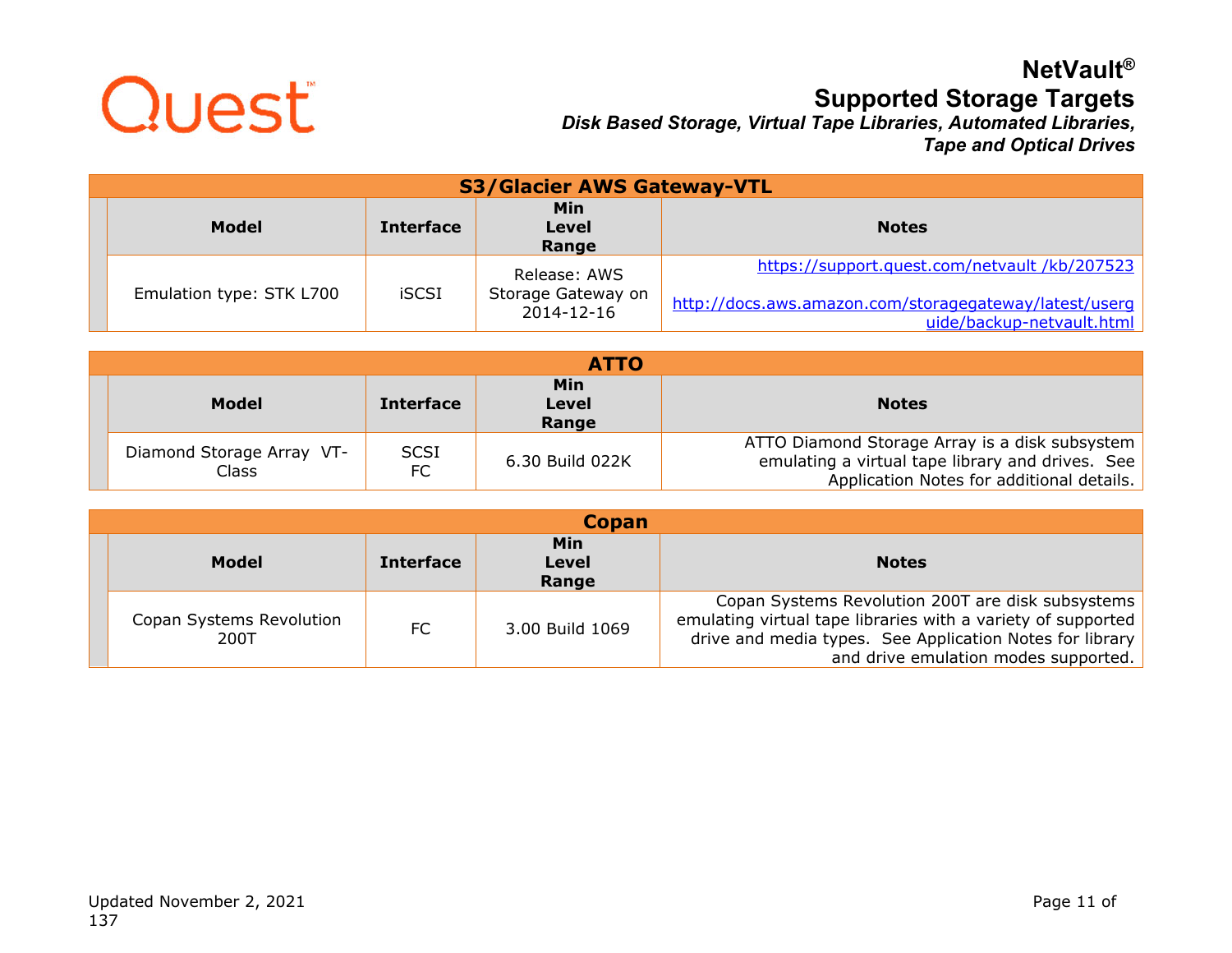

|     | <b>Data Domain</b>                                                      |                                                     |                                                                                                                      |                                                                                                                                                                                                                                                                                                                                                       |  |
|-----|-------------------------------------------------------------------------|-----------------------------------------------------|----------------------------------------------------------------------------------------------------------------------|-------------------------------------------------------------------------------------------------------------------------------------------------------------------------------------------------------------------------------------------------------------------------------------------------------------------------------------------------------|--|
|     | <b>Model</b>                                                            | <b>Interface</b>                                    | Min<br><b>Level</b><br>Range                                                                                         | <b>Notes</b>                                                                                                                                                                                                                                                                                                                                          |  |
|     | <b>DDX Array Series</b><br>Appliance DD Series<br><b>Gateway Series</b> | <b>FCO</b><br>CIFS /<br><b>NFSO</b><br><b>NDMP®</b> | v4.0.x<br>v5.0.x<br>v5.1.x<br>v5.2.x<br>v5.3.x<br>v5.4.x<br>v5.5.x<br>v5.6.x<br>v5.7.x<br>v6.0.x<br>v6.1.x<br>v6.2.x | <b>O</b> Support provided for DDOS v5.1.x onwards. See Data<br>Domain Appliance, Virtual Tape Library, and Gateway<br>Series Application Notes for configuration, replication, and<br>deduplication details.<br><sup>9</sup> NDMP Tape Support added with DDOS v5.0.x onwards.<br>Additional software required. See Application Notes for<br>Details. |  |
|     |                                                                         |                                                     |                                                                                                                      |                                                                                                                                                                                                                                                                                                                                                       |  |
|     |                                                                         |                                                     | <b>Diligent Tech.</b>                                                                                                |                                                                                                                                                                                                                                                                                                                                                       |  |
|     | <b>Model</b>                                                            | <b>Interface</b>                                    | Min<br><b>Level</b><br>Range                                                                                         | <b>Notes</b>                                                                                                                                                                                                                                                                                                                                          |  |
|     | ProtecTIER VT<br><b>Virtual Tape Library</b>                            | ${\sf FC}$                                          | 6.0                                                                                                                  |                                                                                                                                                                                                                                                                                                                                                       |  |
|     |                                                                         |                                                     |                                                                                                                      |                                                                                                                                                                                                                                                                                                                                                       |  |
| 137 | Updated November 2, 2021                                                |                                                     |                                                                                                                      | Page 12 of                                                                                                                                                                                                                                                                                                                                            |  |

| <b>Diligent Tech.</b>                 |                  |                              |              |  |  |
|---------------------------------------|------------------|------------------------------|--------------|--|--|
| <b>Model</b>                          | <b>Interface</b> | Min<br><b>Level</b><br>Range | <b>Notes</b> |  |  |
| ProtecTIER VT<br>Virtual Tape Library | <b>FC</b>        | 6.0                          |              |  |  |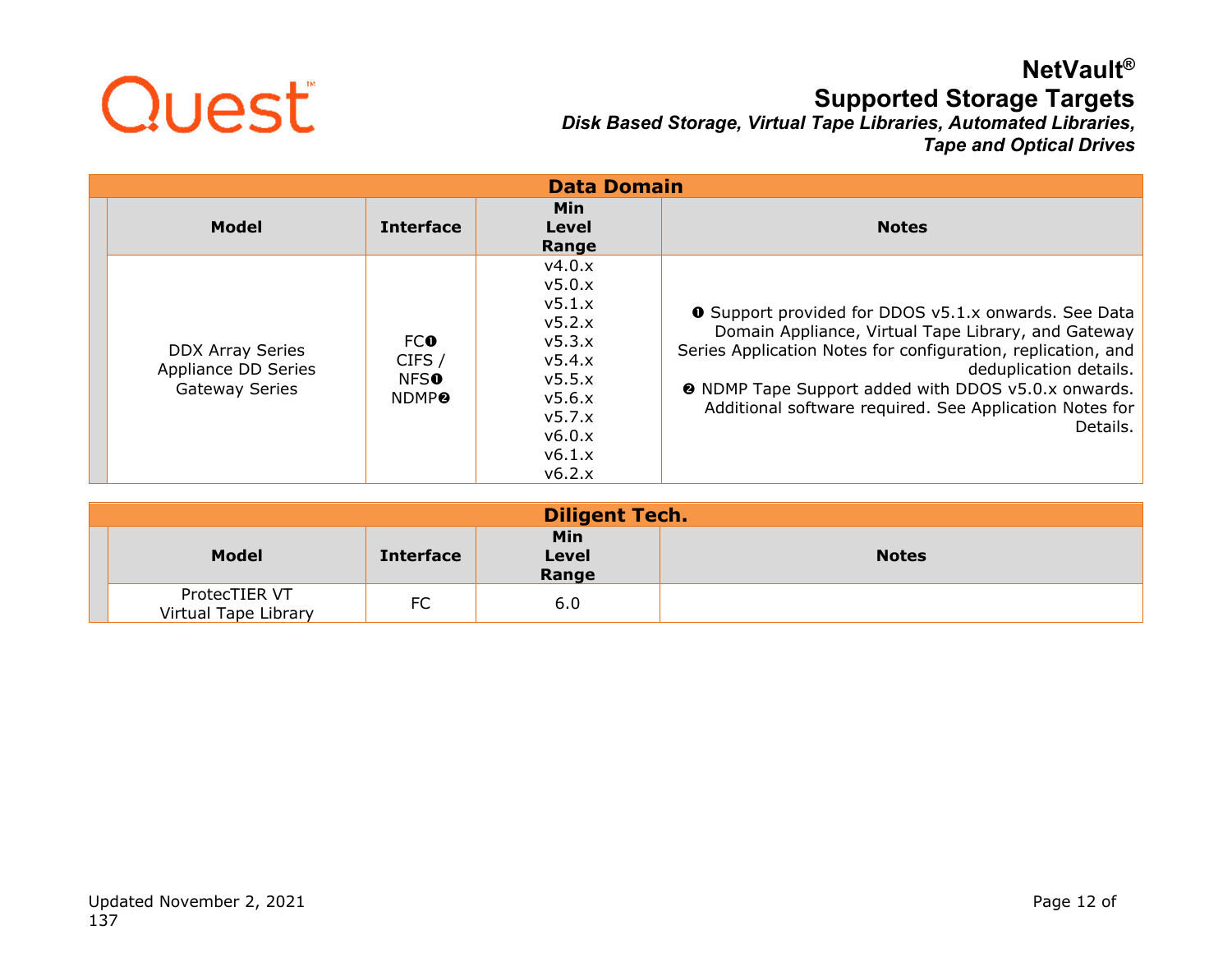

|     | DELL / EMC                                     |                           |                                     |                                                                                                                                                                                                                                                    |  |
|-----|------------------------------------------------|---------------------------|-------------------------------------|----------------------------------------------------------------------------------------------------------------------------------------------------------------------------------------------------------------------------------------------------|--|
|     | <b>Model</b>                                   | <b>Interface</b>          | <b>Min</b><br><b>Level</b><br>Range | <b>Notes</b>                                                                                                                                                                                                                                       |  |
|     | <b>NDMP2D Feature</b>                          | <b>NDMP</b>               | DART OS 5.4                         | Requires NDMP Plugin Version 6.302 or higher. The<br>NDMP2D Feature provides virtual tape support for the<br>Celerra Disk Sub-systems.<br>Use Template Files emcvd00.npk and emcvl00.npk to<br>enable support.                                     |  |
|     | <b>CDL210</b><br>CDL3xx<br>CDL7xx              | <b>FC</b>                 | 1.2 Build 1061                      | EMC Clariion Disk Library CDL-Series are disk subsystems<br>emulating virtual tape libraries with a variety of supported<br>drive and media types. See CDL Application Notes for<br>library and drive emulation modes supported.                   |  |
|     | DL40xx<br>DL41xx<br>DL42xx<br>DL44xx<br>DL6xxx | <b>iSCSI</b><br><b>FC</b> | 3.0 (Build 1441)                    | EMC Clariion Disk Library DL4xxx-Series are disk<br>subsystems emulating virtual tape libraries with a variety<br>of supported drive and media types. See DL4xxx<br>Application Notes for library and drive emulation modes<br>supported.          |  |
|     | DL52xx                                         | <b>FC</b>                 | 4.0 (Build 2084)                    | EMC Clariion Disk Library DL4xxx-Series are disk<br>subsystems emulating virtual tape libraries with a variety<br>of supported drive and media types. See DL4xxx<br>Application Notes for library and drive emulation modes<br>supported.          |  |
|     | DL3D 1500<br>DL3D 3000<br>DL3D 4000            | <b>iSCSI</b><br><b>FC</b> | 1.0.1 (Build 2021-<br>2029)         | EMC Clariion Disk Library DL3D-Series are deduplicated<br>disk subsystems emulating virtual tape libraries with a<br>variety of supported drive and media types. See DL3D<br>Application Notes for library and drive emulation modes<br>supported. |  |
|     |                                                |                           |                                     |                                                                                                                                                                                                                                                    |  |
|     |                                                |                           |                                     |                                                                                                                                                                                                                                                    |  |
| 137 | Updated November 2, 2021                       |                           |                                     | Page 13 of                                                                                                                                                                                                                                         |  |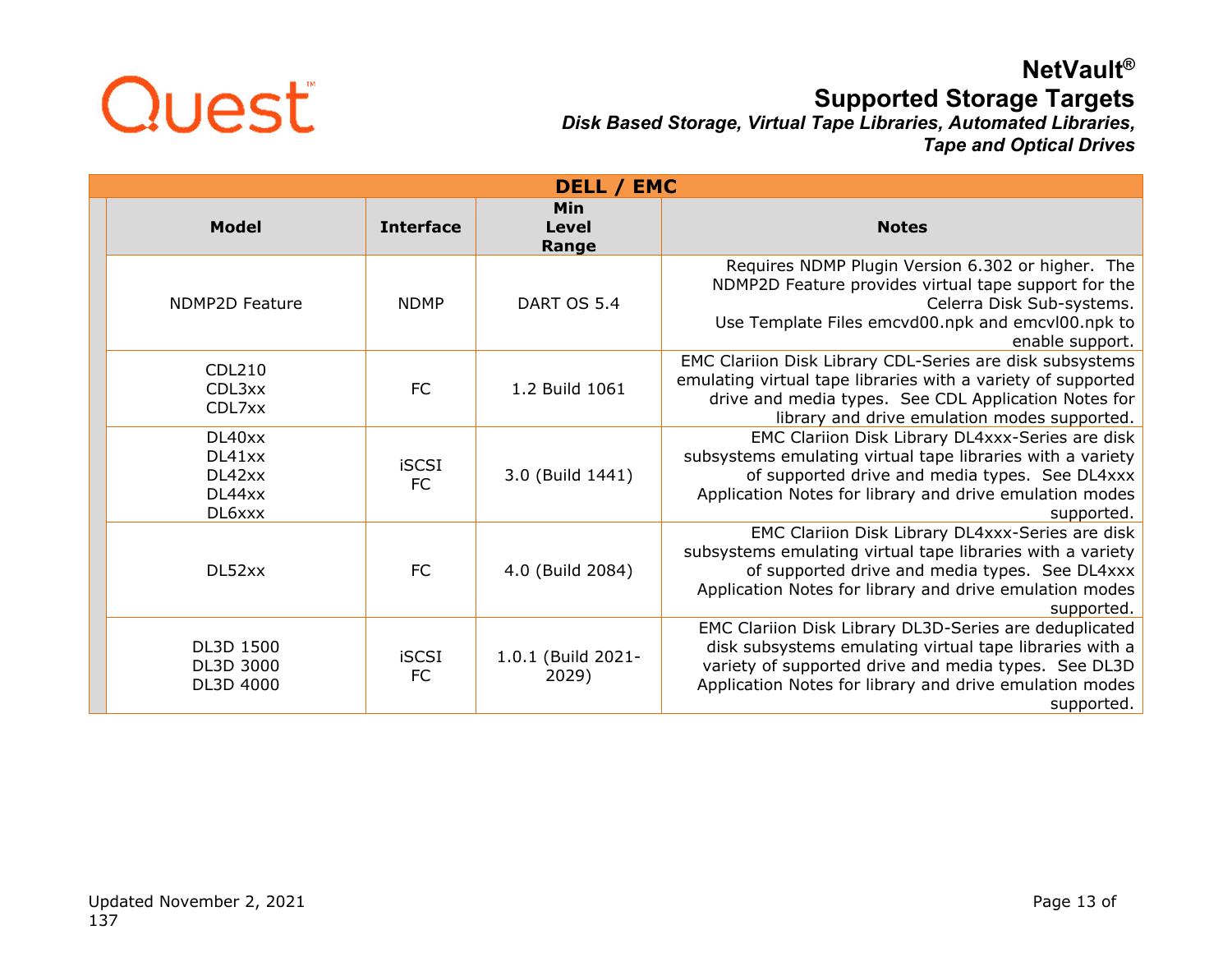

|     | <b>FalconStor</b>                                                                         |                           |                                     |                                                                                                                                                                                                                               |
|-----|-------------------------------------------------------------------------------------------|---------------------------|-------------------------------------|-------------------------------------------------------------------------------------------------------------------------------------------------------------------------------------------------------------------------------|
|     | <b>Model</b>                                                                              | <b>Interface</b>          | <b>Min</b><br><b>Level</b><br>Range | <b>Notes</b>                                                                                                                                                                                                                  |
|     | <b>IPStor Virtual Tape Library</b>                                                        | <b>FC</b>                 | 3.0 Build 1047                      | IPStor Virtual Disk Library is a software product emulating<br>virtual tape libraries with a variety of supported drive and<br>media types. See Application Notes for library and drive<br>emulation modes supported.         |
|     | <b>IPStor Virtual Tape Library</b><br>$(VTL-S / VTL-G)$                                   | <b>iSCSI</b><br><b>FC</b> | 4.6 Build 4719                      | IPStor Virtual Disk Library is a software product emulating<br>virtual tape libraries with a variety of supported drive and<br>media types and configurations. See Application Notes for<br>supported features and functions. |
|     | FalconStor<br><b>VTL Gateway</b><br>VTL Storage Appliance<br><b>VTL Virtual Appliance</b> | <b>iSCSI</b><br><b>FC</b> | v7.50 (Build 7375)                  | IPStor Virtual Disk Library is a software product emulating<br>virtual tape libraries with a variety of supported drive and<br>media types and configurations. See Application Notes for<br>supported features and functions. |
|     |                                                                                           |                           |                                     |                                                                                                                                                                                                                               |
|     |                                                                                           |                           |                                     |                                                                                                                                                                                                                               |
|     |                                                                                           |                           |                                     |                                                                                                                                                                                                                               |
|     | Updated November 2, 2021                                                                  |                           |                                     | Page 14 of                                                                                                                                                                                                                    |
| 137 |                                                                                           |                           |                                     |                                                                                                                                                                                                                               |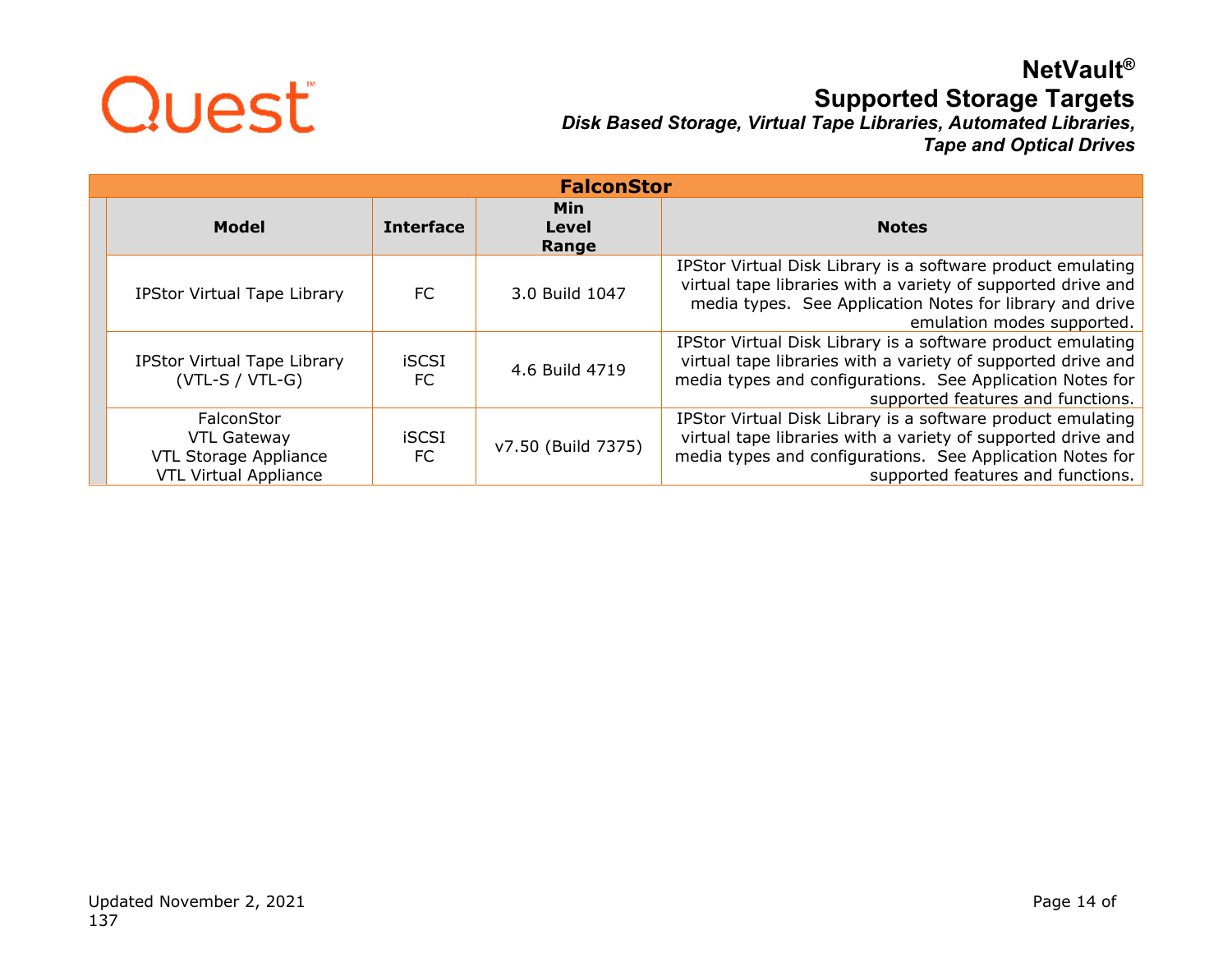

| <b>Fujitsu</b>                                     |                          |                              |                                                                                                                                                                                                                                                                                                                     |  |
|----------------------------------------------------|--------------------------|------------------------------|---------------------------------------------------------------------------------------------------------------------------------------------------------------------------------------------------------------------------------------------------------------------------------------------------------------------|--|
| <b>Model</b>                                       | <b>Interface</b>         | Min<br><b>Level</b><br>Range | <b>Notes</b>                                                                                                                                                                                                                                                                                                        |  |
| CS Series Data Protection<br>Storage<br>(CS800 M1) | CIFS/NFS<br><b>FC</b>    | V4.1.1.2                     | The emulated model supports the following:<br>Library: ADIC Scalar 100<br><b>Virtual Tape Drive</b><br>Model: IBM LTO-3<br>Auto Export: Disabled<br>Patch 329386 is required for following:<br>Vendor=FSC<br>Product=CS-TL<br>All other emulations supported as outlined in the<br>individual OEM supported tables. |  |
| CS800 S7                                           | <b>FC</b>                | V3.5.0                       | The emulated model supports the following:<br>Library: ADIC Scalar 100<br><b>Virtual Tape Drive</b><br>Model: IBM LTO-3<br>Auto Export: Disabled                                                                                                                                                                    |  |
| <b>ETERNUS CS HE</b>                               | VaultShare<br><b>APM</b> | V5.0                         |                                                                                                                                                                                                                                                                                                                     |  |
| <b>ETERNUS CS HE</b>                               | <b>FC</b>                | V5.x                         | Refer to OEM Application Notes for Details.                                                                                                                                                                                                                                                                         |  |
|                                                    |                          |                              |                                                                                                                                                                                                                                                                                                                     |  |
| Updated November 2, 2021<br>137                    |                          |                              | Page 15 of                                                                                                                                                                                                                                                                                                          |  |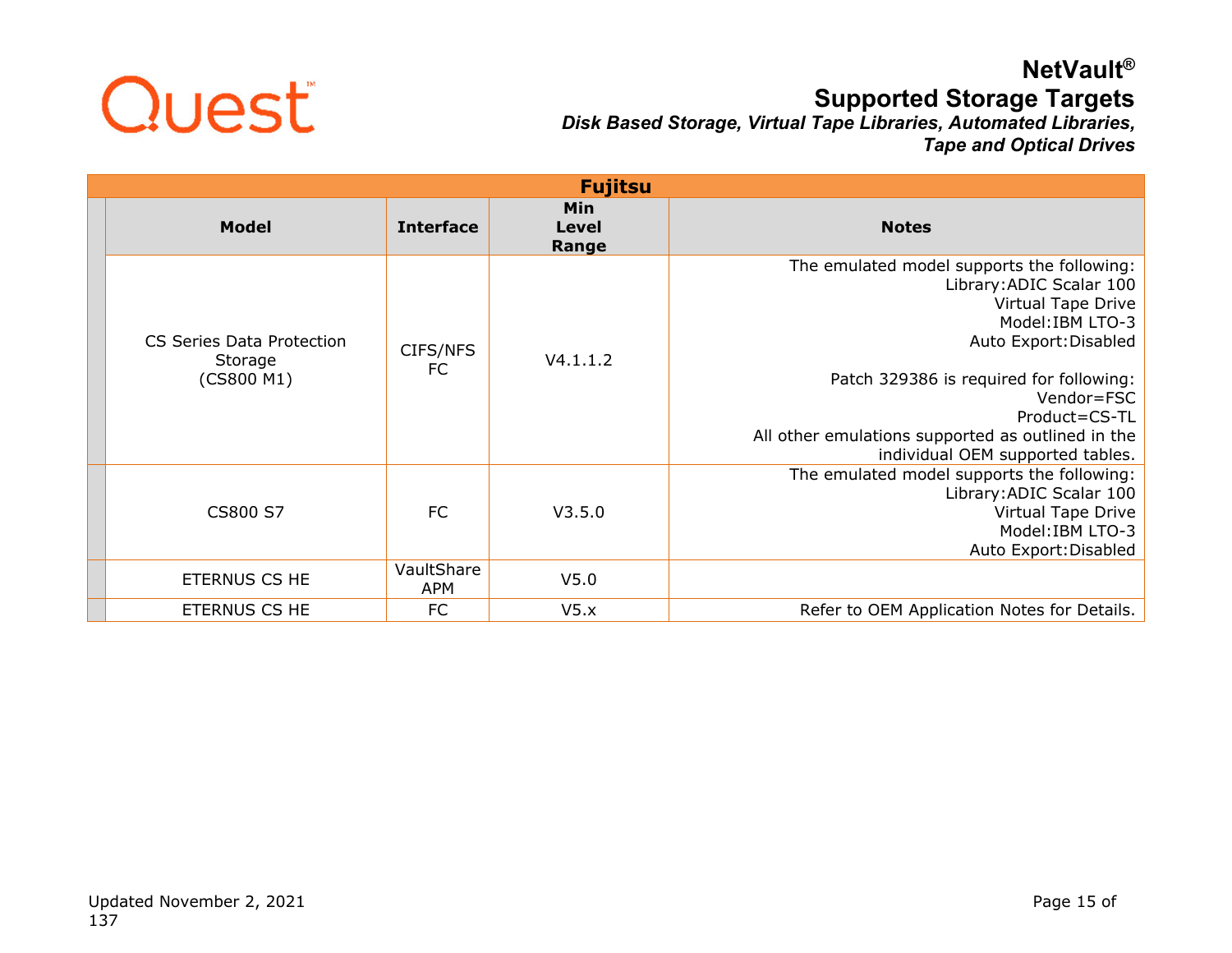### **NetVault® Supported Storage Targets**

|     | <b>HPE</b>                                         |                                          |                               |                                                                         |  |
|-----|----------------------------------------------------|------------------------------------------|-------------------------------|-------------------------------------------------------------------------|--|
|     | <b>Model</b>                                       | <b>Interface</b>                         | Min<br><b>Level</b><br>Range  | <b>Notes</b>                                                            |  |
|     | <b>VLS Series</b><br>12000<br>9000<br>6600<br>6200 | <b>FC</b>                                | 2.3.1 / 3.3.1                 |                                                                         |  |
|     | <b>VLS1000i</b>                                    | <b>iSCSI</b>                             | 2.6.0.226/<br>1.1.0.319       |                                                                         |  |
|     | <b>HPE StoreOnce</b><br>D2D100 Backup System       | <b>iSCSI</b>                             | kn6C-001.231<br>(kn6C)        | See HP StorageWorks D2D Backup System Application<br>Notes for Details. |  |
|     | <b>HPE StoreOnce</b><br>D2D250x Backup System      | <b>iSCSI</b><br>FC                       | 101.746<br>101.758<br>101.748 | See HP StorageWorks D2D Backup System Application<br>Notes for Details. |  |
|     | <b>HPE StoreOnce</b><br>D2D4xxx Backup System      | <b>iSCSI</b><br><b>FC</b>                | 2.2.16                        | See HP StorageWorks D2D Backup System Application<br>Notes for Details. |  |
|     | <b>HPE StoreOnce</b><br>D2D4312 Backup System      | <b>iSCSI</b><br>${\sf FC}$<br>CIFS / NFS | 200.485                       | See HP StorageWorks D2D Backup System Application<br>Notes for Details. |  |
|     | <b>HPE StoreOnce</b><br><b>Backup Systems</b>      | <b>iSCSI</b><br>FC<br>CIFS/NFS           | StoreOnce 3.9.x               |                                                                         |  |
|     | B6200 Backup System                                | <b>FC</b>                                | 3.5.0                         |                                                                         |  |
|     |                                                    |                                          |                               |                                                                         |  |
| 137 | Updated November 2, 2021                           |                                          |                               | Page 16 of                                                              |  |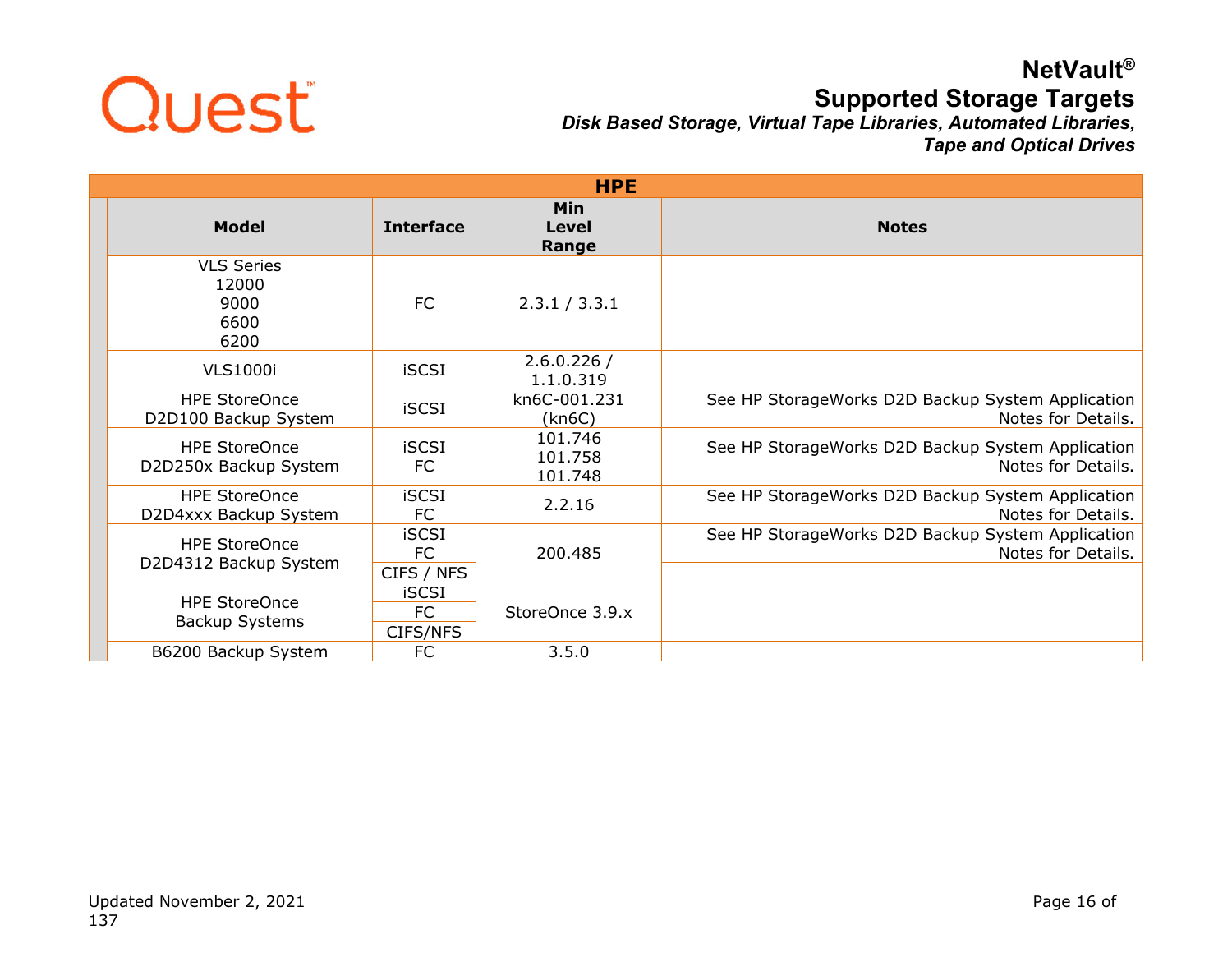### **NetVault® Supported Storage Targets**

|     |                          |                           | <b>IBM</b>                          |                                                                       |
|-----|--------------------------|---------------------------|-------------------------------------|-----------------------------------------------------------------------|
|     | <b>Model</b>             | <b>Interface</b>          | <b>Min</b><br><b>Level</b><br>Range | <b>Notes</b>                                                          |
|     | TS7510                   | ${\sf FC}$                | V1.10 Build 1143                    |                                                                       |
|     | TS7610                   | $\overline{FC}$           | 2.4.x                               |                                                                       |
|     | TS7620                   | FC                        | 3.2.x                               |                                                                       |
|     | <b>TS7650</b>            | FC                        | 3.2.x                               |                                                                       |
|     | <b>TS7650G</b>           | <b>FC</b>                 | 2.3.x                               |                                                                       |
|     | TS7650AP1                | $\overline{FC}$           | 2.4.x                               |                                                                       |
|     | TS7680                   | <b>FC</b>                 | 2.5.x<br>3.x                        |                                                                       |
|     |                          |                           | <b>Imation</b>                      |                                                                       |
|     | <b>Model</b>             | <b>Interface</b>          | Min<br><b>Level</b>                 | <b>Notes</b>                                                          |
|     | RDX A8                   | <b>iSCSI</b>              | Range<br>V1.08                      |                                                                       |
|     |                          |                           |                                     |                                                                       |
|     |                          |                           | <b>NetApp</b>                       |                                                                       |
|     | <b>Model</b>             | <b>Interface</b>          | Min<br><b>Level</b><br>Range        | <b>Notes</b>                                                          |
|     | AltaVault                | CIFS / NFS                | 4.3.1                               | See Best Practices Guide for details.                                 |
|     | NearStore VTL            | FC<br><b>iSCSI</b>        | 0001                                | See App Notes for emulation modes supported.                          |
|     | <b>NETAPP VTL Series</b> | ${\sf FC}$<br><b>SCSI</b> | 5.5<br>5.6.x                        | See Application Notes for emulation modes and feature set<br>support. |
|     | <b>NETAPP VTL Series</b> | ${\sf FC}$<br><b>SCSI</b> | 6.0.x                               | See Application Notes for emulation modes and feature set<br>support. |
| 137 | Updated November 2, 2021 |                           |                                     | Page 17 of                                                            |

| <b>Imation</b> |                  |                              |              |
|----------------|------------------|------------------------------|--------------|
| <b>Model</b>   | <b>Interface</b> | Min<br><b>Level</b><br>Range | <b>Notes</b> |
| RDX A8         | <b>iSCSI</b>     | V1.08                        |              |

| <b>NetApp</b>            |                     |                              |                                                                       |  |
|--------------------------|---------------------|------------------------------|-----------------------------------------------------------------------|--|
| <b>Model</b>             | <b>Interface</b>    | Min<br><b>Level</b><br>Range | <b>Notes</b>                                                          |  |
| AltaVault                | CIFS / NFS          | 4.3.1                        | See Best Practices Guide for details.                                 |  |
| <b>NearStore VTL</b>     | FC.<br><b>iSCSI</b> | 0001                         | See App Notes for emulation modes supported.                          |  |
| <b>NETAPP VTL Series</b> | FC.                 | 5.5                          | See Application Notes for emulation modes and feature set             |  |
|                          | <b>SCSI</b>         | 5.6.x                        | support.                                                              |  |
| <b>NETAPP VTL Series</b> | FC.<br><b>SCSI</b>  | 6.0.x                        | See Application Notes for emulation modes and feature set<br>support. |  |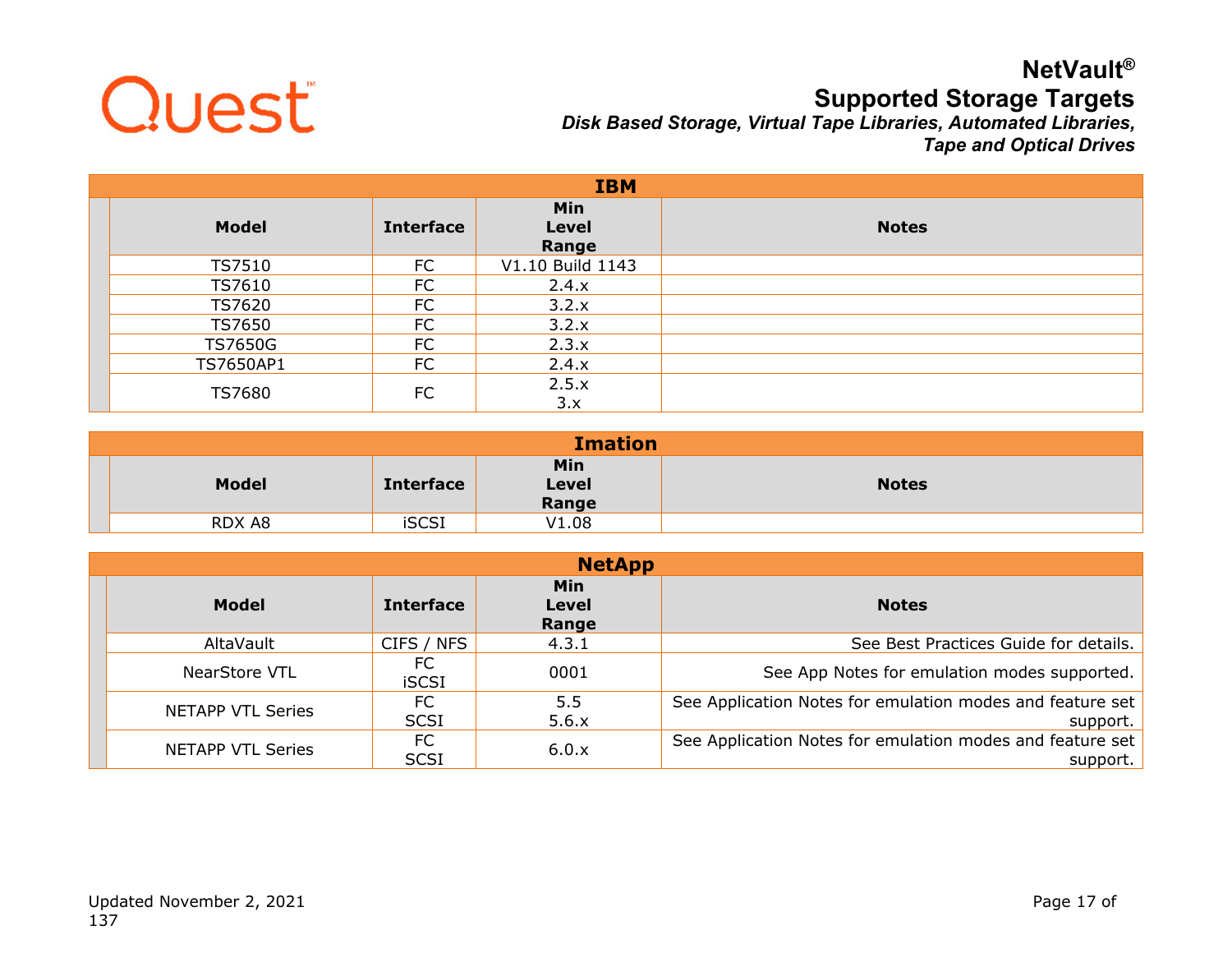### **NetVault® Supported Storage Targets**

| <b>Overland Storage</b>     |                           |                              |              |  |  |
|-----------------------------|---------------------------|------------------------------|--------------|--|--|
| <b>Model</b>                | <b>Interface</b>          | Min<br><b>Level</b><br>Range | <b>Notes</b> |  |  |
| REO 1000<br><b>REO 1500</b> | <b>iSCSI</b>              | 2.1.1.34                     |              |  |  |
| <b>REO 4000</b>             | <b>iSCSI</b><br><b>FC</b> | 2.5.0.109                    |              |  |  |
| <b>REO 4500</b>             | <b>iSCSI</b><br><b>FC</b> | 4.0.2.31(0425)               |              |  |  |
| <b>REO 9000</b>             | <b>iSCSI</b><br><b>FC</b> | 2.1.1.34                     |              |  |  |

|     | <b>Overland Storage</b>            |                            |                              |                                                                                                                                                                                                                                            |  |
|-----|------------------------------------|----------------------------|------------------------------|--------------------------------------------------------------------------------------------------------------------------------------------------------------------------------------------------------------------------------------------|--|
|     | <b>Model</b>                       | <b>Interface</b>           | Min<br><b>Level</b><br>Range | <b>Notes</b>                                                                                                                                                                                                                               |  |
|     | <b>REO 1000</b><br><b>REO 1500</b> | <b>iSCSI</b>               | 2.1.1.34                     |                                                                                                                                                                                                                                            |  |
|     | <b>REO 4000</b>                    | <b>iSCSI</b><br>${\sf FC}$ | 2.5.0.109                    |                                                                                                                                                                                                                                            |  |
|     | <b>REO 4500</b>                    | <b>iSCSI</b><br><b>FC</b>  | 4.0.2.31 (0425)              |                                                                                                                                                                                                                                            |  |
|     | <b>REO 9000</b>                    | <b>iSCSI</b><br><b>FC</b>  | 2.1.1.34                     |                                                                                                                                                                                                                                            |  |
|     |                                    |                            |                              |                                                                                                                                                                                                                                            |  |
|     |                                    |                            | Quantum                      |                                                                                                                                                                                                                                            |  |
|     | <b>Model</b>                       | <b>Interface</b>           | Min<br><b>Level</b><br>Range | <b>Notes</b>                                                                                                                                                                                                                               |  |
|     | Quantum DX30 EBS                   | <b>FC</b>                  | 02.10.16                     | "Enhanced Backup Systems (EBS)" are disk subsystems<br>emulating<br>virtual tape libraries with<br>DLT7000 drives.<br>Read Application Notes for special support conditions,<br>deduplication<br>and space reclamation<br>support details. |  |
|     | Quantum DX100 EBS                  |                            | 02.10.16                     |                                                                                                                                                                                                                                            |  |
|     | Quantum DX3000                     | <b>FC</b><br><b>iSCSI</b>  | 02.65.19                     |                                                                                                                                                                                                                                            |  |
|     | Quantum DX5000                     | FC<br><b>iSCSI</b>         | 02.65.19                     |                                                                                                                                                                                                                                            |  |
|     | Quantum DXi Backup<br>Appliances   | CIFS/NFS<br><b>FC</b>      | V2.0.x                       | Vendor=Quantum<br>Product=DX<br>All other emulations supported as outlined in the individual<br>OEM supported tables.                                                                                                                      |  |
| 137 | Updated November 2, 2021           |                            |                              | Page 18 of                                                                                                                                                                                                                                 |  |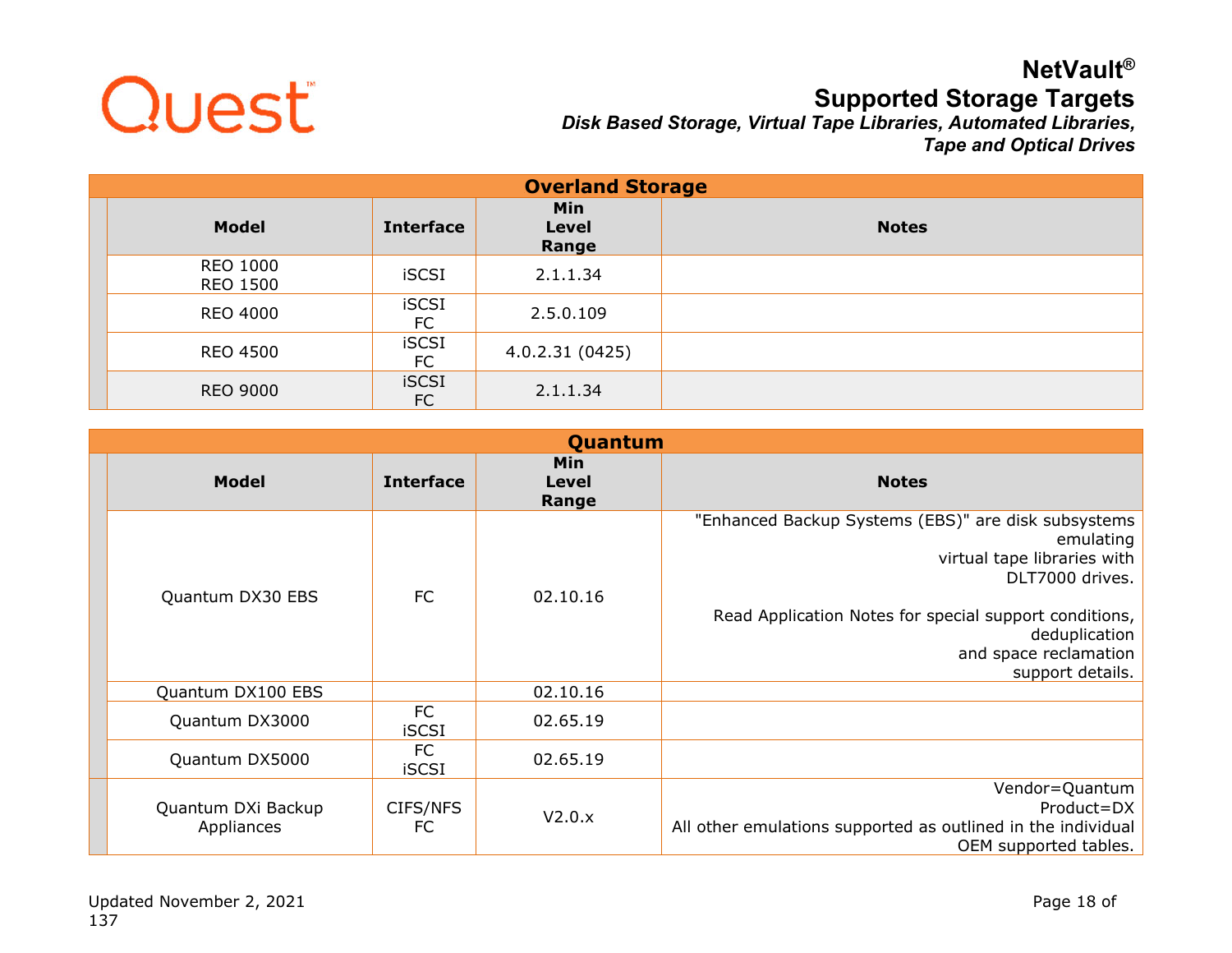#### **NetVault® Supported Storage Targets**  *Disk Based Storage, Virtual Tape Libraries, Automated Libraries, Tape and Optical Drives*

| VX-450<br>VX-650 | FC | 1.1.0 Build21 | Disk based emulation of tape library and drives. Only the<br>Pathlight VX sign-on<br>string is supported for library emulation, see Application<br>Note for details. |
|------------------|----|---------------|----------------------------------------------------------------------------------------------------------------------------------------------------------------------|
|------------------|----|---------------|----------------------------------------------------------------------------------------------------------------------------------------------------------------------|

|     | <b>Sepaton</b>           |                 |                           |                              |                                                                                                                                                                                                                                      |
|-----|--------------------------|-----------------|---------------------------|------------------------------|--------------------------------------------------------------------------------------------------------------------------------------------------------------------------------------------------------------------------------------|
|     | <b>Model</b>             |                 | <b>Interface</b>          | Min<br><b>Level</b><br>Range | <b>Notes</b>                                                                                                                                                                                                                         |
|     | S2100                    | ES <sub>2</sub> | <b>SCSI</b><br><b>FC</b>  | Various<br>See App Notes     | The Sepaton S2100 Virtual Disk Library emulates virtual<br>tape libraries with a variety of supported drives and media<br>types. See Application Notes for firmware requirements<br>and library and drive emulation modes supported. |
|     |                          |                 |                           |                              |                                                                                                                                                                                                                                      |
|     |                          |                 |                           | <b>Spectra Logic</b>         |                                                                                                                                                                                                                                      |
|     | <b>Model</b>             |                 | <b>Interface</b>          | Min<br><b>Level</b><br>Range | <b>Notes</b>                                                                                                                                                                                                                         |
|     | nTier Series             |                 | <b>iSCSI</b><br><b>FC</b> | 4.6 Build 4719               | Refer to FalconStor IPStor Virtual Tape (VTL-S / VTL-G)<br>Application Notes for Details.                                                                                                                                            |
|     |                          |                 |                           |                              |                                                                                                                                                                                                                                      |
|     |                          |                 |                           | <b>Oracle</b>                |                                                                                                                                                                                                                                      |
|     | <b>Model</b>             |                 | <b>Interface</b>          | Min<br><b>Level</b><br>Range | <b>Notes</b>                                                                                                                                                                                                                         |
|     | VTL Plus 1.0             |                 | ${\sf FC}$                | v4.0                         |                                                                                                                                                                                                                                      |
|     | VTL Plus 2.0             |                 | ${\sf FC}$                | V <sub>5.0</sub>             |                                                                                                                                                                                                                                      |
|     | <b>VTL Prime</b>         |                 | <b>FC</b>                 | V5.0                         |                                                                                                                                                                                                                                      |
|     |                          |                 |                           |                              | Page 19 of                                                                                                                                                                                                                           |
| 137 | Updated November 2, 2021 |                 |                           |                              |                                                                                                                                                                                                                                      |

| <b>Spectra Logic</b> |                  |                              |                                                                                           |
|----------------------|------------------|------------------------------|-------------------------------------------------------------------------------------------|
| <b>Model</b>         | <b>Interface</b> | Min<br><b>Level</b><br>Range | <b>Notes</b>                                                                              |
| nTier Series         | iSCSI<br>FC      | 4.6 Build 4719               | Refer to FalconStor IPStor Virtual Tape (VTL-S / VTL-G)<br>Application Notes for Details. |

| <b>Oracle</b>    |                  |                              |              |  |  |  |  |  |  |
|------------------|------------------|------------------------------|--------------|--|--|--|--|--|--|
| <b>Model</b>     | <b>Interface</b> | Min<br><b>Level</b><br>Range | <b>Notes</b> |  |  |  |  |  |  |
| VTL Plus 1.0     | FC               | v4.0                         |              |  |  |  |  |  |  |
| VTL Plus 2.0     | FC               | V <sub>5.0</sub>             |              |  |  |  |  |  |  |
| <b>VTL Prime</b> | FC               | V <sub>5.0</sub>             |              |  |  |  |  |  |  |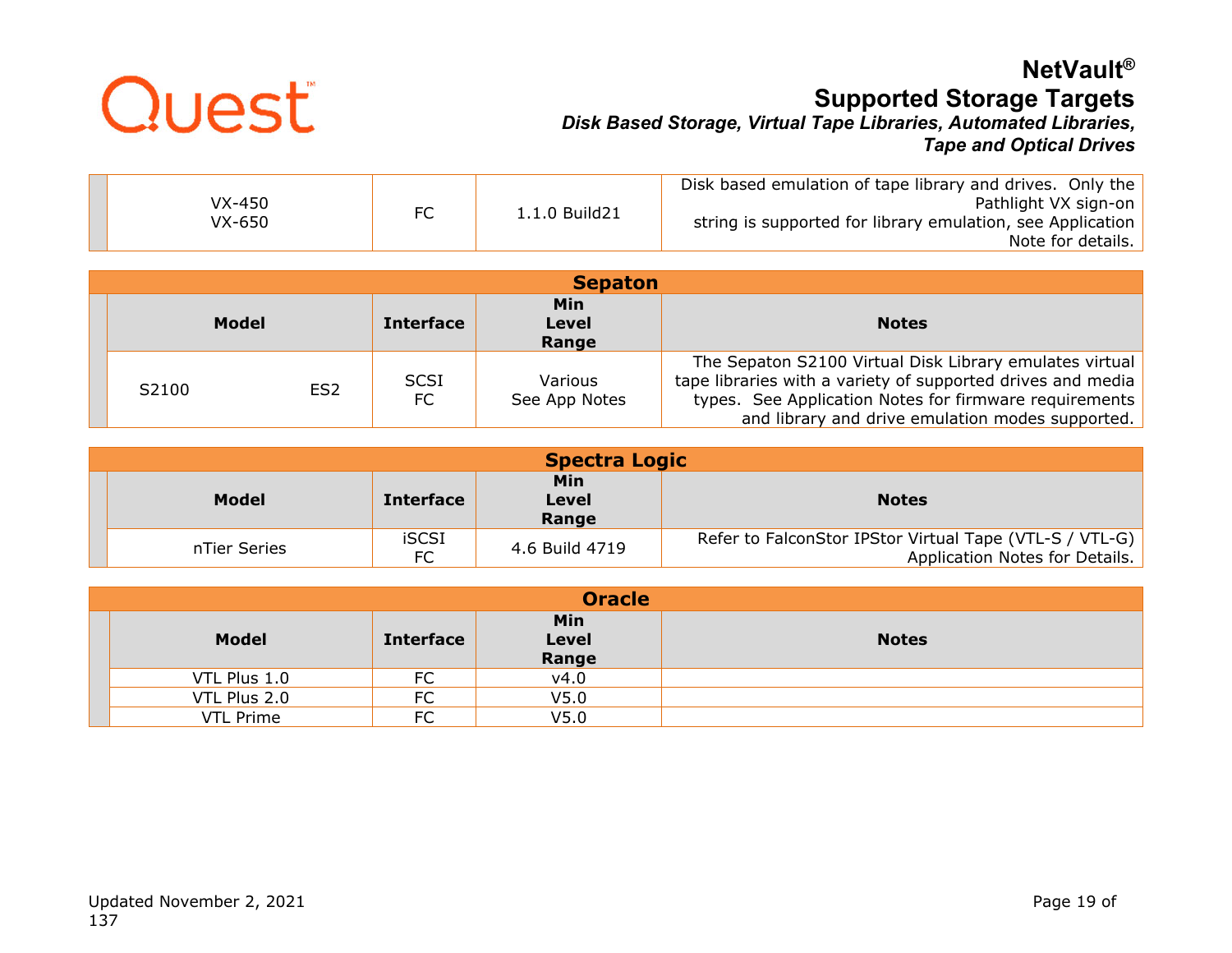### **NetVault® Supported Storage Targets**

|     |                          |                  | <b>StarWind VTL Emulation Type</b> |                                                                                                                                                                                                                                                                                                                                                                                                                                                                     |  |  |  |  |  |  |
|-----|--------------------------|------------------|------------------------------------|---------------------------------------------------------------------------------------------------------------------------------------------------------------------------------------------------------------------------------------------------------------------------------------------------------------------------------------------------------------------------------------------------------------------------------------------------------------------|--|--|--|--|--|--|
|     | <b>Model</b>             | <b>Interface</b> | Min<br><b>Level</b><br>Range       | <b>Notes</b>                                                                                                                                                                                                                                                                                                                                                                                                                                                        |  |  |  |  |  |  |
|     | <b>HP MSL8096</b>        | <b>iSCSI</b>     | v8.0                               | Public and private cloud object store replication supported by<br>NetVault via StarWind VTL through the following providers:<br>• Amazon S3 and Amazon Glacier<br>BlackBlaze B2 Cloud Storage<br>$\bullet$<br>Microsoft Azure Cloud Storage<br>Wasabi Cloud Storage<br>$\bullet$<br>Amazon S3 Compatible<br>$\bullet$<br>For configuration information, see<br>https://support.quest.com/netvault/kb/326276/demonstration-<br>configuring-starwind-vtl-to-netvault. |  |  |  |  |  |  |
|     |                          |                  |                                    |                                                                                                                                                                                                                                                                                                                                                                                                                                                                     |  |  |  |  |  |  |
|     |                          |                  | <b>Tandberg Data</b>               |                                                                                                                                                                                                                                                                                                                                                                                                                                                                     |  |  |  |  |  |  |
|     |                          |                  | Min                                |                                                                                                                                                                                                                                                                                                                                                                                                                                                                     |  |  |  |  |  |  |
|     | <b>Model</b>             | <b>Interface</b> | <b>Level</b><br>Range              | <b>Notes</b>                                                                                                                                                                                                                                                                                                                                                                                                                                                        |  |  |  |  |  |  |
|     | DPS1xxx                  | <b>iSCSI</b>     | V1.5.1                             |                                                                                                                                                                                                                                                                                                                                                                                                                                                                     |  |  |  |  |  |  |
|     | DPS2xxx                  | CIFS / NFS       | V1.5.1                             |                                                                                                                                                                                                                                                                                                                                                                                                                                                                     |  |  |  |  |  |  |
|     | RDX QuikStation          | <b>iSCSI</b>     | V01.015                            |                                                                                                                                                                                                                                                                                                                                                                                                                                                                     |  |  |  |  |  |  |
|     |                          |                  |                                    |                                                                                                                                                                                                                                                                                                                                                                                                                                                                     |  |  |  |  |  |  |
| 137 | Updated November 2, 2021 |                  |                                    | Page 20 of                                                                                                                                                                                                                                                                                                                                                                                                                                                          |  |  |  |  |  |  |

| <b>Tandberg Data</b>   |                  |                              |              |  |  |  |  |  |  |
|------------------------|------------------|------------------------------|--------------|--|--|--|--|--|--|
| <b>Model</b>           | <b>Interface</b> | Min<br><b>Level</b><br>Range | <b>Notes</b> |  |  |  |  |  |  |
| DPS1xxx                | <b>iSCSI</b>     | V1.5.1                       |              |  |  |  |  |  |  |
| DPS2xxx                | CIFS / NFS       | V1.5.1                       |              |  |  |  |  |  |  |
| <b>RDX QuikStation</b> | <b>iSCSI</b>     | V01.015                      |              |  |  |  |  |  |  |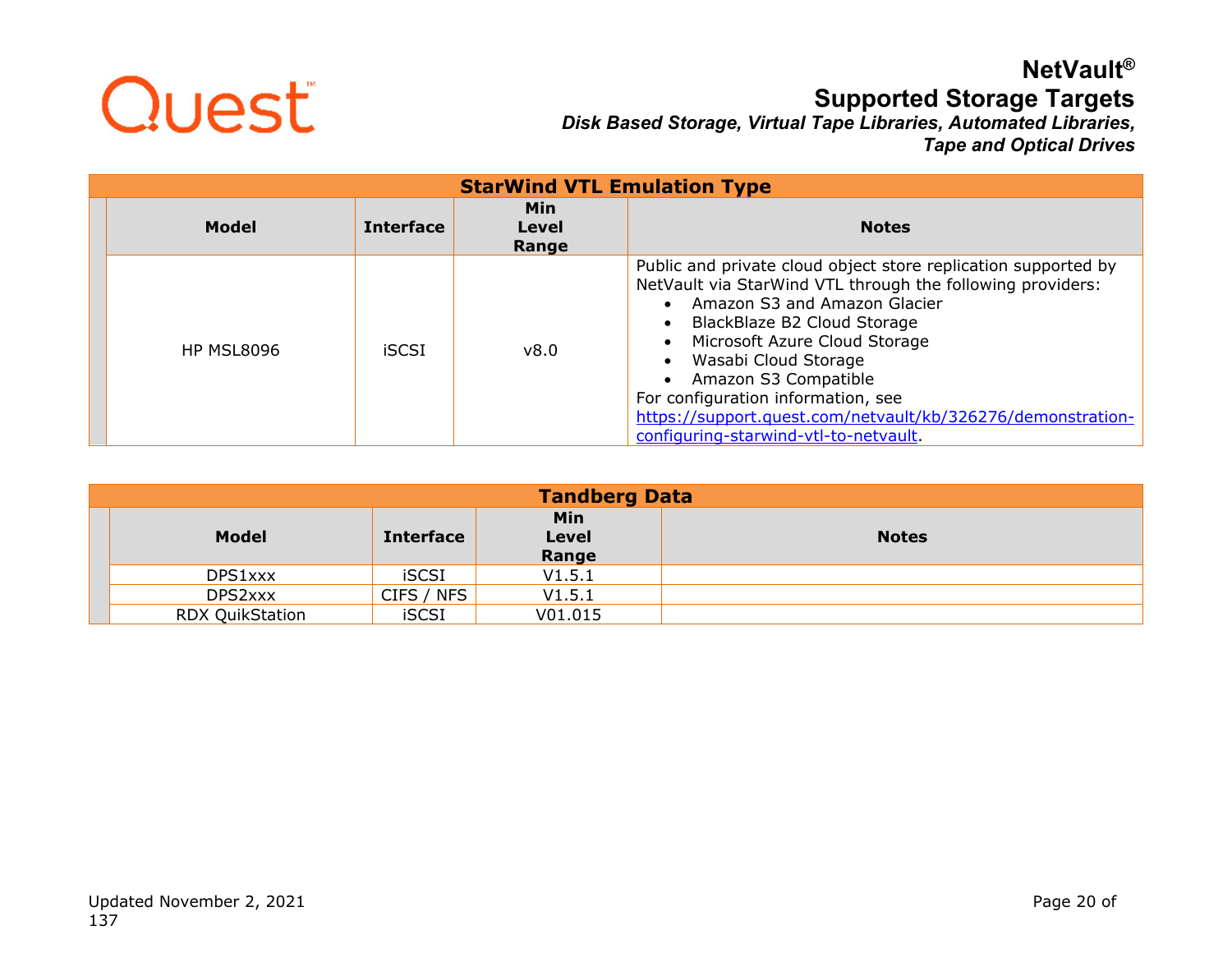#### **NetVault® Supported Storage Targets**  *Disk Based Storage, Virtual Tape Libraries, Automated Libraries, Tape and Optical Drives*

#### **NetVault Supported Automated Tape Libraries**

NetVault supports the library and tape devices listed below on all operating systems that are supported by NetVault as either a Backup Server or SmartClient platform unless otherwise noted. Some device restrictions will be imposed by third party vendors for usages with their applications or operating platforms, consult your resellers or solution vendors to ensure your devices are fully supported by all vendors. Refer to the Supported Drive section Matrix for important notes regarding the latest available drive support for libraries included in this section.

 $\mathcal{L}_{\mathcal{A}}$  Once a drive is listed as certified in the Tape, Removable, and Optical Drives table it will be supported in any library that is also listed in the Supported Libraries Matrix unless explicitly stated.

#### **Cleaning Legend**

Blank = not Supported

- S = Standard Cleaning Only Supported
- G = Generic Cleaning Only Supported
- B = Both Standard and Generic Cleaning is Supported. Refer to the device's Application Notes for details

| <b>ATTO</b>                       |                    |                             |                                 |                    |                                                  |                                                                                                                                                       |  |  |  |  |
|-----------------------------------|--------------------|-----------------------------|---------------------------------|--------------------|--------------------------------------------------|-------------------------------------------------------------------------------------------------------------------------------------------------------|--|--|--|--|
| <b>Model</b>                      | <b>Interface</b>   | $Sub-$<br><b>Models</b>     | <b>Primary</b><br><b>Format</b> | Min<br>Level       | <b>Cleaning</b><br><b>Tape</b><br><b>Support</b> | <b>Notes</b>                                                                                                                                          |  |  |  |  |
| Diamond Storage<br>Array VT-Class | <b>SCSI</b><br>FC. | <b>ATTO Diamond</b><br>Tape | Virtual                         | 6.30 Build<br>022K | N/A                                              | ATTO Diamond Storage Array is<br>a disk subsystem emulating a<br>virtual tape library and drives.<br>See Application Notes for<br>additional details. |  |  |  |  |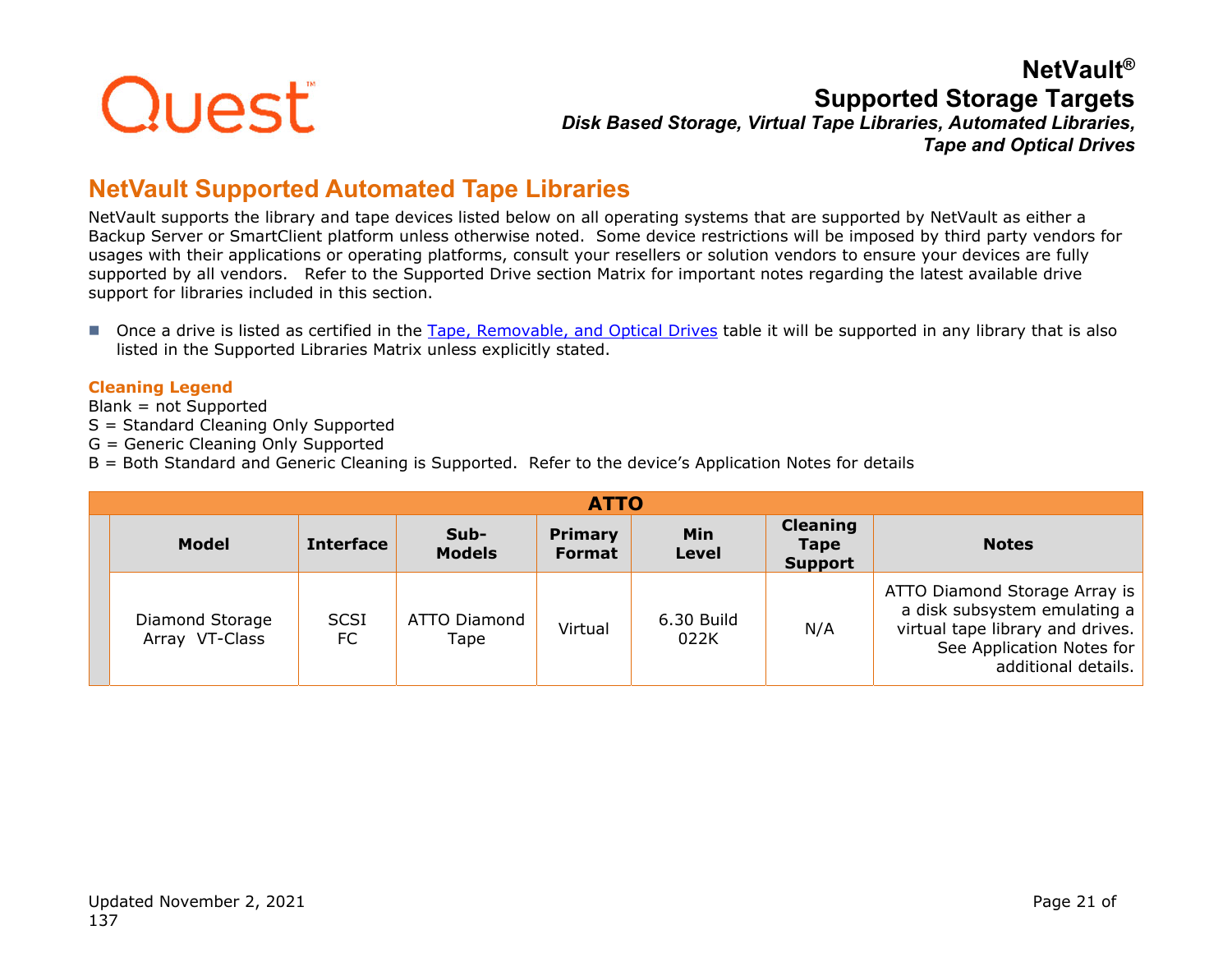### **NetVault® Supported Storage Targets**

|     | <b>BDT</b>                    |                                 |                                                            |                                 |                                                      |                                                  |              |  |  |  |  |
|-----|-------------------------------|---------------------------------|------------------------------------------------------------|---------------------------------|------------------------------------------------------|--------------------------------------------------|--------------|--|--|--|--|
|     | <b>Model</b>                  | <b>Interface</b>                | Sub-<br><b>Models</b>                                      | <b>Primary</b><br><b>Format</b> | Min<br><b>Level</b>                                  | <b>Cleaning</b><br><b>Tape</b><br><b>Support</b> | <b>Notes</b> |  |  |  |  |
|     |                               |                                 | SDX-5xx                                                    | $AIT-2$                         | 0200 0120<br>0110                                    | G                                                |              |  |  |  |  |
|     | ThinStor Autoloader           | <b>SCSI</b>                     | SDX-7xx                                                    | $AIT-3$                         | 0200 0120<br>0110                                    | G                                                |              |  |  |  |  |
|     |                               |                                 | <b>SDLT320</b>                                             | SDLT I                          | 0200 0120<br>0110                                    | G                                                |              |  |  |  |  |
|     |                               |                                 | $LTO-1$                                                    | $LTO-1$                         | 0200 0120<br>0110                                    | G                                                |              |  |  |  |  |
|     | ThinStorPlus                  |                                 | $LTO-2$                                                    | $LTO-2$                         | 1.30                                                 | G                                                |              |  |  |  |  |
|     |                               | <b>SCSI</b>                     | $LTO-3$                                                    | $LTO-3$                         | 1.30                                                 | $\overline{G}$                                   |              |  |  |  |  |
|     | Autoloader                    |                                 | <b>SDLT600</b>                                             | SDLT II                         | 1.20                                                 | $\overline{G}$                                   |              |  |  |  |  |
|     |                               | <b>SCSI</b><br>FC<br><b>SAS</b> | HP Ultrium 4xx<br>HP Ultrium 2-<br><b>SCSI</b>             | $LTO-2$                         |                                                      | G                                                |              |  |  |  |  |
|     | FlexStor II:<br>10<br>$2U-4U$ |                                 | HP Ultrium 9xx<br>HP Ultrium 3-<br><b>SCSI</b>             | $LTO-3$                         | 2.20/2.00<br>4.40/2.70<br>1.30/2.80                  | G                                                |              |  |  |  |  |
|     |                               |                                 | HP Ultrium<br>$1$ $xx$ $x$<br>HP Ultrium 4-<br><b>SCSI</b> | $LTO-4$                         |                                                      | G                                                |              |  |  |  |  |
|     | 8U                            | <b>SAS</b><br><b>FC</b>         | HP Ultrium<br>3xxx<br>HP Ultrium 5-<br><b>SCSI</b>         | $LTO-5$                         | 2.22/2.30n<br>4.52/3.00e<br>4.52/3.00e<br>1.31/3.00e | G                                                |              |  |  |  |  |
|     |                               | <b>SAS</b><br>${\sf FC}$        | IBM Ultrium 5<br><b>IBM ULT3580-5</b><br><b>TS2350</b>     | $LTO-5$                         | 2.40/2.30n<br>4.70/3.00e<br>4.70/3.00e<br>1.50/3.00e | ${\mathsf G}$                                    |              |  |  |  |  |
| 137 | Updated November 2, 2021      |                                 |                                                            |                                 |                                                      |                                                  | Page 22 of   |  |  |  |  |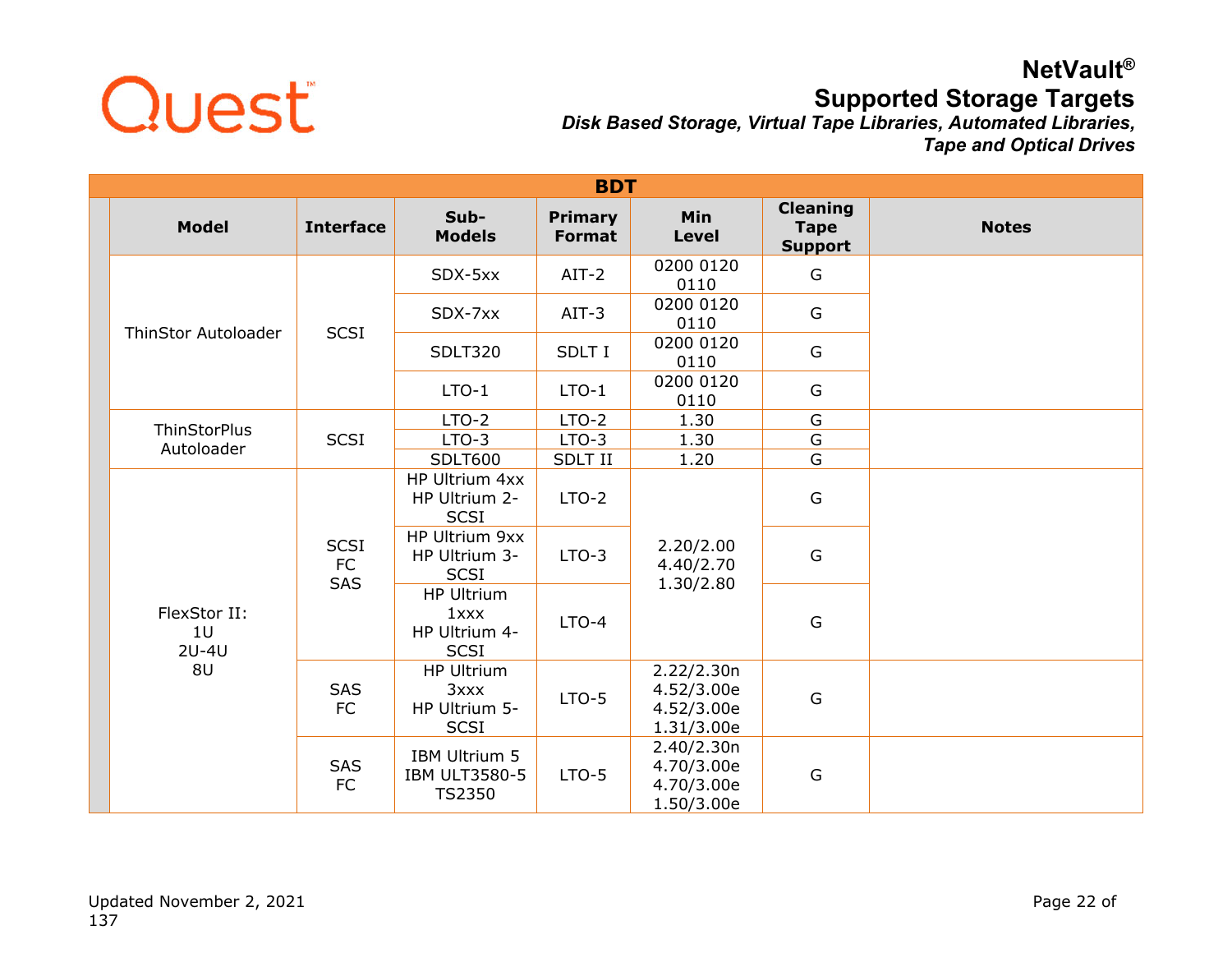

#### **NetVault® Supported Storage Targets**  *Disk Based Storage, Virtual Tape Libraries, Automated Libraries,*

*Tape and Optical Drives*

|  | <b>SAS</b><br><b>FC</b> | <b>IBM Ultrium 5</b><br>HH<br>IBM ULT3580-<br>HH <sub>5</sub><br>TS2250        | $LTO-5$ | 2.40/2.30n<br>4.70/3.00e<br>4.70/3.00e<br>1.50/3.00e                                                 | ${\mathsf G}$ |  |
|--|-------------------------|--------------------------------------------------------------------------------|---------|------------------------------------------------------------------------------------------------------|---------------|--|
|  | <b>SAS</b><br>FC        | HP Ultrium<br>6xxx<br>HP Ultrium 6-<br><b>SCSI</b>                             | $LTO-6$ | $(1U)$ :<br>4.91/2.50n<br>$(2U)$ :<br>4.91/3.20e<br>$(4U)$ :<br>4.91/3.20e<br>$(8U)$ :<br>4.91/3.20e | ${\mathsf G}$ |  |
|  | <b>SAS</b><br>FC        | IBM Ultrium 6<br><b>HH</b><br>IBM ULT3580-<br>HH <sub>6</sub><br><b>TS2360</b> | $LTO-6$ | $(1U)$ :<br>4.91/2.50n<br>$(2U)$ :<br>4.91/3.20e<br>$(4U)$ :<br>4.91/3.20e<br>$(8U)$ :<br>4.91/3.20e | G             |  |
|  | <b>SAS</b><br><b>FC</b> | IBM Ultrium 7<br>IBM ULT3580-<br>HH <sub>7</sub><br><b>IBM TS2270</b>          | $LTO-7$ | $(1U)$ :<br>5.10/2.50n<br>$(2U)$ :<br>5.10/3.20e<br>$(4U)$ :<br>5.10/3.20e                           | G             |  |
|  | <b>SAS</b><br>FC        | IBM Ultrium 8<br>IBM ULT3580-<br>HH <sub>8</sub><br><b>IBM TS2280</b>          | $LTO-8$ | $(1U)$ :<br>5.20/2.50n<br>$(2U)$ :<br>5.20/3.20e<br>$(4U)$ :<br>5.20/3.20e                           | ${\mathsf G}$ |  |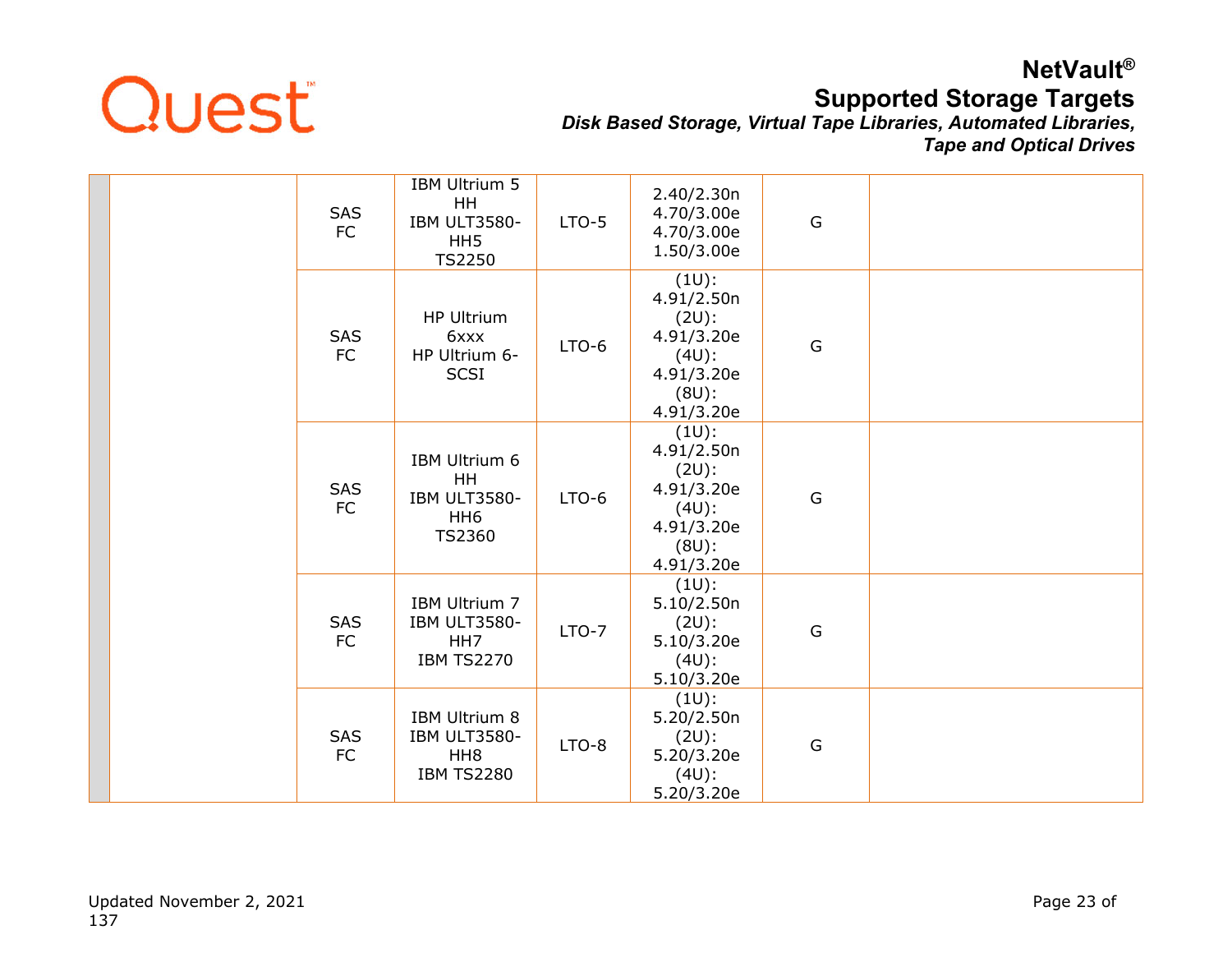

|  |                  | FC<br><b>SAS</b>        | IBM Ultrium 5<br>HH<br>IBM ULT3580-<br>HH <sub>5</sub><br>TS2250      | $LTO-5$ | 1.70 | G |  |
|--|------------------|-------------------------|-----------------------------------------------------------------------|---------|------|---|--|
|  |                  | FC<br><b>SAS</b>        | IBM Ultrium 6<br>HH<br>IBM ULT3580-<br>HH <sub>6</sub><br>TS2360      | $LTO-6$ | 1.70 | G |  |
|  | <b>MULTISTAK</b> | <b>FC</b><br>SAS        | <b>HP Ultrium</b><br>3xxx<br>HP Ultrium 5-<br><b>SCSI</b>             | $LTO-5$ | 1.70 | G |  |
|  |                  | FC<br><b>SAS</b>        | <b>HP Ultrium</b><br>6xxx<br>HP Ultrium 6-<br><b>SCSI</b>             | $LTO-6$ | 1.70 | G |  |
|  |                  | FC<br><b>SAS</b>        | IBM Ultrium 7<br>IBM ULT3580-<br>HH <sub>7</sub><br><b>IBM TS2270</b> | $LTO-7$ | 2.10 | G |  |
|  |                  | <b>FC</b><br><b>SAS</b> | IBM Ultrium 8<br>IBM ULT3580-<br>HH <sub>8</sub><br><b>IBM TS2280</b> | $LTO-8$ | 2.50 | G |  |
|  | <b>MULTISTOR</b> | FC<br><b>SAS</b>        | IBM Ultrium 6<br>HH<br>IBM ULT3580-<br>HH <sub>6</sub><br>TS2360      | $LTO-6$ | Ax71 | G |  |
|  |                  | FC<br>SAS               | IBM Ultrium 7<br>IBM ULT3580-<br>HH <sub>7</sub><br><b>IBM TS2270</b> | $LTO-7$ | Ax71 | G |  |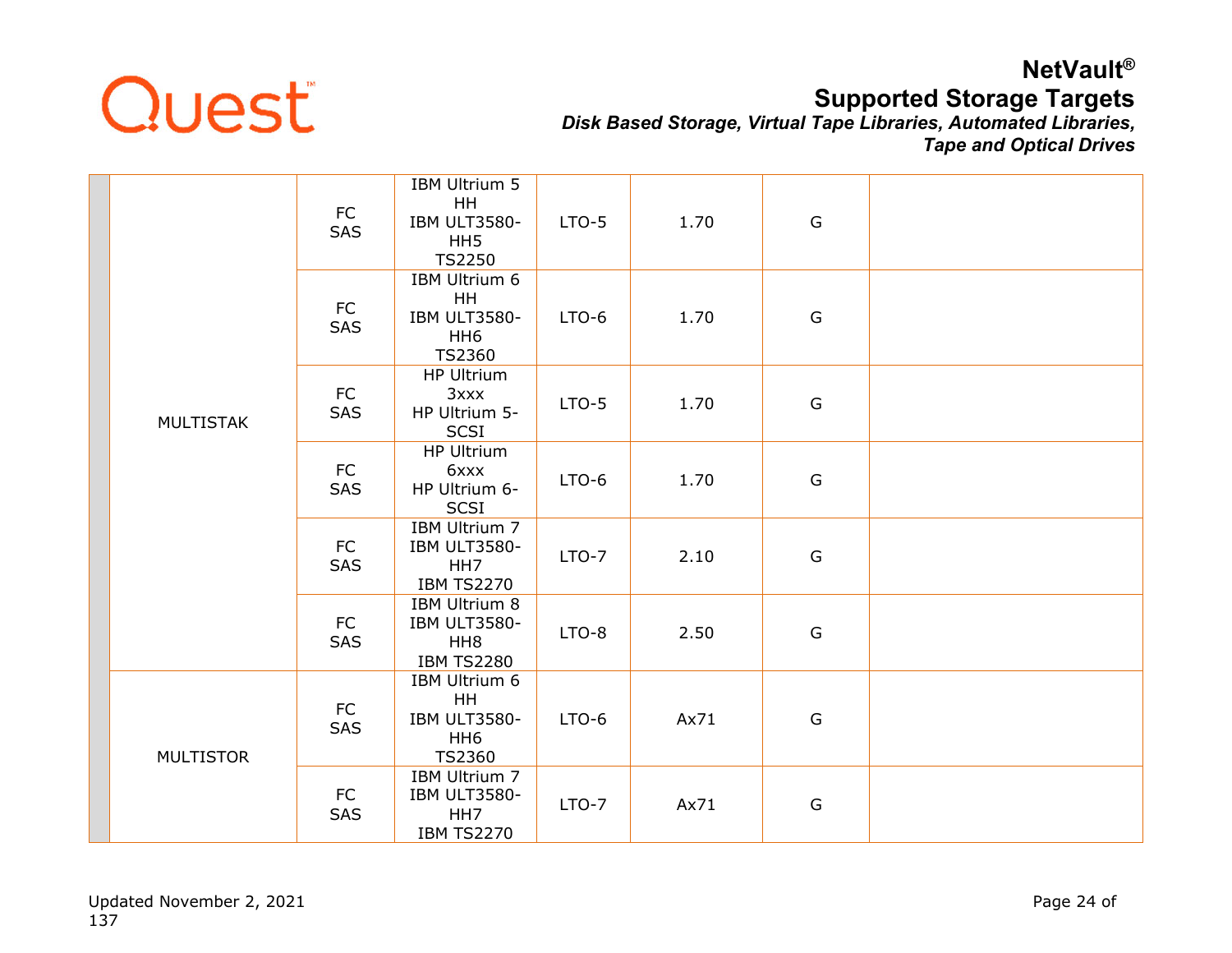

|  | $F \cap$<br>$\sim$<br><b>SAS</b> | IBM Ultrium 8<br>IBM ULT3580-<br>HH <sub>8</sub><br><b>TS2280</b><br>IBM 1 | LTO-8 | Ax71 | ∽<br>ັ |  |
|--|----------------------------------|----------------------------------------------------------------------------|-------|------|--------|--|
|--|----------------------------------|----------------------------------------------------------------------------|-------|------|--------|--|

| <b>Benchmark</b> |                  |                       |                          |              |                                                  |              |  |  |  |  |
|------------------|------------------|-----------------------|--------------------------|--------------|--------------------------------------------------|--------------|--|--|--|--|
| <b>Model</b>     | <b>Interface</b> | Sub-<br><b>Models</b> | <b>Primary</b><br>Format | Min<br>Level | <b>Cleaning</b><br><b>Tape</b><br><b>Support</b> | <b>Notes</b> |  |  |  |  |
| <b>VS640</b>     | <b>SCSI</b>      | VS Tape 80            | $VS-1$                   | 5032         | $\mathsf{S}$                                     |              |  |  |  |  |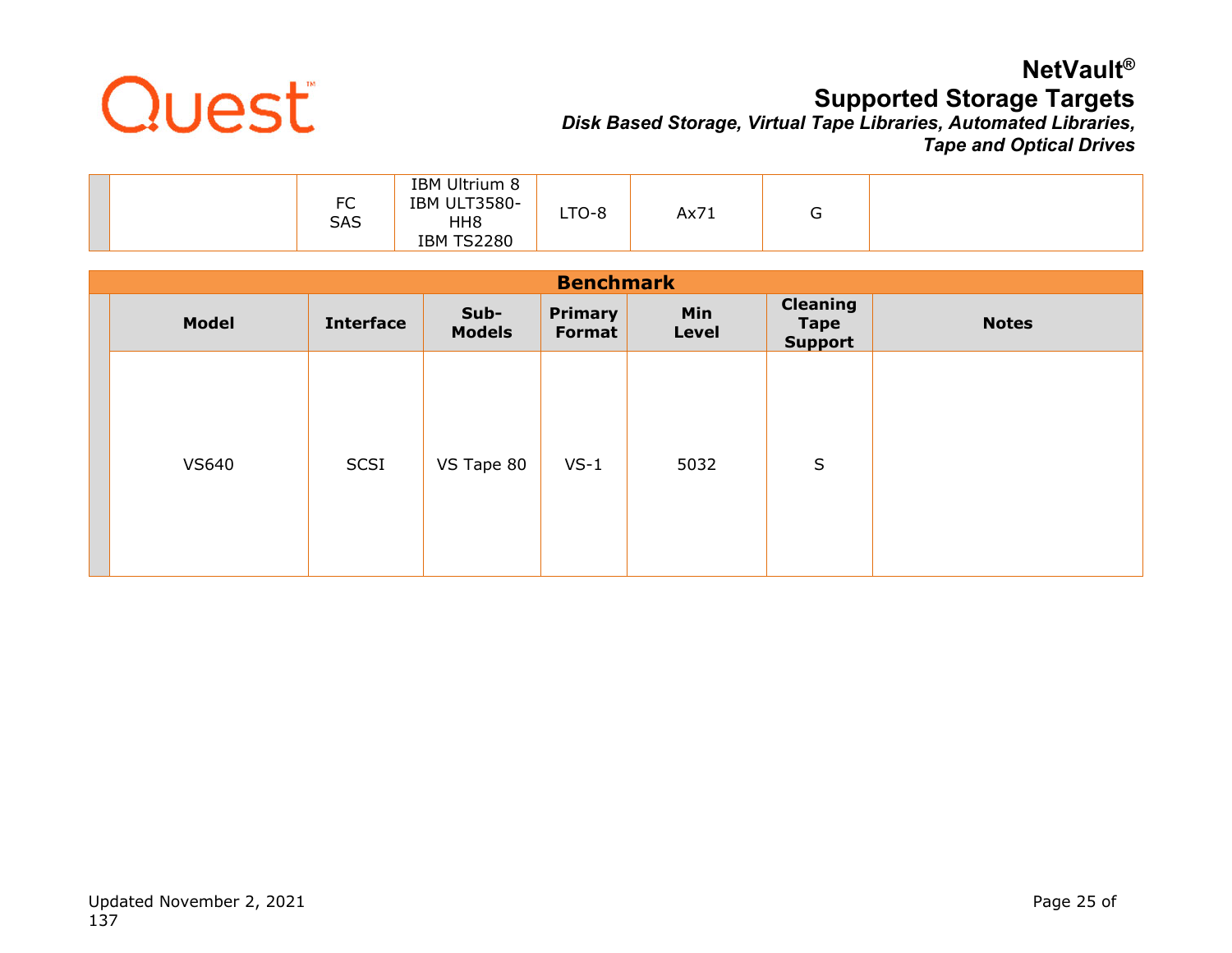### **NetVault® Supported Storage Targets**

| <b>BreeceHill</b>               |                  |                       |                          |                     |                                                  |                                |  |  |  |
|---------------------------------|------------------|-----------------------|--------------------------|---------------------|--------------------------------------------------|--------------------------------|--|--|--|
| <b>Model</b>                    | <b>Interface</b> | Sub-<br><b>Models</b> | Primary<br><b>Format</b> | Min<br><b>Level</b> | <b>Cleaning</b><br><b>Tape</b><br><b>Support</b> | <b>Notes</b>                   |  |  |  |
|                                 |                  | <b>DLT7000</b>        | DLT III                  | 1.71                | S                                                |                                |  |  |  |
|                                 | <b>SCSI</b>      | <b>DLT8000</b>        | DLT IV                   | 1.71                | S                                                |                                |  |  |  |
| Q2.15                           |                  | <b>SDLT</b>           | SDLT <sub>I</sub>        | 0001                | N/A                                              |                                |  |  |  |
|                                 |                  | DLT1                  | $DLT-1$                  | 0001                |                                                  |                                |  |  |  |
|                                 |                  | <b>DLT4000</b>        | DLT III                  | 4.53                | $\overline{\mathsf{s}}$                          |                                |  |  |  |
| Q7                              | <b>SCSI</b>      | <b>DLT7000</b>        | <b>DLT IV</b>            | 0001                | $\overline{s}$                                   |                                |  |  |  |
| Q16                             | <b>SCSI</b>      | $LTO-3$               | $LTO-3$                  | 0001                | $\overline{\mathsf{s}}$                          |                                |  |  |  |
| Q40                             | <b>SCSI</b>      | $LTO-3$               | $LTO-3$                  | 0004                | $\overline{\mathsf{s}}$                          |                                |  |  |  |
|                                 |                  | <b>DLT4000</b>        | DLT IV                   | 4.53                | $\overline{\mathsf{s}}$                          |                                |  |  |  |
| Q47                             | <b>SCSI</b>      | <b>DLT7000</b>        | DLT IV                   | 0001                | $\overline{\mathsf{s}}$                          |                                |  |  |  |
|                                 |                  | <b>DLT7000</b>        | <b>DLT IV</b>            | 4.04                | $\overline{\mathsf{s}}$                          |                                |  |  |  |
|                                 |                  | <b>DLT8000</b>        | <b>DLT IV</b>            | 4.04                | $\overline{\mathsf{s}}$                          |                                |  |  |  |
| 4.30                            | <b>SCSI</b>      | <b>SDLT</b>           | SDLT I                   | 0001                | N/A                                              |                                |  |  |  |
|                                 |                  | $LTO-1$               | $LTO-1$                  | 0001                |                                                  |                                |  |  |  |
|                                 |                  | <b>DLT7000</b>        | <b>DLT IV</b>            | 4.04                | $\sf S$                                          |                                |  |  |  |
|                                 |                  | <b>DLT8000</b>        | <b>DLT IV</b>            | 4.04                | S                                                |                                |  |  |  |
| 4.50                            | <b>SCSI</b>      | <b>SDLT</b>           | SDLT I                   | 0001                | N/A                                              |                                |  |  |  |
|                                 |                  | $LTO-1$               | $LTO-1$                  | 0001                |                                                  |                                |  |  |  |
|                                 |                  | <b>DLT7000</b>        | <b>DLT IV</b>            | 4.04                | S                                                |                                |  |  |  |
|                                 |                  | <b>DLT8000</b>        | <b>DLT IV</b>            | 4.04                | $\overline{\mathsf{s}}$                          |                                |  |  |  |
| 6.100                           | <b>SCSI</b>      | <b>SDLT</b>           | SDLT I                   | 0001                | N/A                                              |                                |  |  |  |
|                                 |                  | $LTO-1$               | $LTO-1$                  | 0001                |                                                  |                                |  |  |  |
|                                 |                  | SDX-3xx               | $AIT-1$                  | 0001                |                                                  |                                |  |  |  |
| 8 PAK                           | <b>SCSI</b>      | SDX-5xx               | $AIT-2$                  | 1.71                |                                                  |                                |  |  |  |
|                                 |                  | SDX-7xx               | $AIT-3$                  | 1.71                |                                                  |                                |  |  |  |
|                                 |                  | <b>SDLT</b>           | SDLT I                   |                     | G                                                |                                |  |  |  |
|                                 |                  | $LTO-1$               | $LTO-1$                  |                     |                                                  | Read Application Note for SDLT |  |  |  |
| 10 PAK                          | <b>SCSI</b>      | $LTO-2$               | $LTO-2$                  | 1.25                |                                                  | cleaning details               |  |  |  |
|                                 |                  | SDZ-1xx               | SAIT-1                   |                     | G                                                |                                |  |  |  |
| 16 PAK                          | <b>SCSI</b>      | SDX-3xx               | $AIT-1$                  | 0001                |                                                  |                                |  |  |  |
| Updated November 2, 2021<br>137 |                  |                       |                          |                     |                                                  | Page 26 of                     |  |  |  |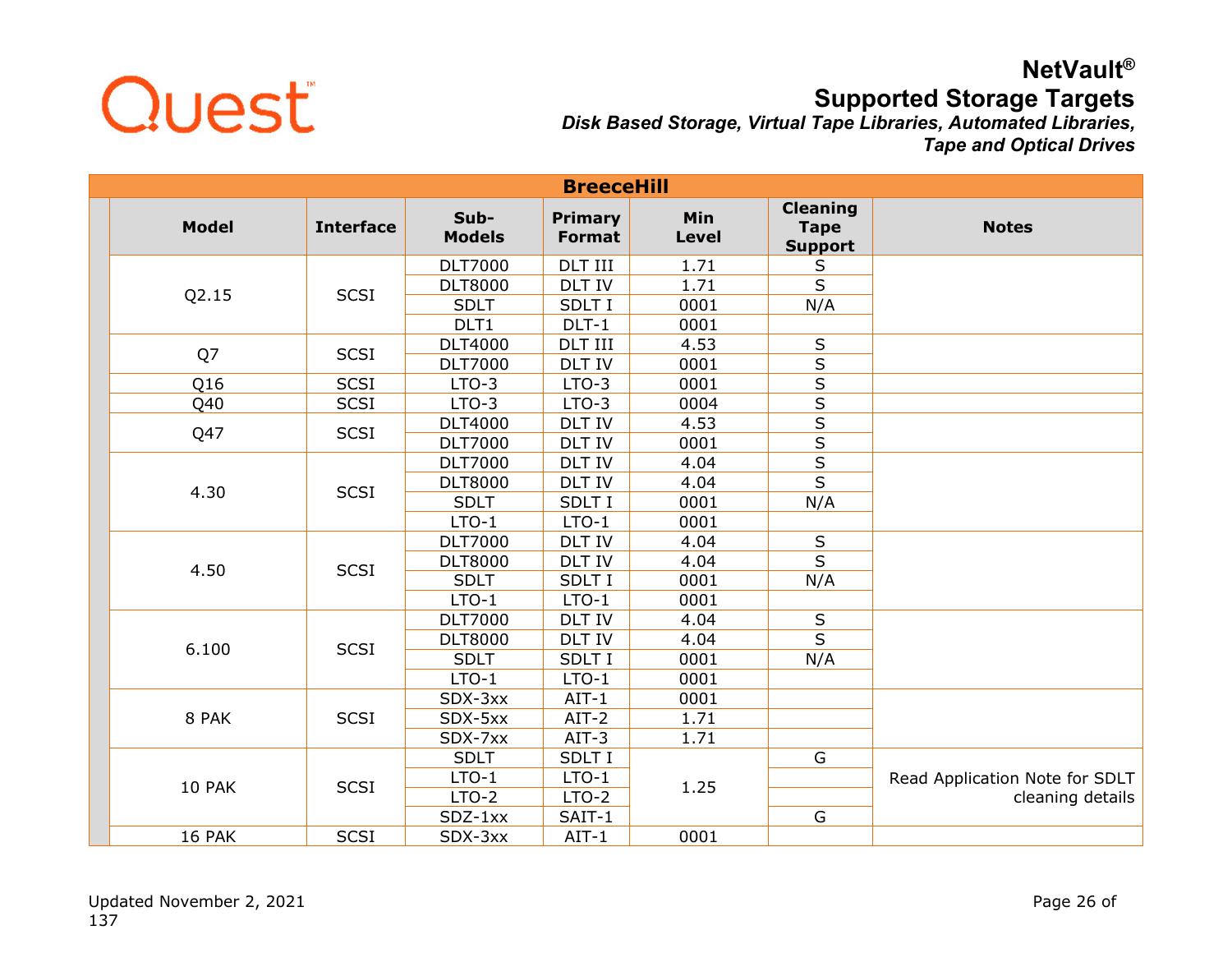

#### **NetVault® Supported Storage Targets**  *Disk Based Storage, Virtual Tape Libraries, Automated Libraries,*

*Tape and Optical Drives*

|  | SDX-5xx | $AIT-2$ | 0001 |  |  |
|--|---------|---------|------|--|--|
|  |         |         |      |  |  |
|  | SDX-7xx | $AIT-3$ | 0001 |  |  |
|  |         |         |      |  |  |

|     |                                                        |                  |                       | <b>Certance</b>                 |              |                                                  |                                                            |
|-----|--------------------------------------------------------|------------------|-----------------------|---------------------------------|--------------|--------------------------------------------------|------------------------------------------------------------|
|     | <b>Model</b>                                           | <b>Interface</b> | Sub-<br><b>Models</b> | <b>Primary</b><br><b>Format</b> | Min<br>Level | <b>Cleaning</b><br><b>Tape</b><br><b>Support</b> | <b>Notes</b>                                               |
|     | DDS4 Autoloader                                        | <b>SCSI</b>      | DDS4                  | DDS-4                           | 8110         |                                                  |                                                            |
|     | DAT432 Autoloader                                      | <b>SCSI</b>      | DAT72                 | <b>DAT-72</b>                   | A060         | S                                                | Read Application Note for<br>cleaning details              |
|     | <b>CLL1600</b>                                         | <b>SCSI</b>      | $LTO-1$               | $LTO-1$                         | S13.r        |                                                  |                                                            |
|     | <b>CLL6400</b>                                         | <b>SCSI</b>      | $LTO-3$               | $LTO-3$                         | V11x         | G                                                | Generic - requires cleaning<br>slots and/or barcode prefix |
|     | CLL3200 / Ultrium 2<br>Autoloader / LTO2<br>Autoloader | <b>SCSI</b>      | $LTO-2$               | $LTO-2$                         | S40.r        | S                                                | Read Application Note for<br>cleaning details              |
|     | <b>Viper 2000</b>                                      | <b>SCSI</b>      | $LTO-1$               | $LTO-1$                         | 1.17         |                                                  |                                                            |
|     | CP3100                                                 | <b>SCSI</b>      | DAT72                 | <b>DAT-72</b>                   | A06B         | N/A                                              | Disk based tape emulation of<br>DAT432 Autoloader.         |
|     | DDS4 Autoloader                                        | <b>SCSI</b>      | DDS4                  | DDS-4                           | 8110         |                                                  |                                                            |
|     | DAT432 Autoloader                                      | <b>SCSI</b>      | DAT72                 | <b>DAT-72</b>                   | A060         | S                                                | Read Application Note for<br>cleaning details              |
|     | <b>CLL1600</b>                                         | <b>SCSI</b>      | $LTO-1$               | $LTO-1$                         | S13.r        |                                                  |                                                            |
|     | CLL3200 / Ultrium 2<br>Autoloader / LTO2<br>Autoloader | <b>SCSI</b>      | $LTO-2$               | $LTO-2$                         | S40.r        | $\mathsf S$                                      | Read Application Note for<br>cleaning details              |
|     | <b>Viper 2000</b>                                      | <b>SCSI</b>      | $LTO-1$               | $LTO-1$                         | 1.17         |                                                  |                                                            |
|     | CP3100                                                 | <b>SCSI</b>      | DAT72                 | <b>DAT-72</b>                   | A06B         | N/A                                              | Disk based tape emulation of<br>DAT432 Autoloader.         |
| 137 | Updated November 2, 2021                               |                  |                       |                                 |              |                                                  | Page 27 of                                                 |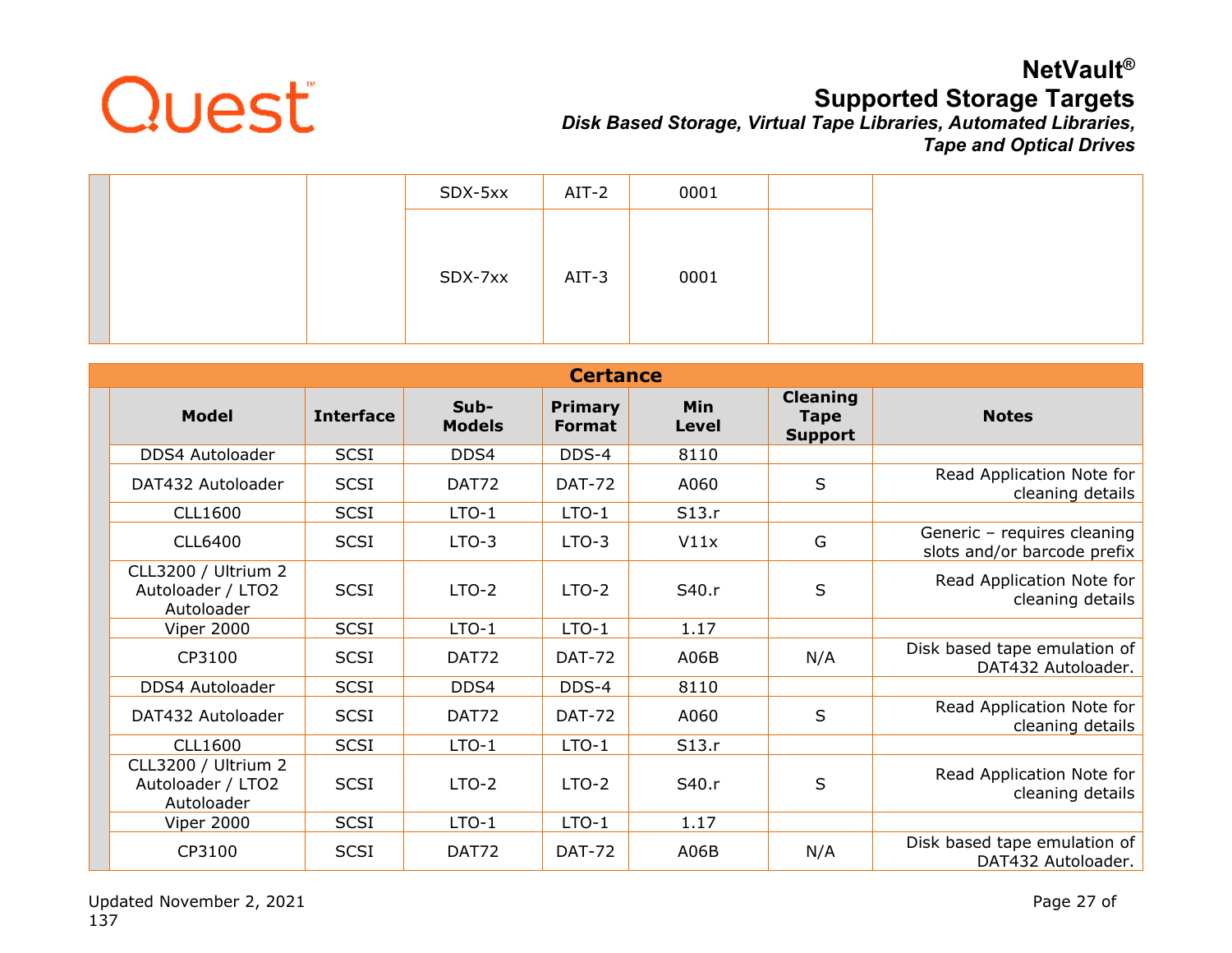

#### **NetVault® Supported Storage Targets**  *Disk Based Storage, Virtual Tape Libraries, Automated Libraries, Tape and Optical Drives*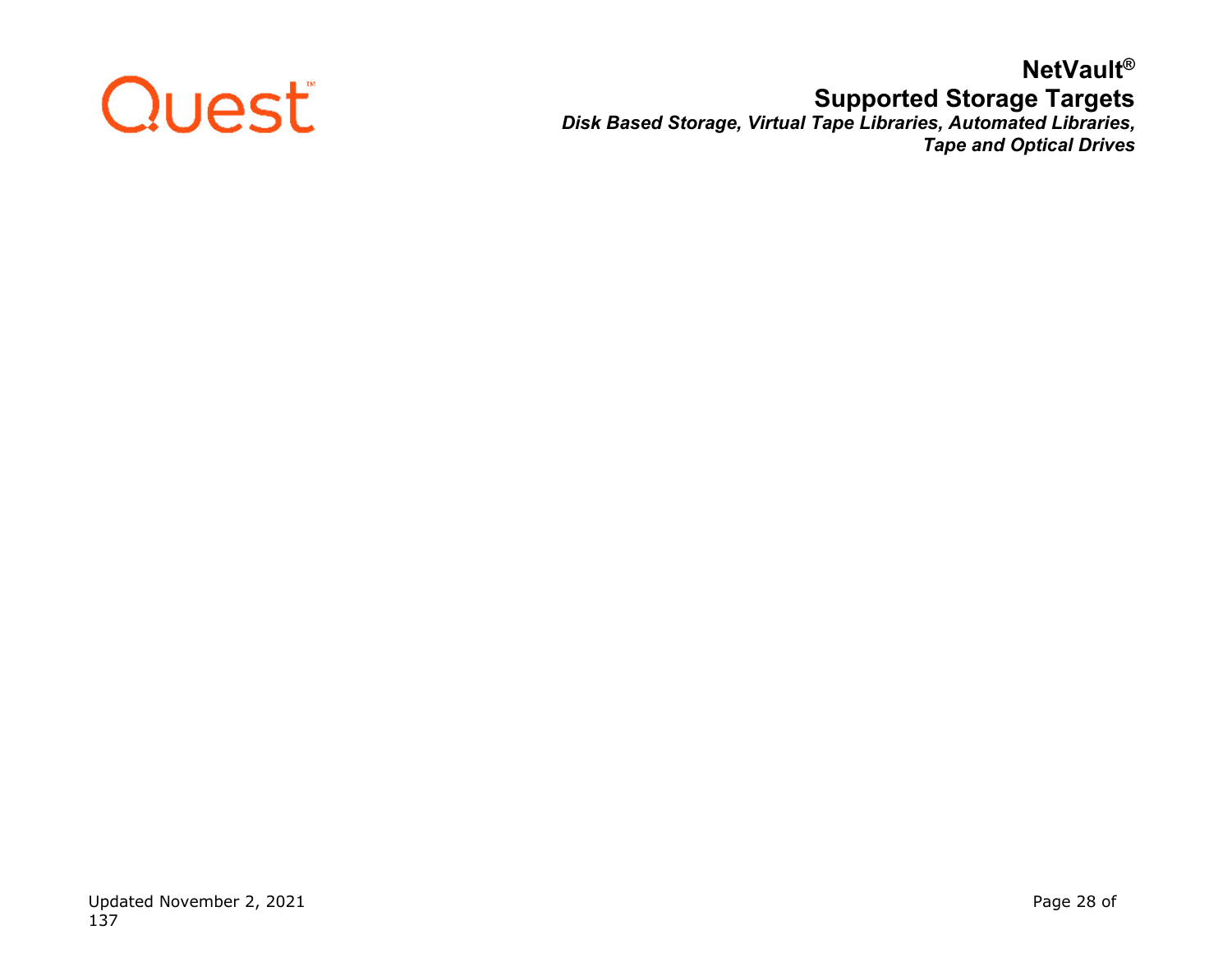

|                                 |                         |                                                                                            | <b>DELL/EMC</b>                 |                                      |                                                  |                                |
|---------------------------------|-------------------------|--------------------------------------------------------------------------------------------|---------------------------------|--------------------------------------|--------------------------------------------------|--------------------------------|
| <b>Model</b>                    | <b>Interface</b>        | Sub-<br><b>Models</b>                                                                      | <b>Primary</b><br><b>Format</b> | <b>Min</b><br><b>Level</b>           | <b>Cleaning</b><br><b>Tape</b><br><b>Support</b> | <b>Notes</b>                   |
|                                 | <b>FC</b><br><b>SAS</b> | IBM Ultrium 6<br>IBM ULT3580-<br>HH <sub>6</sub><br><b>IBM TS2260</b>                      | $LTO-6$                         | $1.1.1.1 -$<br>B00,A01               | G                                                |                                |
| ML3                             | <b>FC</b><br><b>SAS</b> | IBM Ultrium 7<br>IBM ULT3580-<br>HH <sub>7</sub><br><b>IBM TS2270</b>                      | $LTO-7$                         | $1.1.1.1 -$<br>B00,A01               | G                                                |                                |
|                                 | <b>FC</b><br><b>SAS</b> | <b>IBM TS2270</b><br>IBM Ultrium 8<br>IBM ULT3580-<br>HH <sub>8</sub><br><b>IBM TS2280</b> | $LTO-8$                         | $1.1.1.1 -$<br>B00,A01               | G                                                |                                |
|                                 | <b>SCSI</b>             | IBM Ultrium 1<br>IBM 3580-TD1                                                              | $LTO-1$                         | D34R                                 | G                                                |                                |
| PowerVault 122T                 |                         | $LTO-2$                                                                                    | $LTO-2$                         | <b>K17R</b>                          | $\sf S$                                          |                                |
|                                 |                         | DLT VS80                                                                                   | DLT IV                          | 5032                                 | $\overline{\mathsf{s}}$                          |                                |
|                                 | <b>SCSI</b>             | $LTO-2$                                                                                    | $LTO-2$                         | 0008                                 | $rac{S}{S}$                                      | Read Application Note for      |
|                                 |                         | $LTO-3$                                                                                    | $LTO-3$                         |                                      |                                                  | cleaning details               |
|                                 |                         | <b>DLT VS160</b>                                                                           | DLT VS1                         |                                      | ${\mathsf G}$                                    |                                |
| PowerVault 124T                 | <b>SAS</b>              | Quantum LTO-<br>4 HH                                                                       | $LTO-4$                         | 0027                                 | $\mathsf S$                                      |                                |
|                                 | <b>SAS</b>              | Quantum LTO-<br>5 HH                                                                       | $LTO-5$                         | A10                                  | G                                                |                                |
|                                 | <b>SAS</b>              | Quantum LTO-<br>6 HH                                                                       | $LTO-6$                         | <b>V80</b>                           |                                                  |                                |
| PowerVault 132T                 | <b>SCSI</b>             | IBM Ultrium 1<br>IBM 3580-TD1                                                              | $LTO-1$                         | 105D - SCSI<br>*V310A.GY005<br>$-FC$ | S                                                | Read Application Note for SDLT |
|                                 | $*FC$                   | $LTO-2$                                                                                    | $LTO-2$                         | 105D - SCSI<br>*V310A.GY005<br>$-FC$ | S                                                | 320 cleaning details           |
| Updated November 2, 2021<br>137 |                         |                                                                                            |                                 |                                      |                                                  | Page 29 of                     |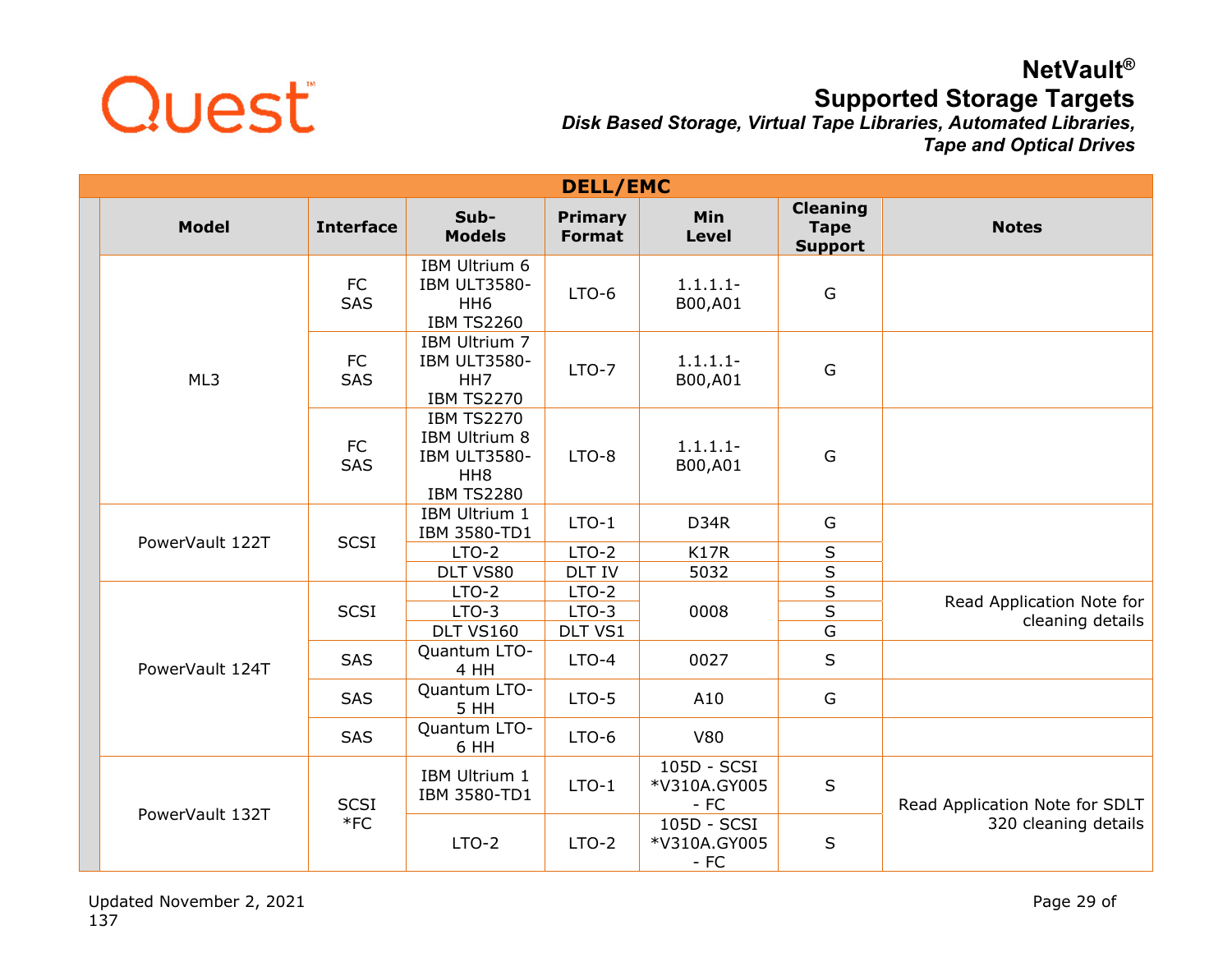#### **NetVault® Supported Storage Targets**  *Disk Based Storage, Virtual Tape Libraries, Automated Libraries,*

*Tape and Optical Drives*

|  |                                    |                                        | $LTO-3$                                                               | $LTO-3$        | 227D - SCSI<br>*V310A.GY005<br>$-FC$ | S            |                                 |
|--|------------------------------------|----------------------------------------|-----------------------------------------------------------------------|----------------|--------------------------------------|--------------|---------------------------------|
|  |                                    |                                        | <b>SDLT320</b>                                                        | SDLT I         | 105D - SCSI<br>*V237.GZ001 -<br>FC   | $\mathsf S$  |                                 |
|  |                                    |                                        | <b>SDLT600</b>                                                        | <b>SDLT II</b> | 105D - SCSI<br>*V237.GZ001 -<br>FC   | S            |                                 |
|  |                                    | <b>SCSI</b>                            | <b>SDLT</b>                                                           | SDLT I         |                                      |              | Read Application Note for LTO-2 |
|  | PowerVault 136T                    | <b>FC</b>                              | $LTO-2$                                                               | $LTO-2$        | 3.03                                 | $\mathsf{S}$ | cleaning details                |
|  |                                    |                                        | $LTO-3$                                                               | $LTO-3$        |                                      |              |                                 |
|  | PowerVault ML6000<br><b>Series</b> | <b>SCSI</b><br>FC                      | $LTO-3$                                                               | $LTO-3$        | 200G.GS005                           | $\mathsf S$  |                                 |
|  |                                    | <b>SCSI</b><br><b>SAS</b><br><b>FC</b> | IBM Ultrium 4<br>IBM 3580-TD4                                         | $LTO-4$        | 415G                                 | $\mathsf S$  | Uses ADIC i500 Template         |
|  |                                    | <b>SAS</b><br><b>FC</b>                | IBM Ultrium 5<br>IBM ULT3580-<br>FH <sub>5</sub><br><b>IBM TS2350</b> | $LTO-5$        | A13                                  | $\sf S$      |                                 |
|  |                                    | <b>SAS</b><br><b>FC</b>                | IBM Ultrium 6<br>IBM ULT3580-<br>FH <sub>6</sub><br><b>IBM TS2360</b> | $LTO-6$        | 636G.GS003                           | $\sf S$      |                                 |
|  |                                    | <b>SAS</b><br><b>FC</b>                | IBM Ultrium 7<br>IBM ULT3580-<br>FH <sub>7</sub><br><b>IBM TS2370</b> | $LTO-7$        | 670G.GS001                           | $\sf S$      |                                 |
|  | PowerVault TL1000                  | <b>SAS</b>                             | IBM Ultrium 4<br>IBM ULT3580-<br>HH4<br><b>IBM TS2240</b>             | $LTO-4$        | 0031                                 | G            |                                 |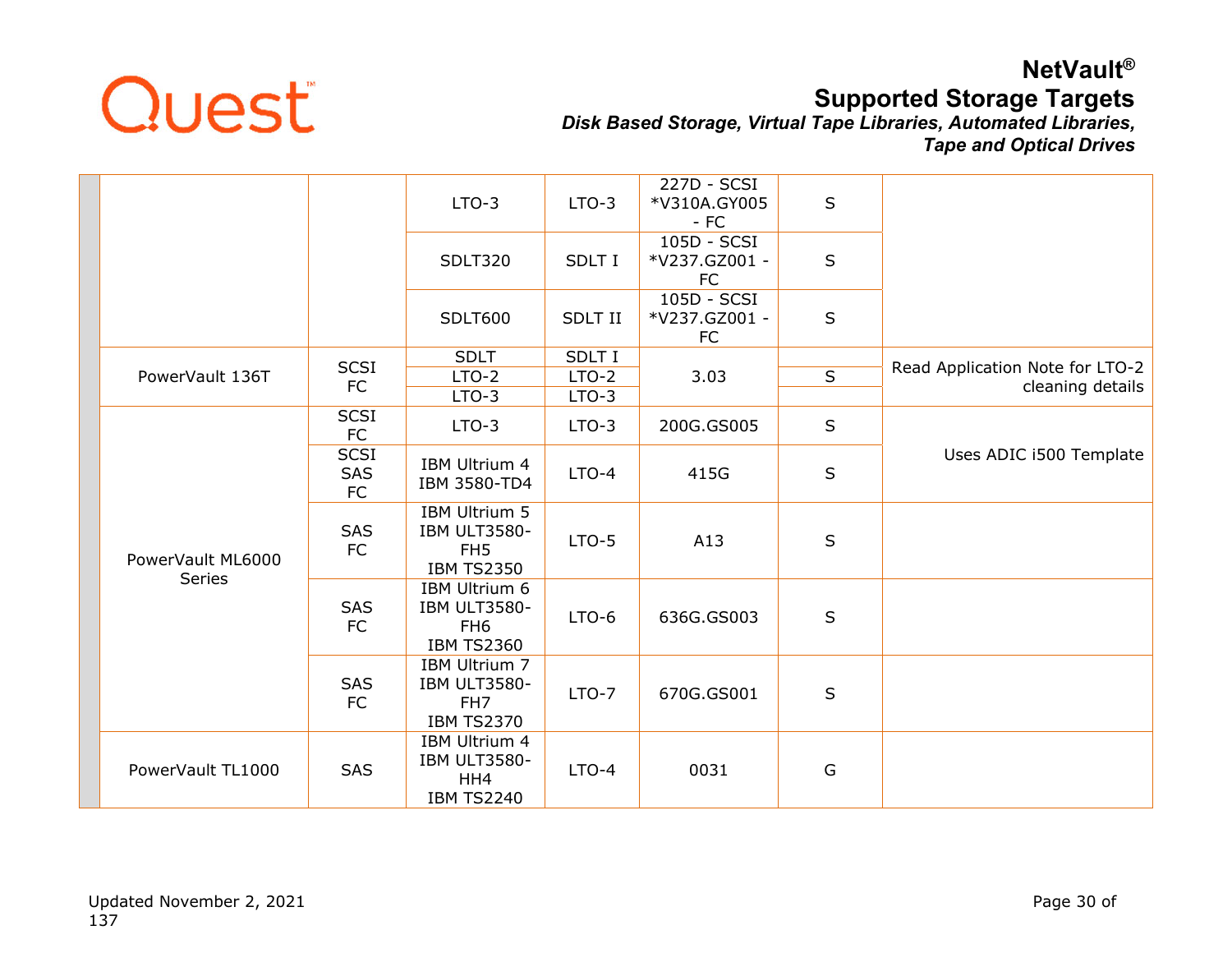

|                   | <b>SAS</b>                                | IBM Ultrium 5<br>IBM ULT3580-<br>HH <sub>5</sub><br><b>IBM TS2250</b>                                  | $LTO-5$ | 0031 | G       |  |
|-------------------|-------------------------------------------|--------------------------------------------------------------------------------------------------------|---------|------|---------|--|
|                   | <b>SAS</b>                                | IBM Ultrium 6<br>IBM ULT3580-<br>HH <sub>6</sub><br><b>IBM TS2260</b>                                  | $LTO-6$ | 0031 | G       |  |
|                   | <b>SAS</b>                                | IBM Ultrium 7<br>IBM ULT3580-<br>HH <sub>7</sub><br><b>IBM TS2270</b>                                  | $LTO-7$ | 0058 | G       |  |
|                   | <b>SAS</b>                                | IBM Ultrium 8<br>IBM ULT3580-<br>HH <sub>8</sub><br><b>IBM TS2280</b>                                  | $LTO-8$ | 0070 | G       |  |
|                   | <b>SCSI</b><br><b>SAS</b><br><b>iSCSI</b> | IBM Ultrium 3<br>IBM 3580-TD3<br>IBM Ultrium 3<br>IBM ULT3580-<br>HH <sub>3</sub><br><b>IBM TS2230</b> | $LTO-3$ | 8.62 | S       |  |
|                   | <b>SCSI</b>                               | IBM Ultrium 4<br>IBM 3580-TD4                                                                          |         | 6.60 |         |  |
| PowerVault TL2000 | <b>FC</b><br><b>SAS</b><br><b>iSCSI</b>   | IBM Ultrium 4<br>IBM ULT3580-<br>HH4<br><b>IBM TS2240</b>                                              | $LTO-4$ | 8.62 | $\sf S$ |  |
|                   | SAS<br>FC<br><b>iSCSI</b>                 | IBM Ultrium 5<br>IBM ULT3580-<br>HH <sub>5</sub><br><b>IBM TS2250</b>                                  | $LTO-5$ | A10  | S       |  |
|                   | <b>FC</b><br><b>SAS</b><br><b>iSCSI</b>   | IBM Ultrium 6<br>IBM ULT3580-<br>HH <sub>6</sub><br><b>IBM TS2260</b>                                  | $LTO-6$ | A18  | G       |  |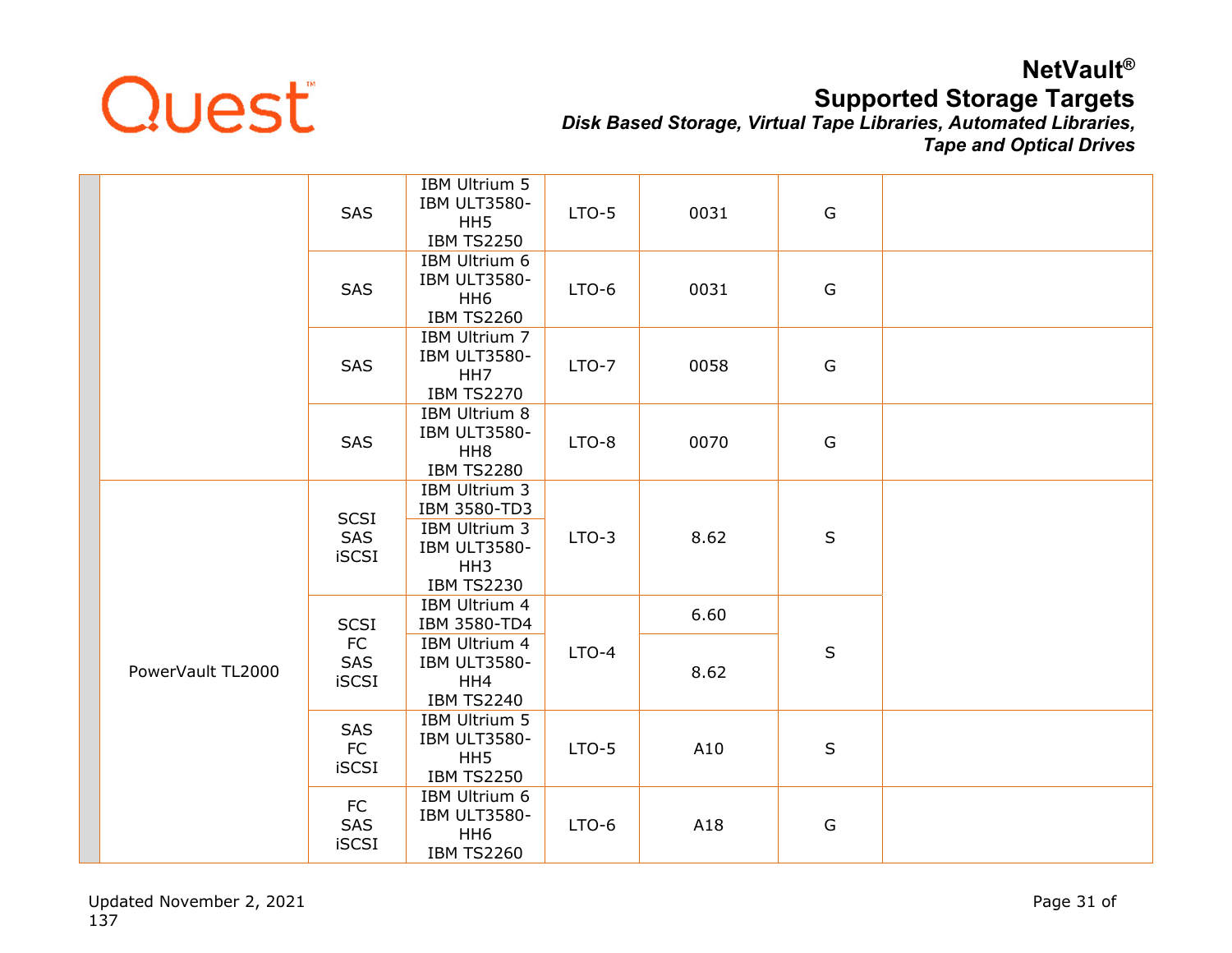

|  |                   | <b>FC</b><br><b>SAS</b><br><b>iSCSI</b>                | IBM Ultrium 7<br>IBM ULT3580-<br>HH <sub>7</sub><br><b>IBM TS2270</b> | $LTO-7$ | D <sub>10</sub> | G            |  |
|--|-------------------|--------------------------------------------------------|-----------------------------------------------------------------------|---------|-----------------|--------------|--|
|  |                   | FC<br><b>SAS</b><br><b>iSCSI</b>                       | IBM Ultrium 8<br>IBM ULT3580-<br>HH <sub>8</sub><br><b>IBM TS2280</b> | $LTO-8$ | E70             | G            |  |
|  |                   |                                                        | IBM Ultrium 3<br>IBM 3580-TD3                                         |         |                 | $\mathsf{S}$ |  |
|  | PowerVault TL4000 | <b>SCSI</b><br><b>SAS</b><br><b>iSCSI</b>              | IBM Ultrium 3<br>IBM ULT3580-<br>HH <sub>3</sub><br><b>IBM TS2230</b> | $LTO-3$ | 8.62            | $\sf S$      |  |
|  |                   | <b>SCSI</b><br><b>FC</b><br><b>SAS</b><br><b>iSCSI</b> | IBM Ultrium 4<br>IBM 3580-TD4                                         | $LTO-4$ | 6.60            | $\sf S$      |  |
|  |                   | <b>SAS</b><br><b>FC</b><br><b>iSCSI</b>                | IBM Ultrium 4<br>IBM ULT3580-<br>HH4<br><b>IBM TS2240</b>             |         | 8.62            | $\sf S$      |  |
|  |                   | <b>SAS</b><br><b>FC</b><br><b>iSCSI</b>                | IBM Ultrium 5<br>IBM ULT3580-<br>HH <sub>5</sub><br><b>IBM TS2250</b> | $LTO-5$ | A10             | $\sf S$      |  |
|  |                   | <b>SAS</b><br><b>FC</b><br><b>iSCSI</b>                | IBM Ultrium 6<br>IBM ULT3580-<br>HH <sub>6</sub><br><b>IBM TS2260</b> | $LTO-6$ | V86             | G            |  |
|  |                   | SAS<br><b>FC</b><br><b>iSCSI</b>                       | IBM Ultrium 7<br>IBM ULT3580-<br>HH <sub>7</sub><br><b>IBM TS2270</b> | $LTO-7$ | D <sub>10</sub> | G            |  |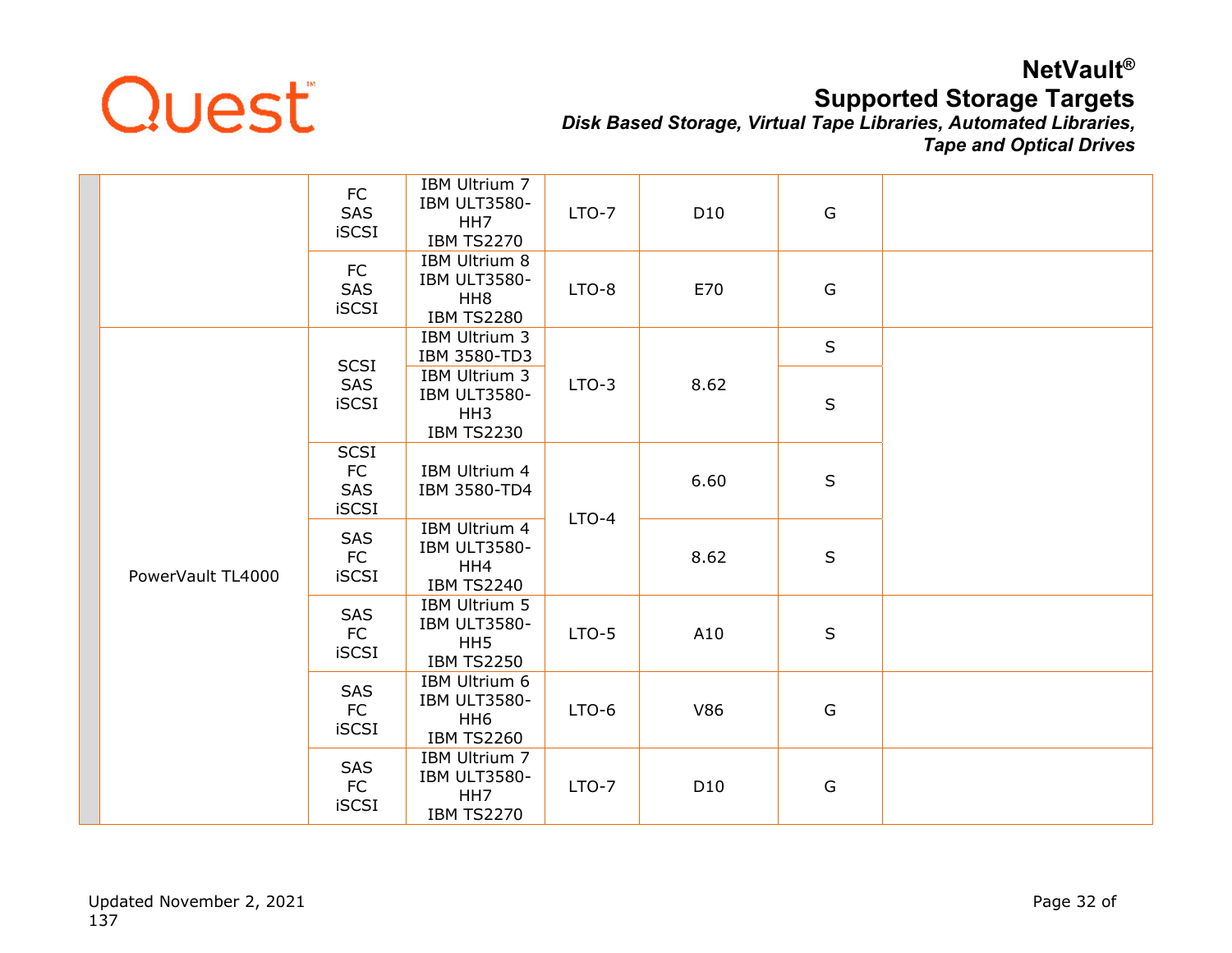

| IBM Ultrium 8<br><b>SAS</b><br>IBM ULT3580-<br>re este di divisi di concerta di un este di divisi di divisi di divisi di divisi di divisi di divisi di divisi di divisi di divisi di divisi di divisi di divisi di divisi di divisi di divisi di divisi di divisi di divisi d<br>HH <sub>8</sub><br>∼<br><b>iSCSI</b><br><b>IBM TS2280</b> | $LTO-8$ | E70<br>___ | -<br>◡ |  |
|--------------------------------------------------------------------------------------------------------------------------------------------------------------------------------------------------------------------------------------------------------------------------------------------------------------------------------------------|---------|------------|--------|--|
|--------------------------------------------------------------------------------------------------------------------------------------------------------------------------------------------------------------------------------------------------------------------------------------------------------------------------------------------|---------|------------|--------|--|

| <b>DSM</b>             |                  |                       |                          |                     |                                                  |              |  |  |
|------------------------|------------------|-----------------------|--------------------------|---------------------|--------------------------------------------------|--------------|--|--|
| <b>Model</b>           | <b>Interface</b> | Sub-<br><b>Models</b> | <b>Primary</b><br>Format | Min<br><b>Level</b> | <b>Cleaning</b><br><b>Tape</b><br><b>Support</b> | <b>Notes</b> |  |  |
|                        |                  | Mammoth-2             | 8MM                      | 3.2.18              | G                                                |              |  |  |
| TL Series<br>Terastore | <b>SCSI</b>      | SDX-7xx               | $AIT-3$                  | 3.2.18              | G                                                |              |  |  |
|                        |                  | $LTO-1$               | $LTO-1$                  | 3.2.18              | G                                                |              |  |  |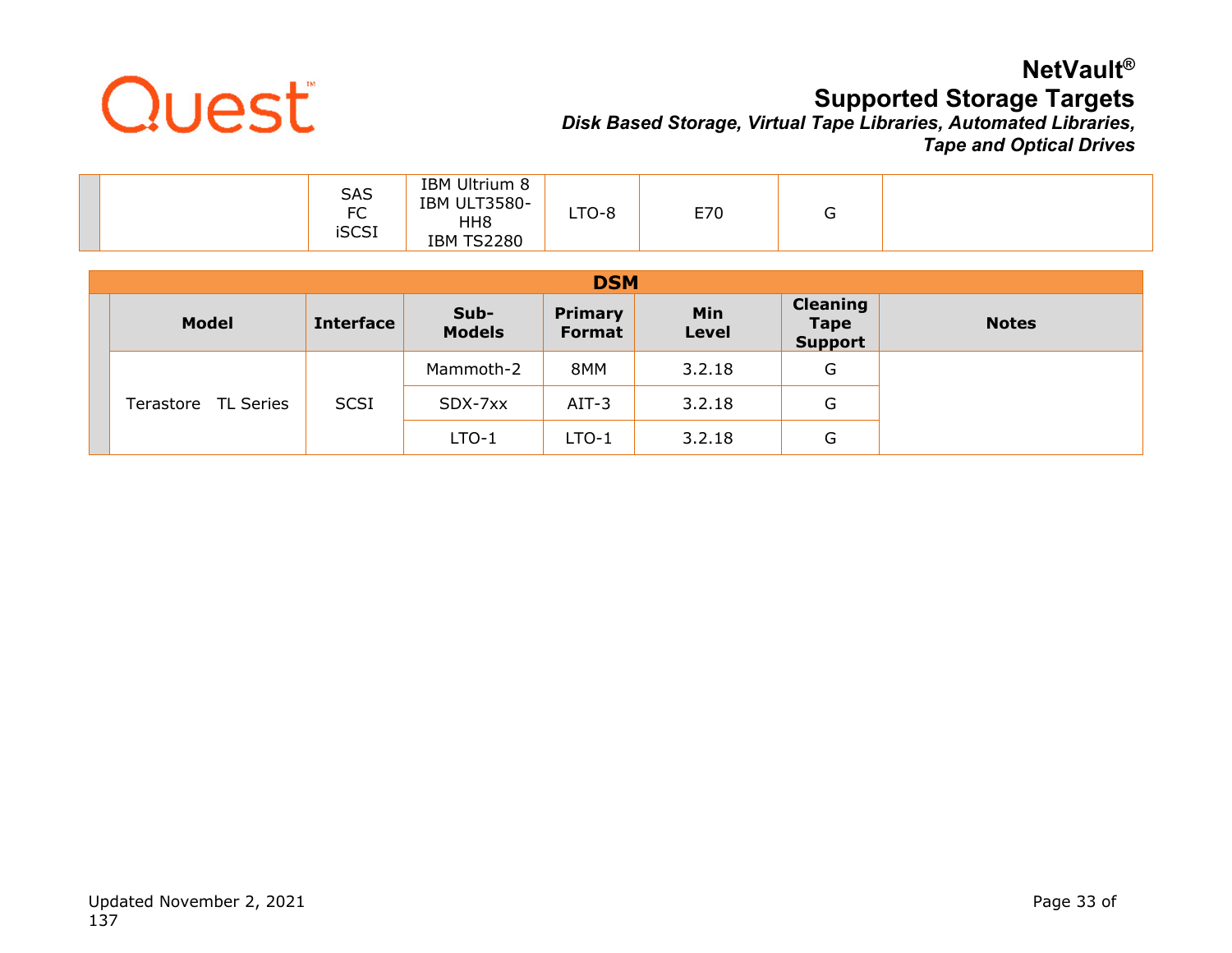### **NetVault® Supported Storage Targets**

|                     |                                               |                                                           |                                                                   | <b>Fujitsu</b>           |                            |                                                  |              |  |
|---------------------|-----------------------------------------------|-----------------------------------------------------------|-------------------------------------------------------------------|--------------------------|----------------------------|--------------------------------------------------|--------------|--|
|                     | <b>Model</b>                                  | <b>Interface</b>                                          | Sub-<br><b>Models</b>                                             | Primary<br><b>Format</b> | <b>Min</b><br><b>Level</b> | <b>Cleaning</b><br><b>Tape</b><br><b>Support</b> | <b>Notes</b> |  |
|                     |                                               | SAS<br>FC                                                 | HP Ultrium 9xx<br>HP Ultrium 3-<br><b>SCSI</b>                    | $LTO-3$                  | 1.61/2.00                  | G                                                |              |  |
|                     |                                               | SAS<br>FC                                                 | <b>HP Ultrium</b><br>$1$ $xx$ $x$<br>HP Ultrium 4-<br><b>SCSI</b> | $LTO-4$                  | 1.61/2.00                  | G                                                |              |  |
| LT20<br><b>LT40</b> |                                               | SAS                                                       | <b>HP Ultrium</b><br>3xxx<br>HP Ultrium 5-<br><b>SCSI</b>         | $LTO-5$                  | 1.70/2.30n                 | G                                                |              |  |
|                     |                                               | ${\sf FC}$                                                | HP Ultrium<br>3xxx<br>HP Ultrium 5-<br><b>SCSI</b>                | $LTO-5$                  | 1.70/2.30n                 | G                                                |              |  |
|                     |                                               | SAS<br>Fibre                                              | HP Ultrium 9xx<br>HP Ultrium 3-<br><b>SCSI</b>                    | $LTO-3$                  | 4.41/2.80                  | G                                                |              |  |
|                     |                                               | SAS<br>Fibre                                              | HP Ultrium<br>$1$ $xx$ $x$<br>HP Ultrium 4-<br><b>SCSI</b>        | $LTO-4$                  | 4.41/2.80                  | G                                                |              |  |
|                     |                                               | SAS                                                       | HP Ultrium<br>3xxx<br>HP Ultrium 5-<br><b>SCSI</b>                | $LTO-5$                  | 4.50/3.00e                 | G                                                |              |  |
|                     | ${\sf FC}$                                    | <b>HP Ultrium</b><br>3xxx<br>HP Ultrium 5-<br><b>SCSI</b> | $LTO-5$                                                           | 4.50/3.00e               | G                          |                                                  |              |  |
|                     | Updated November 2, 2021<br>Page 34 of<br>137 |                                                           |                                                                   |                          |                            |                                                  |              |  |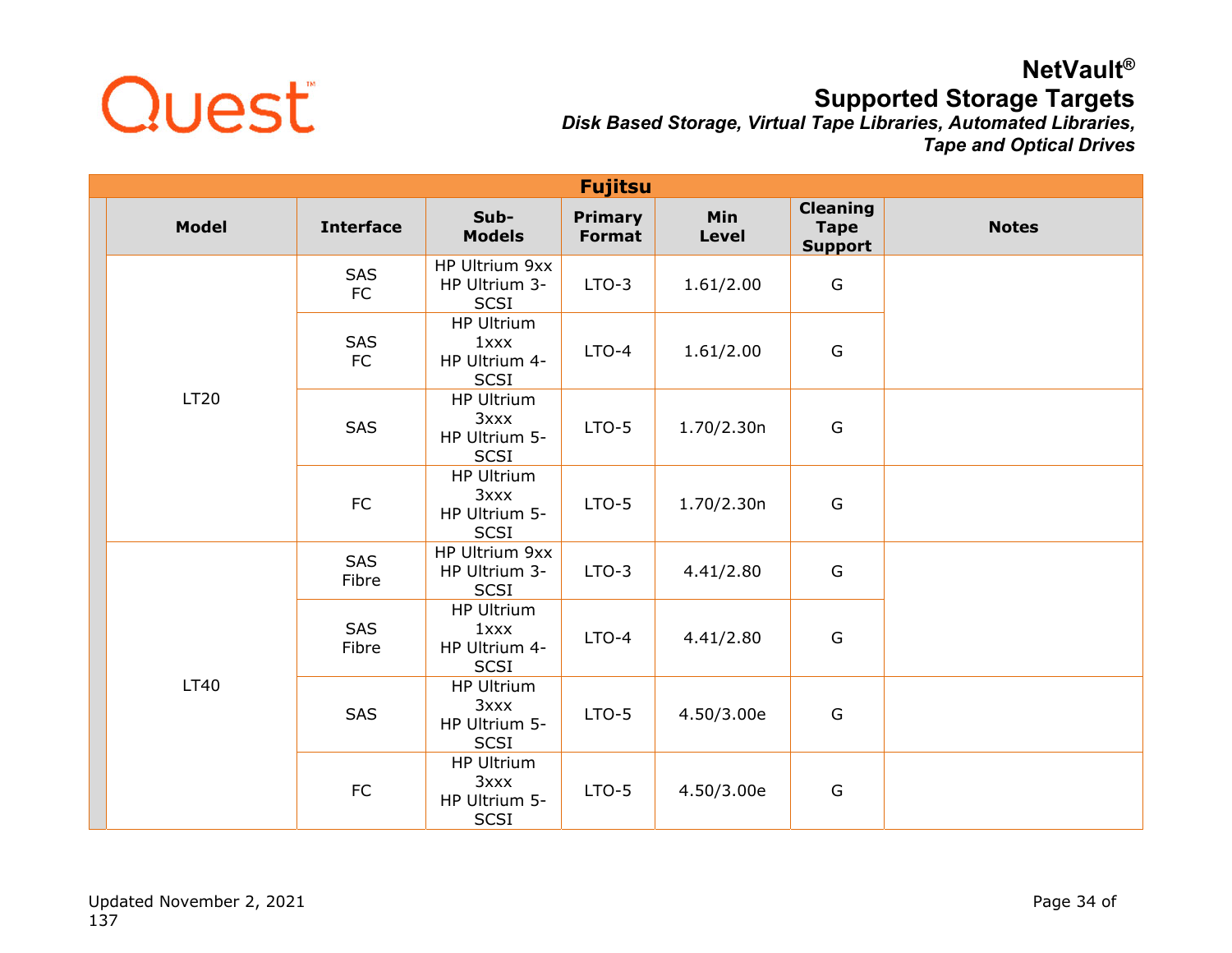

|               | <b>SAS</b><br>Fibre | HP Ultrium 9xx<br>HP Ultrium 3-<br><b>SCSI</b>                        | $LTO-3$ | 4.41/2.80  | G |  |
|---------------|---------------------|-----------------------------------------------------------------------|---------|------------|---|--|
|               | <b>SAS</b><br>Fibre | <b>HP Ultrium</b><br>$1$ $xx$<br>HP Ultrium 4-<br><b>SCSI</b>         | $LTO-4$ | 4.41/2.80  | G |  |
| LT60          | SAS                 | <b>HP Ultrium</b><br>3xxx<br>HP Ultrium 5-<br><b>SCSI</b>             | $LTO-5$ | 4.50/3.00e | G |  |
|               | FC                  | <b>HP Ultrium</b><br>3xxx<br>HP Ultrium 5-<br><b>SCSI</b>             | $LTO-5$ | 4.50/3.00e | G |  |
|               | <b>SCSI</b>         | IBM Ultrium 1<br>IBM 3580-TD1                                         | $LTO-1$ | <b>TBD</b> |   |  |
|               | <b>SCSI</b>         | $LTO-2$                                                               | $LTO-2$ | <b>TBD</b> |   |  |
|               | <b>SCSI</b>         | SDX-5xx                                                               | $AIT-2$ | <b>TBD</b> |   |  |
| Scalar 100    | <b>SCSI</b>         | SDX-7xx                                                               | $AIT-3$ | <b>TBD</b> |   |  |
|               | <b>SCSI</b>         | <b>DLT7000</b>                                                        | DLT IV  | <b>TBD</b> |   |  |
|               | <b>SCSI</b>         | <b>DLT8000</b>                                                        | DLT IV  | <b>TBD</b> |   |  |
|               | <b>SCSI</b>         | <b>SDLT</b>                                                           | SDLT I  | <b>TBD</b> |   |  |
|               | <b>SCSI</b><br>FC   | IBM Ultrium 1<br>IBM 3580-TD1                                         | $LTO-1$ | 0416       | S |  |
| ETERNUS LT130 | <b>SCSI</b><br>FC   | IBM Ultrium 2<br>IBM 3580-TD2                                         | $LTO-2$ | 0416       | S |  |
|               | <b>SCSI</b><br>FC   | IBM Ultrium 3<br>IBM 3580-TD3                                         | $LTO-3$ | 0512       | G |  |
| ETERNUS LT140 | SAS<br>FC           | IBM Ultrium 6<br>IBM ULT3580-<br>HH <sub>6</sub><br><b>IBM TS2260</b> | $LTO-6$ | 1.0.0-0012 | G |  |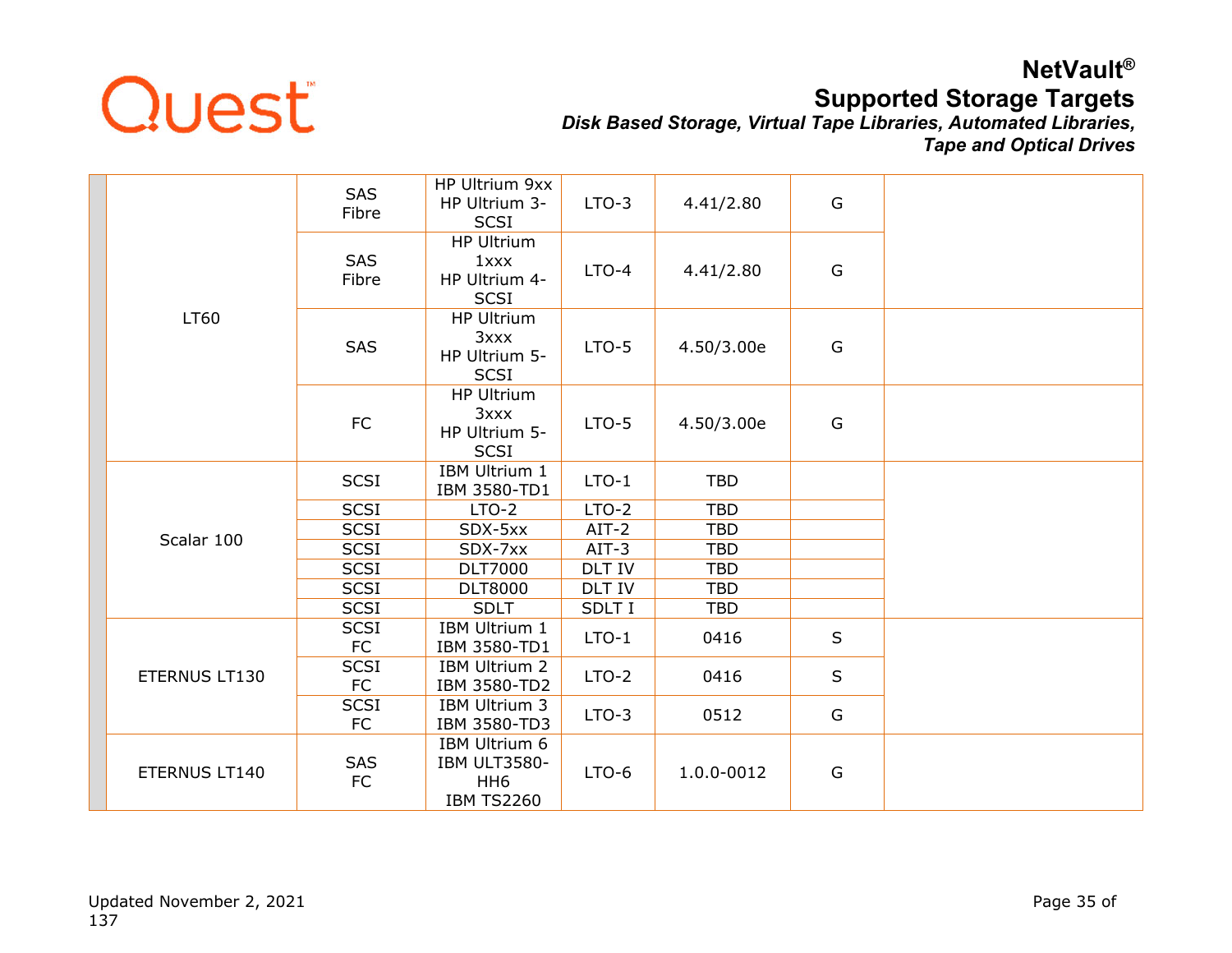

|                      | <b>SAS</b><br><b>FC</b>  | IBM Ultrium 7<br>IBM ULT3580-<br>HH <sub>7</sub><br><b>IBM TS2270</b> | $LTO-7$            | 1.0.0-0012                 | G           |                                                             |
|----------------------|--------------------------|-----------------------------------------------------------------------|--------------------|----------------------------|-------------|-------------------------------------------------------------|
|                      | <b>SAS</b><br><b>FC</b>  | IBM Ultrium 8<br>IBM ULT3580-<br>HH <sub>8</sub><br><b>IBM TS2280</b> | $LTO-8$            | 1.0.0-0012                 | G           |                                                             |
| ETERNUS LT160        | <b>SCSI</b><br><b>FC</b> | $LTO-1$<br>$LTO-2$                                                    | $LTO-1$<br>$LTO-2$ | 0109                       | $\mathsf S$ |                                                             |
|                      |                          | IBM Ultrium 3<br>IBM ULT3580-<br>HH <sub>3</sub><br><b>IBM TS2230</b> | $LTO-3$            | 0002                       | G           |                                                             |
| <b>ETERNUS LT200</b> | <b>SAS</b>               | IBM Ultrium 4<br>IBM ULT3580-<br>HH4<br><b>IBM TS2240</b>             | $LTO-4$            | 0002                       | G           |                                                             |
| ETERNUS LT210        | <b>SCSI</b>              | IBM Ultrium 2<br>IBM 3580-TD2                                         | $LTO-2$            | 0005                       | S           |                                                             |
|                      |                          | IBM Ultrium 3<br>IBM 3580-TD3                                         | $LTO-3$            | 0005                       | S           |                                                             |
| ETERNUS LT220        | <b>SCSI</b>              | IBM Ultrium 4<br>IBM 3580-TD4                                         | $LTO-4$            | 0005                       | $\sf S$     | Uses NEC T16A2 Template<br>and Application Notes.           |
| ETERNUS LT230        | <b>SCSI</b>              | IBM Ultrium 3<br>IBM 3580-TD3                                         | $LTO-3$            | $0001 - FC$<br>0004 - SCSI | S           | Uses NEC T40A Template and<br>Application Notes.            |
|                      | FC                       | IBM Ultrium 4<br>IBM 3580-TD4                                         | $LTO-4$            | $0001 - FC$<br>0004 - SCSI | S           | Uses NEC T40A2 Template<br>and Application Notes.           |
|                      | <b>SCSI</b><br><b>FC</b> | IBM Ultrium 3<br>IBM 3580-TD3                                         | $LTO-3$            | 1010                       | G           | Read Application Notes for<br>known issues and limitations. |
| ETERNUS LT250        | <b>FC</b>                | IBM Ultrium 4<br>IBM 3580-TD4                                         | $LTO-4$            | 2010                       | G           | Read Application Notes for<br>known issues and limitations. |
|                      | <b>SCSI</b><br>FC        | HP Ultrium 9xx<br>HP Ultrium 3-<br><b>SCSI</b>                        | $LTO-3$            | 1010                       | G           | Read Application Notes for<br>known issues and limitations. |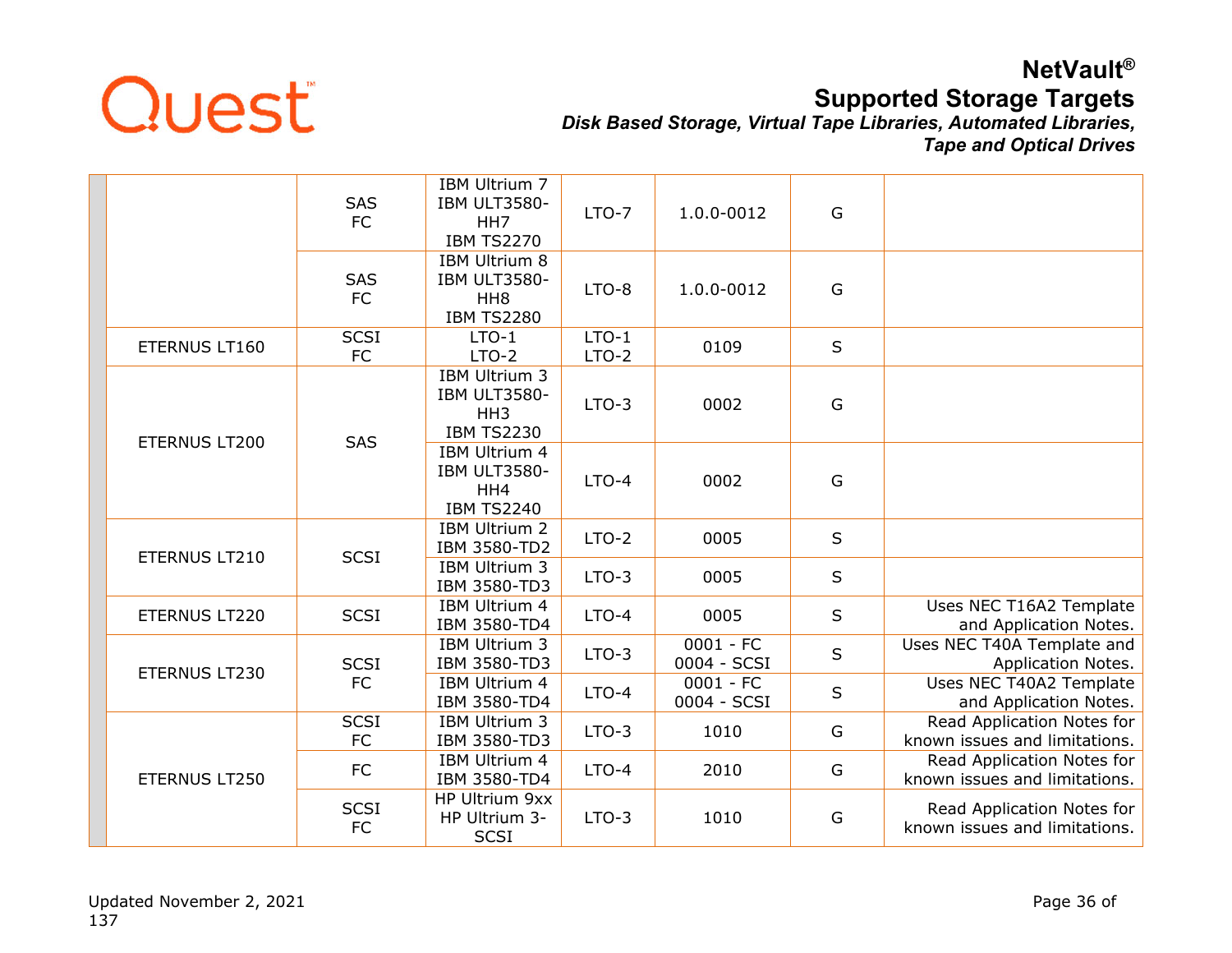

#### **NetVault® Supported Storage Targets**  *Disk Based Storage, Virtual Tape Libraries, Automated Libraries,*

|               | ${\sf FC}$              | IBM Ultrium 4<br>IBM 3580-TD4                                         | $LTO-4$ | 2010 | G | Read Application Notes for<br>known issues and limitations. |
|---------------|-------------------------|-----------------------------------------------------------------------|---------|------|---|-------------------------------------------------------------|
|               | <b>FC</b>               | IBM Ultrium 5<br>IBM ULT3580-<br>TD <sub>5</sub><br>TS2350            | $LTO-5$ | 3010 | G |                                                             |
|               | <b>FC</b>               | IBM Ultrium 6<br>IBM ULT3580-<br>TD <sub>6</sub><br>TS2360            | $LTO-6$ | 4011 | G |                                                             |
|               | ${\sf FC}$              | <b>HP Ultrium</b><br>$1$ $xx$ $x$<br>HP Ultrium 4-<br><b>SCSI</b>     | $LTO-4$ | 6.10 | G |                                                             |
|               | FC<br><b>SAS</b>        | <b>HP Ultrium</b><br>3xxx<br>HP Ultrium 5-<br><b>SCSI</b>             | $LTO-5$ | 6.10 | G |                                                             |
| ETERNUS LT260 | <b>FC</b><br><b>SAS</b> | <b>HP Ultrium</b><br>6xxx<br>HP Ultrium 6-<br><b>SCSI</b>             | $LTO-6$ | 6.10 | G |                                                             |
|               | FC<br>SAS               | IBM Ultrium 6<br>IBM ULT3580-<br>HH <sub>6</sub><br><b>IBM TS2260</b> | $LTO-6$ | 6.72 | G |                                                             |
|               | FC<br><b>SAS</b>        | IBM Ultrium 7<br>IBM ULT3580-<br>HH <sub>7</sub><br><b>IBM TS2270</b> | $LTO-7$ | 6.72 | G |                                                             |
|               | <b>FC</b><br>SAS        | IBM Ultrium 8<br>IBM ULT3580-<br>HH <sub>8</sub><br><b>IBM TS2280</b> | $LTO-8$ | 7.30 | G |                                                             |
| ETERNUS LT270 | <b>FC</b>               | IBM Ultrium 2<br>IBM 3580-TD2                                         | $LTO-2$ | 1020 | G | Read Application Notes for<br>known issues and limitations. |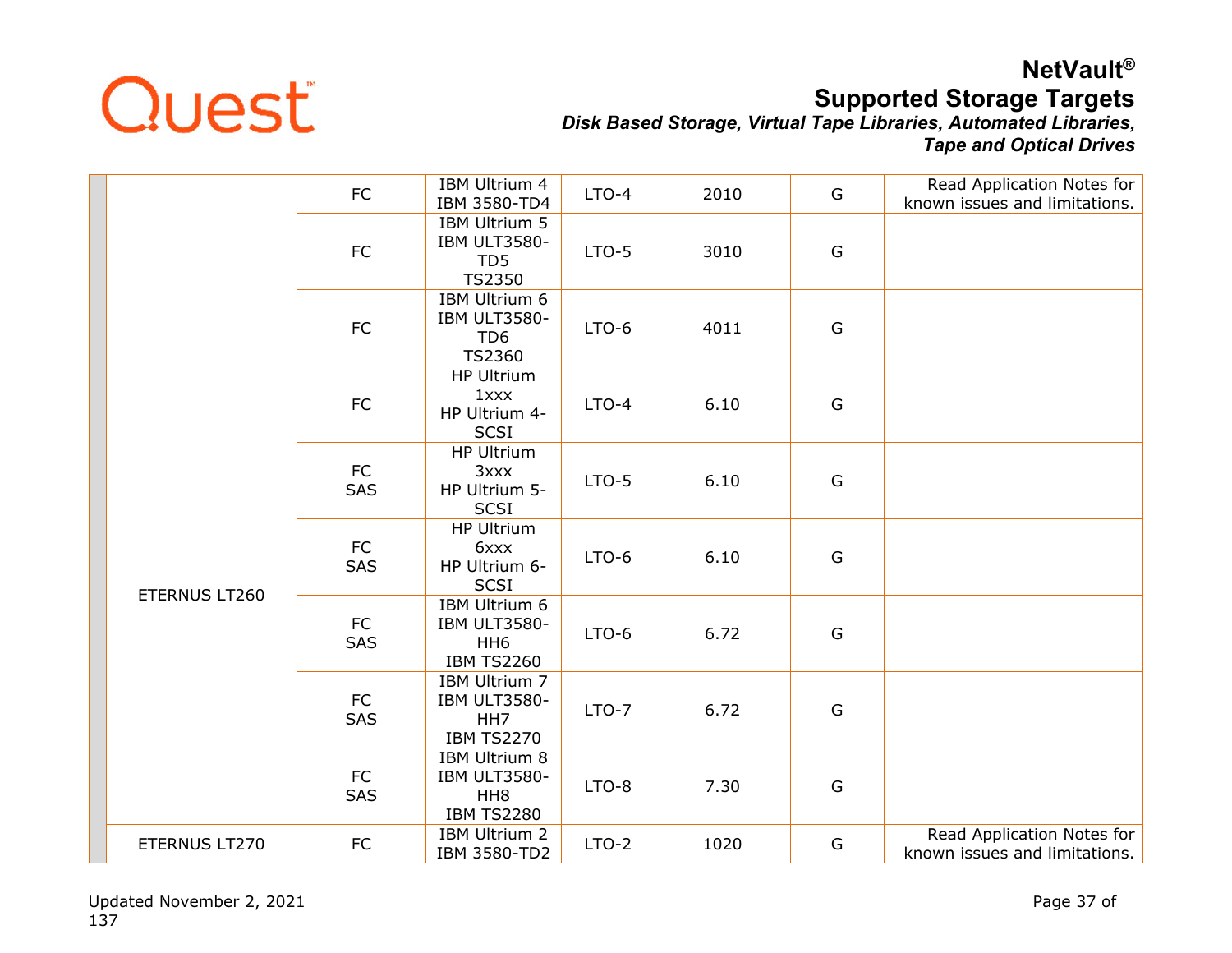

|                  | <b>FC</b>        | IBM Ultrium 3<br>IBM 3580-TD3                                     | $LTO-3$ | 1020           | G | Read Application Notes for<br>known issues and limitations. |
|------------------|------------------|-------------------------------------------------------------------|---------|----------------|---|-------------------------------------------------------------|
|                  | FC               | IBM Ultrium 4<br>IBM 3580-TD4                                     | $LTO-4$ | 2010           | G | Read Application Notes for<br>known issues and limitations. |
|                  | ${\sf FC}$       | IBM Ultrium 5<br>IBM ULT3580-<br>TD <sub>5</sub><br>TS2350        | $LTO-5$ | 3010           | G |                                                             |
|                  | FC               | IBM Ultrium 4<br>IBM 3580-TD4                                     | $LTO-4$ | 4011           | G |                                                             |
|                  | FC               | IBM Ultrium 5<br>IBM ULT3580-<br>TD <sub>5</sub>                  | $LTO-5$ | 4011           | G |                                                             |
|                  | FC               | IBM Ultrium 6<br>IBM ULT3580-<br>TD <sub>6</sub>                  | $LTO-6$ | 4011           | G |                                                             |
| ETERNUS LT270 S2 | <b>FC</b>        | IBM Ultrium 7<br>IBM ULT3580-<br>TD7<br>TS2370                    | $LTO-7$ | V20L10         | G |                                                             |
|                  | ${\sf FC}$       | IBM Ultrium 8<br>IBM ULT3580-<br>TD <sub>8</sub><br><b>TS2380</b> | $LTO-8$ | 3010<br>(HB82) | G |                                                             |
|                  | <b>SAS</b><br>FC | HP Ultrium 9xx<br>HP Ultrium 3-<br><b>SCSI</b>                    | $LTO-3$ | 2.03/2.50n     | G |                                                             |
| ETERNUS LT20 S2  | <b>SAS</b><br>FC | <b>HP Ultrium</b><br>$1$ $xx$ $x$<br>HP Ultrium 4-<br><b>SCSI</b> | $LTO-4$ | 2.03/2.50n     | G |                                                             |
|                  | <b>SAS</b><br>FC | <b>HP Ultrium</b><br>3xxx<br>HP Ultrium 5-<br><b>SCSI</b>         | $LTO-5$ | 2.03/2.50n     | G |                                                             |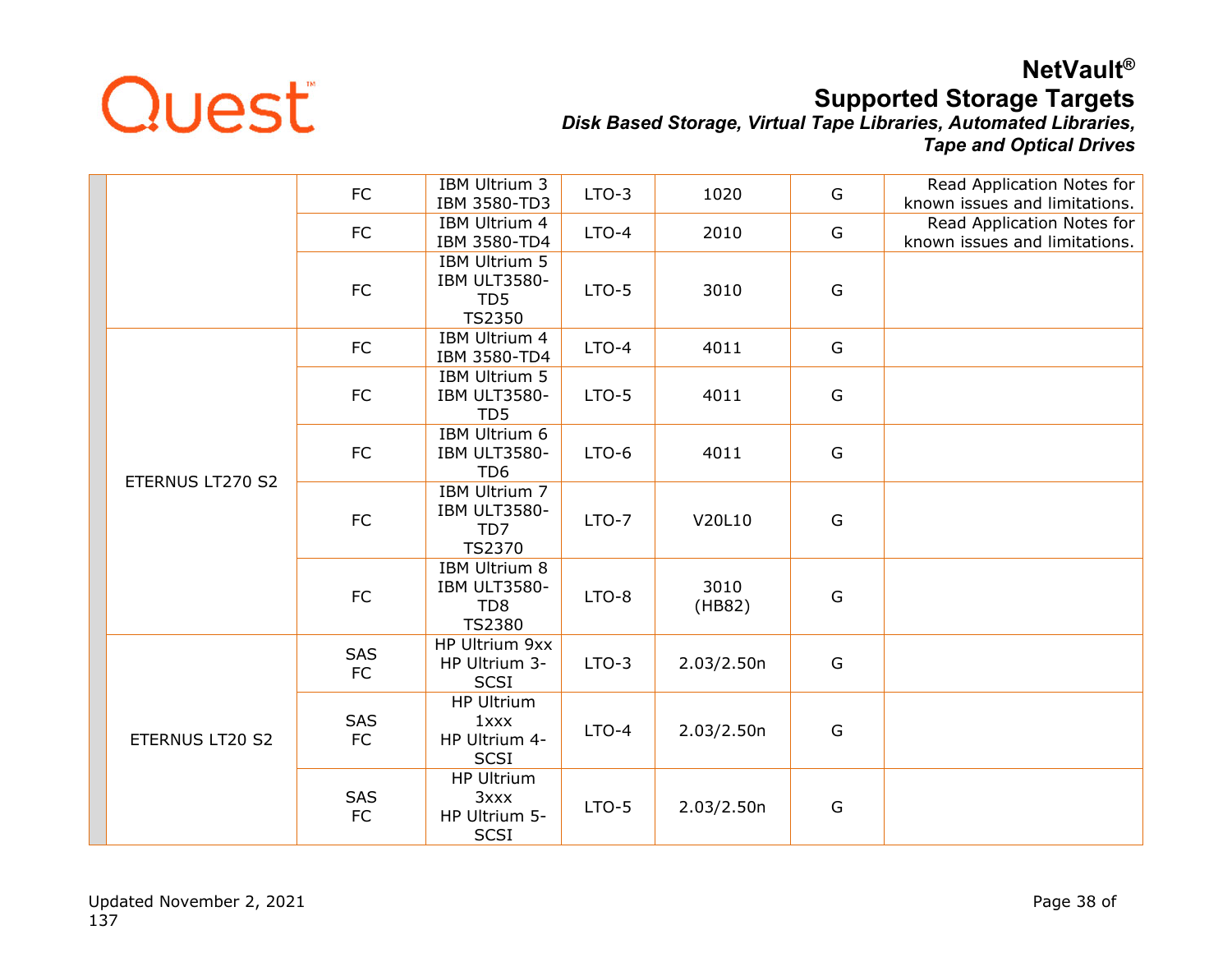

|                 | <b>SAS</b><br>FC         | <b>HP Ultrium</b><br>6xxx<br>HP Ultrium 6-<br><b>SCSI</b>             | $LTO-6$ | 2.03/2.50n | G |  |
|-----------------|--------------------------|-----------------------------------------------------------------------|---------|------------|---|--|
|                 | <b>SAS</b><br>${\sf FC}$ | IBM Ultrium 6<br>IBM ULT3580-<br>HH <sub>6</sub><br><b>IBM TS2260</b> | $LTO-6$ | 2.07/2.50n | G |  |
|                 | <b>SAS</b><br>FC         | IBM Ultrium 7<br>IBM ULT3580-<br>HH <sub>7</sub><br><b>IBM TS2270</b> | $LTO-7$ | 2.07/2.50n | G |  |
|                 | <b>SAS</b><br>FC         | IBM Ultrium 8<br>IBM ULT3580-<br>HH <sub>8</sub><br><b>IBM TS2280</b> | $LTO-8$ | 2.07/2.50n | G |  |
|                 | <b>SAS</b><br>FC         | HP Ultrium 9xx<br>HP Ultrium 3-<br><b>SCSI</b>                        | $LTO-3$ | 4.83/3.20e | G |  |
|                 | <b>SAS</b><br>FC         | HP Ultrium<br>$1$ $xx$ $x$<br>HP Ultrium 4-<br><b>SCSI</b>            | $LTO-4$ | 4.83/3.20e | G |  |
| ETERNUS LT40 S2 | <b>SAS</b><br>FC         | <b>HP Ultrium</b><br>3xxx<br>HP Ultrium 5-<br><b>SCSI</b>             | $LTO-5$ | 4.83/3.20e | G |  |
|                 | <b>SAS</b><br><b>FC</b>  | <b>HP Ultrium</b><br>6xxx<br>HP Ultrium 6-<br><b>SCSI</b>             | $LTO-6$ | 4.83/3.20e | G |  |
|                 | <b>SAS</b><br>FC         | IBM Ultrium 6<br>IBM ULT3580-<br>HH <sub>6</sub><br><b>IBM TS2260</b> | $LTO-6$ | 4.89/3.20e | G |  |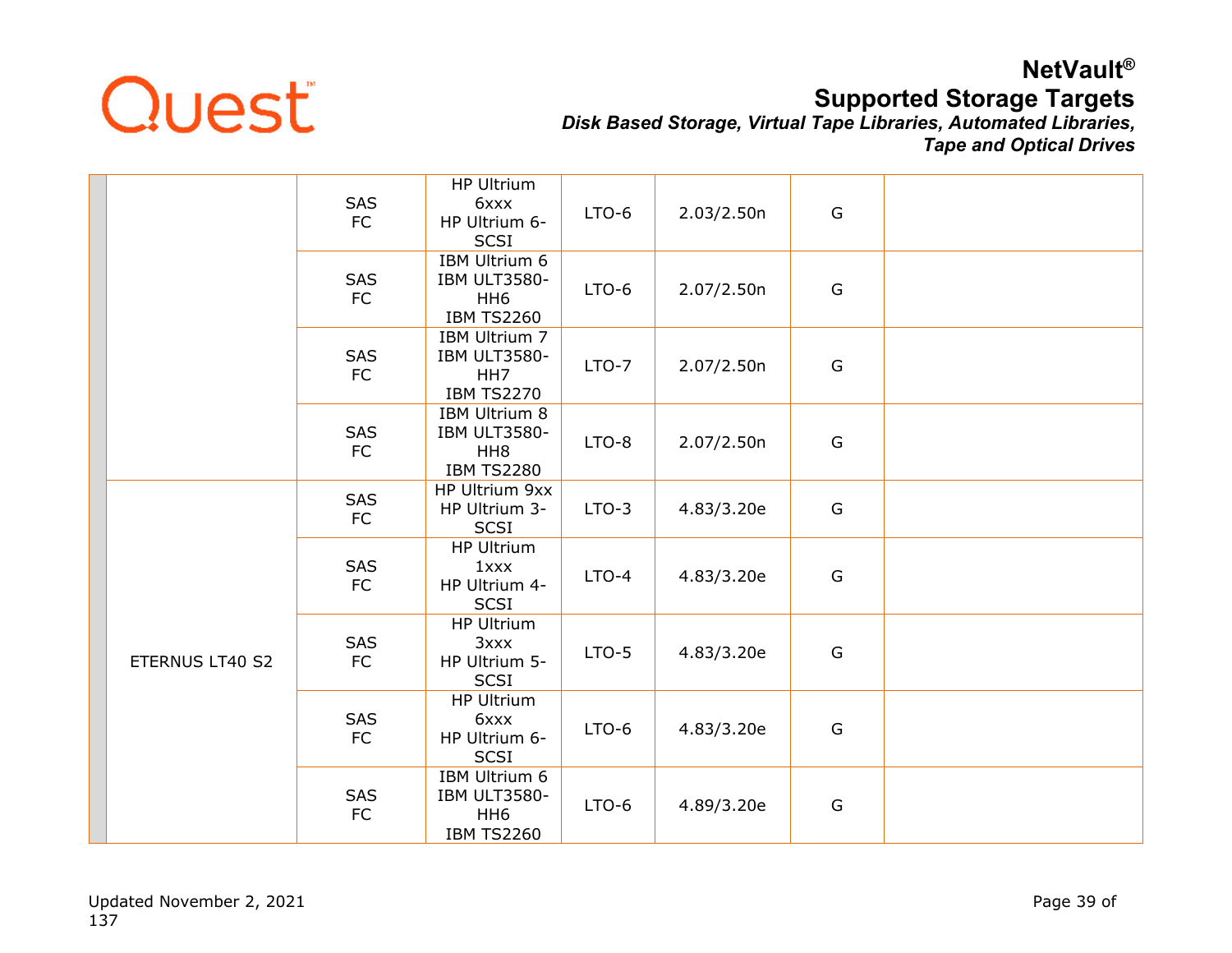

|                 | SAS<br>FC               | IBM Ultrium 7<br>IBM ULT3580-<br>HH <sub>7</sub><br><b>IBM TS2270</b> | $LTO-7$ | 4.89/3.20e | G |  |
|-----------------|-------------------------|-----------------------------------------------------------------------|---------|------------|---|--|
|                 | <b>SAS</b><br>FC        | IBM Ultrium 8<br>IBM ULT3580-<br>HH <sub>8</sub><br><b>IBM TS2280</b> | $LTO-8$ | 5.00/3.20e | G |  |
|                 | SAS<br>FC               | HP Ultrium 9xx<br>HP Ultrium 3-<br><b>SCSI</b>                        | $LTO-3$ | 4.83/3.20e | G |  |
|                 | <b>SAS</b><br>FC        | <b>HP Ultrium</b><br>1xxx<br>HP Ultrium 4-<br><b>SCSI</b>             | $LTO-4$ | 4.83/3.20e | G |  |
|                 | SAS<br><b>FC</b>        | <b>HP Ultrium</b><br>3xxx<br>HP Ultrium 5-<br><b>SCSI</b>             | $LTO-5$ | 4.83/3.20e | G |  |
| ETERNUS LT60 S2 | <b>SAS</b><br>FC        | HP Ultrium<br>6xxx<br>HP Ultrium 6-<br><b>SCSI</b>                    | $LTO-6$ | 4.83/3.20e | G |  |
|                 | <b>SAS</b><br><b>FC</b> | IBM Ultrium 6<br>IBM ULT3580-<br>HH <sub>6</sub><br><b>IBM TS2260</b> | $LTO-6$ | 4.89/3.20e | G |  |
|                 | <b>SAS</b><br><b>FC</b> | IBM Ultrium 7<br>IBM ULT3580-<br>HH <sub>7</sub><br><b>IBM TS2270</b> | $LTO-7$ | 4.89/3.20e | G |  |
|                 | <b>SAS</b><br>FC        | IBM Ultrium 8<br>IBM ULT3580-<br>HH <sub>8</sub><br><b>IBM TS2280</b> | $LTO-8$ | 5.00/3.20e | G |  |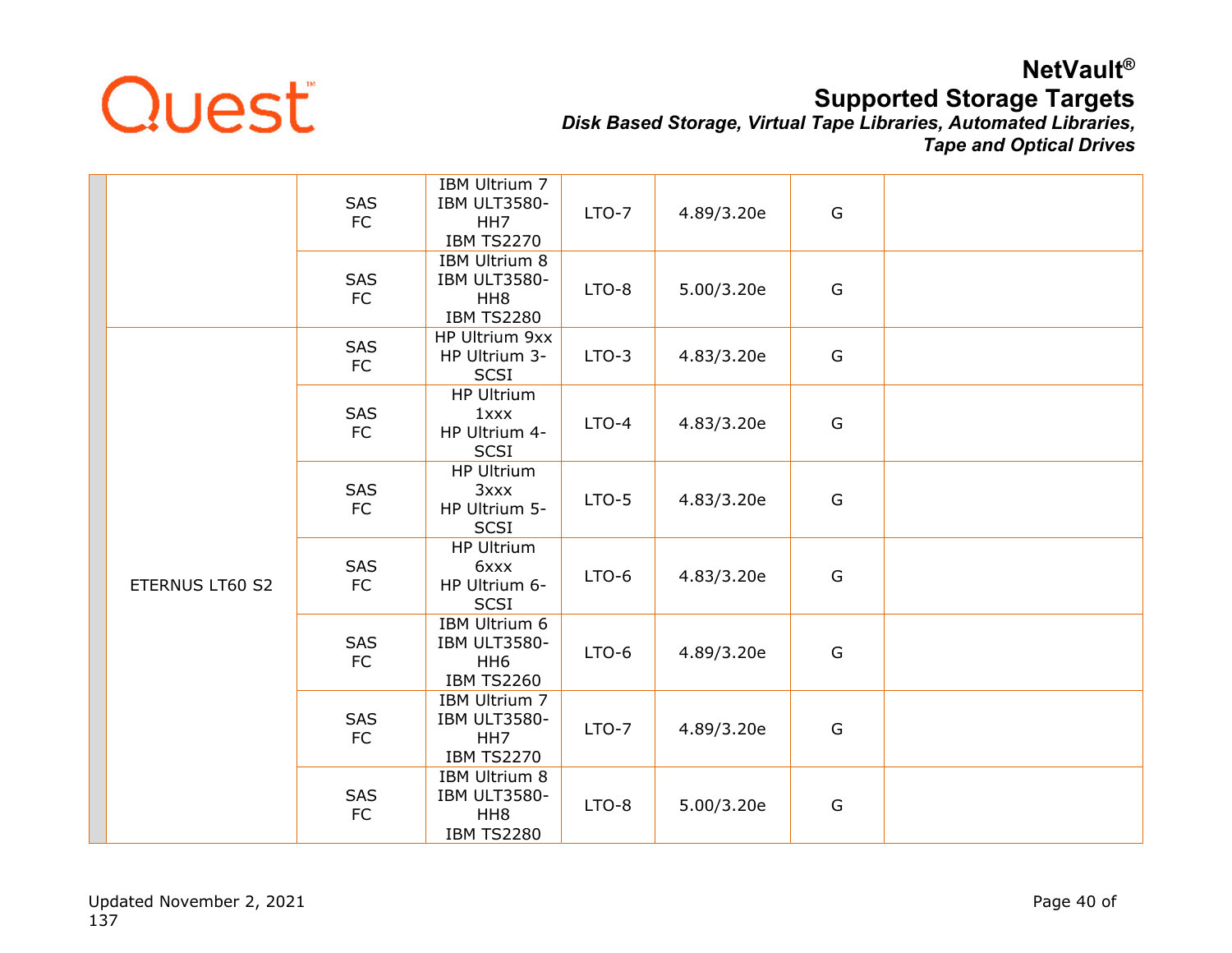

|  | PG-DTA103       | <b>SCSI</b><br>FC        | <b>DAT-72</b>                 | <b>DAT-72</b> | B410             |   | Uses SW72x6 Template                                 |
|--|-----------------|--------------------------|-------------------------------|---------------|------------------|---|------------------------------------------------------|
|  | PG-LTL201       | <b>SCSI</b><br><b>FC</b> | $LTO-2$                       | $LTO-2$       | 0002             | S | Uses Necltold Template                               |
|  | <b>PG-LT220</b> | <b>SCSI</b>              | $LTO-3$                       | $LTO-3$       | 0001             | S | Uses NEC T16A Template                               |
|  |                 | <b>SCSI</b>              | $LTO-2$                       | $LTO-2$       | C <sub>113</sub> |   | Refer to Tandberg / Exabyte<br>224 Application Notes |
|  | FibreCAT TX24   | <b>SCSI</b>              | IBM Ultrium 4<br>IBM 3580-TD4 | $LTO-4$       | 74H <sub>6</sub> |   | Refer to Tandberg / Exabyte<br>448 Application Notes |
|  |                 | <b>SCSI</b>              | IBM Ultrium 2<br>IBM 3580-TD2 | $LTO-2$       | D <sub>009</sub> |   | Refer to Tandberg / Exabyte<br>448 Application Notes |
|  | FibreCAT TX48   |                          | IBM Ultrium 3<br>IBM 3580-TD3 | $LTO-3$       |                  |   | Refer to Tandberg / Exabyte<br>448 Application Notes |
|  |                 | <b>SCSI</b>              | IBM Ultrium 4<br>IBM 3580-TD4 | $LTO-4$       | 74H6             |   | Refer to Tandberg / Exabyte<br>448 Application Notes |

| <b>Gateway</b>      |                   |                       |                                 |                            |                                                  |                                                                                                                                                                 |  |  |  |
|---------------------|-------------------|-----------------------|---------------------------------|----------------------------|--------------------------------------------------|-----------------------------------------------------------------------------------------------------------------------------------------------------------------|--|--|--|
| <b>Model</b>        | <b>Interface</b>  | Sub-<br><b>Models</b> | <b>Primary</b><br><b>Format</b> | <b>Min</b><br><b>Level</b> | <b>Cleaning</b><br><b>Tape</b><br><b>Support</b> | <b>Notes</b>                                                                                                                                                    |  |  |  |
| E-824R SuperLoader3 | <b>SCSI</b><br>FC | DLT-V4                | <b>DLT VS1</b>                  | 0032 (V32.0)               | G                                                | Read the Application Notes for<br>the Quantum SuperLoader3<br>for special support conditions<br>and cleaning details. Use<br>Quantum SuperLoader 3<br>template. |  |  |  |
| E-826R SuperLoader3 | <b>SCSI</b><br>FC | Certance<br>Ultrium 3 | $LTO-3$                         | 0032 (V32.0)               | G                                                | Read the Application Notes for<br>the Quantum SuperLoader3<br>for special support conditions<br>and cleaning details. Use<br>Quantum SuperLoader 3<br>template. |  |  |  |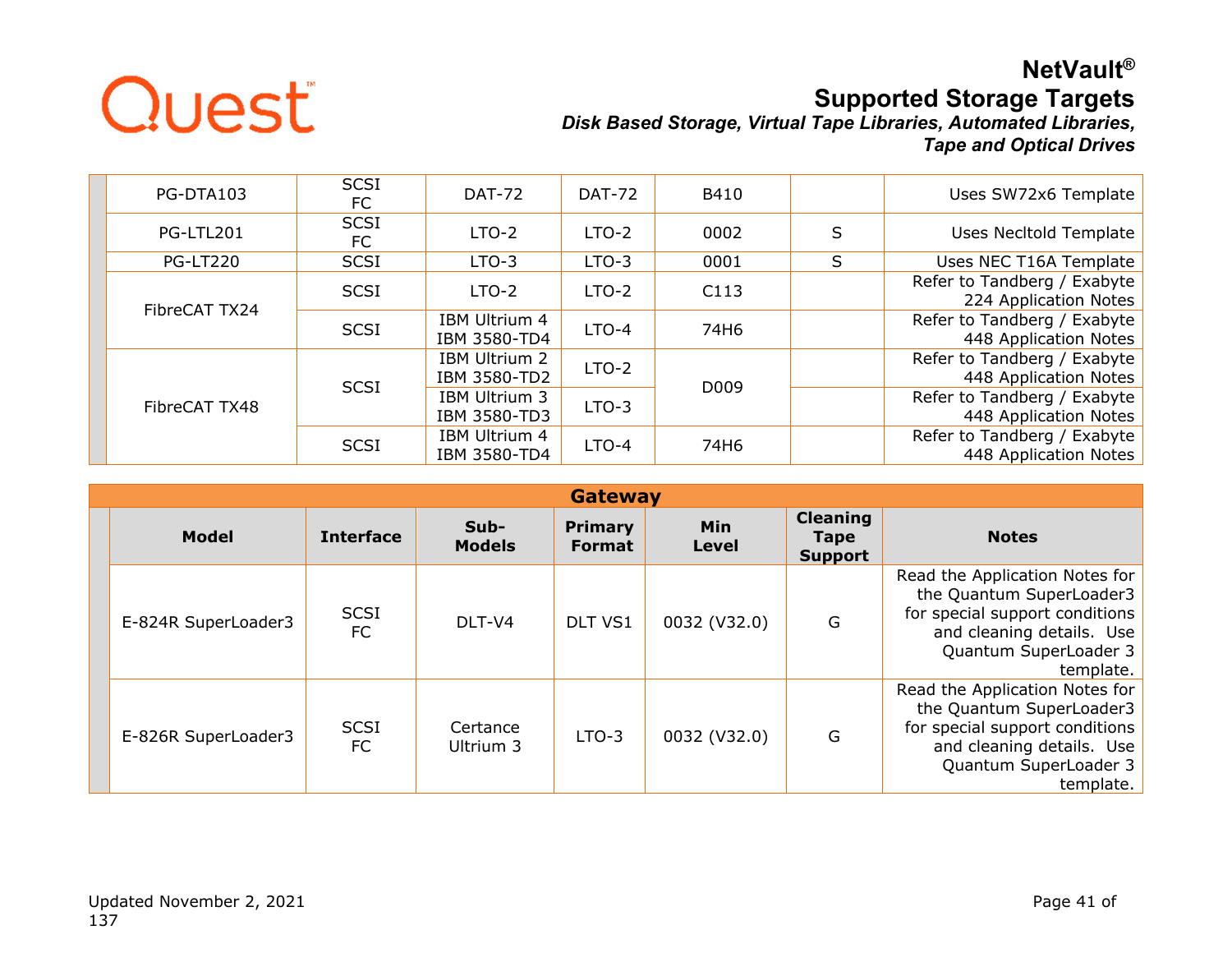#### **NetVault® Supported Storage Targets**

|     |                           |                  |                       | Grau                            |              |                                                  |              |
|-----|---------------------------|------------------|-----------------------|---------------------------------|--------------|--------------------------------------------------|--------------|
|     | <b>Model</b>              | <b>Interface</b> | Sub-<br><b>Models</b> | <b>Primary</b><br><b>Format</b> | Min<br>Level | <b>Cleaning</b><br><b>Tape</b><br><b>Support</b> | <b>Notes</b> |
|     |                           |                  | SDX-5xx               | $AIT-2$                         |              | G                                                |              |
|     |                           |                  | SDX-7xx               | $AIT-3$                         |              | ${\mathsf G}$                                    |              |
|     | ITL-M Series ITL-<br>250L | SCSI             | $SDZ-1xx$             | SAIT-1                          | 1.7.7.22     | ${\mathsf G}$                                    |              |
|     |                           |                  | $LTO-2$               | $LTO-2$                         |              | $\sf S$                                          |              |
|     |                           |                  | $LTO-3$               | $LTO-3$                         |              | $\overline{s}$                                   |              |
|     |                           |                  |                       |                                 |              |                                                  |              |
| 137 | Updated November 2, 2021  |                  |                       |                                 |              |                                                  | Page 42 of   |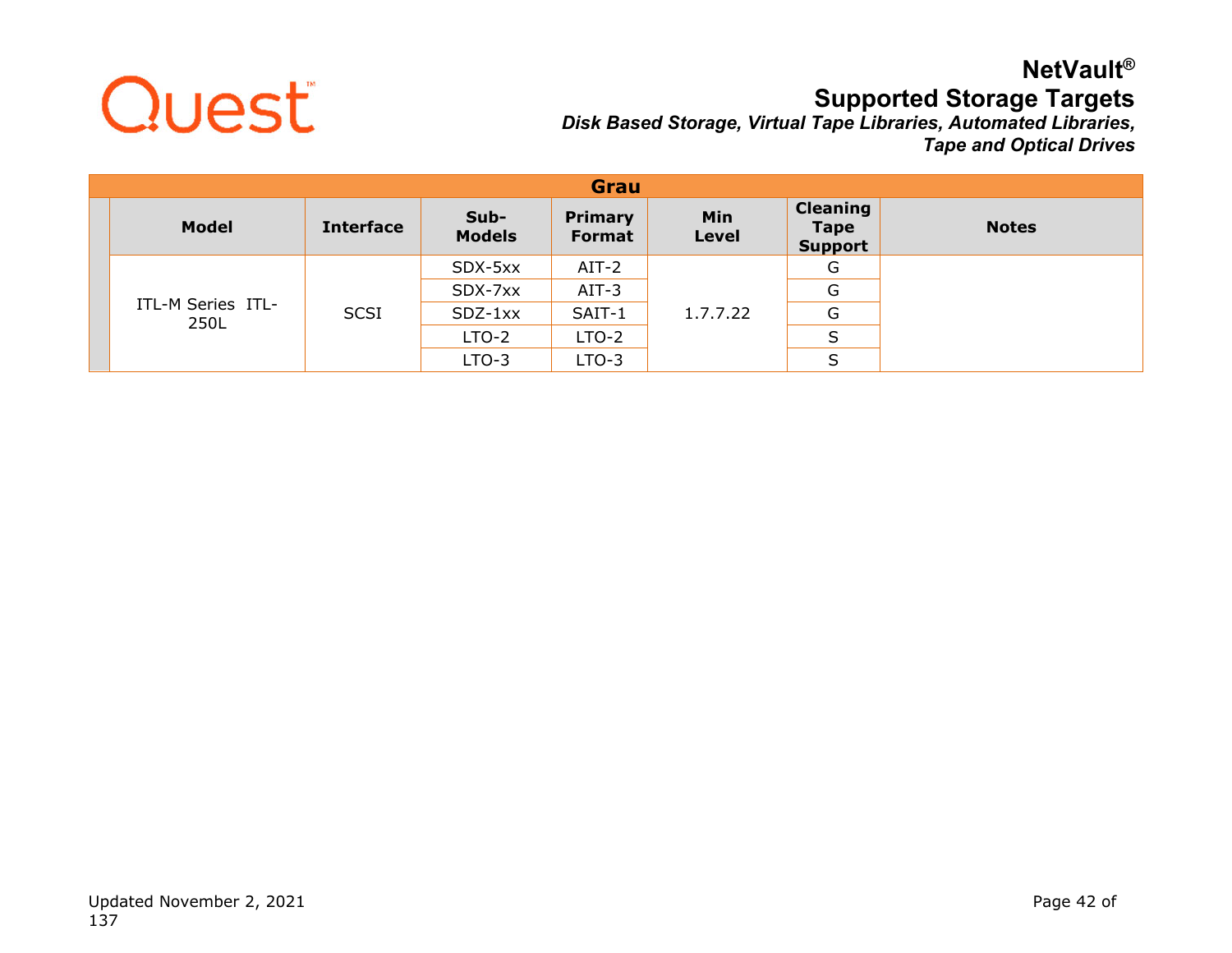#### **NetVault® Supported Storage Targets**

|     | <b>Hitachi</b>                         |                          |                                                           |                          |                            |                                                  |                                                          |  |  |  |  |
|-----|----------------------------------------|--------------------------|-----------------------------------------------------------|--------------------------|----------------------------|--------------------------------------------------|----------------------------------------------------------|--|--|--|--|
|     | <b>Model</b>                           | <b>Interface</b>         | Sub-<br><b>Models</b>                                     | <b>Primary</b><br>Format | <b>Min</b><br><b>Level</b> | <b>Cleaning</b><br><b>Tape</b><br><b>Support</b> | <b>Notes</b>                                             |  |  |  |  |
|     | 4697-L700A                             | <b>SCSI</b>              | $LTO-2$                                                   | $LTO-2$                  | 3.08.01                    |                                                  |                                                          |  |  |  |  |
|     | 4697-L220RD                            | <b>SCSI</b>              | $LTO-2$                                                   | $LTO-2$                  | 2.15.03                    | S                                                |                                                          |  |  |  |  |
|     | DL121-10                               | <b>SCSI</b>              | GF-2050                                                   | <b>DVD</b>               | Z019                       |                                                  |                                                          |  |  |  |  |
|     | HT-4697-L700A                          | <b>SCSI</b>              | $LTO-3$                                                   | $LTO-3$                  | 3.09.00                    |                                                  |                                                          |  |  |  |  |
|     | HT-4697-L700E                          | <b>SCSI</b><br><b>FC</b> | <b>HP Ultrium</b><br>1xxx<br>HP Ultrium 4-<br>SCSI**      | $LTO-4$                  | 3.15.02                    | $S^*$                                            |                                                          |  |  |  |  |
|     | GV-FT1L3KBM200                         | <b>FC</b><br><b>SCSI</b> | <b>HP Ultrium</b><br>9xx<br>HP Ultrium 3-<br><b>SCSI</b>  | $LTO-3$                  | 2.02                       | G                                                | This device uses the SUN<br>SL3000 template and          |  |  |  |  |
|     |                                        | <b>FC</b><br><b>SCSI</b> | <b>HP Ultrium</b><br>1xxx<br>HP Ultrium 4-<br><b>SCSI</b> | $LTO-4$                  | 2.02                       | G                                                | application notes.                                       |  |  |  |  |
|     | GV-FT1HL108RG                          | <b>SAS</b>               | <b>HP Ultrium</b><br>9xx<br>HP Ultrium 3-<br><b>SCSI</b>  | $LTO-3$                  | <b>B.11</b>                | G                                                | Equivalent to HP StorageWorks<br>1/8 G2 Tape Autoloader. |  |  |  |  |
|     | GV-FT1HL108RK                          | <b>SAS</b>               | <b>HP Ultrium</b><br>1xxx<br>HP Ultrium 4-<br><b>SCSI</b> | $LTO-4$                  | <b>B.51</b>                | G                                                | Equivalent to HP StorageWorks<br>1/8 G2 Tape Autoloader. |  |  |  |  |
|     | GV-FT1HL108RP                          | <b>SAS</b>               | <b>HP Ultrium</b><br>3xxx<br>HP Ultrium 5-<br><b>SCSI</b> | $LTo-5$                  | C.01                       | G                                                | Equivalent to HP StorageWorks<br>1/8 G2 Tape Autoloader. |  |  |  |  |
| 137 | Updated November 2, 2021<br>Page 43 of |                          |                                                           |                          |                            |                                                  |                                                          |  |  |  |  |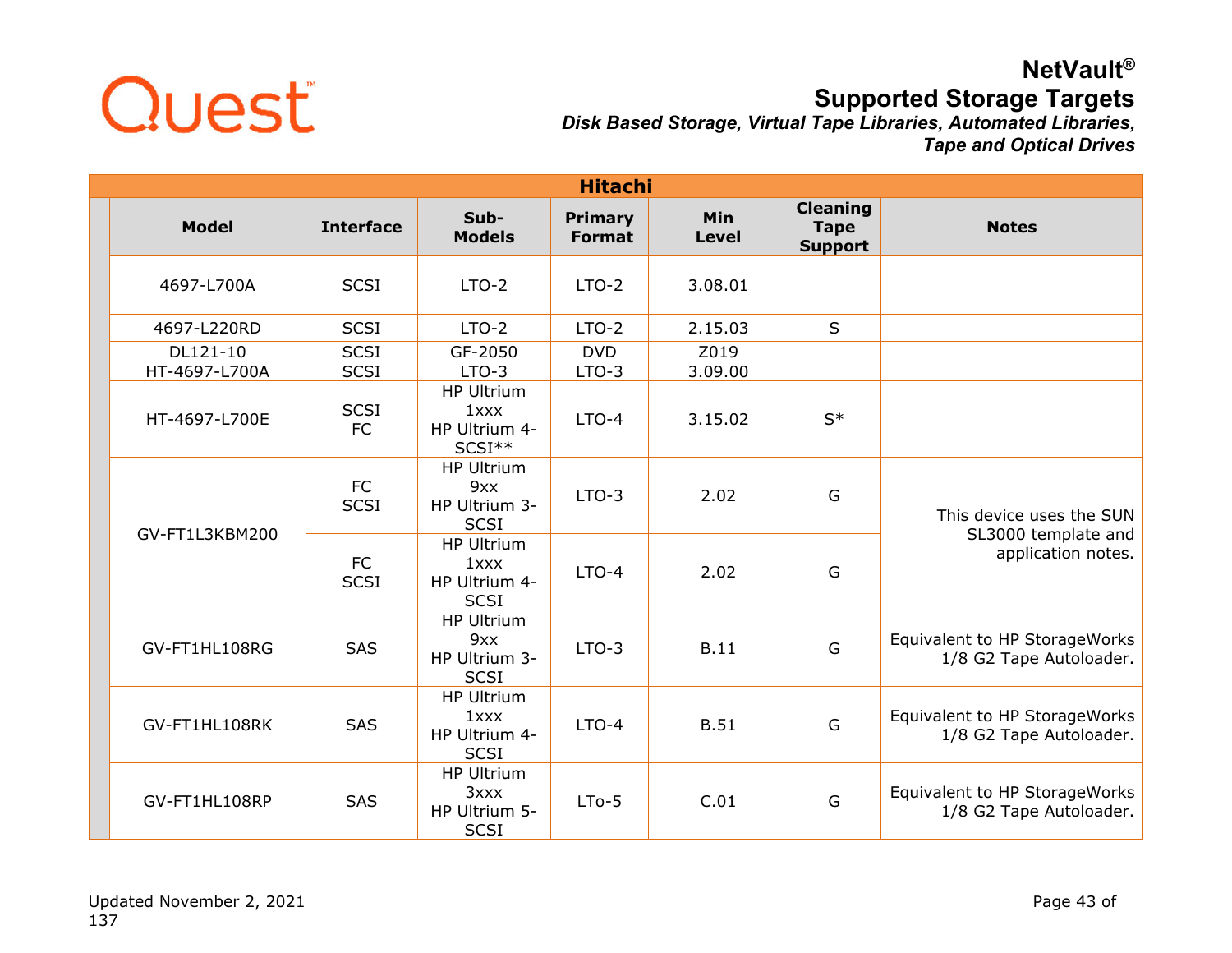#### **NetVault® Supported Storage Targets**  *Disk Based Storage, Virtual Tape Libraries, Automated Libraries,*

| GV-FT1L108RG  | <b>SAS</b>  | <b>HP Ultrium</b><br>9xx<br>HP Ultrium 3-<br><b>SCSI</b>          | $LTO-3$ | <b>B.11</b> | G | Equivalent to HP StorageWorks<br>1/8 G2 Tape Autoloader. |
|---------------|-------------|-------------------------------------------------------------------|---------|-------------|---|----------------------------------------------------------|
| GV-LT1L108RK  | <b>SAS</b>  | <b>HP Ultrium</b><br>1xxx<br>HP Ultrium 4-<br><b>SCSI</b>         | $LTO-4$ | <b>B.51</b> | G | Equivalent to HP StorageWorks<br>1/8 G2 Tape Autoloader. |
| GV-FT1L124RG  | <b>SAS</b>  | <b>HP Ultrium</b><br>9xx<br>HP Ultrium 3-<br><b>SCSI</b>          | $LTO-3$ | F.31        | G | Equivalent to HP StorageWorks<br>MSL Tape Autoloader.    |
| GV-FT1L124RJA | <b>SCSI</b> | <b>HP Ultrium</b><br>$1$ $xx$ $x$<br>HP Ultrium 4-<br><b>SCSI</b> | $LTO-4$ | D.41        | G | Equivalent to HP StorageWorks<br>MSL Tape Autoloader.    |
| GV-FT1L124RJ  | <b>SCSI</b> | HP Ultrium<br>1xxx<br>HP Ultrium 4-<br><b>SCSI</b>                | $LTO-4$ | F.31        | G | Equivalent to HP StorageWorks<br>MSL Tape Autoloader.    |
| GV-FT1L124RK  | <b>SAS</b>  | <b>HP Ultrium</b><br>$1$ $xx$ $x$<br>HP Ultrium 4-<br><b>SCSI</b> | $LTO-4$ | D.41        | G | Equivalent to HP StorageWorks<br>MSL Tape Autoloader.    |
| GV-FT1L124RL  | <b>FC</b>   | <b>HP Ultrium</b><br>3xxx<br>HP Ultrium 5-<br><b>SCSI</b>         | LTO-5   | D.91        | G | Equivalent to HP StorageWorks<br>MSL Tape Autoloader.    |
| GV-FT1L124RP  | <b>SAS</b>  | <b>HP Ultrium</b><br>3xxx<br>HP Ultrium 5-<br><b>SCSI</b>         | $LTO-5$ | D.91        | G | Equivalent to HP StorageWorks<br>MSL Tape Autoloader.    |
| GV-FT1L224R   | <b>SAS</b>  | HP Ultrium<br>3xxx<br>HP Ultrium 5-<br><b>SCSI</b>                | $LTO-5$ | D.91        | G | Equivalent to HP StorageWorks<br>MSL Tape Autoloader.    |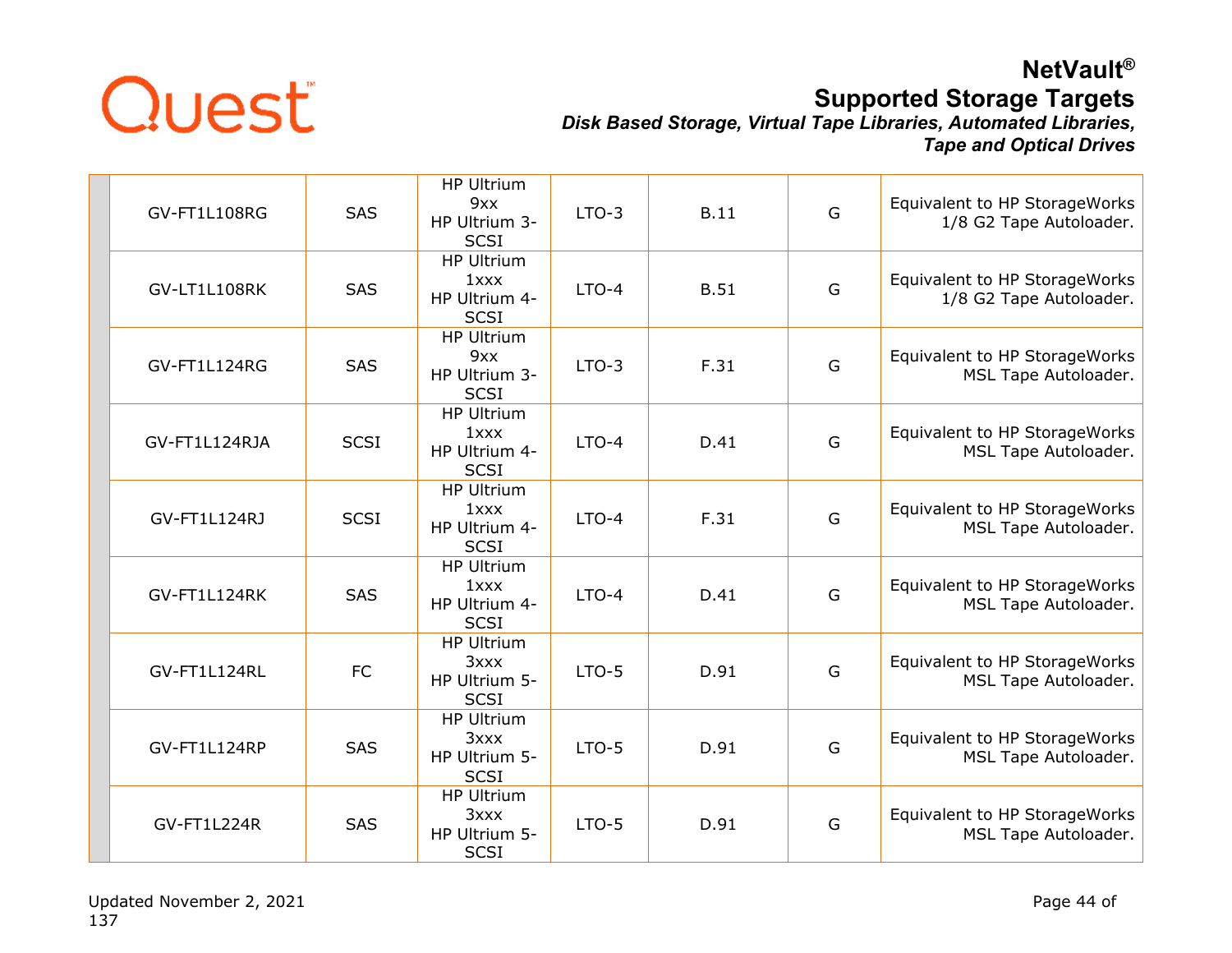#### **NetVault® Supported Storage Targets**  *Disk Based Storage, Virtual Tape Libraries, Automated Libraries,*

| GV-FT1L248RJA    | <b>SCSI</b> | <b>HP Ultrium</b><br>1xxx<br>HP Ultrium 4-<br><b>SCSI</b> | $LTO-4$ | F.71 | G | Equivalent to HP StorageWorks<br>MSL Tape Autoloader. |
|------------------|-------------|-----------------------------------------------------------|---------|------|---|-------------------------------------------------------|
| GV-FT1L248RJ     | <b>SCSI</b> | <b>HP Ultrium</b><br>1xxx<br>HP Ultrium 4-<br><b>SCSI</b> | $LTO-4$ | F.31 | G | Equivalent to HP StorageWorks<br>MSL Tape Autoloader. |
| GV-FT1L248RP     | <b>SAS</b>  | <b>HP Ultrium</b><br>3xxx<br>HP Ultrium 5-<br><b>SCSI</b> | $LTO-5$ | G.21 | G | Equivalent to HP StorageWorks<br>MSL Tape Autoloader. |
| GV-FT1L248RL     | <b>FC</b>   | <b>HP Ultrium</b><br>3xxx<br>HP Ultrium 5-<br><b>SCSI</b> | $LTO-5$ | G.21 | G | Equivalent to HP StorageWorks<br>MSL Tape Autoloader. |
| GV-FT1L448RP     | <b>SAS</b>  | <b>HP Ultrium</b><br>3xxx<br>HP Ultrium 5-<br><b>SCSI</b> | $LTO-5$ | G.21 | G | Equivalent to HP StorageWorks<br>MSL Tape Autoloader. |
| GV-FT1L500BM30H  | <b>FC</b>   | <b>HP Ultrium</b><br>1xxx<br>HP Ultrium 4-<br><b>SCSI</b> | $LTO-4$ | 1300 | S | Equivalent to SUN SL Tape<br>Automation Line.         |
| GV-FT1L500BM30L  | <b>FC</b>   | <b>HP Ultrium</b><br>3xxx<br>HP Ultrium 5-<br><b>SCSI</b> | LTO-5   | 1395 | S | Equivalent to SUN SL Tape<br>Automation Line.         |
| GV-FT1L500BM50EA | <b>FC</b>   | <b>HP Ultrium</b><br>9xx<br>HP Ultrium 3-<br><b>SCSI</b>  | $LTO-3$ | 1300 | S | Equivalent to SUN SL Tape<br>Automation Line.         |
| GV-FT1L500BM50H  | <b>FC</b>   | <b>HP Ultrium</b><br>1xxx<br>HP Ultrium 4-<br><b>SCSI</b> | $LTO-4$ | 1300 | S | Equivalent to SUN SL Tape<br>Automation Line.         |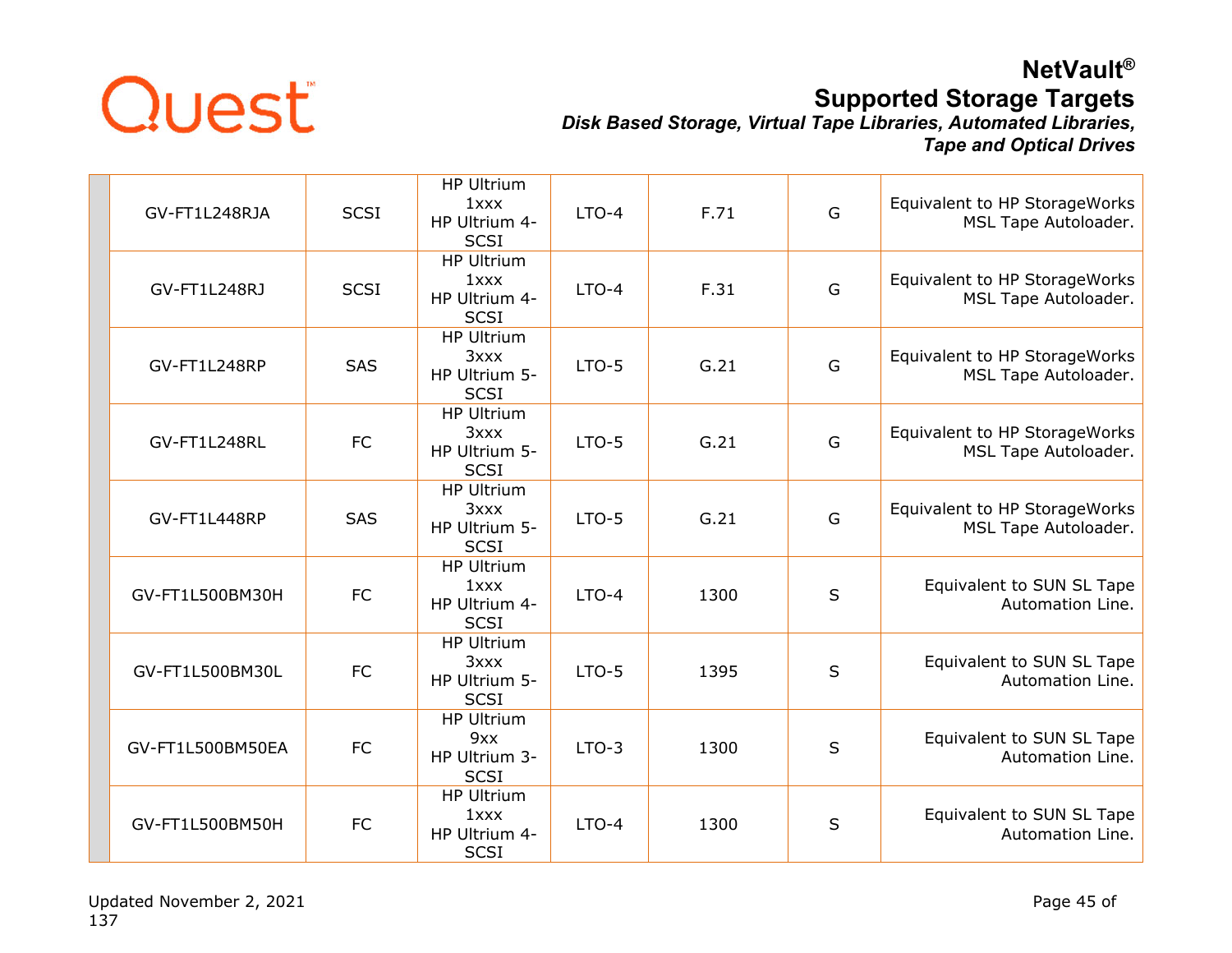Quest

|  | GV-FT1L500BM50L | FC | <b>HP Ultrium</b><br>3xxx<br>HP Ultrium 5-<br><b>SCSI</b> | $LTO-5$ | 1395 | Equivalent to SUN SL Tape<br>Automation Line. |
|--|-----------------|----|-----------------------------------------------------------|---------|------|-----------------------------------------------|
|  | GV-FT1L3KBM200  | FC | <b>HP Ultrium</b><br>1xxx<br>HP Ultrium 4-<br><b>SCSI</b> | $LTO-4$ | 2.0  | Equivalent to SUN SL Tape<br>Automation Line. |
|  |                 | FC | <b>HP Ultrium</b><br>3xxx<br>HP Ultrium 5-<br><b>SCSI</b> | $LTO-5$ | 2.81 | Equivalent to SUN SL Tape<br>Automation Line. |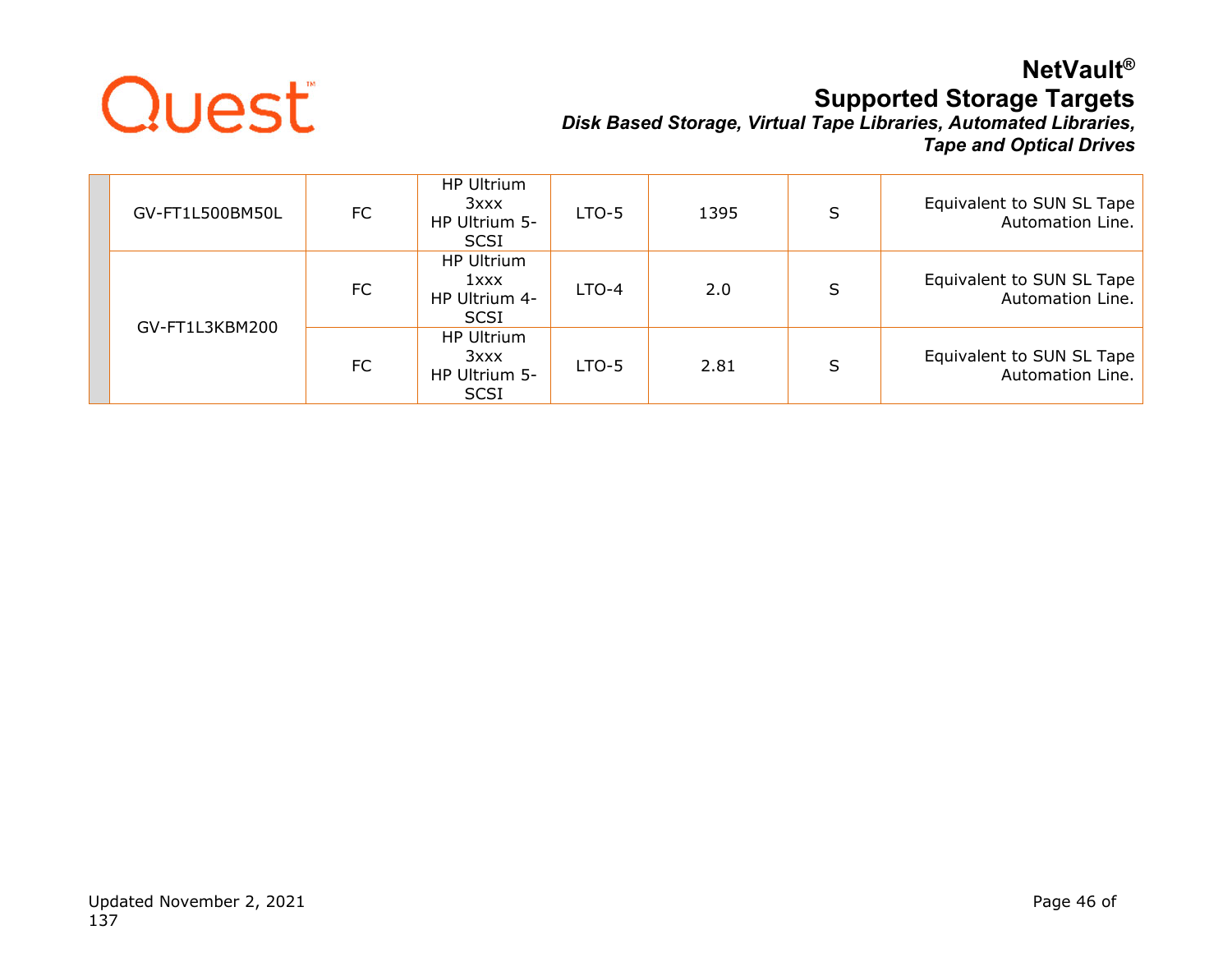#### **NetVault® Supported Storage Targets**

|     | <b>HPE</b>                  |                  |                                                          |                                 |                            |                                                  |                                                                                                          |  |  |  |
|-----|-----------------------------|------------------|----------------------------------------------------------|---------------------------------|----------------------------|--------------------------------------------------|----------------------------------------------------------------------------------------------------------|--|--|--|
|     | <b>Model</b>                | <b>Interface</b> | Sub-<br><b>Models</b>                                    | <b>Primary</b><br><b>Format</b> | <b>Min</b><br><b>Level</b> | <b>Cleaning</b><br><b>Tape</b><br><b>Support</b> | <b>Notes</b>                                                                                             |  |  |  |
|     | Surestore 1/8               | <b>SCSI</b>      | <b>HP Ultrium</b><br>2xx<br>HP Ultrium 1-<br><b>SCSI</b> | $LTO-1$                         | H33r                       | G                                                |                                                                                                          |  |  |  |
|     |                             |                  | DLT VS80                                                 | <b>DLT IV</b>                   | 482A                       | $\overline{\mathsf{s}}$                          |                                                                                                          |  |  |  |
|     |                             |                  | DLT1                                                     | DLT I                           | <b>TBD</b>                 |                                                  |                                                                                                          |  |  |  |
|     |                             |                  | <b>DLT8000</b>                                           | DLT IV                          | 2260                       | $\overline{\mathsf{s}}$                          |                                                                                                          |  |  |  |
|     | Surestore 1/9               | <b>SCSI</b>      | HP Ultrium<br>2xx<br>HP Ultrium 1-<br><b>SCSI</b>        | $LTO-1$                         | <b>TBD</b>                 |                                                  |                                                                                                          |  |  |  |
|     |                             |                  | <b>DLT4000</b>                                           | <b>DLT IV</b>                   | <b>TBD</b>                 | $\overline{S}$                                   |                                                                                                          |  |  |  |
|     | Surestore 418, 718,<br>818  | <b>SCSI</b>      | <b>DLT7000</b>                                           | DLT IV                          | <b>TBD</b>                 | $\overline{S}$                                   |                                                                                                          |  |  |  |
|     |                             |                  | <b>DLT8000</b>                                           | <b>DLT IV</b>                   | <b>TBD</b>                 | $\overline{s}$                                   |                                                                                                          |  |  |  |
|     | Surestore DAT24x6<br>C1557A | <b>SCSI</b>      | C1557A                                                   | DDS-3                           | <b>TBD</b>                 |                                                  |                                                                                                          |  |  |  |
|     | Surestore DAT40x6<br>C5713A | <b>SCSI</b>      | C5713A                                                   | DDS-4                           | H312<br>H910               | $\sf S$                                          | Note: Firmware level H307<br>does not support cleaning.<br>Read Application Note for<br>cleaning details |  |  |  |
|     | Surestore DAT72x6<br>Q1529A | <b>SCSI</b>      | Q1529A                                                   | DAT72                           | <b>TBD</b>                 | $\mathsf{S}$                                     |                                                                                                          |  |  |  |
|     |                             |                  | DLT1                                                     | DLT I                           | 000A                       |                                                  |                                                                                                          |  |  |  |
|     |                             |                  | <b>SDLT220</b>                                           | SDLT I                          | 000A                       | G                                                |                                                                                                          |  |  |  |
|     |                             |                  | <b>SDLT320</b>                                           | <b>SDLT I</b>                   | 000A                       | $\overline{G}$                                   |                                                                                                          |  |  |  |
|     | SSL1016                     | <b>SCSI</b>      | <b>HP Ultrium</b><br>2xx<br>HP Ultrium 1-<br><b>SCSI</b> | $LTO-1$                         | H43R                       | G                                                |                                                                                                          |  |  |  |
| 137 | Updated November 2, 2021    |                  |                                                          |                                 |                            |                                                  | Page 47 of                                                                                               |  |  |  |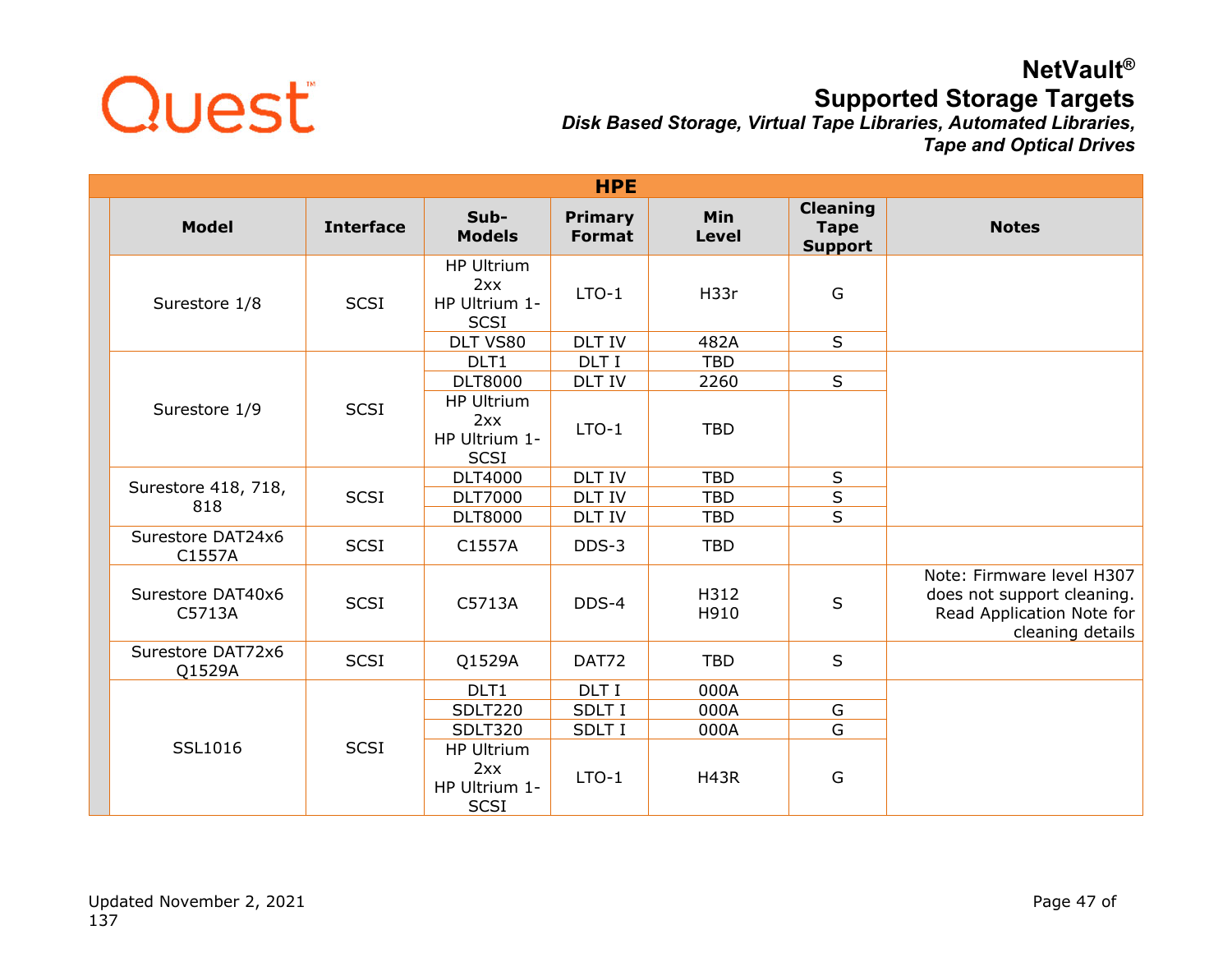#### **NetVault® Supported Storage Targets**  *Disk Based Storage, Virtual Tape Libraries, Automated Libraries,*

|  |                  |             | HP Ultrium                                                 |               |             |         |
|--|------------------|-------------|------------------------------------------------------------|---------------|-------------|---------|
|  |                  |             | 4xx<br>HP Ultrium 2-<br><b>SCSI</b>                        | $LTO-2$       | 000A        | $\sf S$ |
|  | 35GB Autoloader  | <b>SCSI</b> | SDX-3xx                                                    | $AIT-1$       | 1.17        | G       |
|  |                  |             | HP Ultrium<br>2xx<br>HP Ultrium 1-<br><b>SCSI</b>          | $LTO-1$       | H33R        | G       |
|  | 1/8 Autoloader   | <b>SCSI</b> | HP Ultrium<br>4xx<br>HP Ultrium 2-<br><b>SCSI</b>          | $LTO-2$       | <b>N12R</b> | $\sf S$ |
|  |                  |             | HP Ultrium<br>9xx<br>HP Ultrium 3-<br><b>SCSI</b>          | $LTO-3$       | 1.46        | $\sf S$ |
|  |                  |             | DLT VS80                                                   | <b>DLT IV</b> | 482A        | S       |
|  |                  |             | SDLT320                                                    | SDLT I        | F10r        | G       |
|  |                  | <b>SCSI</b> | <b>HP Ultrium</b><br>2xx<br>HP Ultrium 1-<br><b>SCSI</b>   | $LTO-1$       | 1.10        | G       |
|  | StoreEver 1/8 G2 |             | HP Ultrium<br>4xx<br>HP Ultrium 2-<br><b>SCSI</b>          | $LTO-2$       | 1.10        | G       |
|  | Autoloader       | SAS         | HP Ultrium<br>9xx<br>HP Ultrium 3-<br><b>SCSI</b>          | $LTO-3$       | 1.10        | G       |
|  |                  |             | HP Ultrium<br>$1$ $xx$ $x$<br>HP Ultrium 4-<br><b>SCSI</b> | $LTO-4$       | 4.00        | G       |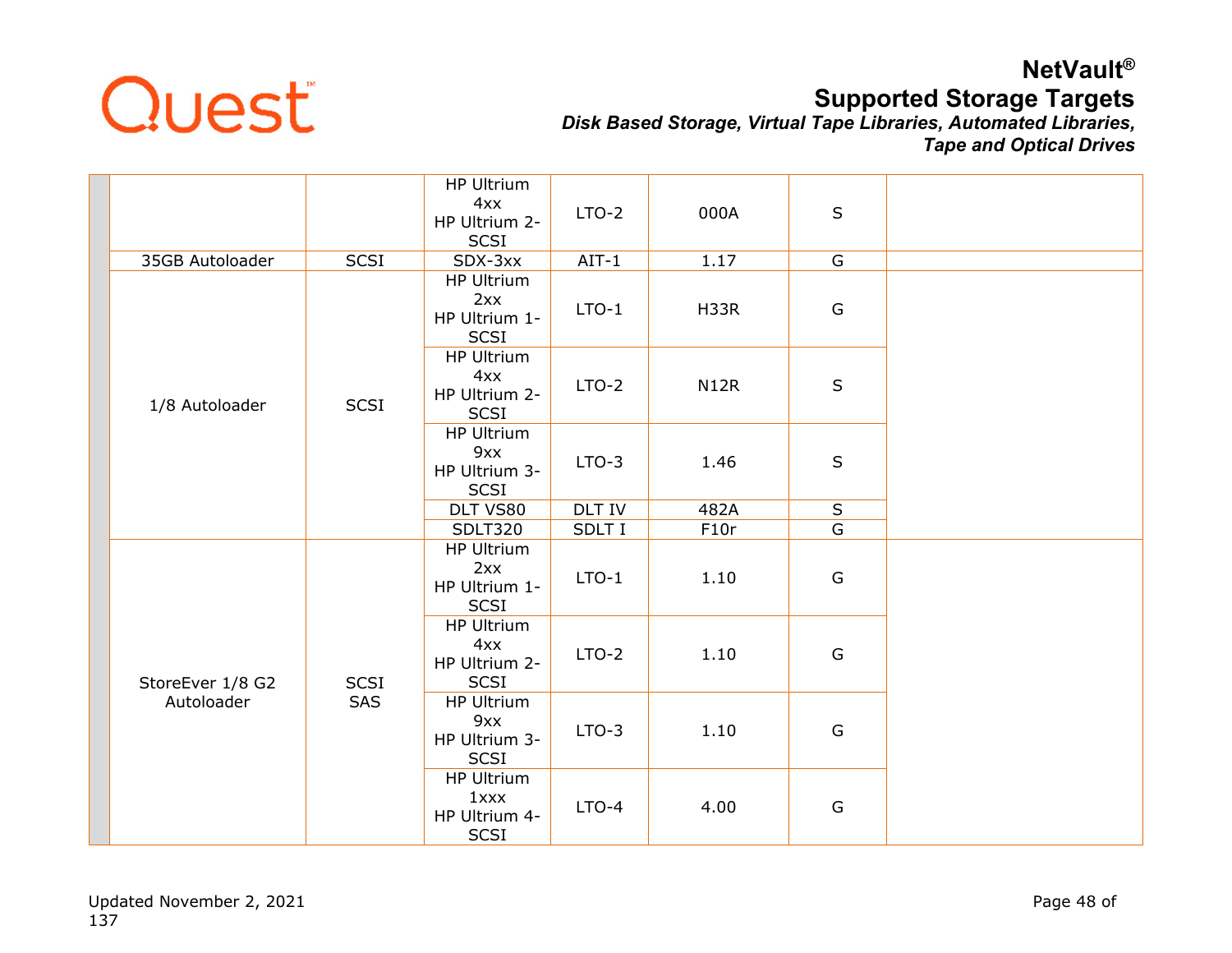

|                           | <b>SAS</b><br><b>FC</b>                | <b>HP Ultrium</b><br>3xxx<br>HP Ultrium 5-<br><b>SCSI</b>  | $LTO-5$       | 4.00         | G |                                               |
|---------------------------|----------------------------------------|------------------------------------------------------------|---------------|--------------|---|-----------------------------------------------|
|                           | <b>SAS</b><br><b>FC</b>                | <b>HP Ultrium</b><br>6xxx<br>HP Ultrium 6-<br><b>SCSI</b>  | $LTO-6$       | 4.00         | G |                                               |
|                           | SAS<br><b>FC</b>                       | <b>HP Ultrium</b><br>15xxx<br>HP Ultrium 7-<br><b>SCSI</b> | $LTO-7$       | 4.40         | G |                                               |
|                           | <b>SAS</b><br>FC                       | <b>HP Ultrium</b><br>30xxx<br>HP Ultrium 8-<br><b>SCSI</b> | $LTO-8$       | 4.27         | G |                                               |
| DAT72x10 1U<br>Autoloader | <b>SCSI</b>                            | DAT72                                                      | <b>DAT-72</b> | 1.00 / 1.65n | G |                                               |
|                           | <b>SCSI</b>                            | <b>HP Ultrium</b><br>4xx<br>HP Ultrium 2-<br><b>SCSI</b>   | $LTO-2$       | 1.70 / 1.30e | G | Read Application Note for<br>cleaning details |
|                           | $FC*$<br>SAS                           | <b>HP Ultrium</b><br>9xx<br>HP Ultrium 3-<br><b>SCSI</b>   | $LTO-3$       | 1.70 / 1.30e | G | Read Application Note for<br>cleaning details |
| <b>MSL2024</b>            | <b>SCSI</b><br><b>FC</b><br><b>SAS</b> | <b>HP Ultrium</b><br>1xxx<br>HP Ultrium 4-<br><b>SCSI</b>  | $LTO-4$       | 5.90         | G | Read Application Note for<br>cleaning details |
|                           | <b>SAS</b><br>FC                       | <b>HP Ultrium</b><br>3xxx<br>HP Ultrium 5-<br><b>SCSI</b>  | $LTO-5$       | 5.90         | G | Read Application Note for<br>cleaning details |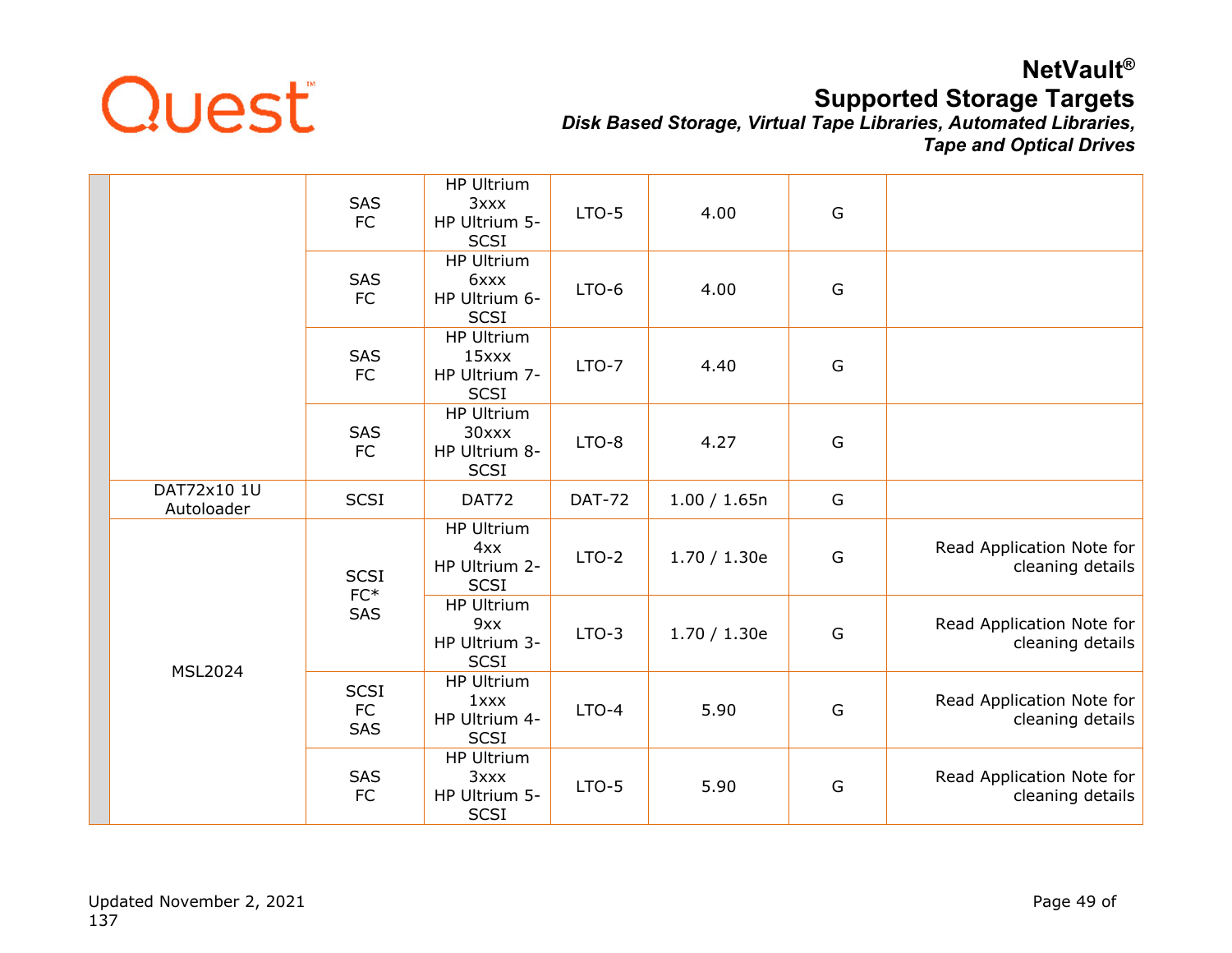### **NetVault® Supported Storage Targets**

|  |                | SAS<br><b>FC</b>                   | <b>HP Ultrium</b><br>6xxx<br>HP Ultrium 6-<br><b>SCSI</b>  | $LTO-6$ | 5.90         | G |                                               |
|--|----------------|------------------------------------|------------------------------------------------------------|---------|--------------|---|-----------------------------------------------|
|  |                | <b>SAS</b><br><b>FC</b>            | HP Ultrium<br>15xxx<br>HP Ultrium 7-<br><b>SCSI</b>        | $LTO-7$ | 6.30         | G |                                               |
|  |                | <b>SAS</b><br><b>FC</b>            | <b>HP Ultrium</b><br>30xxx<br>HP Ultrium 8-<br><b>SCSI</b> | $LTO-8$ | 7.00         | G |                                               |
|  | <b>MSL3040</b> | SAS<br><b>FC</b>                   | <b>HP Ultrium</b><br>30xxx<br>HP Ultrium 8-<br><b>SCSI</b> | $LTO-8$ | 3020         | G |                                               |
|  |                | <b>SCSI</b><br>$FC*$<br><b>SAS</b> | <b>HP Ultrium</b><br>4xx<br>HP Ultrium 2-<br><b>SCSI</b>   | $LTO-2$ | 4.04 / 1.52e | G | Read Application Note for<br>cleaning details |
|  |                | <b>SCSI</b><br>$FC*$<br><b>SAS</b> | <b>HP Ultrium</b><br>9xx<br>HP Ultrium 3-<br><b>SCSI</b>   | $LTO-3$ | 4.04 / 1.52e | G | Read Application Note for<br>cleaning details |
|  | <b>MSL4048</b> | SAS<br><b>FC</b>                   | <b>HP Ultrium</b><br>1xxx<br>HP Ultrium 4-<br><b>SCSI</b>  | $LTO-4$ | 8.30         | G | Read Application Note for<br>cleaning details |
|  |                | <b>SAS</b><br><b>FC</b>            | <b>HP Ultrium</b><br>3xxx<br>HP Ultrium 5-<br><b>SCSI</b>  | $LTO-5$ | 8.30         | G | Read Application Note for<br>cleaning details |
|  |                | <b>SAS</b><br><b>FC</b>            | <b>HP Ultrium</b><br>6xxx<br>HP Ultrium 6-<br><b>SCSI</b>  | $LTO-6$ | 8.30         | G |                                               |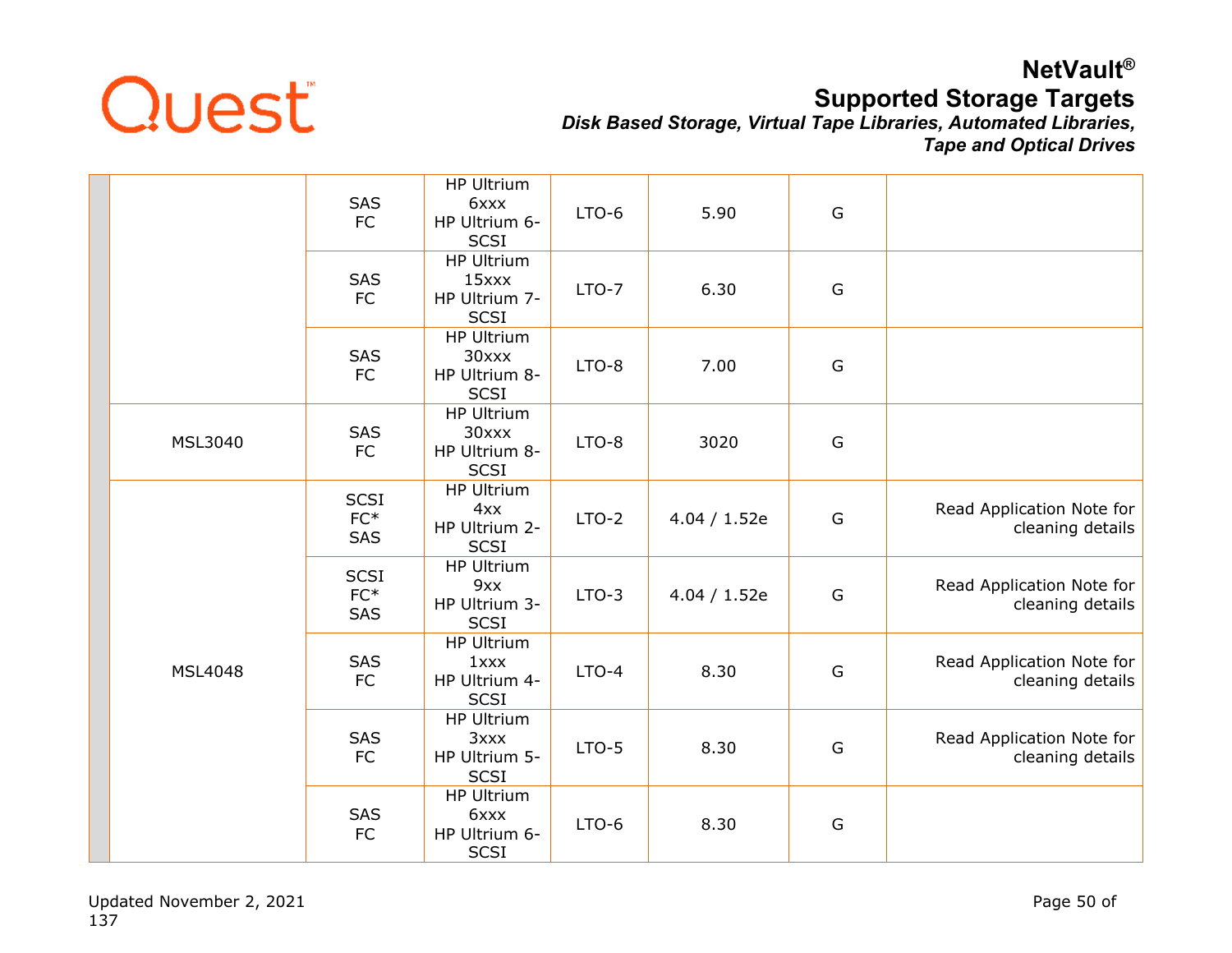#### **NetVault® Supported Storage Targets**  *Disk Based Storage, Virtual Tape Libraries, Automated Libraries,*

|                | SAS<br><b>FC</b>        | <b>HP Ultrium</b><br>15xxx<br>HP Ultrium 7-<br><b>SCSI</b> | $LTO-7$ | 8.80 | G |                                               |
|----------------|-------------------------|------------------------------------------------------------|---------|------|---|-----------------------------------------------|
|                | <b>SAS</b><br><b>FC</b> | <b>HP Ultrium</b><br>30xxx<br>HP Ultrium 8-<br><b>SCSI</b> | LTO-8   | 9.50 | G |                                               |
|                | SAS<br><b>FC</b>        | <b>HP Ultrium</b><br>1xxx<br>HP Ultrium 4-<br><b>SCSI</b>  | $LTO-4$ | 4.00 | G | Read Application Note for<br>cleaning details |
|                | SAS<br><b>FC</b>        | <b>HP Ultrium</b><br>3xxx<br>HP Ultrium 5-<br><b>SCSI</b>  | $LTO-5$ | 4.00 | G | Read Application Note for<br>cleaning details |
| <b>MSL6480</b> | <b>SAS</b><br><b>FC</b> | <b>HP Ultrium</b><br>6xxx<br>HP Ultrium 6-<br><b>SCSI</b>  | $LTO-6$ | 4.00 | G | Read Application Note for<br>cleaning details |
|                | SAS<br><b>FC</b>        | <b>HP Ultrium</b><br>15xxx<br>HP Ultrium 7-<br><b>SCSI</b> | $LTO-7$ | 4.80 | G | Read Application Note for<br>cleaning details |
|                | SAS<br><b>FC</b>        | <b>HP Ultrium</b><br>30xxx<br>HP Ultrium 8-<br><b>SCSI</b> | LTO-8   | 5.30 | G | Read Application Note for<br>cleaning details |
|                | <b>SCSI</b><br>$FC*$    | <b>HP Ultrium</b><br>9xx<br>HP Ultrium 3-<br><b>SCSI</b>   | $LTO-3$ | 8.30 | G | Read Application Note for<br>cleaning details |
| MSL8096/8048   | SAS<br><b>FC</b>        | <b>HP Ultrium</b><br>1xxx<br>HP Ultrium 4-<br><b>SCSI</b>  | $LTO-4$ | 1090 | G | Read Application Note for<br>cleaning details |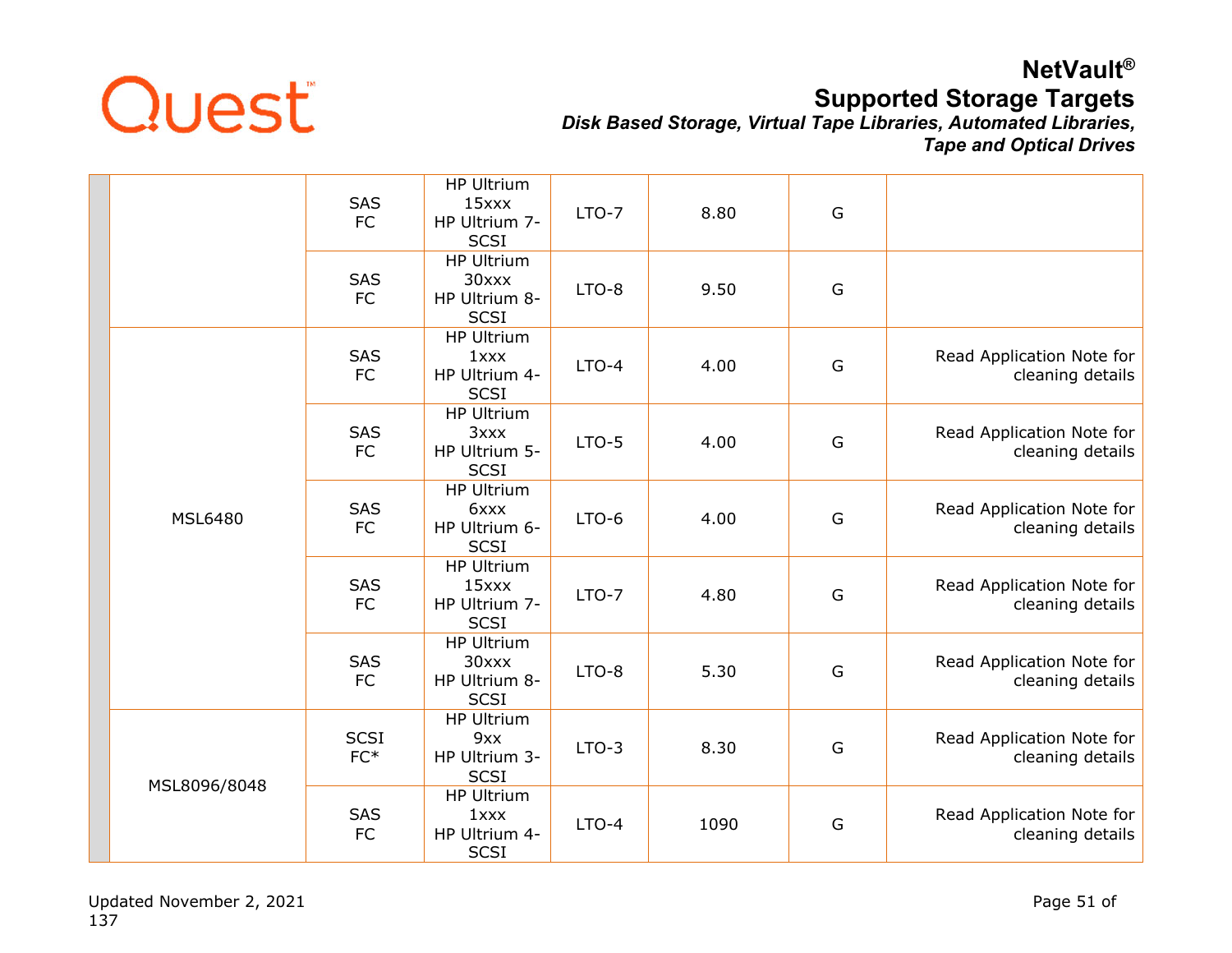#### **NetVault® Supported Storage Targets**  *Disk Based Storage, Virtual Tape Libraries, Automated Libraries,*

|                                 | <b>SAS</b><br>FC                   | <b>HP Ultrium</b><br>3xxx<br>HP Ultrium 5-<br><b>SCSI</b>         | $LTO-5$        | 1090           | G | Read Application Note for<br>cleaning details                              |
|---------------------------------|------------------------------------|-------------------------------------------------------------------|----------------|----------------|---|----------------------------------------------------------------------------|
|                                 | SAS<br><b>FC</b>                   | HP Ultrium<br>30xxx<br>HP Ultrium 8-<br><b>SCSI</b>               | $LTO-8$        | 9.50           | G |                                                                            |
|                                 |                                    | SDLT320                                                           | <b>SDLT</b>    | 0001           |   |                                                                            |
| <b>MSL5000</b><br><b>Series</b> | <b>SCSI</b><br>$FC*$               | <b>HP Ultrium</b><br>2xx<br>HP Ultrium 1-<br><b>SCSI</b>          | $LTO-1$        | 0404           | S | Read Application Note for<br>cleaning details                              |
|                                 |                                    | SDLT600*                                                          | <b>SDLT II</b> | 5.13           |   |                                                                            |
|                                 | <b>SCSI</b><br>$FC*$<br><b>SAS</b> | <b>HP Ultrium</b><br>4xx<br>HP Ultrium 2-<br><b>SCSI</b>          | $LTO-2$        | 4.22           | S | Read Application Note for<br>cleaning details<br>*FW 2929 is not supported |
| <b>MSL6000</b>                  |                                    | <b>HP Ultrium</b><br>9xx<br>HP Ultrium 3-<br><b>SCSI</b>          | $LTO-3$        | 0507           | G |                                                                            |
|                                 |                                    | <b>HP Ultrium</b><br>$1$ $xx$ $x$<br>HP Ultrium 4-<br><b>SCSI</b> | $LTO-4$        | 5.20           | G |                                                                            |
| <b>EML E-Series</b>             | <b>FC</b>                          | <b>HP Ultrium</b><br>4xx<br>HP Ultrium 2-<br><b>SCSI</b>          | $LTO-2$        | 1022 (5.73.00) | G | Read Application Note for<br>cleaning details                              |
|                                 | <b>FC</b>                          | <b>HP Ultrium</b><br>9xx<br>HP Ultrium 3-<br><b>SCSI</b>          | $LTO-3$        | 14.83          | G | Read Application Note for<br>cleaning details                              |
|                                 |                                    |                                                                   |                |                |   |                                                                            |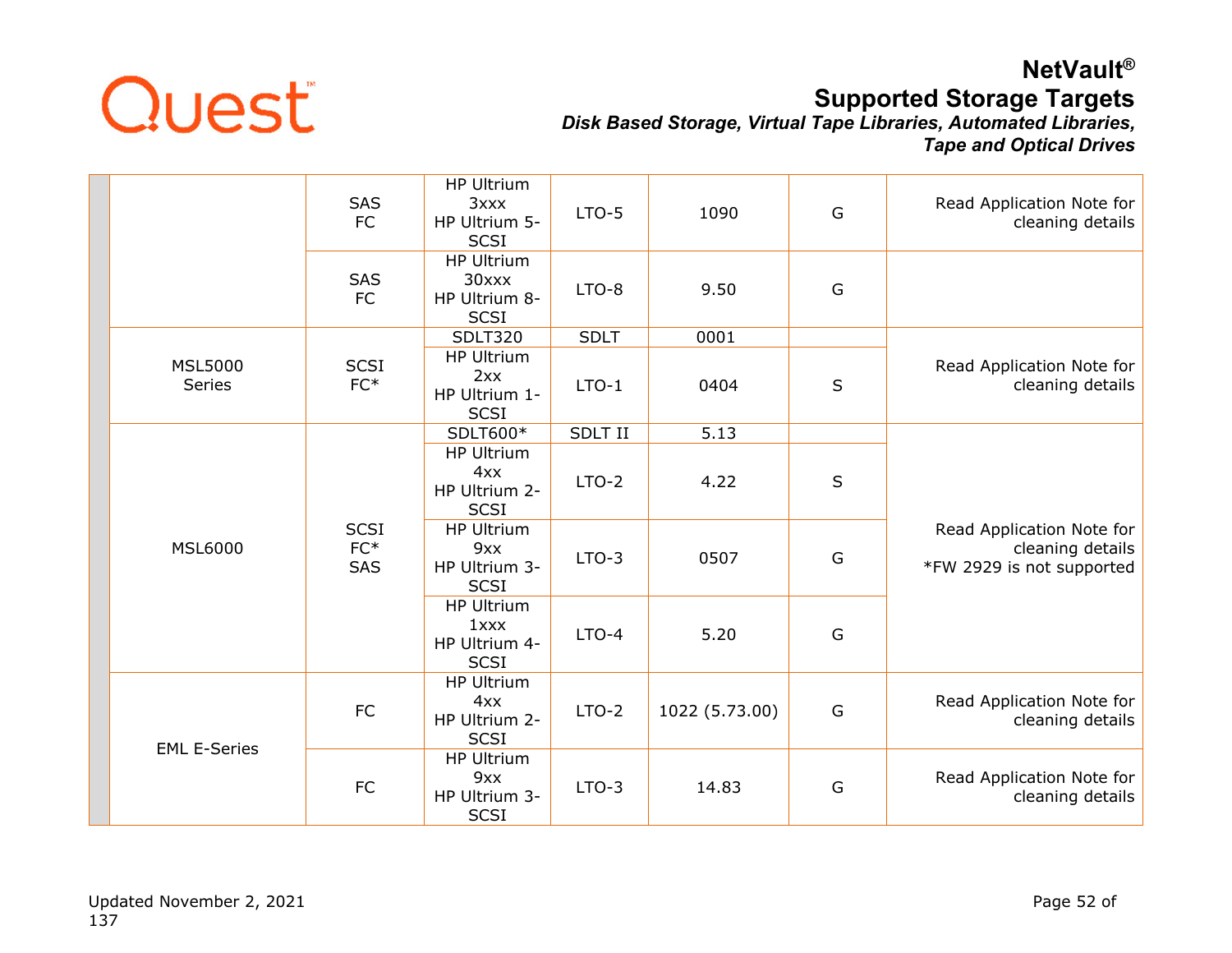#### **NetVault® Supported Storage Targets**  *Disk Based Storage, Virtual Tape Libraries, Automated Libraries,*

|                      |            | <b>HP Ultrium</b><br>1xxx<br>HP Ultrium 4-                | $LTO-4$        | 14.83            | G       | Read Application Note for<br>cleaning details |
|----------------------|------------|-----------------------------------------------------------|----------------|------------------|---------|-----------------------------------------------|
|                      | <b>FC</b>  | <b>SCSI</b>                                               |                |                  |         |                                               |
|                      |            | HP Ultrium<br>3xxx<br>HP Ultrium 5-<br><b>SCSI</b>        | $LTO-5$        | 14.83            | G       | Read Application Note for<br>cleaning details |
|                      | ${\sf FC}$ | HP Ultrium<br>6xxx<br>HP Ultrium 6-<br><b>SCSI</b>        | $LTO-6$        | 14.83            | G       | Read Application Note for<br>cleaning details |
|                      |            | <b>HP Ultrium</b><br>4xx<br>HP Ultrium 2-<br><b>SCSI</b>  | $LTO-2$        | 1.01             | $\sf S$ |                                               |
|                      | <b>FC</b>  | <b>HP Ultrium</b><br>9xx<br>HP Ultrium 3-<br><b>SCSI</b>  | $LTO-3$        | 7.70             | G       | *FW 2929 is not supported                     |
| <b>ESL E-Series</b>  |            | <b>HP Ultrium</b><br>1xxx<br>HP Ultrium 4-<br><b>SCSI</b> | $LTO-4$        | 7.70             | G       |                                               |
|                      |            | HP Ultrium<br>3xxx<br>HP Ultrium 5-<br><b>SCSI</b>        | $LTO-5$        | 7.70             | G       |                                               |
|                      |            | SDLT600*                                                  | <b>SDLT II</b> | 1.01             | G       |                                               |
|                      |            | <b>SDLT320</b>                                            | SDLT I         | 1.01             | G       |                                               |
| <b>ESL G3 Series</b> | FC         | <b>HP Ultrium</b><br>1xxx<br>HP Ultrium 4-<br><b>SCSI</b> | $LTO-4$        | 651H_GS0060<br>1 | G       |                                               |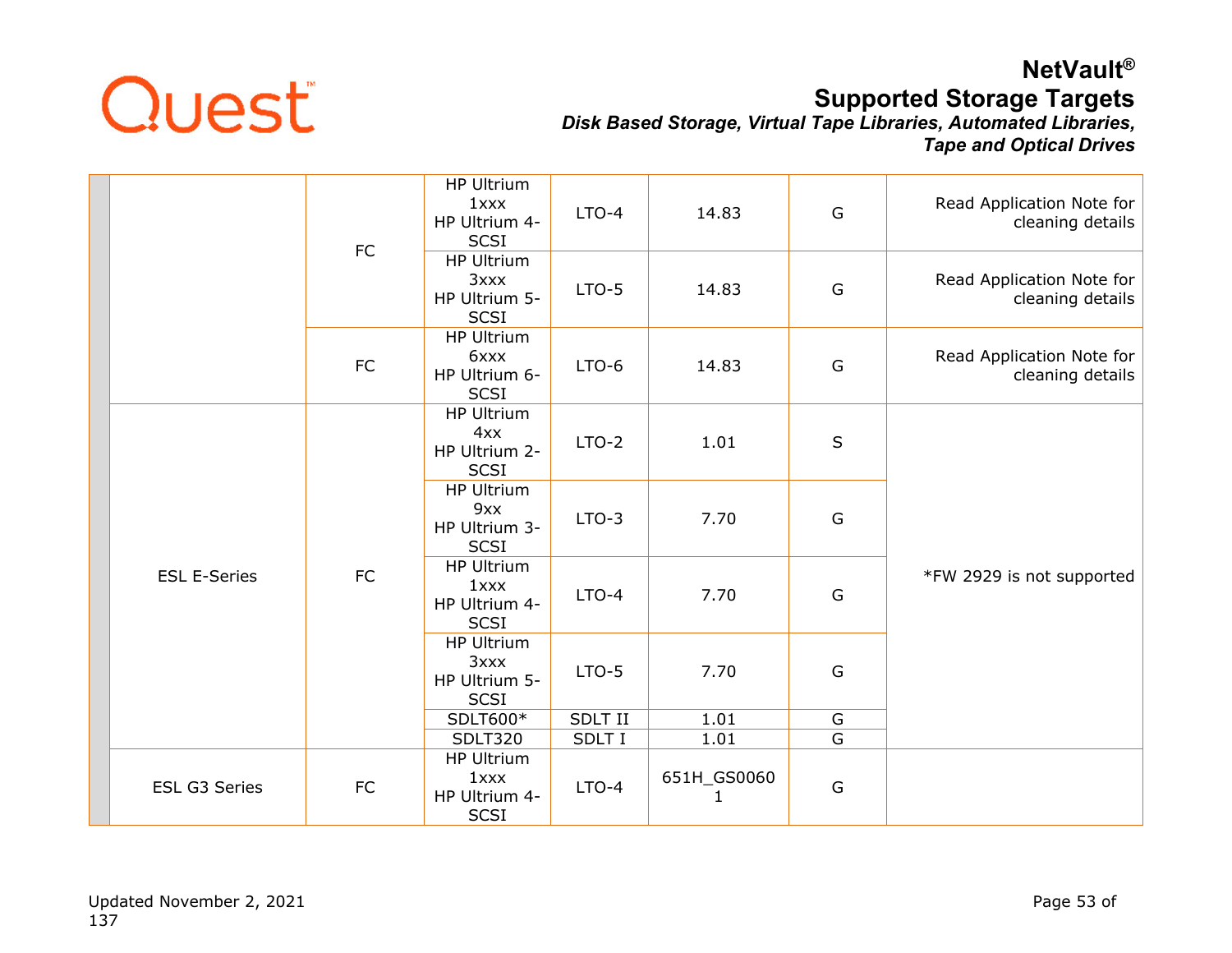

|                   | <b>FC</b>            | <b>HP Ultrium</b><br>3xxx<br>HP Ultrium 5-<br><b>SCSI</b> | $LTO-5$       | 651H_GS0060<br>1. | G              |  |
|-------------------|----------------------|-----------------------------------------------------------|---------------|-------------------|----------------|--|
|                   | <b>FC</b>            | <b>HP Ultrium</b><br>6xxx<br>HP Ultrium 6-<br><b>SCSI</b> | $LTO-6$       | 651H_GS0060<br>1  | ${\mathsf G}$  |  |
|                   | <b>FC</b>            | <b>HP Ultrium</b><br>15xx<br>HP Ultrium 7-<br><b>SCSI</b> | $LTO-7$       | 720H.GS18700      | G              |  |
| ESL9198 DLX       | <b>SCSI</b><br>$FC*$ | DLT 40/80                                                 | <b>DLT IV</b> | 3.20p5            | $\mathsf S$    |  |
| <b>ESL9198 SL</b> | <b>SCSI</b><br>$FC*$ | <b>SDLT</b>                                               | <b>SDLT I</b> | 3.20p5            | G              |  |
| ESL9326 D         | <b>SCSI</b><br>$FC*$ | DLT 35/70                                                 | DLT IV        | 3.20p5            | S              |  |
| <b>ESL9326 DX</b> | <b>SCSI</b><br>$FC*$ | DLT 40/80                                                 | DLT IV        | 3.20p5            | $\mathsf S$    |  |
| <b>ESL9326 SL</b> | <b>SCSI</b><br>$FC*$ | <b>SDLT</b>                                               | SDLT I        | 3.20p5            | G              |  |
|                   |                      | <b>SDLT220</b>                                            | SDLT I        |                   | $\overline{G}$ |  |
|                   |                      | SDLT320                                                   | <b>SDLT I</b> |                   | G              |  |
| ESL9322           | <b>SCSI</b><br>$FC*$ | <b>HP Ultrium</b><br>2xx<br>HP Ultrium 1-<br><b>SCSI</b>  | $LTO-1$       | 3.20p5            | $\sf S$        |  |
|                   |                      | <b>HP Ultrium</b><br>4xx<br>HP Ultrium 2-<br><b>SCSI</b>  | $LTO-2$       |                   | $\sf S$        |  |
| <b>ESL9595</b>    | <b>SCSI</b>          | <b>SDLT220</b>                                            | SDLT I        | 3.20p5            | G              |  |
|                   | $FC*$                | <b>SDLT320</b>                                            | <b>SDLT I</b> |                   | G              |  |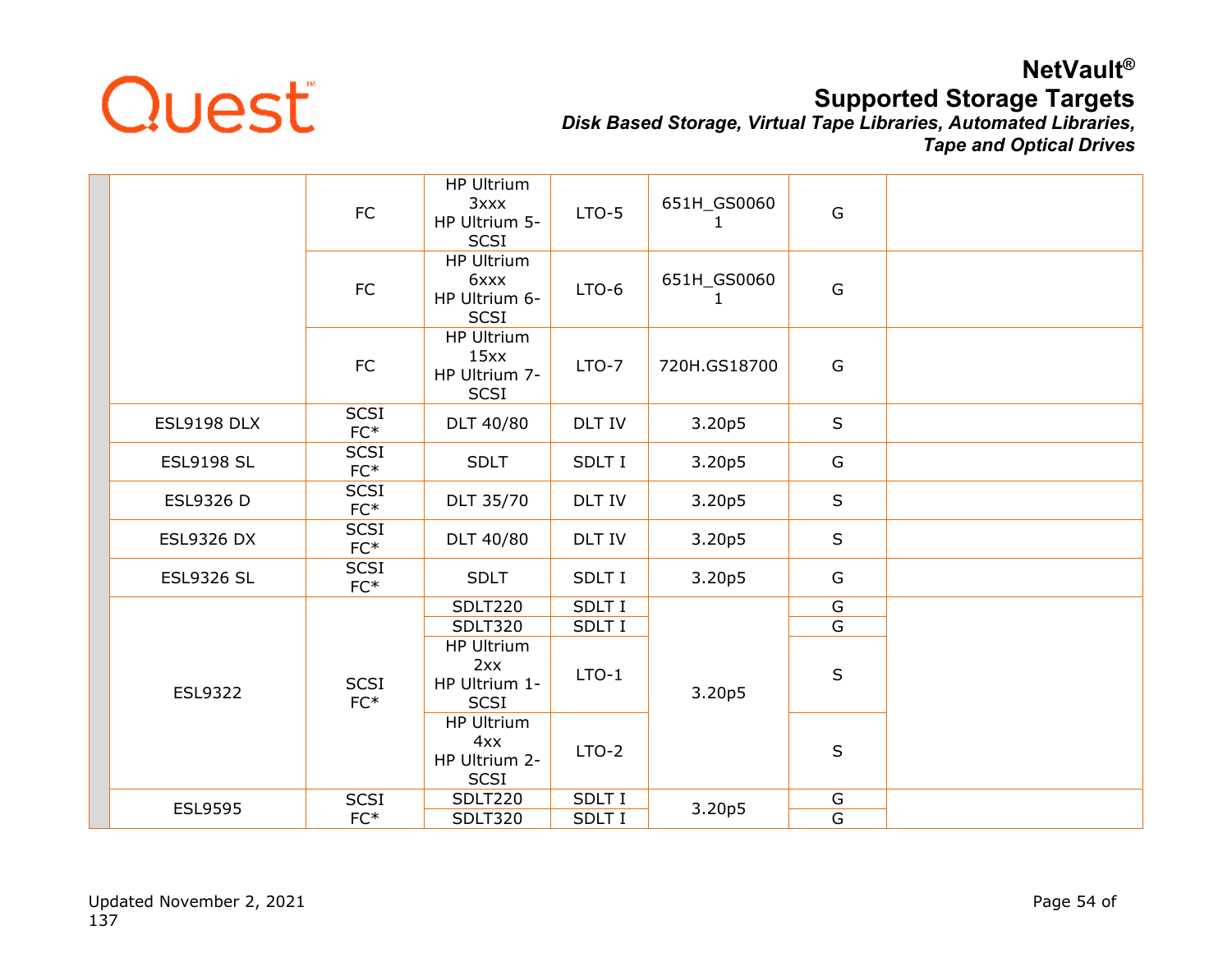

|                    |                       | <b>HP Ultrium</b><br>2xx<br>HP Ultrium 1-<br><b>SCSI</b> | $LTO-1$       |        | $\mathsf S$             |  |
|--------------------|-----------------------|----------------------------------------------------------|---------------|--------|-------------------------|--|
|                    |                       | HP Ultrium<br>4xx<br>HP Ultrium 2-<br><b>SCSI</b>        | $LTO-2$       |        | $\sf S$                 |  |
| <b>MSL5026 DLX</b> | <b>SCSI</b><br>$FC*$  | DLT 40/80                                                | DLT IV        | 3.11   | $\mathsf{S}$            |  |
| MSL5026 S2         | <b>SCSI</b><br>$FC*$  | SDLT320                                                  | SDLT I        | 3.11   | G                       |  |
| <b>MSL5026 SL</b>  | <b>SCSI</b><br>$FC*$  | SDLT220                                                  | SDLT I        | 3.11   | G                       |  |
| <b>MSL5052 SL</b>  | <b>SCSI</b><br>$FC*$  | <b>SDLT</b>                                              | SDLT I        | 3.11   | G                       |  |
| <b>SSL2020 TL</b>  | <b>SCSI</b>           | SDX-5xx                                                  | $AIT-2$       | 4.15   | $\sf S$                 |  |
| <b>TL891 DLX</b>   | <b>SCSI</b>           | DLT 40/80                                                | DLT IV        | 5.25   | $\sf S$                 |  |
| <b>TL895 DLT</b>   | <b>SCSI</b>           | DLT 35/70                                                | DLT IV        | 2.40p2 | $\overline{\mathsf{s}}$ |  |
| <b>ESL9198 DLX</b> | <b>SCSI</b><br>$FC**$ | DLT 40/80                                                | DLT IV        | 3.20p5 | $\sf S$                 |  |
| <b>ESL9198 SL</b>  | <b>SCSI</b><br>$FC**$ | <b>SDLT</b>                                              | SDLT I        | 3.20p5 |                         |  |
| <b>ESL9326 D</b>   | <b>SCSI</b><br>$FC**$ | DLT 35/70                                                | <b>DLT IV</b> | 3.20p5 | $\mathsf S$             |  |
| <b>ESL9326 DX</b>  | <b>SCSI</b><br>$FC**$ | DLT 40/80                                                | DLT IV        | 3.20p5 | S                       |  |
| <b>ESL9326 SL</b>  | <b>SCSI</b><br>$FC**$ | <b>SDLT</b>                                              | SDLT I        | 3.20p5 |                         |  |
| <b>ESL9595 SL</b>  | <b>SCSI</b><br>$FC**$ | <b>SDLT</b>                                              | SDLT I        | 3.20p5 |                         |  |
| <b>MSL5026 DLX</b> | <b>SCSI</b><br>$FC**$ | DLT 40/80                                                | <b>DLT IV</b> | 3.11   | S                       |  |
| <b>MSL5026 SL</b>  | <b>SCSI</b><br>$FC**$ | <b>SDLT</b>                                              | SDLT I        | 3.11   |                         |  |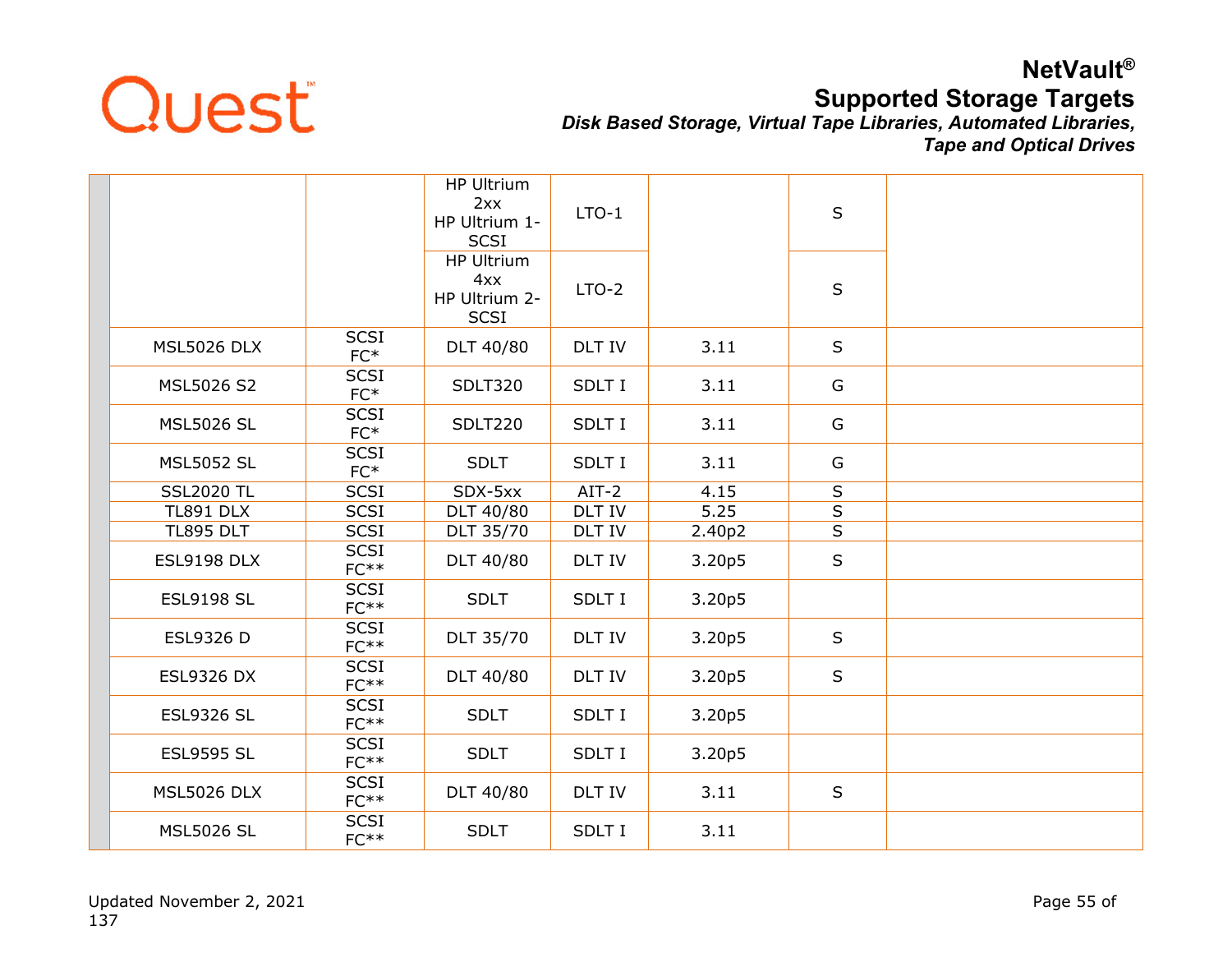

| <b>MSL5052 SL</b> | <b>SCSI</b><br>$FC**$ | <b>SDLT</b> | SDLT I  | 3.11   |  |
|-------------------|-----------------------|-------------|---------|--------|--|
| <b>SSL2020 TL</b> | <b>SCSI</b>           | SDX-5xx     | $AIT-2$ | 4.15   |  |
| TL891 DLX         | <b>SCSI</b>           | DLT 40/80   | DLT IV  | 5.25   |  |
| TL895 DLT         | <b>SCSI</b>           | DLT 35/70   | DLT IV  | 2.40p2 |  |
|                   |                       |             |         |        |  |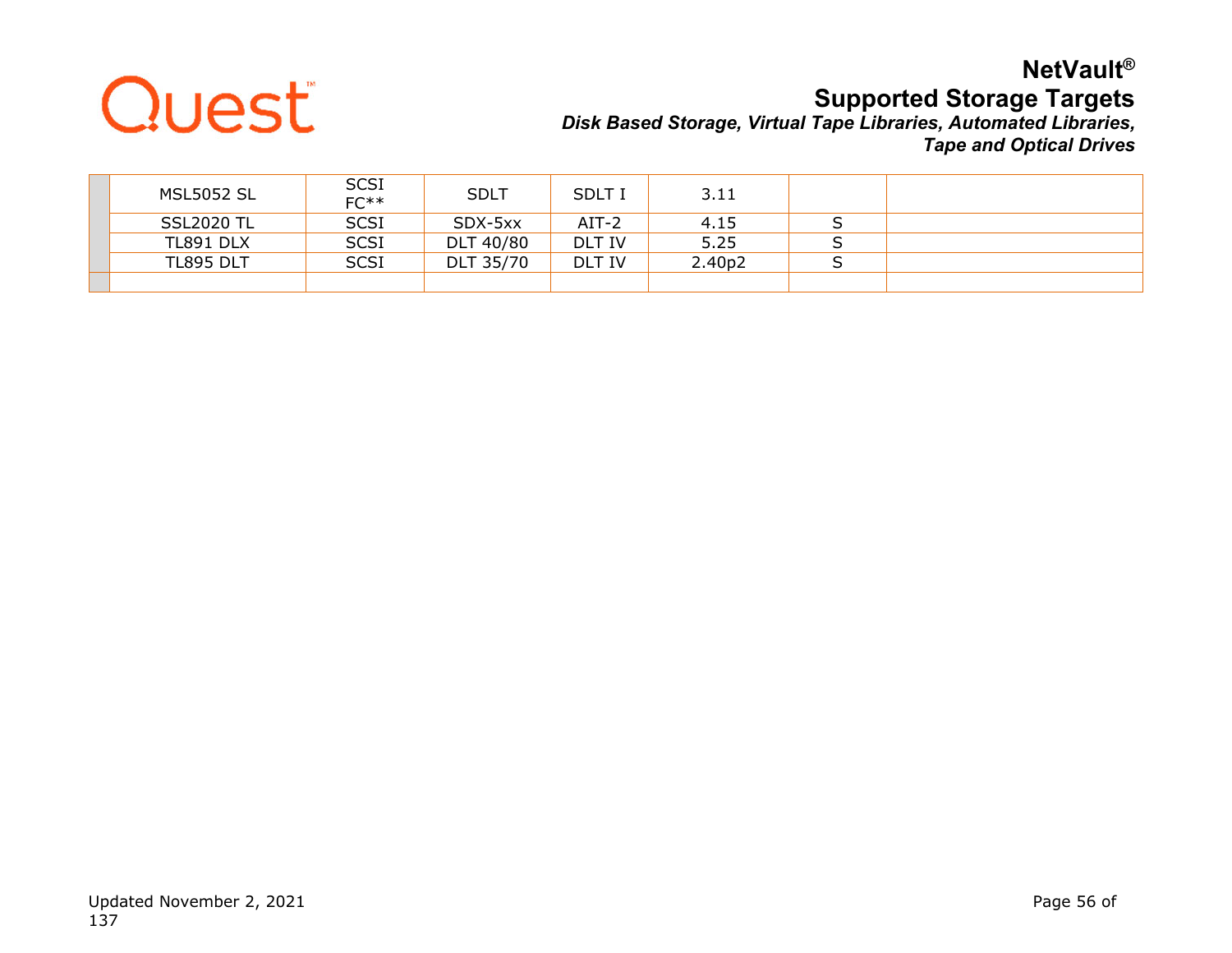#### **NetVault® Supported Storage Targets**

| <b>IBM</b>                      |                          |                               |                                          |                     |                                                  |                                                           |  |  |  |
|---------------------------------|--------------------------|-------------------------------|------------------------------------------|---------------------|--------------------------------------------------|-----------------------------------------------------------|--|--|--|
| <b>Model</b>                    | <b>Interface</b>         | Sub-<br><b>Models</b>         | Pri<br>mar<br>$\mathbf{y}$<br>For<br>mat | Min<br><b>Level</b> | <b>Cleaning</b><br><b>Tape</b><br><b>Support</b> | <b>Notes</b>                                              |  |  |  |
| Magstar 3590 B11/E11            | <b>SCSI</b>              | 3590                          | IBM<br>Line<br>ar                        | <b>B88C</b>         |                                                  |                                                           |  |  |  |
| 3590H11                         | <b>SCSI</b>              | 3590                          | <b>IBM</b><br>Line<br>ar                 | F2D4                | G                                                | Read Application Note for<br>cleaning details             |  |  |  |
| 3575                            | <b>SCSI</b>              | 3570C/A                       | IBM<br>Line<br>ar                        | 2.19                |                                                  |                                                           |  |  |  |
|                                 |                          | IBM Ultrium 1<br>IBM 3580-TD1 | LTO-<br>1                                | 0001                |                                                  |                                                           |  |  |  |
| 3581                            | <b>SCSI</b>              | IBM Ultrium 2<br>IBM 3580-TD2 | LTO-<br>2                                | 1.60                | S                                                |                                                           |  |  |  |
|                                 |                          | IBM Ultrium 3<br>IBM 3580-TD3 | LTO-<br>3                                | 0001                | S                                                |                                                           |  |  |  |
| 3582                            | <b>SCSI</b>              | IBM Ultrium 2<br>IBM 3580-TD2 | LTO-<br>2                                | 217B                |                                                  |                                                           |  |  |  |
| 3582                            | <b>SCSI</b><br><b>FC</b> | IBM Ultrium 3<br>IBM 3580-TD3 | LTO-<br>3                                | 307B                | $\sf S$                                          |                                                           |  |  |  |
|                                 | <b>SCSI</b><br>FC        | IBM Ultrium 1<br>IBM 3580-TD1 | LTO-<br>$\mathbf{1}$                     | 2.05.0003           | $\sf S$                                          |                                                           |  |  |  |
| 3583                            | <b>SCSI</b><br>FC        | IBM Ultrium 2<br>IBM 3580-TD2 | LTO-<br>$\overline{2}$                   | 2.05.0003           | $\sf S$                                          | Adaptec SCSI Driver version<br>6.4.630.100 is required on |  |  |  |
|                                 | <b>SCSI</b><br><b>FC</b> | IBM Ultrium 3<br>IBM 3580-TD3 | LTO-<br>3                                | 2.05.0003           | S                                                | Windows 2000.                                             |  |  |  |
|                                 |                          | <b>SDLT</b>                   | SDL<br>T I                               | 0015                |                                                  |                                                           |  |  |  |
| 3607                            | <b>SCSI</b>              | IBM Ultrium 1<br>IBM 3580-TD1 | LTO-<br>$\mathbf{1}$                     | 0002                | $\sf S$                                          |                                                           |  |  |  |
| Updated November 2, 2021<br>137 |                          |                               |                                          |                     |                                                  | Page 57 of                                                |  |  |  |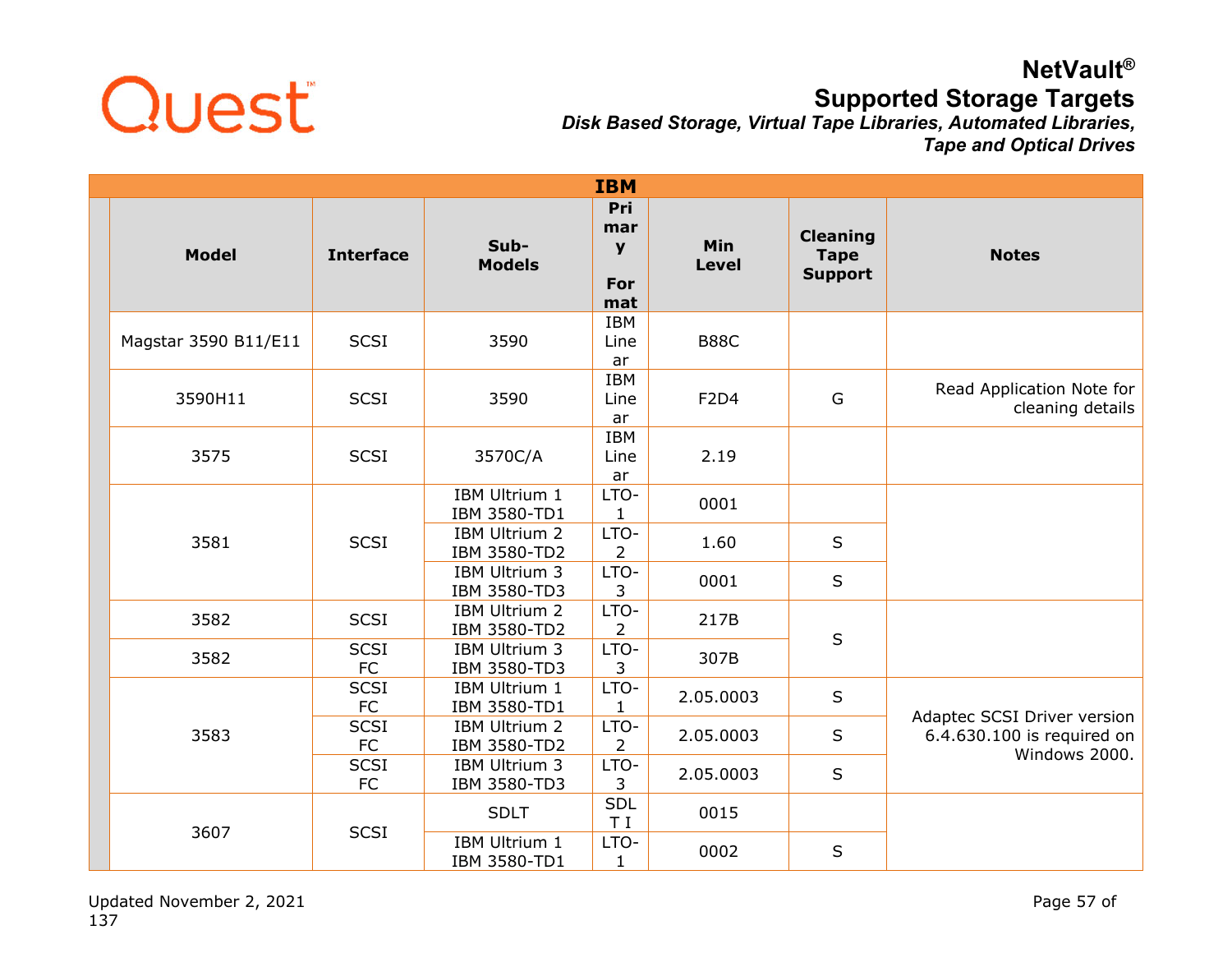#### **NetVault® Supported Storage Targets**  *Disk Based Storage, Virtual Tape Libraries, Automated Libraries,*

|  |         |                   | 3590                                                           | IBM<br>Line<br>ar                              | 528.02 |             | Connectivity is only supported<br>through the use of VaultShare<br>APM.                                  |
|--|---------|-------------------|----------------------------------------------------------------|------------------------------------------------|--------|-------------|----------------------------------------------------------------------------------------------------------|
|  | 3494    | VaultShare        | 3592                                                           | IBM<br>Line<br>ar                              | 528.02 |             | See Engineering Release<br>Notes and Application Notes<br>for details.<br>Call support for availability. |
|  | 36232LX | <b>SCSI</b>       | IBM Ultrium 2<br>IBM 3580-TD2                                  | LTO-<br>2                                      | 1.30   | $\mathsf S$ |                                                                                                          |
|  | 36232SX | <b>SCSI</b>       | <b>SDLT-320</b>                                                | SDL<br>T I                                     | 1.30   |             |                                                                                                          |
|  | 360726X | <b>SCSI</b>       | IBM Ultrium 1<br>IBM 3580-TD1                                  | LTO-<br>1                                      | 000F   | S           |                                                                                                          |
|  | 4560SLX | <b>SCSI</b><br>FC | IBM Ultrium 1<br>IBM 3580-TD1<br>IBM Ultrium 2<br>IBM 3580-TD2 | LTO-<br>$\mathbf{1}$<br>LTO-<br>$\overline{2}$ | 2.21   |             |                                                                                                          |
|  |         | <b>SAS</b>        | IBM Ultrium 3<br>IBM 3580-TD3                                  | LTO-<br>3                                      | 0003   | G           |                                                                                                          |
|  |         | <b>SAS</b>        | IBM Ultrium 4<br>IBM 3580-TD4                                  | LTO-<br>4                                      | 0003   | G           |                                                                                                          |
|  |         | <b>SAS</b>        | IBM Ultrium 4 HH<br>IBM ULT3580-HH4<br>TS2240                  | LTO-<br>$\overline{4}$                         | 0018   | G           |                                                                                                          |
|  | TS2900  | <b>SAS</b>        | IBM Ultrium 5 HH<br><b>IBM ULT3580-HH5</b><br>TS2250           | LTO-<br>5                                      | 0018   | G           |                                                                                                          |
|  |         | <b>SAS</b>        | IBM Ultrium 6 HH<br>IBM ULT3580-HH6<br>TS2260                  | LTO-<br>6                                      | 0024   | G           |                                                                                                          |
|  |         | <b>SAS</b>        | IBM Ultrium 7 HH<br><b>IBM ULT3580-HH7</b><br>TS2270           | LTO-<br>$\overline{7}$                         | 0024   | G           |                                                                                                          |
|  |         | <b>SAS</b>        | IBM Ultrium 8 HH<br>IBM ULT3580-HH8<br><b>TS2280</b>           | LTO-<br>8                                      | 0024   | G           |                                                                                                          |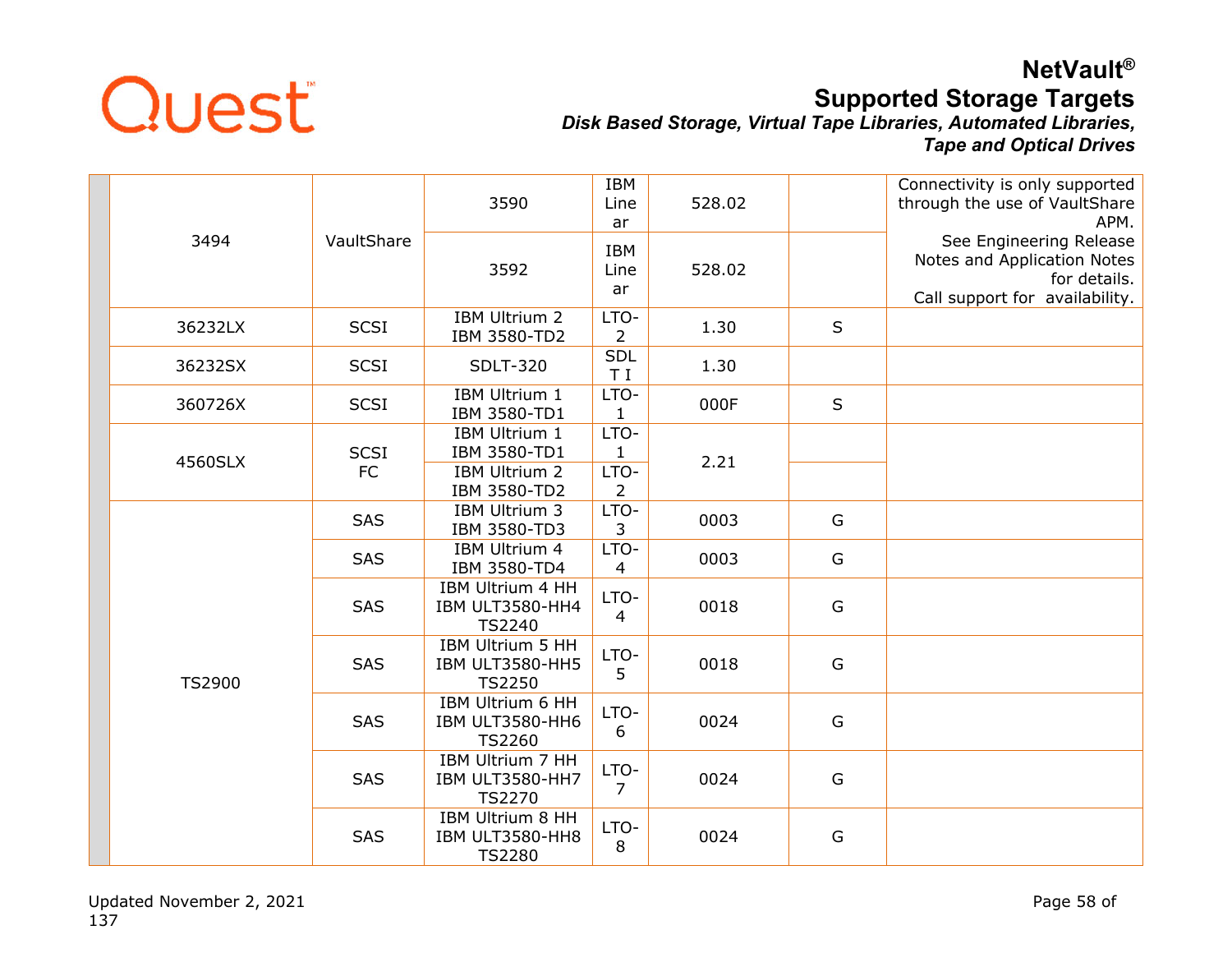

|                             | <b>SCSI</b><br>FC                      | IBM Ultrium 3<br>IBM 3580-TD3                          | LTO-<br>3              | 0.70 / 1.65e | S           |  |
|-----------------------------|----------------------------------------|--------------------------------------------------------|------------------------|--------------|-------------|--|
|                             | <b>SCSI</b><br>SAS                     | IBM Ultrium 3 HH<br><b>IBM ULT3580-HH3</b><br>TS2230   | LTO-<br>3              | 7.30 / A.40  | S           |  |
|                             | <b>SCSI</b><br><b>FC</b><br><b>SAS</b> | IBM Ultrium 4<br>IBM 3580-TD4                          | LTO-<br>4              | 6.70         | $\mathsf S$ |  |
|                             | <b>SAS</b><br>FC                       | IBM Ultrium 4 HH<br><b>IBM ULT3580-HH4</b><br>TS2240   | LTO-<br>$\overline{4}$ | 7.30 / A.40  | S           |  |
| TS3100<br>(3573 L2U)        | <b>SAS</b><br><b>FC</b>                | IBM Ultrium 5<br><b>IBM ULT3580-5</b><br><b>TS2350</b> | LTO-<br>5              | 9.20         | $\sf S$     |  |
|                             | <b>SAS</b><br><b>FC</b>                | IBM Ultrium 5 HH<br>IBM ULT3580-HH5<br><b>TS2250</b>   | LTO-<br>5              | 9.20 / A.40  | $\sf S$     |  |
|                             | <b>SAS</b><br><b>FC</b>                | IBM Ultrium 6 HH<br>IBM ULT3580-HH6<br>TS2260          | LTO-<br>6              | <b>B.50</b>  | S           |  |
|                             | <b>SAS</b><br>FC                       | IBM Ultrium 7 HH<br>IBM ULT3580-HH7<br><b>TS2270</b>   | LTO-<br>$\overline{7}$ | E.80         | $\sf S$     |  |
|                             | <b>SAS</b><br>FC                       | IBM Ultrium 8 HH<br>IBM ULT3580-HH8<br><b>TS2280</b>   | LTO-<br>8              | E.80         | $\sf S$     |  |
|                             | <b>SCSI</b><br><b>FC</b><br><b>SAS</b> | IBM Ultrium 3<br>IBM 3580-TD3                          | LTO-<br>3              | 0.70 / 1.65e | $\sf S$     |  |
| <b>TS3200</b><br>(3573 L4U) | <b>SCSI</b><br><b>SAS</b>              | IBM Ultrium 3 HH<br><b>IBM ULT3580-HH3</b><br>TS2230   | LTO-<br>3              | 7.30 / A.40  | $\mathsf S$ |  |
|                             | <b>SCSI</b><br><b>FC</b><br><b>SAS</b> | IBM Ultrium 4<br>IBM 3580-TD4                          | LTO-<br>$\overline{4}$ | 4.40         | S           |  |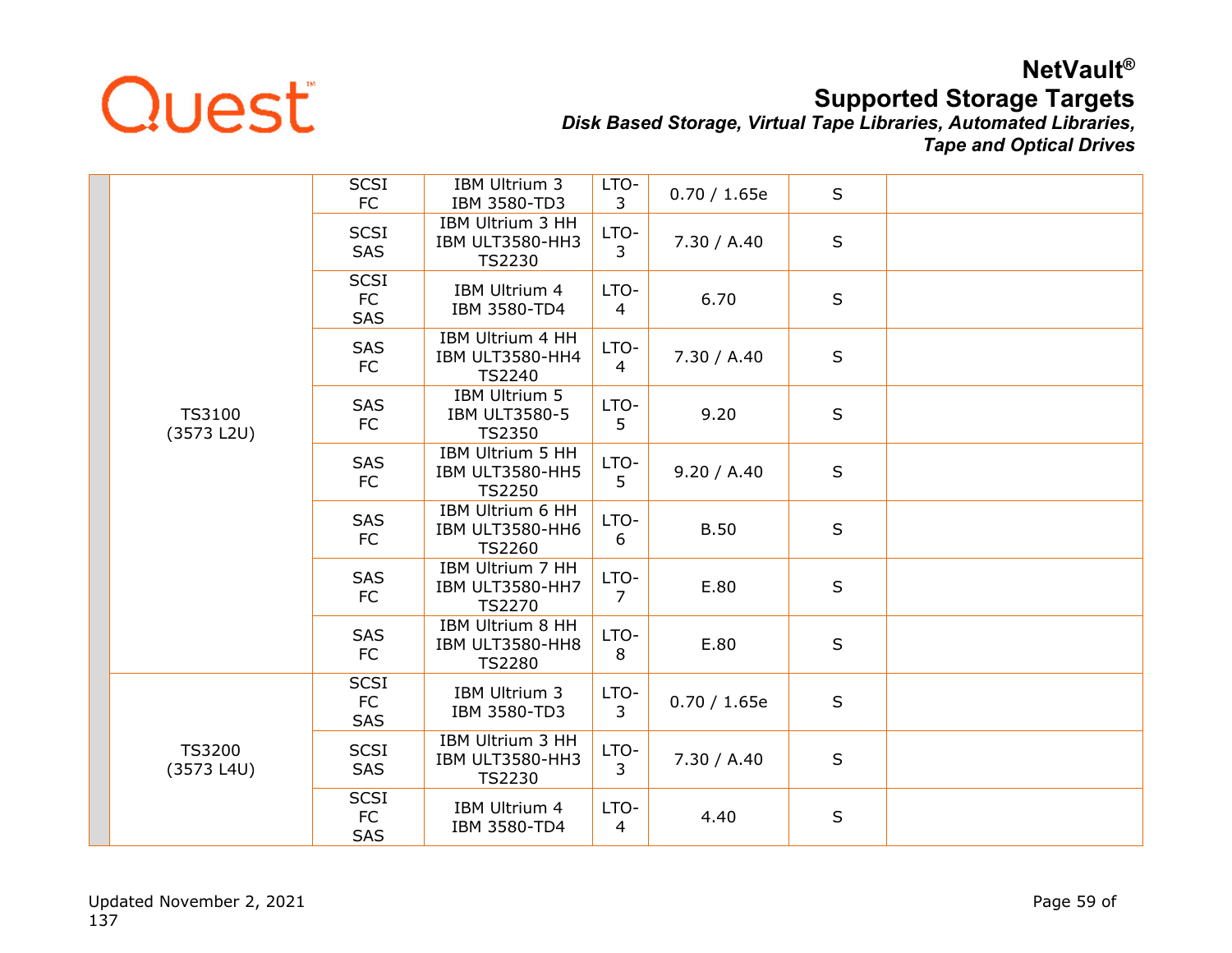

|               | IBM Ultrium 4 HH<br><b>SAS</b><br>IBM ULT3580-HH4<br>FC<br>TS2240 |                                                        | LTO-<br>4              | 7.30 / A.40 | S           |                                     |
|---------------|-------------------------------------------------------------------|--------------------------------------------------------|------------------------|-------------|-------------|-------------------------------------|
|               | <b>SAS</b><br>FC                                                  | IBM Ultrium 5<br><b>IBM ULT3580-TD5</b><br>TS2350      | LTO-<br>5              | 9.20        | S           |                                     |
|               | <b>SAS</b><br>FC                                                  | IBM Ultrium 5 HH<br>IBM ULT3580-HH5<br><b>TS2250</b>   | LTO-<br>5              | 9.20 / A.40 | S           |                                     |
|               | <b>SAS</b><br>FC                                                  | IBM Ultrium 6 HH<br>IBM ULT3580-HH6<br><b>TS2260</b>   | LTO-<br>6              | <b>B.50</b> | S           |                                     |
|               | SAS<br>FC                                                         | IBM Ultrium 6 HH<br>IBM ULT3580-HH6<br><b>TS2260</b>   | LTO-<br>6              | <b>B.50</b> | S           |                                     |
|               | <b>SAS</b><br><b>FC</b>                                           | IBM Ultrium 7 HH<br>IBM ULT3580-HH7<br><b>TS2270</b>   | LTO-<br>$\overline{7}$ | E.80        | S           |                                     |
|               | <b>SAS</b><br>FC                                                  | IBM Ultrium 8 HH<br>IBM ULT3580-HH8<br><b>TS2280</b>   | LTO-<br>8              | E.80        | S           |                                     |
|               | <b>SCSI</b><br>FC                                                 | IBM Ultrium 3<br>IBM 3580-TD3                          | LTO-<br>3              | 150G.GS002  | S           | Shared MailBox is not<br>supported. |
|               | <b>SCSI</b><br>FC                                                 | IBM Ultrium 4<br>IBM 3580-TD4                          | LTO-<br>4              | 400G.GS010  | $\mathsf S$ | Shared MailBox is not<br>supported. |
| TS3310 (3576) | FC<br><b>SAS</b>                                                  | IBM Ultrium 5<br><b>IBM ULT3580-5</b><br><b>TS2350</b> | LTO-<br>5              | 587G.GS003  | $\mathsf S$ |                                     |
|               | FC<br><b>SAS</b>                                                  | IBM Ultrium 6<br><b>IBM ULT3580-6</b><br>TS2360        | LTO-<br>6              | 630G.GS003  | $\mathsf S$ |                                     |
|               | SAS<br>FC                                                         | IBM Ultrium 7 HH<br>IBM ULT3580-HH7<br>TS2270          | LTO-<br>$\overline{7}$ | 701G.GS001  | S           |                                     |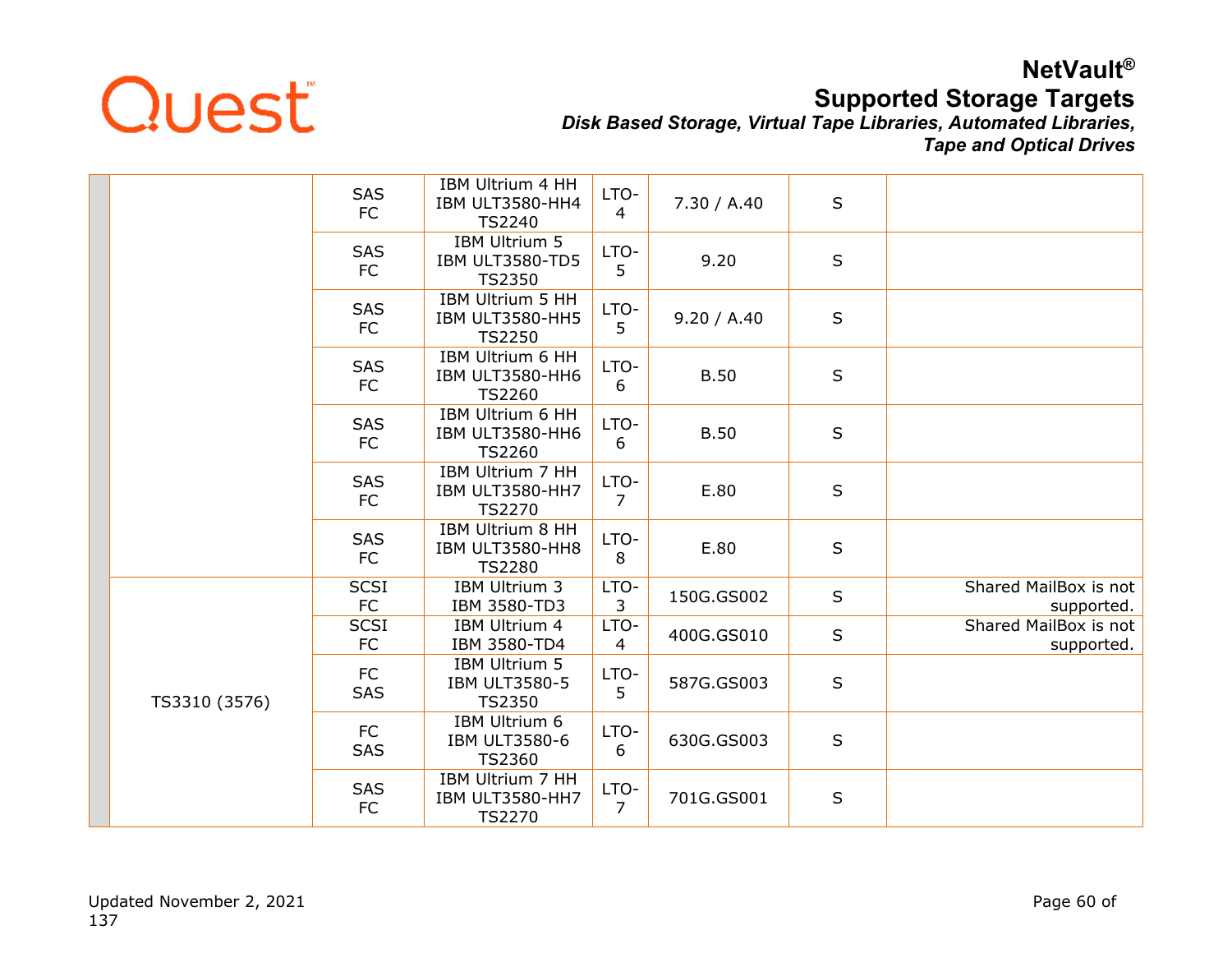#### **NetVault® Supported Storage Targets**  *Disk Based Storage, Virtual Tape Libraries, Automated Libraries,*

|  |                                  | SAS<br>FC   | IBM Ultrium 8 HH<br><b>IBM ULT3580-HH8</b><br><b>TS2280</b> | LTO-<br>8                | 701G.GS001 | S           |  |
|--|----------------------------------|-------------|-------------------------------------------------------------|--------------------------|------------|-------------|--|
|  |                                  | FC          | <b>IBM TS1120</b><br>03592E05                               | IBM<br>Line<br>ar        | 0016.0000  | G           |  |
|  | TS3400 (3577)                    | <b>FC</b>   | <b>IBM TS1130</b><br>03592E06                               | <b>IBM</b><br>Line<br>ar | 0016.0000  | G           |  |
|  |                                  | <b>SCSI</b> | IBM Ultrium 1<br>IBM 3580-TD1                               | LTO-<br>$\mathbf{1}$     | 0BN1 v1200 | $\mathsf S$ |  |
|  |                                  | <b>FC</b>   | <b>IBM Ultrium</b><br>IBM 3580-TD2                          | LTO-<br>$\overline{2}$   | v2140      | S           |  |
|  |                                  | FC          | IBM Ultrium 3<br>IBM 3580-TD3                               | LTO-<br>3                | 3060       | $\mathsf S$ |  |
|  |                                  | FC          | TS1040<br>IBM Ultrium 4<br>IBM 3580-TD4                     | LTO-<br>4                | 7363       | $\mathsf S$ |  |
|  |                                  | FC          | IBM Ultrium 5<br><b>IBM ULT3580-TD5</b><br>TS2350           | LTO-<br>5                | 4048       | $\mathsf S$ |  |
|  | <b>TS3500</b><br>(Formally 3584) | FC          | IBM Ultrium 6<br><b>IBM ULT3580-TD6</b><br>TS2360           | LTO-<br>6                | B140       | $\sf S$     |  |
|  |                                  | <b>FC</b>   | IBM Ultrium 7<br><b>IBM ULT3580-TD7</b><br>TS2370           | LTO-<br>$\overline{7}$   | G060       | $\mathsf S$ |  |
|  |                                  | FC          | IBM Ultrium 8<br><b>IBM ULT3580-TD8</b><br><b>TS2380</b>    | LTO-<br>8                | G060       | $\mathsf S$ |  |
|  |                                  | FC          | IBM 3592-E5<br>TS1120                                       | IBM<br>Line<br>ar        | 0001       | G           |  |
|  |                                  | FC          | IBM 3592-E6<br>TS1130                                       | IBM<br>Line<br>ar        | 0001       | G           |  |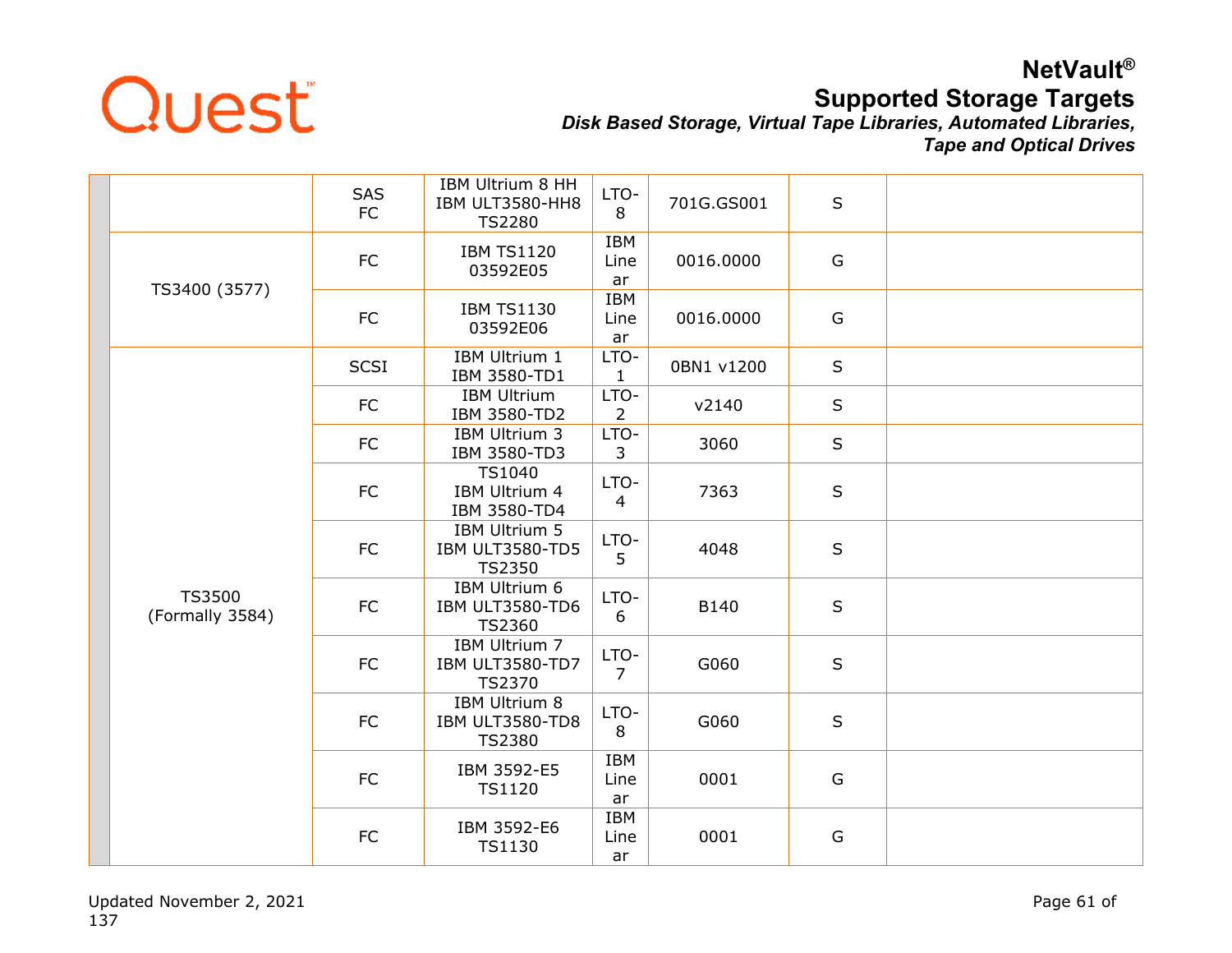

|        | FC         | IBM 3592-E7<br>TS1140                                | IBM<br>Line<br>ar      | B140     | G            |  |
|--------|------------|------------------------------------------------------|------------------------|----------|--------------|--|
|        | <b>SAS</b> | IBM Ultrium 6<br><b>IBM ULT3580-TD6</b><br>TS2360    | LTO-                   | v1.1.0.1 | G            |  |
|        | <b>FC</b>  | IBM Ultrium 6 HH<br>IBM ULT3580-HH6<br>TS2260        | 6                      |          |              |  |
| TS4300 | <b>SAS</b> | IBM Ultrium 7<br><b>IBM ULT3580-TD7</b><br>TS2370    | LTO-                   | v1.1.0.1 | G            |  |
|        | <b>FC</b>  | IBM Ultrium 7 HH<br>IBM ULT3580-HH7<br>TS2270        | $\overline{7}$         |          |              |  |
|        | <b>SAS</b> | IBM Ultrium 8<br><b>IBM ULT3580-TD8</b><br>TS2380    | LTO-                   | v1.1.0.1 | G            |  |
|        | FC         | IBM Ultrium 8 HH<br>IBM ULT3580-HH8<br><b>TS2280</b> | 8                      |          |              |  |
|        | <b>FC</b>  | IBM Ultrium 5<br><b>IBM ULT3580-TD5</b><br>TS2350    | LTO-<br>5              | A030     | $\mathsf{S}$ |  |
| TS4500 | <b>FC</b>  | IBM Ultrium 6<br>IBM ULT3580-TD6<br>TS2360           | LTO-<br>6              | B140     | $\mathsf S$  |  |
|        | FC         | IBM Ultrium 7<br><b>IBM ULT3580-TD7</b><br>TS2370    | LTO-<br>$\overline{7}$ | B140     | $\mathsf{S}$ |  |
|        | <b>FC</b>  | IBM Ultrium 8<br><b>IBM ULT3580-TD8</b><br>TS2380    | LTO-<br>8              | B141     | $\sf S$      |  |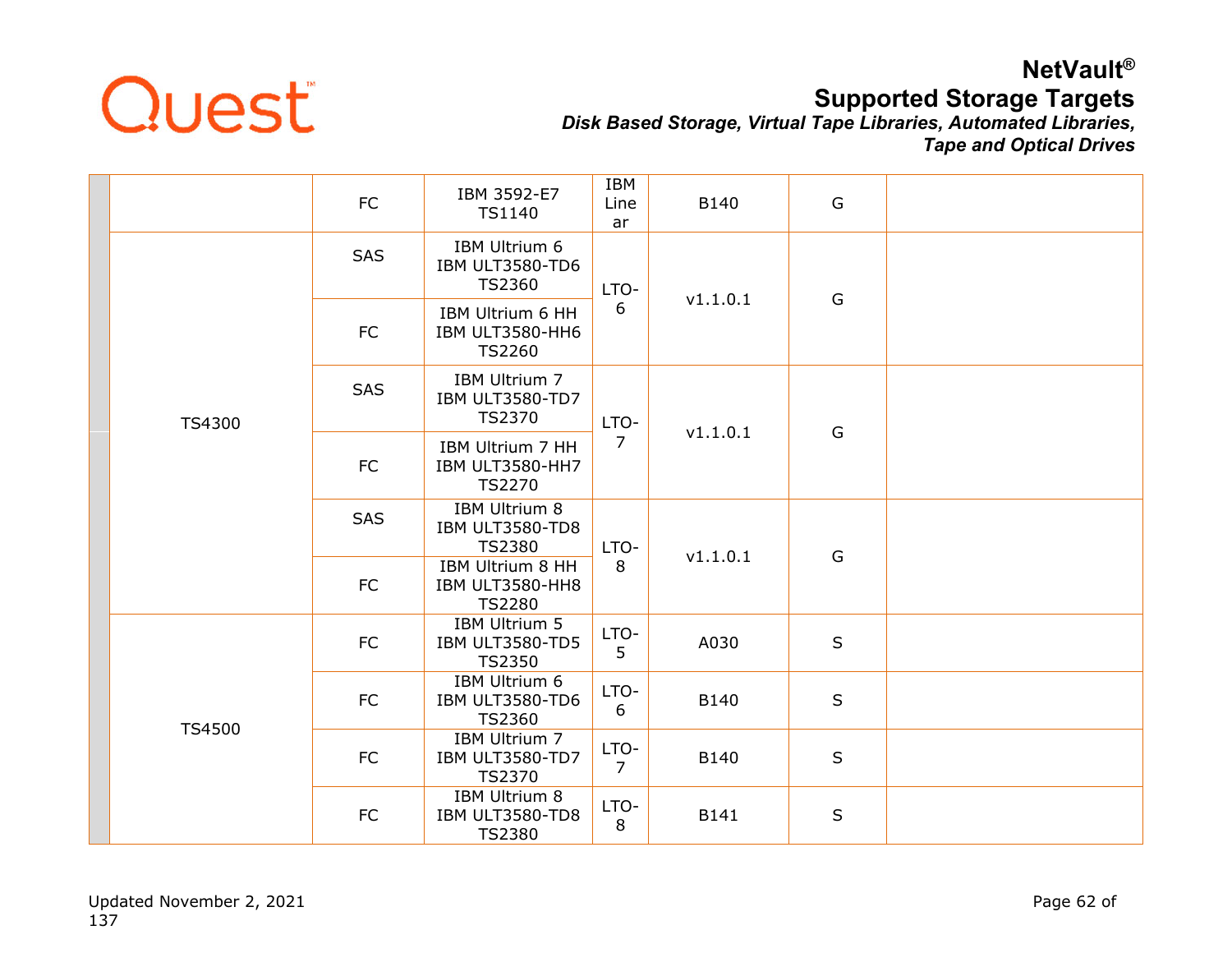#### **NetVault® Supported Storage Targets**  *Disk Based Storage, Virtual Tape Libraries, Automated Libraries,*

|  | --<br><u>—</u> | $\sim$ $\sim$ $\sim$<br>TRN | IBM<br>$\sim$ $\sim$<br>Line<br>ar | $\Delta$ C<br>. |  |  |
|--|----------------|-----------------------------|------------------------------------|-----------------|--|--|
|--|----------------|-----------------------------|------------------------------------|-----------------|--|--|

| <b>Kel</b>   |                  |                                   |                                 |                         |                                                  |                                       |  |  |  |  |
|--------------|------------------|-----------------------------------|---------------------------------|-------------------------|--------------------------------------------------|---------------------------------------|--|--|--|--|
| <b>Model</b> | <b>Interface</b> | Sub-<br><b>Models</b>             | <b>Primary</b><br><b>Format</b> | Min<br>Level            | <b>Cleaning</b><br><b>Tape</b><br><b>Support</b> | <b>Notes</b>                          |  |  |  |  |
| EG-4500open  | FC               | IBM Ultrium 3<br>IBM 3580-<br>TD3 | $LTO-3$                         | $v1.00$ (Build<br>1317) | N/A                                              | See Application Notes For<br>Details. |  |  |  |  |

| Lynx                |                  |                       |                                 |                     |                                                  |                                                                                   |  |  |  |
|---------------------|------------------|-----------------------|---------------------------------|---------------------|--------------------------------------------------|-----------------------------------------------------------------------------------|--|--|--|
| <b>Model</b>        | <b>Interface</b> | Sub-<br><b>Models</b> | <b>Primary</b><br><b>Format</b> | Min<br><b>Level</b> | <b>Cleaning</b><br><b>Tape</b><br><b>Support</b> | <b>Notes</b>                                                                      |  |  |  |
|                     |                  | $LTO-1$               | $LTO-1$                         |                     |                                                  | Read Application Note for                                                         |  |  |  |
| LX30                | <b>SCSI</b>      | $LTO-2$               | LTO-2                           | 4.04                | S                                                | cleaning details. Use Compaq<br>Template 'MSL5.TPL'.                              |  |  |  |
|                     |                  | $LTO-1$               | $LTO-1$                         |                     |                                                  |                                                                                   |  |  |  |
| <b>SCSI</b><br>LX60 |                  | $LTO-2$               | $LTO-2$                         | 4.21                | S                                                | Read Application Note for<br>cleaning details. Use Compaq<br>Template 'MSL5.TPL'. |  |  |  |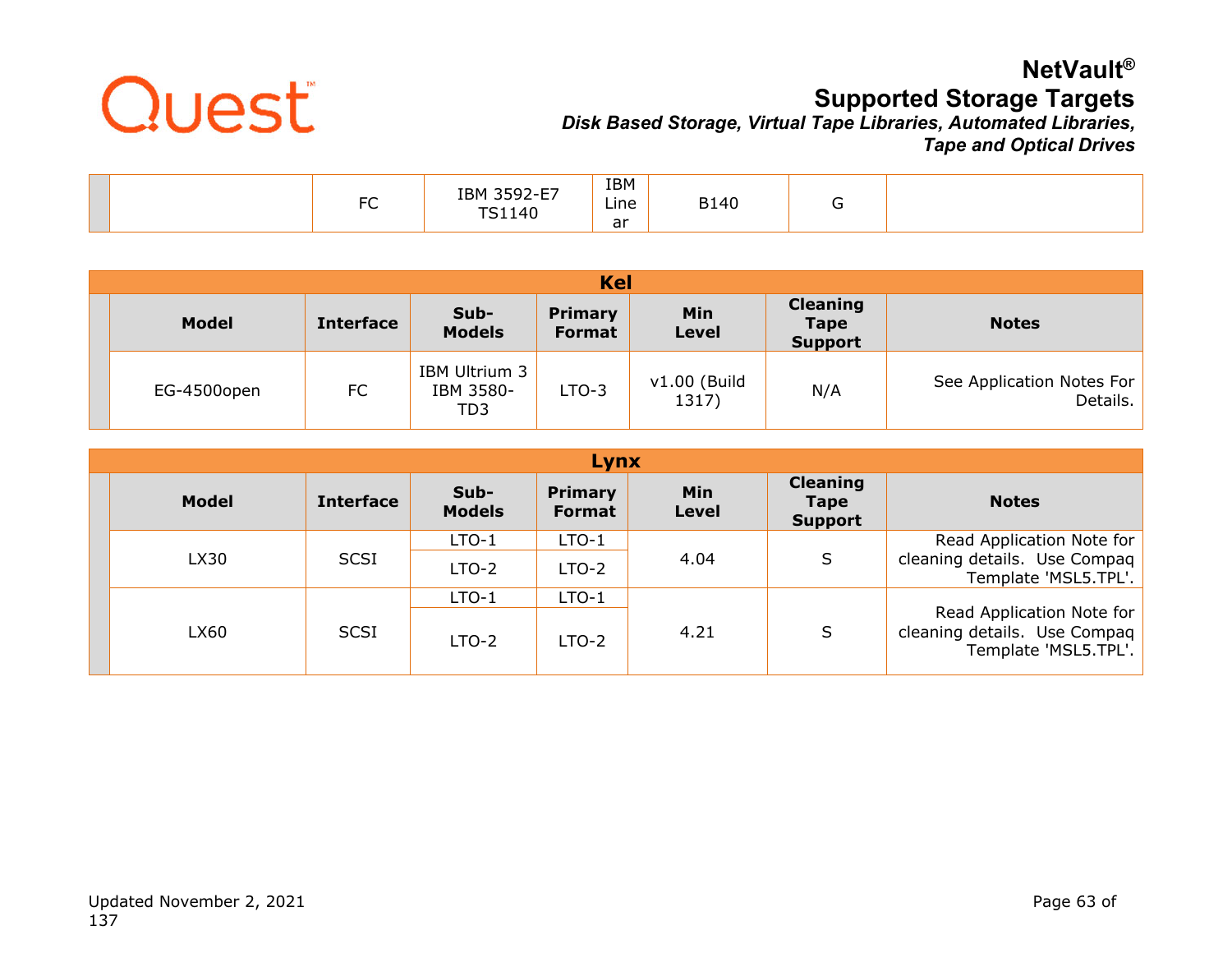#### **NetVault® Supported Storage Targets**

| <b>Matsushita</b>               |                  |                       |                          |              |                                                  |              |  |  |  |
|---------------------------------|------------------|-----------------------|--------------------------|--------------|--------------------------------------------------|--------------|--|--|--|
| <b>Model</b>                    | <b>Interface</b> | Sub-<br><b>Models</b> | <b>Primary</b><br>Format | Min<br>Level | <b>Cleaning</b><br><b>Tape</b><br><b>Support</b> | <b>Notes</b> |  |  |  |
| DDS Backup Library              | SCSI             | DDS-4                 | DDS-4                    | 9A29         |                                                  |              |  |  |  |
| DAT72 Library                   | SCSI             | DAT72                 | <b>DAT-72</b>            | BA03         | ${\mathsf G}$                                    |              |  |  |  |
|                                 |                  |                       |                          |              |                                                  |              |  |  |  |
|                                 |                  |                       |                          |              |                                                  |              |  |  |  |
|                                 |                  |                       |                          |              |                                                  |              |  |  |  |
|                                 |                  |                       |                          |              |                                                  |              |  |  |  |
| Updated November 2, 2021<br>137 |                  |                       |                          |              |                                                  | Page 64 of   |  |  |  |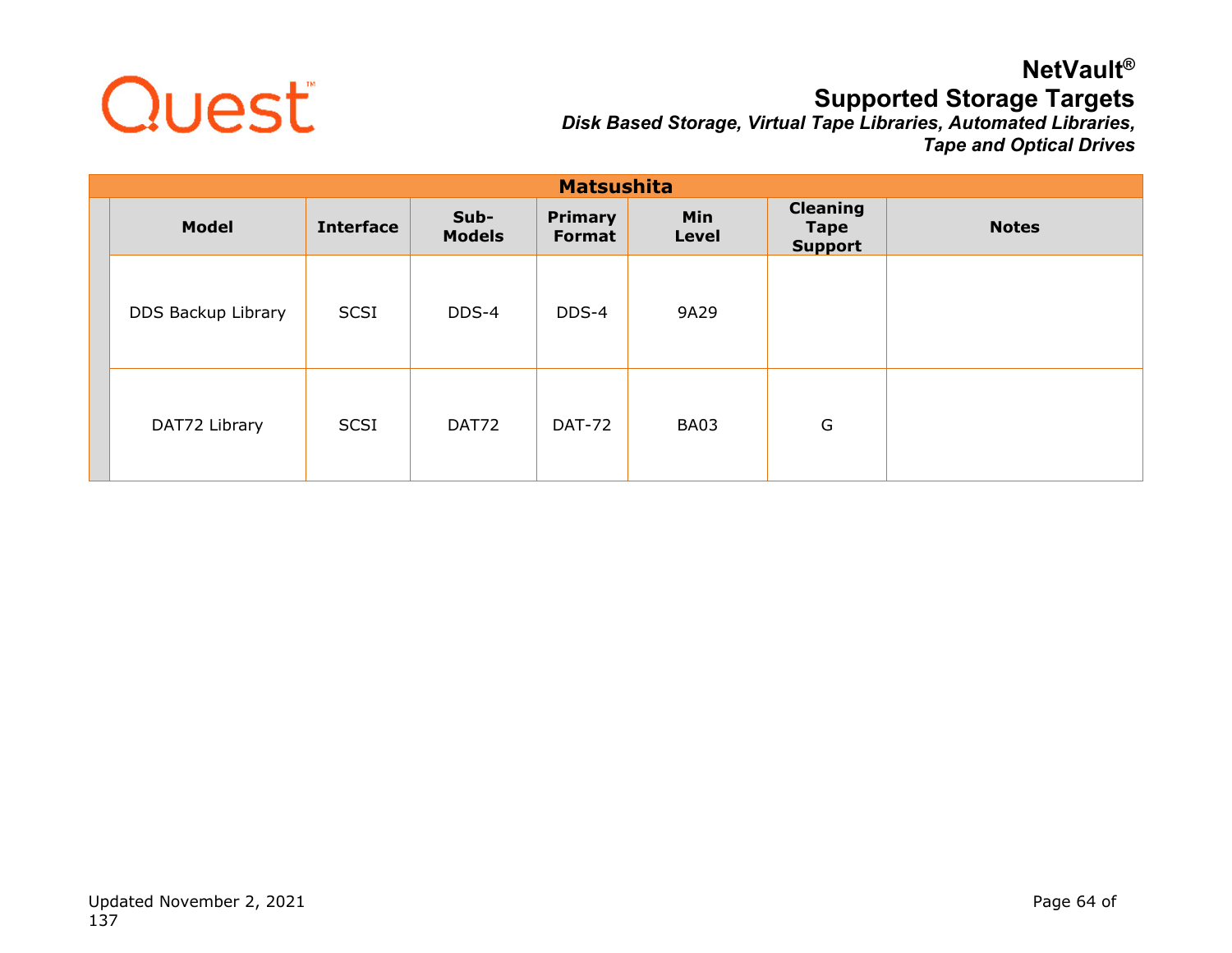#### **NetVault® Supported Storage Targets**

| <b>NEC</b>                                    |                  |                                                                     |                                 |                            |                                                  |              |  |  |  |
|-----------------------------------------------|------------------|---------------------------------------------------------------------|---------------------------------|----------------------------|--------------------------------------------------|--------------|--|--|--|
| <b>Model</b>                                  | <b>Interface</b> | Sub-<br><b>Models</b>                                               | <b>Primary</b><br><b>Format</b> | <b>Min</b><br><b>Level</b> | <b>Cleaning</b><br><b>Tape</b><br><b>Support</b> | <b>Notes</b> |  |  |  |
| T280                                          | FC<br><b>SAS</b> | IBM Ultrium 7<br>IBM<br>ULT3580-TD7<br>TS2370                       | $LTO-7$                         | v1.1.0.1                   | G                                                |              |  |  |  |
| T280                                          | FC<br>SAS        | IBM Ultrium 8<br>IBM<br>ULT3580-TD8<br>TS2380                       | $LTO-8$                         | V1.1.0.1                   | G                                                |              |  |  |  |
| <b>TL620</b>                                  | <b>SCSI</b>      | <b>TRAVAN</b>                                                       | QIC                             | 0001                       |                                                  |              |  |  |  |
|                                               | <b>SAS</b>       | IBM Ultrium 3<br>IBM 3580-<br>TD <sub>3</sub>                       | $LTO-3$                         | 0001                       | G                                                |              |  |  |  |
|                                               | <b>SAS</b>       | IBM Ultrium 4<br>IBM 3580-<br>TD4                                   | $LTO-4$                         | 0001                       | G                                                |              |  |  |  |
| <b>LL009F</b>                                 | <b>SAS</b>       | IBM Ultrium 5<br>HH<br>IBM<br>ULT3580-<br>HH <sub>5</sub><br>TS2250 | $LTO-5$                         | 0003                       | G                                                |              |  |  |  |
|                                               | SAS              | IBM Ultrium 6<br>HH<br>IBM<br>ULT3580-<br>HH <sub>6</sub><br>TS2260 | $LTO-6$                         | 0005                       | G                                                |              |  |  |  |
| (DLO101H)                                     | <b>SCSI</b>      | <b>DLT8000</b>                                                      | <b>DLT IV</b>                   | 0002                       | $\overline{\mathsf{s}}$                          |              |  |  |  |
| LL0101H                                       | <b>SCSI</b>      | IBM Ultrium 1<br>IBM 3580-<br>TD1                                   | $LTO-1$                         | 0002                       | $\sf S$                                          |              |  |  |  |
| Page 65 of<br>Updated November 2, 2021<br>137 |                  |                                                                     |                                 |                            |                                                  |              |  |  |  |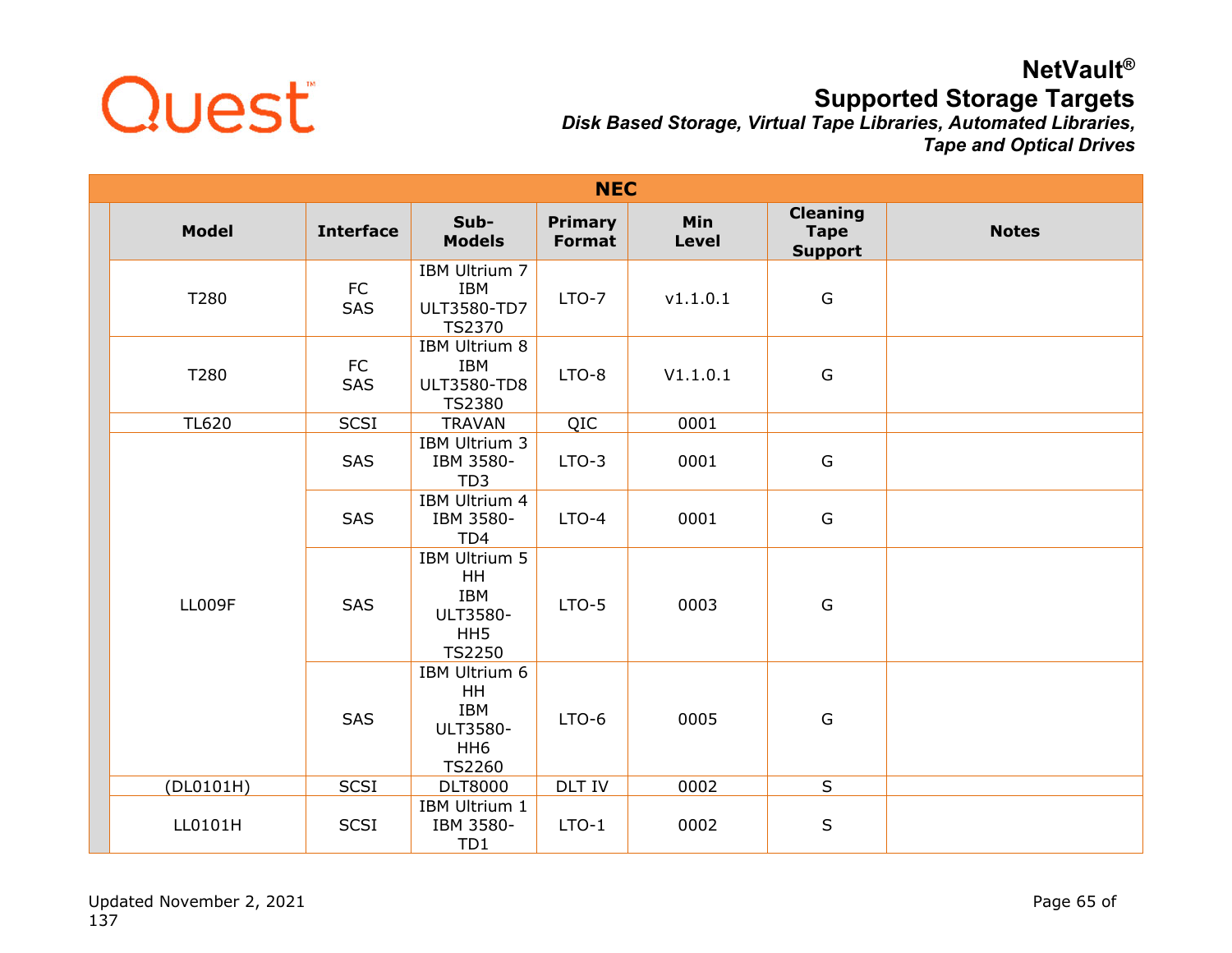

|               | <b>SCSI</b>             | IBM Ultrium 2<br>IBM 3580-<br>TD <sub>2</sub>            | $LTO-2$ | 0002 | $\sf S$       |                                                 |
|---------------|-------------------------|----------------------------------------------------------|---------|------|---------------|-------------------------------------------------|
|               | <b>SCSI</b>             | IBM Ultrium 3<br>IBM 3580-<br>TD <sub>3</sub>            | $LTO-3$ | 0004 | $\sf S$       |                                                 |
|               | <b>SCSI</b>             | <b>HP Ultrium</b><br>4xx<br>HP Ultrium 2-<br><b>SCSI</b> | $LTO-2$ | 0004 | G             |                                                 |
|               | <b>SCSI</b>             | <b>HP Ultrium</b><br>9xx<br>HP Ultrium 3-<br><b>SCSI</b> | $LTO-3$ | 0004 | ${\mathsf G}$ |                                                 |
|               | <b>SCSI</b>             | IBM Ultrium 3<br>IBM 3580-<br>TD <sub>3</sub>            | $LTO-3$ | 0004 | B             | Read Application Notes for<br>cleaning details. |
| (SLO101H)     | <b>SCSI</b>             | <b>SDLT</b>                                              | SDLT I  | 0003 | N/A           |                                                 |
|               |                         | Seagate<br>Viper 200                                     | $LTO-1$ | 0001 |               |                                                 |
| iStorage T180 | <b>SCSI</b>             | IBM Ultrium 1<br>IBM 3580-<br>TD1                        | $LTO-1$ | 0001 |               |                                                 |
|               |                         | $LTO-2$                                                  | $LTO-2$ | 0001 |               |                                                 |
|               |                         | $LTO-3$                                                  | $LTO-3$ | 0001 |               |                                                 |
|               |                         | $LTO-1$                                                  | $LTO-1$ | 0001 |               |                                                 |
| iStorage T700 | <b>SCSI</b>             | $LTO-2$                                                  | $LTO-2$ | 0001 |               |                                                 |
|               |                         | $LTO-3$                                                  | $LTO-3$ | 0001 |               |                                                 |
|               | <b>SAS</b>              | <b>IBM TS2230</b><br>Ultrium-HH3                         | $LTO-3$ | 0001 | G             |                                                 |
|               | <b>FC</b><br><b>SAS</b> | <b>IBM TS2240</b><br>Ultrium-HH4                         | $LTO-4$ | 0001 | G             |                                                 |
| T30A / T60A   | <b>FC</b><br><b>SAS</b> | <b>IBM TS2250</b><br>Ultrium-HH5                         | $LTO-5$ | 0001 | G             |                                                 |
|               | <b>FC</b><br>SAS        | <b>IBM TS2260</b><br>Ultrium-HH6                         | $LTO-6$ | 0004 | G             |                                                 |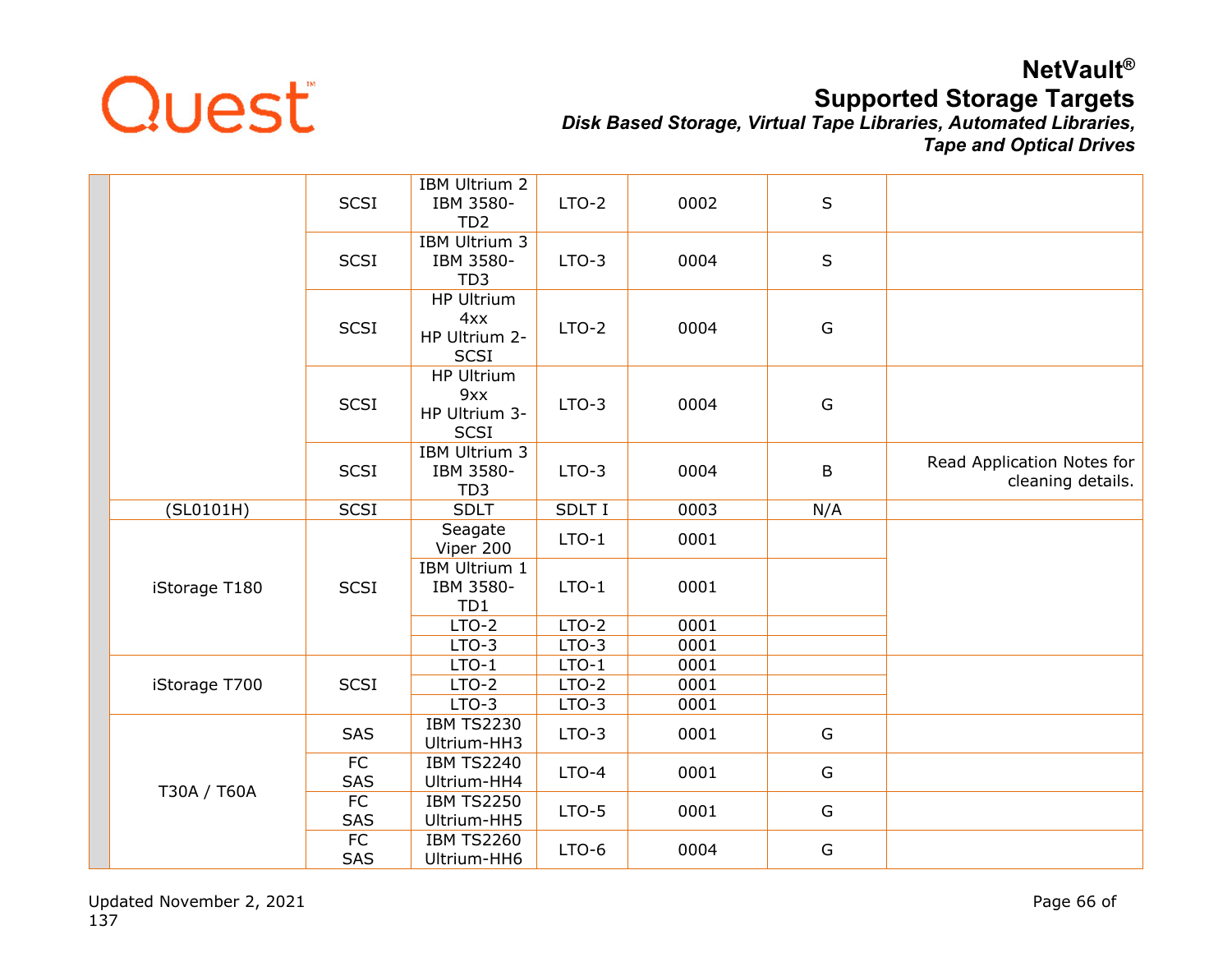

|                |                         | $LTO-1$                                                                                                                                                    | $LTO-1$ | 0001          |                |                                                                |
|----------------|-------------------------|------------------------------------------------------------------------------------------------------------------------------------------------------------|---------|---------------|----------------|----------------------------------------------------------------|
| iStorage T40   | <b>SCSI</b>             | $LTO-2$                                                                                                                                                    | $LTO-2$ | 0001          |                |                                                                |
|                |                         | $LTO-3$                                                                                                                                                    | $LTO-3$ | 0001          |                |                                                                |
| iStorage T40A  | <b>SCSI</b>             | $LTO-2$                                                                                                                                                    | $LTO-2$ | 0002          | S              | IBM and HP LTO-2 drives<br>supported                           |
|                | FC                      | $LTO-3$                                                                                                                                                    | $LTO-3$ | 0004          | $\sf S$        | IBM and HP LTO-3 drives<br>supported                           |
| iStorage T40A2 | <b>SCSI</b><br>FC       | HP Ultrium<br>9xx<br>HP Ultrium 3-<br><b>SCSI</b><br>IBM Ultrium 3<br>IBM 3580-<br>TD <sub>3</sub><br><b>IBM</b><br>ULT3580-<br>HH4<br>IBM Ultrium-<br>HH4 | $LTO-3$ | 0001          | S              | IBM and HP LTO-3 drives<br>supported                           |
|                | FC<br>SAS <sup>+</sup>  | IBM Ultrium 4<br>IBM 3580-<br>TD4                                                                                                                          | $LTO-4$ | 0003<br>0004+ | S              | +Minimum Firmware Version<br>Required for SAS Drive<br>support |
|                | <b>SAS</b><br><b>FC</b> | IBM Ultrium 5<br>IBM<br>ULT3580-5<br>TS2350                                                                                                                | $LTO-5$ | 0006          | $\sf S$        |                                                                |
|                | <b>SCSI</b>             | $LTO-2$                                                                                                                                                    | $LTO-2$ | 0001          | $\sf S$        | IBM LTO-2 and IBM/HP LTO-3                                     |
| iStorage T16A  |                         | $LTO-3$                                                                                                                                                    | $LTO-3$ | 0001          | $\overline{s}$ | drives supported                                               |
| iStorage T16A2 | <b>SCSI</b>             | <b>HP Ultrium</b><br>9xx<br>HP Ultrium 3-<br><b>SCSI</b>                                                                                                   | $LTO-3$ | 0003          | G              |                                                                |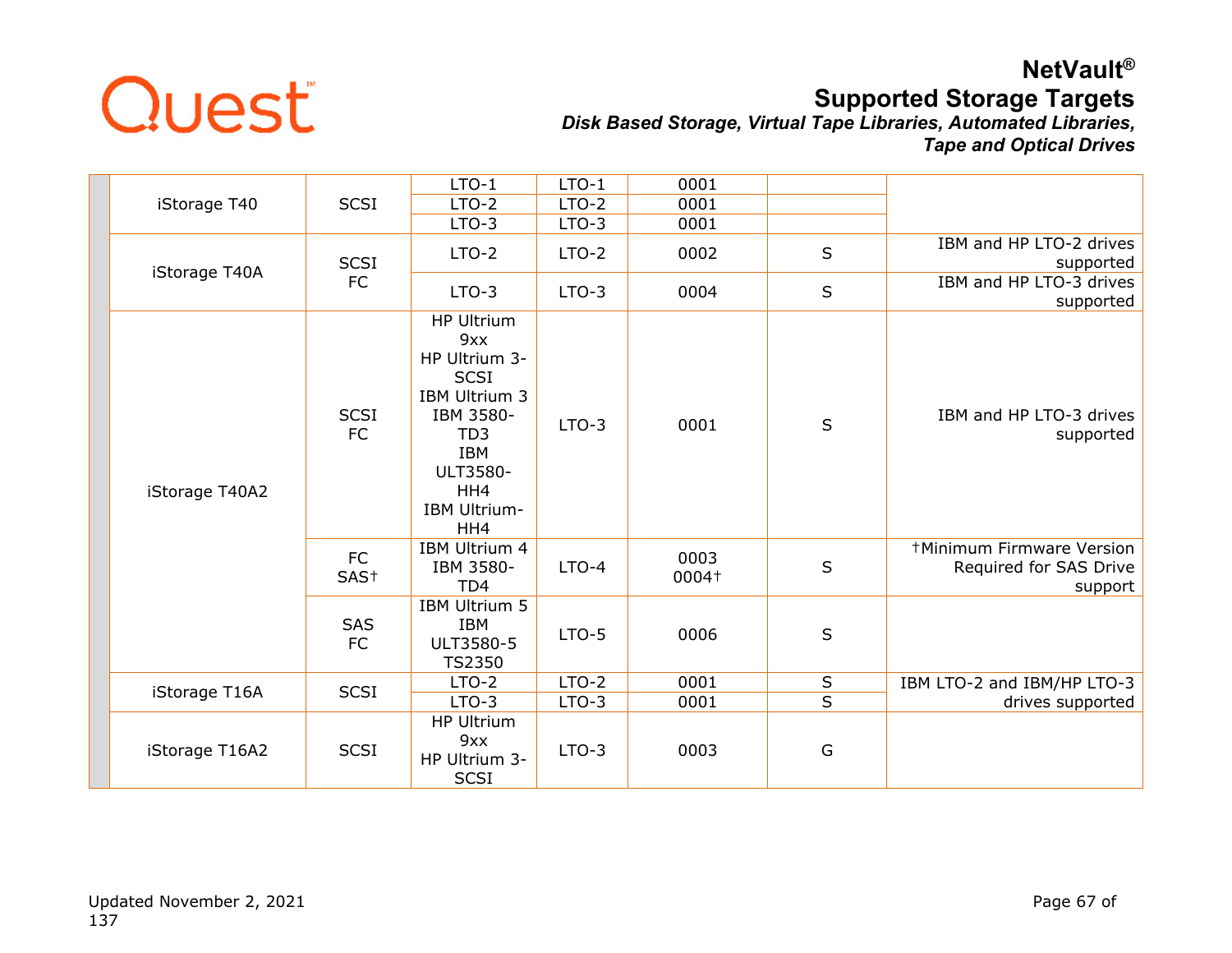

|                                   | <b>SCSI</b><br>SAS        | IBM Ultrium 3<br>IBM 3580-<br>TD <sub>3</sub><br><b>IBM</b><br>ULT3580-<br>HH4<br>IBM Ultrium-<br>HH4 | $LTO-3$       | 0002     | S       |                                                         |
|-----------------------------------|---------------------------|-------------------------------------------------------------------------------------------------------|---------------|----------|---------|---------------------------------------------------------|
|                                   | <b>SCSI</b><br><b>SAS</b> | IBM Ultrium 4<br>IBM 3580-<br>TD <sub>4</sub>                                                         | $LTO-4$       | 0004     | S       |                                                         |
|                                   | <b>SAS</b>                | IBM Ultrium 5<br>IBM<br>ULT3580-TD5<br>TS2350                                                         | $LTO-5$       | 0007     | $\sf S$ |                                                         |
|                                   |                           | $LTO-1$                                                                                               | $LTO-1$       | 0001     |         |                                                         |
| iStorage T80                      | <b>SCSI</b>               | $LTO-2$                                                                                               | $LTO-2$       | 0001     |         |                                                         |
|                                   |                           | $LTO-3$                                                                                               | $LTO-3$       | 0001     |         |                                                         |
| iStorage T5000VT<br><b>Series</b> | FC                        | <b>DLT7000</b>                                                                                        | <b>DLT IV</b> | 02.28.27 | N/A     | Uses the Quantum DX-Series<br>Template                  |
|                                   | <b>SCSI</b><br><b>FC</b>  | IBM Ultrium 3<br>IBM 3580-<br>TD <sub>3</sub>                                                         | $LTO-3$       |          |         | Refer to Fujitsu LT250                                  |
| T100A                             | <b>SCSI</b><br><b>FC</b>  | HP Ultrium<br>9xx<br>HP Ultrium 3-<br><b>SCSI</b>                                                     | $LTO-3$       | 1020     | G       | Application Notes For Details                           |
|                                   | <b>SCSI</b><br>FC         | IBM Ultrium 3<br>IBM 3580-<br>TD <sub>3</sub>                                                         | $LTO-3$       |          |         |                                                         |
| <b>T700A</b>                      | <b>SCSI</b><br><b>FC</b>  | <b>HP Ultrium</b><br>9xx<br>HP Ultrium 3-<br><b>SCSI</b>                                              | $LTO-3$       | 2037     | G       | Refer to Fujitsu LT270<br>Application Notes For Details |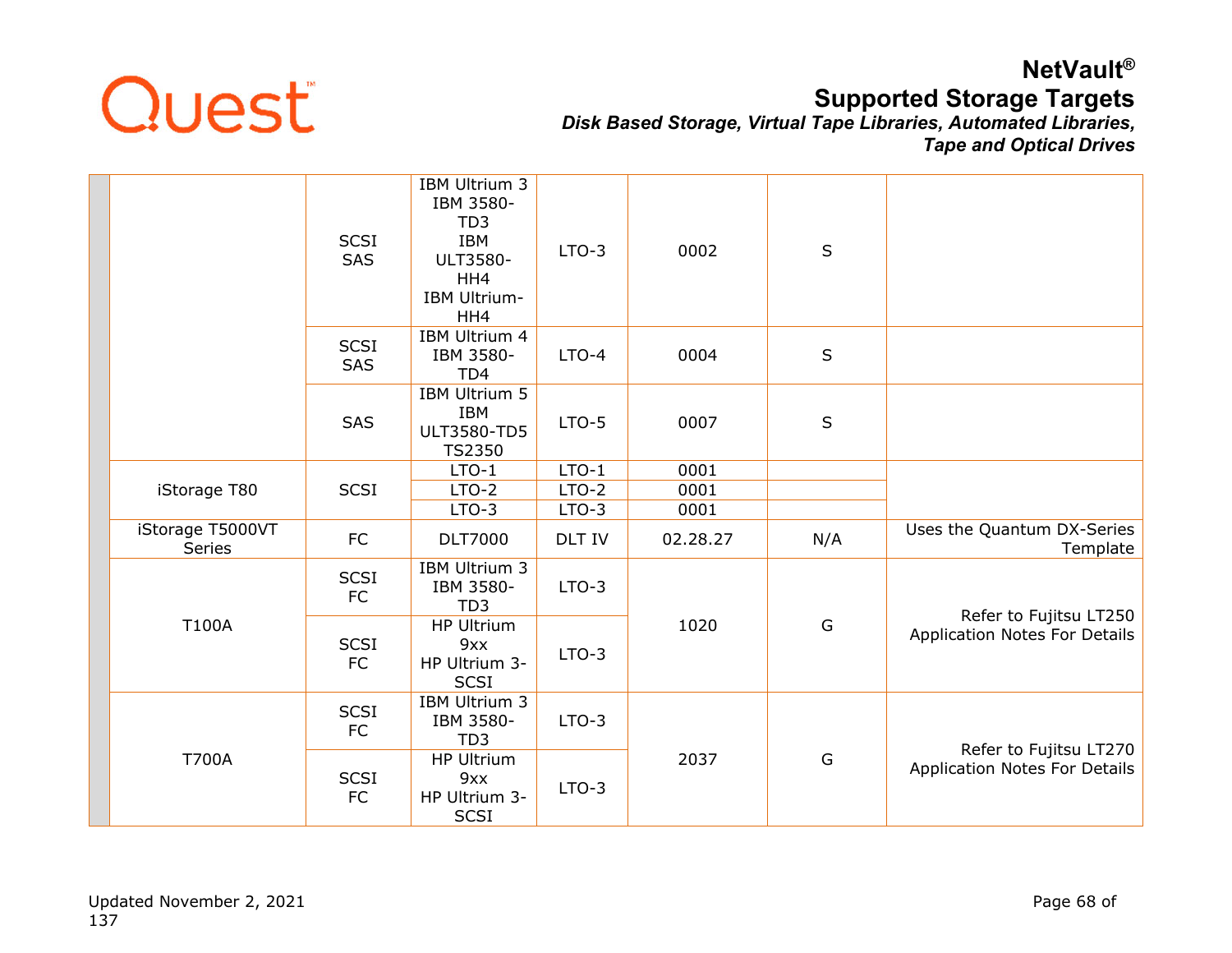

|     | <b>Overland Storage</b>                |                   |                                                                                       |                          |                                                  |                                                  |              |  |  |
|-----|----------------------------------------|-------------------|---------------------------------------------------------------------------------------|--------------------------|--------------------------------------------------|--------------------------------------------------|--------------|--|--|
|     | <b>Model</b>                           | <b>Interface</b>  | Sub-<br><b>Models</b>                                                                 | Primary<br><b>Format</b> | Min<br><b>Level</b>                              | <b>Cleaning</b><br><b>Tape</b><br><b>Support</b> | <b>Notes</b> |  |  |
|     |                                        | SAS<br>FC         | IBM Ultrium 5<br>HH<br>IBM<br>ULT3580-<br>HH <sub>5</sub><br>TS2250                   | $LTO-5$                  | $(1U)$ :<br>5.10/2.50n                           | ${\mathsf G}$                                    |              |  |  |
|     |                                        | SAS<br>${\sf FC}$ | IBM Ultrium 6<br>HH<br>IBM<br>ULT3580-<br>HH <sub>6</sub><br>TS2350                   | $LTO-6$                  | $(1U)$ :<br>5.10/2.50n                           | G                                                |              |  |  |
|     | NEOs Storage Loader                    | <b>SAS</b><br>FC  | IBM Ultrium 7<br><b>HH</b><br>IBM<br>ULT3580-<br>HH <sub>7</sub><br><b>IBM TS2270</b> | $LTO-7$                  | $(1U)$ :<br>5.10/2.50n                           | G                                                |              |  |  |
|     |                                        | <b>SAS</b><br>FC  | IBM Ultrium 8<br>HH<br>IBM<br>ULT3580-<br>HH <sub>8</sub><br><b>IBM TS2280</b>        | $LTO-8$                  | $(1U)$ :<br>5.20/2.50n                           | ${\mathsf G}$                                    |              |  |  |
|     | <b>NEOs T24/T48</b>                    | SAS<br>FC         | IBM Ultrium 5<br><b>HH</b><br>IBM<br>ULT3580-<br>HH <sub>5</sub><br>TS2250            | $LTO-5$                  | $(2U)$ :<br>5.10/3.20e<br>$(4U)$ :<br>5.10/3.20e | G                                                |              |  |  |
|     |                                        | SAS<br>FC         | IBM Ultrium 6<br>HH                                                                   | $LTO-6$                  | $(2U)$ :<br>5.10/3.20e                           | ${\mathsf G}$                                    |              |  |  |
| 137 | Updated November 2, 2021<br>Page 69 of |                   |                                                                                       |                          |                                                  |                                                  |              |  |  |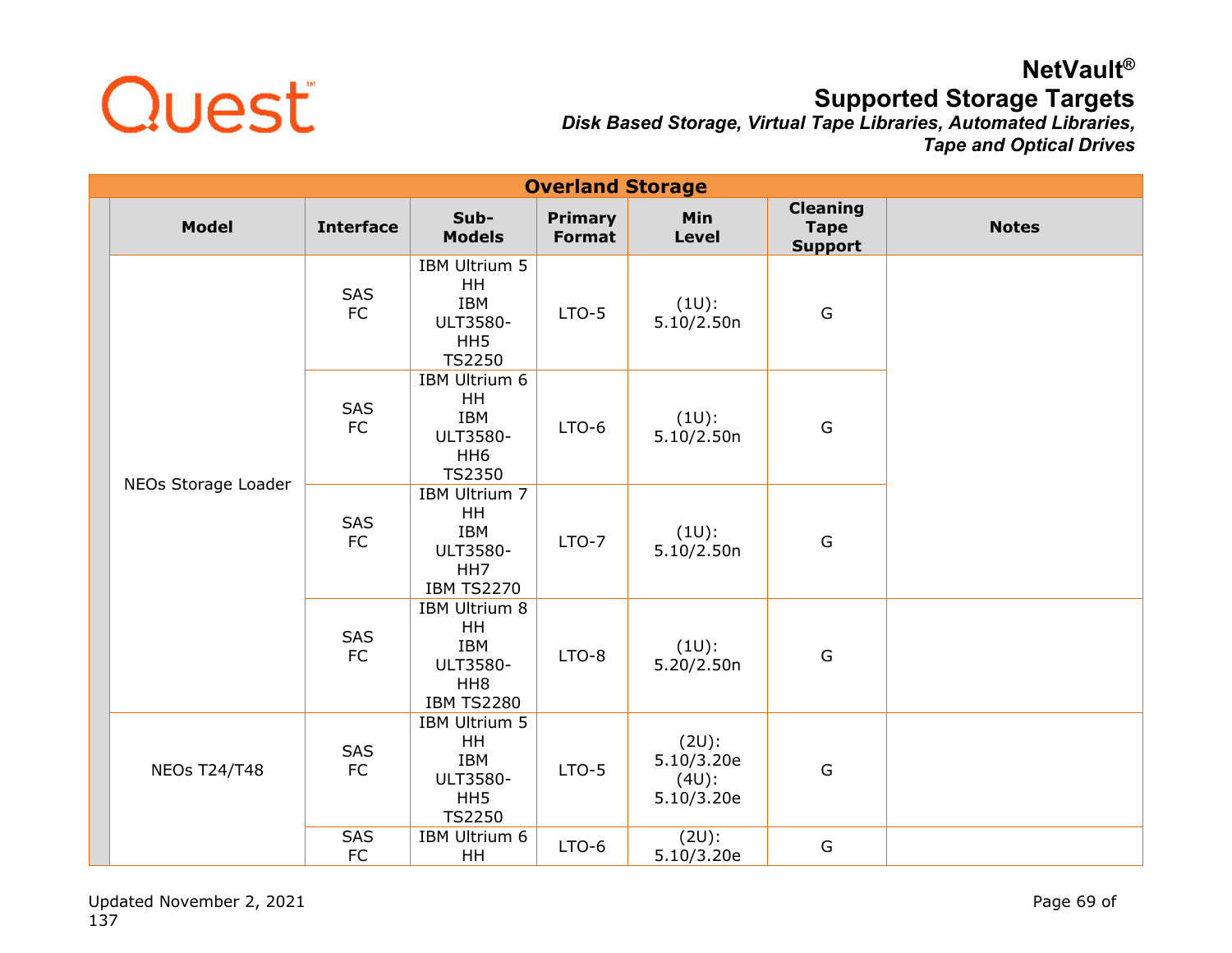

|  |                    | SAS<br>FC        | IBM<br>ULT3580-                                                                |         | $(4U)$ :<br>5.10/3.20e                           |   |  |
|--|--------------------|------------------|--------------------------------------------------------------------------------|---------|--------------------------------------------------|---|--|
|  |                    |                  | HH <sub>6</sub><br><b>TS2350</b>                                               |         |                                                  |   |  |
|  |                    |                  | IBM Ultrium 7<br><b>HH</b><br>IBM<br>ULT3580-<br>HH7<br><b>IBM TS2270</b>      | $LTO-7$ | $(2U)$ :<br>5.10/3.20e<br>$(4U)$ :<br>5.10/3.20e | G |  |
|  |                    | SAS<br>FC        | IBM Ultrium 8<br>HH<br>IBM<br>ULT3580-<br>HH <sub>8</sub><br><b>IBM TS2280</b> | $LTO-8$ | $(2U)$ :<br>5.20/3.20e<br>$(4U)$ :<br>5.20/3.20e | G |  |
|  | <b>NEOxl 60/80</b> | FC<br>SAS        | IBM Ultrium 5<br>HH<br>IBM<br>ULT3580-<br>HH <sub>5</sub><br>TS2250            | $LTO-5$ | 2.10                                             | G |  |
|  |                    | FC<br>SAS        | IBM Ultrium 6<br>HH<br>IBM<br>ULT3580-<br>HH <sub>6</sub><br>TS2350            | $LTO-6$ | 2.10                                             | G |  |
|  |                    | <b>FC</b><br>SAS | IBM Ultrium 7<br>IBM<br>ULT3580-<br>HH <sub>7</sub><br><b>IBM TS2270</b>       | $LTO-7$ | 2.10                                             | G |  |
|  |                    | SAS<br>FC        | IBM Ultrium 8<br>HH<br>IBM                                                     | $LTO-8$ | 5.20                                             | G |  |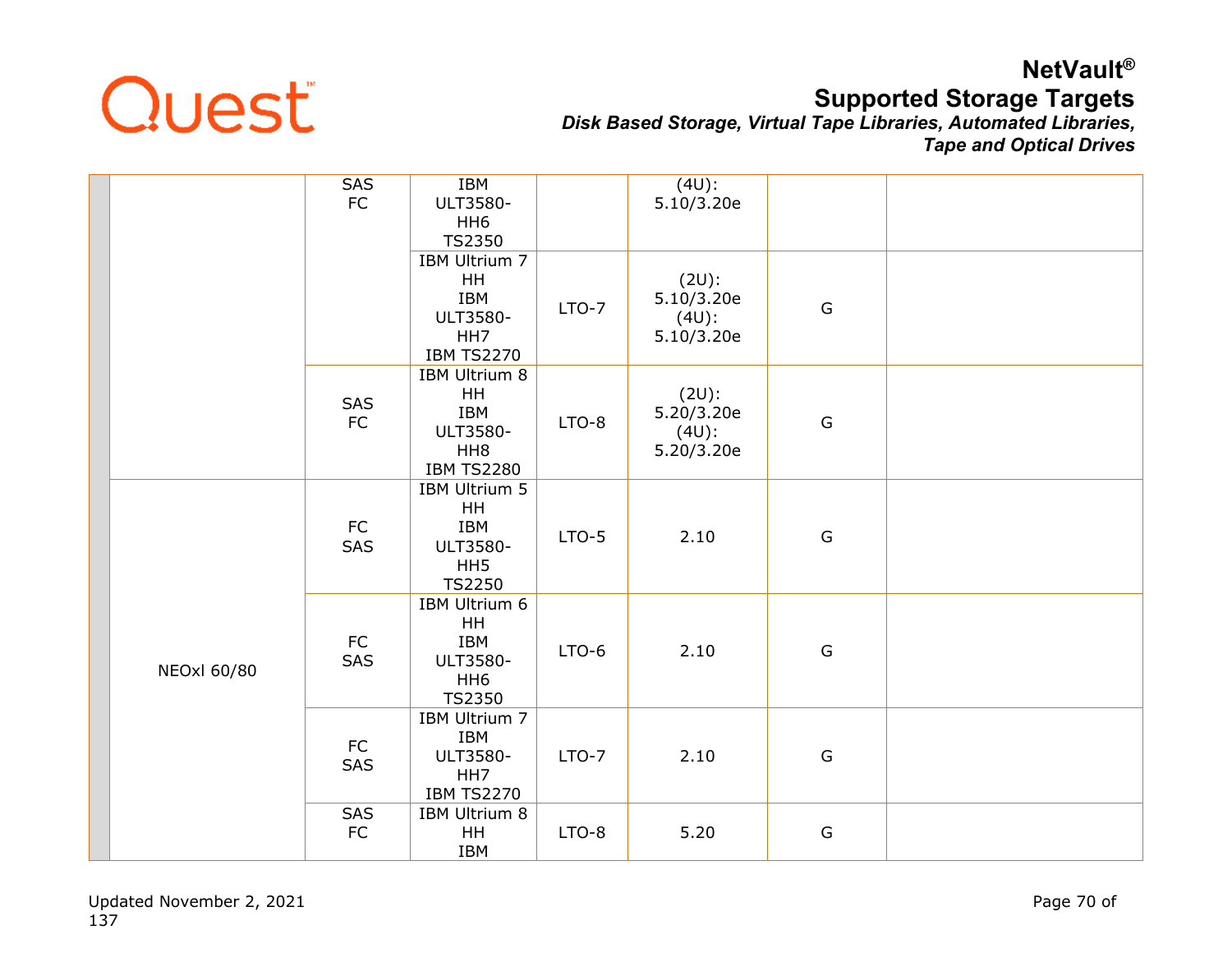

#### **NetVault® Supported Storage Targets**  *Disk Based Storage, Virtual Tape Libraries, Automated Libraries,*

|  |                                  |                                          | ULT3580-<br>HH <sub>8</sub>                                                              |               |                              |         |                                                                                                                                                |
|--|----------------------------------|------------------------------------------|------------------------------------------------------------------------------------------|---------------|------------------------------|---------|------------------------------------------------------------------------------------------------------------------------------------------------|
|  |                                  |                                          | <b>IBM TS2280</b>                                                                        |               |                              |         |                                                                                                                                                |
|  | Neo Series 100                   | <b>SAS</b>                               | IBM Ultrium 4<br>HH<br><b>IBM</b><br>ULT3580-<br>HH4<br>TS2240                           | $LTO-4$       | 0021                         | G       |                                                                                                                                                |
|  |                                  | <b>SAS</b>                               | IBM Ultrium 5<br><b>HH</b><br><b>IBM</b><br>ULT3580-<br>HH <sub>5</sub><br><b>TS2250</b> | $LTO-5$       | 0021                         | G       |                                                                                                                                                |
|  | Neo Series 200(S) /<br>400(S)    | <b>SCSI</b><br><b>FC</b><br><b>SAS</b>   | <b>HP Ultrium</b><br>9xx<br>HP Ultrium 3-<br><b>SCSI</b>                                 | $LTO-3$       | D.63 / 2.80e<br>F.93 / 2.80e | G       |                                                                                                                                                |
|  |                                  |                                          | <b>HP Ultrium</b><br>1xxx<br>HP Ultrium 4-<br><b>SCSI</b>                                | $LTO-4$       | D.63 / 2.80e<br>F.93 / 2.80e | G       |                                                                                                                                                |
|  |                                  | <b>SAS</b><br><b>FC</b>                  | <b>HP Ultrium</b><br>3xxx<br>HP Ultrium 5-<br><b>SCSI</b>                                | $LTO-5$       | D.63 / 2.80e<br>F.93 / 2.80e | G       |                                                                                                                                                |
|  | Neo Series 2000 /<br>4000 / 8000 | <b>SCSI</b><br><b>FC</b><br><b>iSCSI</b> | <b>DLT8000</b>                                                                           | <b>DLT IV</b> | 2.21                         | S       |                                                                                                                                                |
|  |                                  |                                          | IBM Ultrium 1<br>IBM 3580-<br>TD <sub>1</sub>                                            | $LTO-1$       | 2.21                         | B       | Note: iSCSI is supported on<br>Windows Platform only, see<br>application notes for details.<br>Read Application Notes for<br>cleaning details. |
|  |                                  |                                          | <b>HP Ultrium</b><br>4xx<br>HP Ultrium 2-<br><b>SCSI</b>                                 | $LTO-2$       | 2.21                         | $\sf S$ |                                                                                                                                                |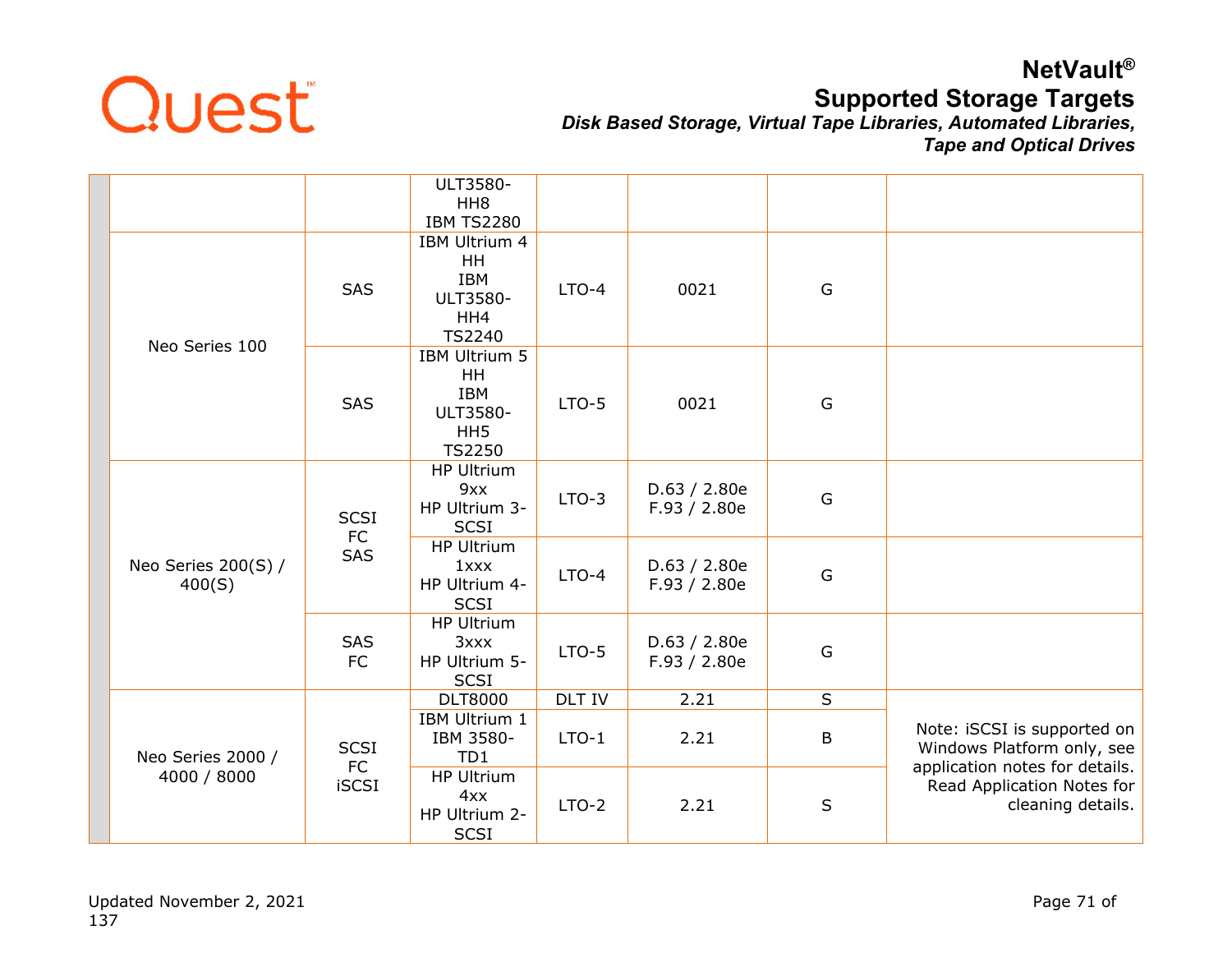

|  |                                     |                                                                                                                                     | <b>HP Ultrium</b><br>9xx<br>HP Ultrium 3-<br><b>SCSI</b>          | $LTO-3$        | 2.21 | G                       |                                              |
|--|-------------------------------------|-------------------------------------------------------------------------------------------------------------------------------------|-------------------------------------------------------------------|----------------|------|-------------------------|----------------------------------------------|
|  |                                     |                                                                                                                                     | HP Ultrium<br>$1$ $xx$ $x$<br>HP Ultrium 4-<br><b>SCSI</b>        | $LTO-4$        | 6.04 | G                       |                                              |
|  |                                     |                                                                                                                                     | HP Ultrium<br>3xxx<br>HP Ultrium 5-<br><b>SCSI</b>                | $LTO-5$        | 6.16 | G                       |                                              |
|  |                                     |                                                                                                                                     | <b>SDLT220</b>                                                    | SDLT I         | 2.21 |                         |                                              |
|  |                                     |                                                                                                                                     | SDLT320                                                           | SDLT I         | 2.21 |                         |                                              |
|  |                                     |                                                                                                                                     | <b>SDLT600</b>                                                    | <b>SDLT II</b> | 2.21 | G                       |                                              |
|  | Neo Series 2000E /<br>4000E / 8000E | <b>FC</b><br><b>SCSI</b><br><b>SAS</b>                                                                                              | <b>HP Ultrium</b><br>$1$ $xx$ $x$<br>HP Ultrium 4-<br><b>SCSI</b> | $LTO-4$        | 1.16 | G                       |                                              |
|  |                                     | <b>SAS</b><br>FC                                                                                                                    | HP Ultrium<br>3xxx<br>HP Ultrium 5-<br><b>SCSI</b>                | $LTO-5$        | 1.22 | G                       |                                              |
|  |                                     | <b>SCSI</b>                                                                                                                         | SDX-3xx                                                           | $AIT-1$        | 0001 | $\sf S$                 |                                              |
|  | LibraryPro                          | <b>SCSI</b>                                                                                                                         | SDX-5xx                                                           | $AIT-2$        | 0001 | $\overline{\mathsf{s}}$ |                                              |
|  |                                     | <b>SCSI</b>                                                                                                                         | SDX-7xx                                                           | $AIT-3$        | 0001 | $\overline{s}$          |                                              |
|  | ARCvault 12 / 24 / 48               | <b>HP Ultrium</b><br><b>SCSI</b><br>9xx<br>FC<br><b>SAS</b><br><b>SCSI</b><br>HP Ultrium<br><b>SCSI</b><br>1840<br>FC<br><b>SAS</b> | HP Ultrium 3-                                                     | $LTO-3$        |      | ${\mathsf G}$           | All variations of Cleaning tape<br>supported |
|  |                                     |                                                                                                                                     | HP Ultrium 4-<br><b>SCSI</b>                                      | $LTO-4$        | 0153 | G                       |                                              |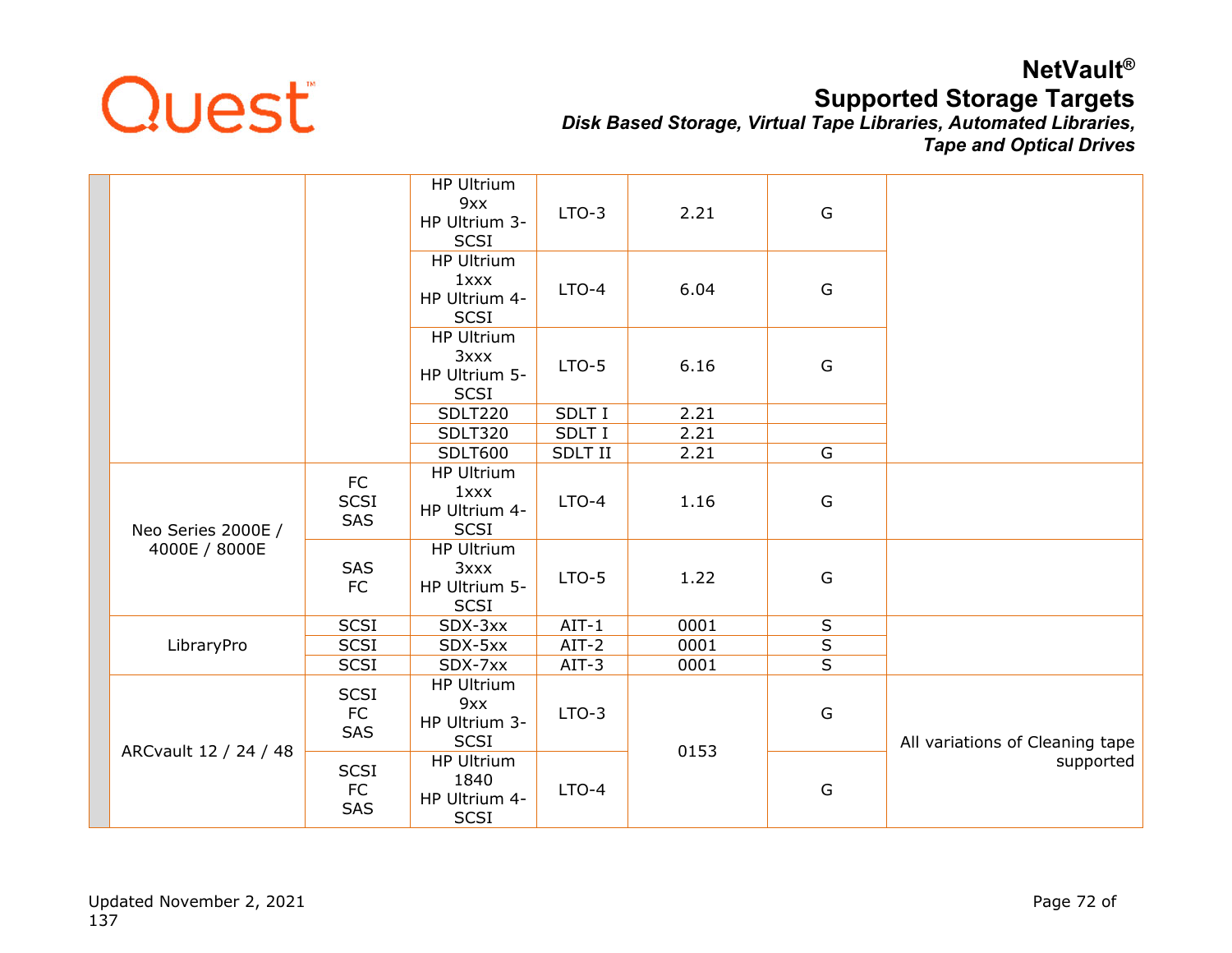#### **NetVault® Supported Storage Targets**

|     | <b>PivotStor</b>         |                    |                                            |                          |              |                                                  |                                                     |  |  |  |
|-----|--------------------------|--------------------|--------------------------------------------|--------------------------|--------------|--------------------------------------------------|-----------------------------------------------------|--|--|--|
|     | <b>Model</b>             | <b>Interface</b>   | Sub-<br><b>Models</b>                      | <b>Primary</b><br>Format | Min<br>Level | <b>Cleaning</b><br><b>Tape</b><br><b>Support</b> | <b>Notes</b>                                        |  |  |  |
|     | AP Series                | SCSI<br>${\sf FC}$ | HP Ultrium<br>9xx<br>HP Ultrium 3-<br>SCSI | $LTO-3$                  | 2.00         | ${\mathsf G}$                                    | Use BDT FlexStor Series<br><b>Application Notes</b> |  |  |  |
|     |                          |                    |                                            |                          |              |                                                  |                                                     |  |  |  |
|     |                          |                    |                                            |                          |              |                                                  |                                                     |  |  |  |
|     |                          |                    |                                            |                          |              |                                                  |                                                     |  |  |  |
|     |                          |                    |                                            |                          |              |                                                  |                                                     |  |  |  |
|     |                          |                    |                                            |                          |              |                                                  |                                                     |  |  |  |
| 137 | Updated November 2, 2021 |                    |                                            |                          |              |                                                  | Page 73 of                                          |  |  |  |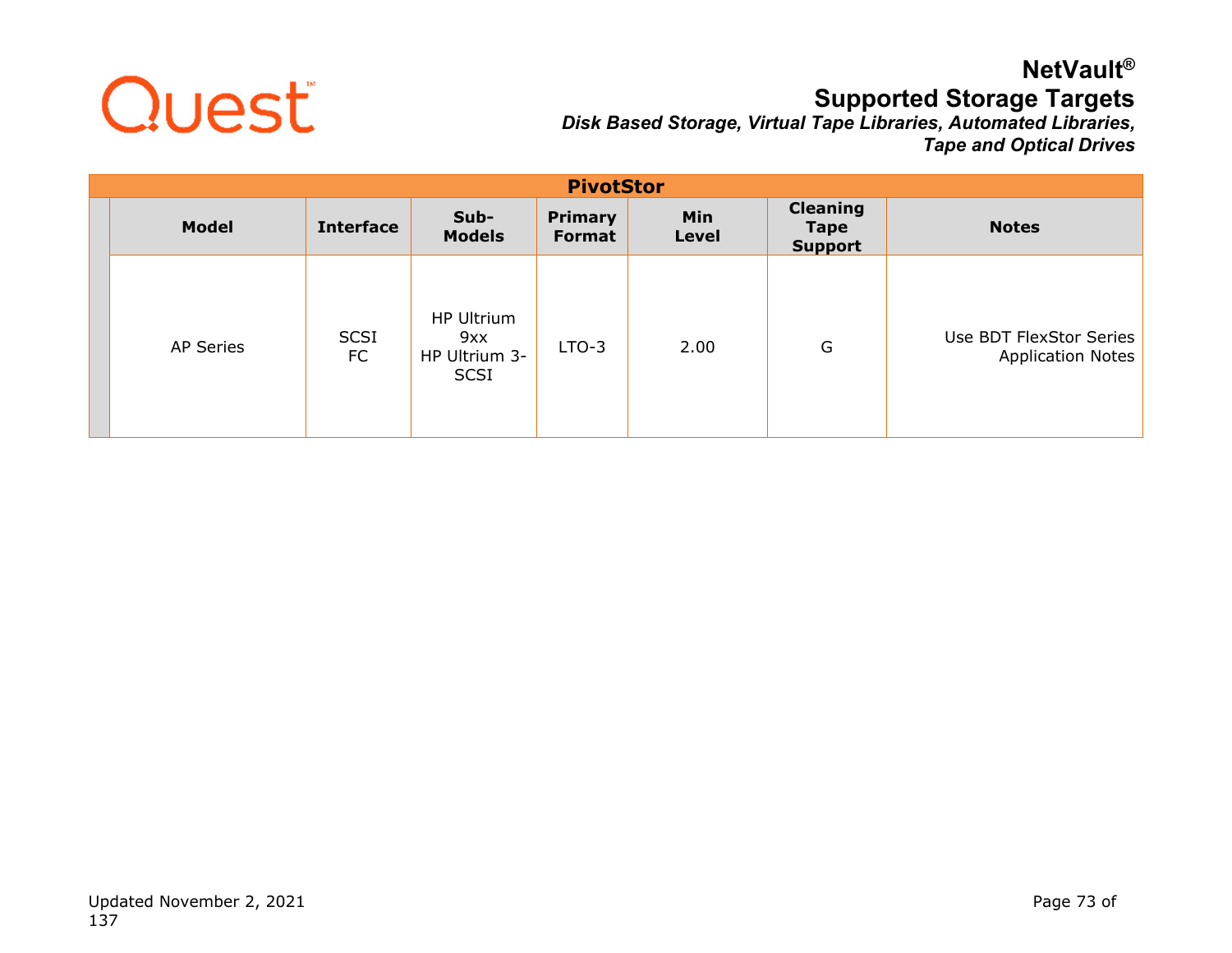#### **NetVault® Supported Storage Targets**

| <b>Plasmon</b>                    |                  |                                                      |                                 |              |                                                  |              |  |  |  |  |
|-----------------------------------|------------------|------------------------------------------------------|---------------------------------|--------------|--------------------------------------------------|--------------|--|--|--|--|
| <b>Model</b>                      | <b>Interface</b> | Sub-<br><b>Models</b>                                | <b>Primary</b><br><b>Format</b> | Min<br>Level | <b>Cleaning</b><br><b>Tape</b><br><b>Support</b> | <b>Notes</b> |  |  |  |  |
| V10                               | <b>SCSI</b>      | IBM Ultrium 1<br>IBM 3580-<br>TD1                    | $LTO-1$                         | 2.4.5        | $\sf S$                                          |              |  |  |  |  |
|                                   |                  | IBM Ultrium 2<br>IBM 3580-<br>TD <sub>2</sub>        | $LTO-2$                         |              | $\mathsf S$                                      |              |  |  |  |  |
| V15                               | <b>SCSI</b>      | SDX-5xx                                              | $AIT-2$                         | 12.11.5      |                                                  |              |  |  |  |  |
|                                   |                  | SDX-7xx                                              | $AIT-3$                         | 12.11.5      |                                                  |              |  |  |  |  |
| V <sub>2</sub>                    | <b>SCSI</b>      | IBM Ultrium 1<br>IBM 3580-<br>TD1                    | $LTO-1$                         | 2.4.7        | $\mathsf S$                                      |              |  |  |  |  |
| (LTO 21.2)                        |                  | <b>IBM Ultrium 2</b><br>IBM 3580-<br>TD <sub>2</sub> | $LTO-2$                         |              | $\mathsf S$                                      |              |  |  |  |  |
| V30                               | <b>SCSI</b>      | SDX-5xx                                              | $\overline{A}$ IT-2             | 12.11.5      |                                                  |              |  |  |  |  |
|                                   |                  | SDX-7xx                                              | $AIT-3$                         | 12.11.5      |                                                  |              |  |  |  |  |
| V40                               | <b>SCSI</b>      | IBM Ultrium 1<br>IBM 3580-<br>TD1                    | $LTO-1$                         | 1.04         |                                                  |              |  |  |  |  |
|                                   |                  | IBM Ultrium 2<br>IBM 3580-<br>TD <sub>2</sub>        | $LTO-2$                         | 1.06         |                                                  |              |  |  |  |  |
| V60                               |                  | IBM Ultrium 1<br>IBM 3580-<br>TD1                    | $LTO-1$                         | 1.04         |                                                  |              |  |  |  |  |
|                                   | <b>SCSI</b>      | IBM Ultrium 2<br>IBM 3580-<br>TD <sub>2</sub>        | $LTO-2$                         | 1.06         |                                                  |              |  |  |  |  |
| <b>V68</b>                        | <b>SCSI</b>      | IBM Ultrium 1<br>IBM 3580-<br>TD1                    | $LTO-1$                         | 1.04         |                                                  |              |  |  |  |  |
| Updated November 2, 2021<br>137 - |                  |                                                      |                                 |              |                                                  | Page 74 of   |  |  |  |  |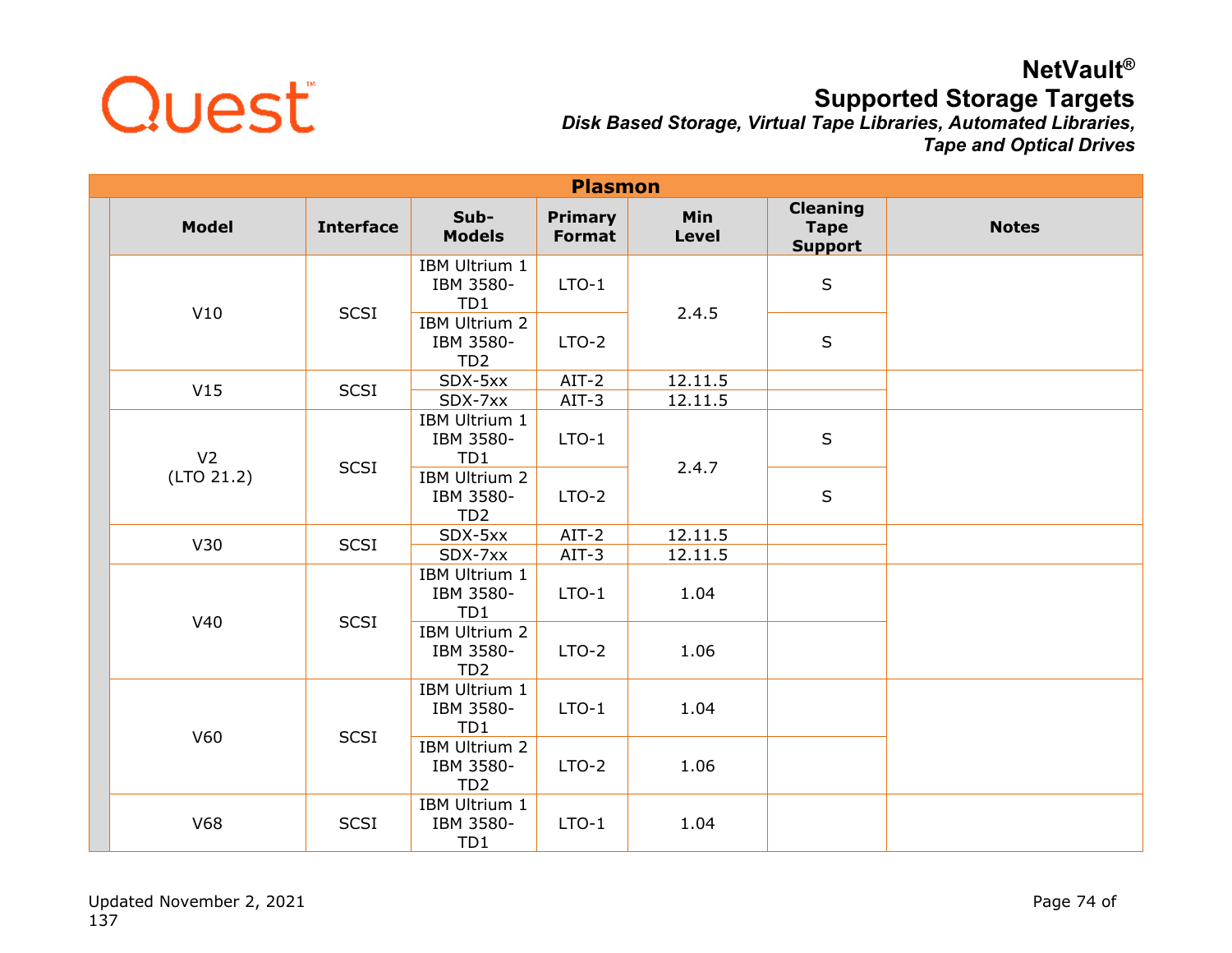

|             |             | IBM Ultrium 2<br>IBM 3580-<br>TD <sub>2</sub> | LTO-2      | 1.06 |     |                                                    |
|-------------|-------------|-----------------------------------------------|------------|------|-----|----------------------------------------------------|
| V102        |             | IBM Ultrium 1<br>IBM 3580-<br>TD1             | $LTO-1$    | 1.03 |     |                                                    |
| (LTO 100.6) | <b>SCSI</b> | IBM Ultrium 2<br>IBM 3580-<br>TD <sub>2</sub> | LTO-2      | 1.06 |     |                                                    |
| D-Series    | <b>SCSI</b> | Matsushita<br>SW-9571                         | <b>DVD</b> | 1.17 | N/A | Please see application note for<br>support details |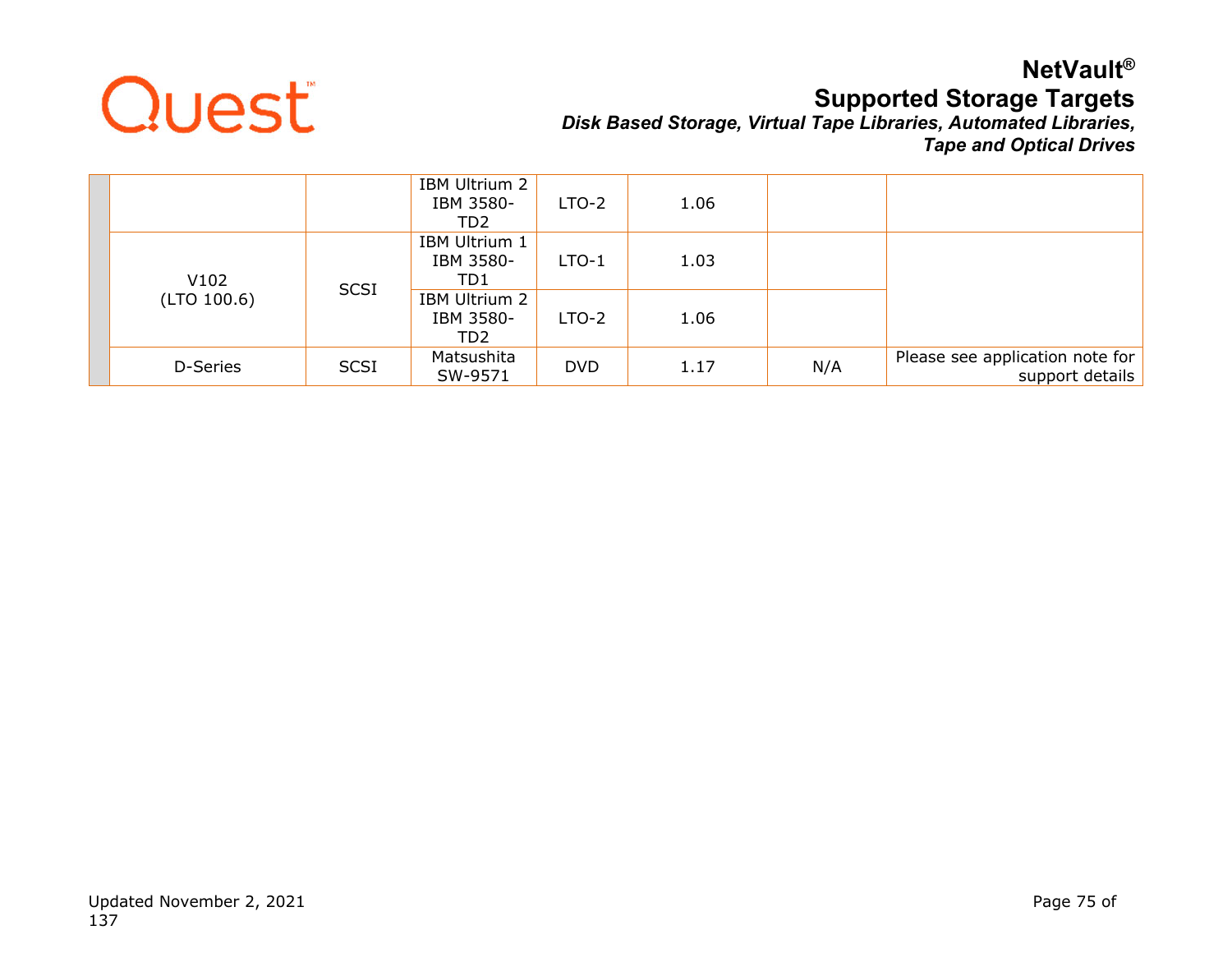#### **NetVault® Supported Storage Targets**

| Qualstar                        |                   |                                                                     |                          |                     |                                                  |              |  |  |  |
|---------------------------------|-------------------|---------------------------------------------------------------------|--------------------------|---------------------|--------------------------------------------------|--------------|--|--|--|
| <b>Model</b>                    | <b>Interface</b>  | Sub-<br><b>Models</b>                                               | Primary<br><b>Format</b> | Min<br><b>Level</b> | <b>Cleaning</b><br><b>Tape</b><br><b>Support</b> | <b>Notes</b> |  |  |  |
|                                 |                   | SDX-3xx                                                             | $AIT-1$                  | 0001                | S                                                |              |  |  |  |
| TL 4 Series                     | <b>SCSI</b>       | SDX-5xx                                                             | $AIT-2$                  | 2.09                | S                                                |              |  |  |  |
|                                 |                   | SDX-7xx                                                             | $AIT-3$                  | 2.09                |                                                  |              |  |  |  |
| TLS 5 Series                    | <b>SCSI</b>       | SDZ-1xx                                                             | SAIT-1                   | 0001                |                                                  |              |  |  |  |
|                                 |                   | <b>DLT 8000</b>                                                     | <b>DLT IV</b>            | 0001                | $\mathsf{S}$                                     |              |  |  |  |
| TLS 6 Series                    | <b>SCSI</b>       | <b>SDLT</b>                                                         | SDLT I                   | 0001                | N/A                                              |              |  |  |  |
|                                 |                   | <b>SDLT600</b>                                                      | SDLT II                  | 0001                |                                                  |              |  |  |  |
|                                 | <b>SCSI</b>       | HP Ultrium<br>2xx<br>HP Ultrium 1-<br><b>SCSI</b>                   | $LTO-1$                  | 0001                | $\mathsf S$                                      |              |  |  |  |
|                                 |                   | HP Ultrium<br>4xx<br>HP Ultrium 2-<br><b>SCSI</b>                   | $LTO-2$                  | 0001                | $\sf S$                                          |              |  |  |  |
| TLS 8 Series                    | <b>SCSI</b><br>FC | IBM Ultrium 4<br>IBM 3580-<br>TD4                                   | $LTO-4$                  | 226A                | G                                                |              |  |  |  |
|                                 | <b>SAS</b><br>FC  | IBM Ultrium 5<br>IBM<br>ULT3580-TD5<br>TS2350                       | $LTO-5$                  | 2.27a               | G                                                |              |  |  |  |
|                                 | SAS<br>FC         | IBM Ultrium 5<br>HH<br>IBM<br>ULT3580-<br>HH <sub>5</sub><br>TS2250 | $LTO-5$                  | 2.27a               | G                                                |              |  |  |  |
| <b>RLS Series</b>               | <b>SCSI</b>       | SDX-5xx                                                             | $AIT-2$                  | 0003                |                                                  |              |  |  |  |
| Updated November 2, 2021<br>137 |                   |                                                                     |                          |                     |                                                  | Page 76 of   |  |  |  |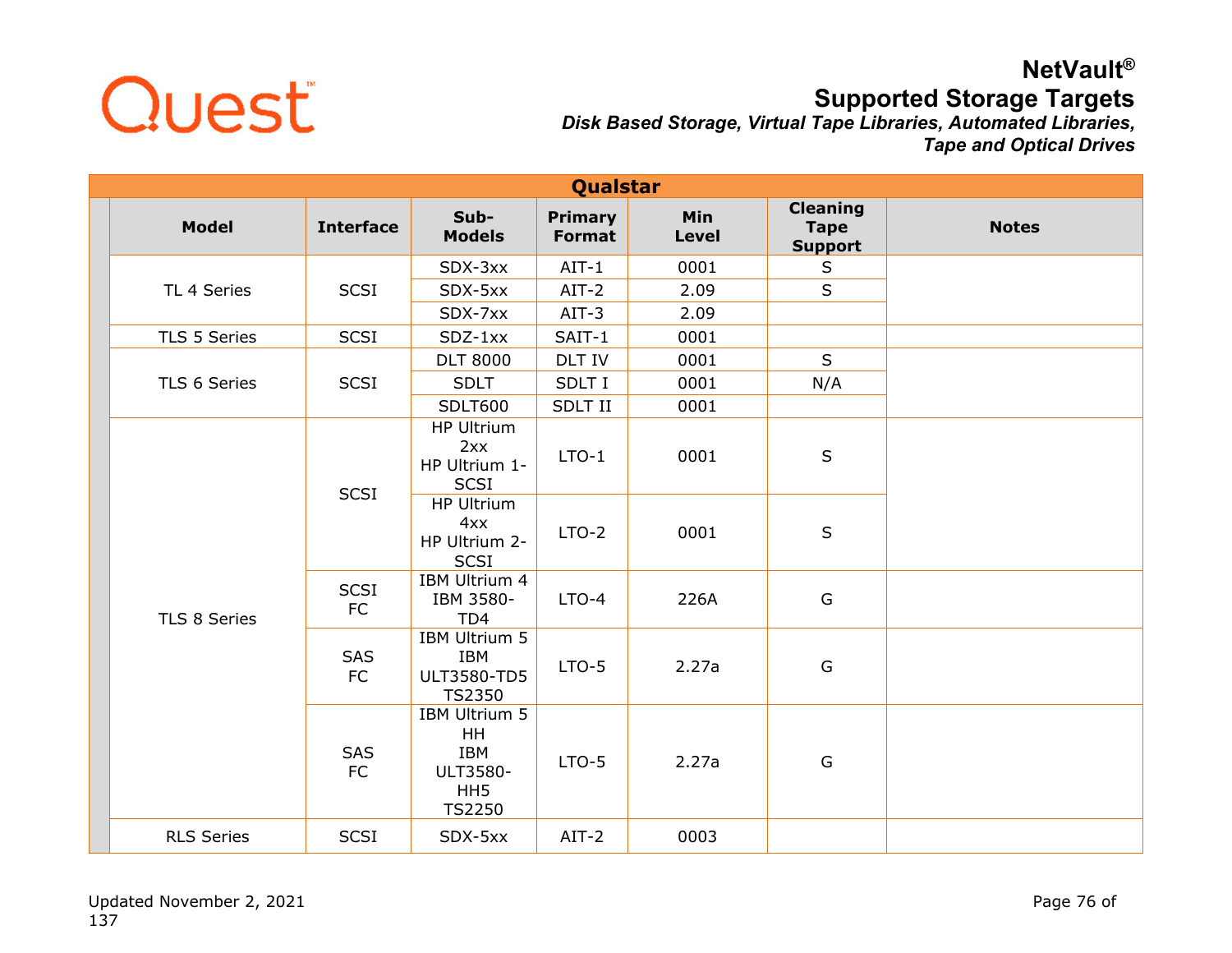### **NetVault® Supported Storage Targets**

|          |                          | SDX-7xx                                                                    | $AIT-3$ | 0003 |               |  |
|----------|--------------------------|----------------------------------------------------------------------------|---------|------|---------------|--|
|          |                          | SDLT320                                                                    | SDLT I  | 0003 |               |  |
|          |                          | SDLT600                                                                    | SDLT II | 0003 |               |  |
|          |                          | SDZ-1xx                                                                    | SAIT-1  | 0003 |               |  |
|          |                          | SDX-1100                                                                   | $AIT-5$ | 0068 |               |  |
|          | <b>SCSI</b><br><b>FC</b> | IBM Ultrium 4<br>IBM 3580-<br>TD4                                          | $LTO-4$ | 06D  | G             |  |
|          | <b>SAS</b><br><b>FC</b>  | IBM Ultrium 5<br>IBM<br>ULT3580-TD5<br><b>TS2350</b>                       | $LTO-5$ | 0074 | ${\mathsf G}$ |  |
|          | <b>SAS</b><br><b>FC</b>  | IBM Ultrium 5<br><b>HH</b><br>IBM<br>ULT3580-<br>HH <sub>5</sub><br>TS2250 | $LTO-5$ | 0074 | G             |  |
|          | <b>SCSI</b><br>FC        | IBM Ultrium 3<br>IBM 3580-<br>TD <sub>3</sub>                              | $LTO-3$ | 0651 | G             |  |
| XLS-8xxx | <b>SCSI</b><br>FC        | IBM Ultrium 4<br>IBM 3580-<br>TD4                                          | $LTO-4$ | 1067 | G             |  |
|          | <b>SAS</b><br><b>FC</b>  | IBM Ultrium 5<br>IBM<br>ULT3580-TD5<br>TS2350                              | $LTO-5$ | 824  | G             |  |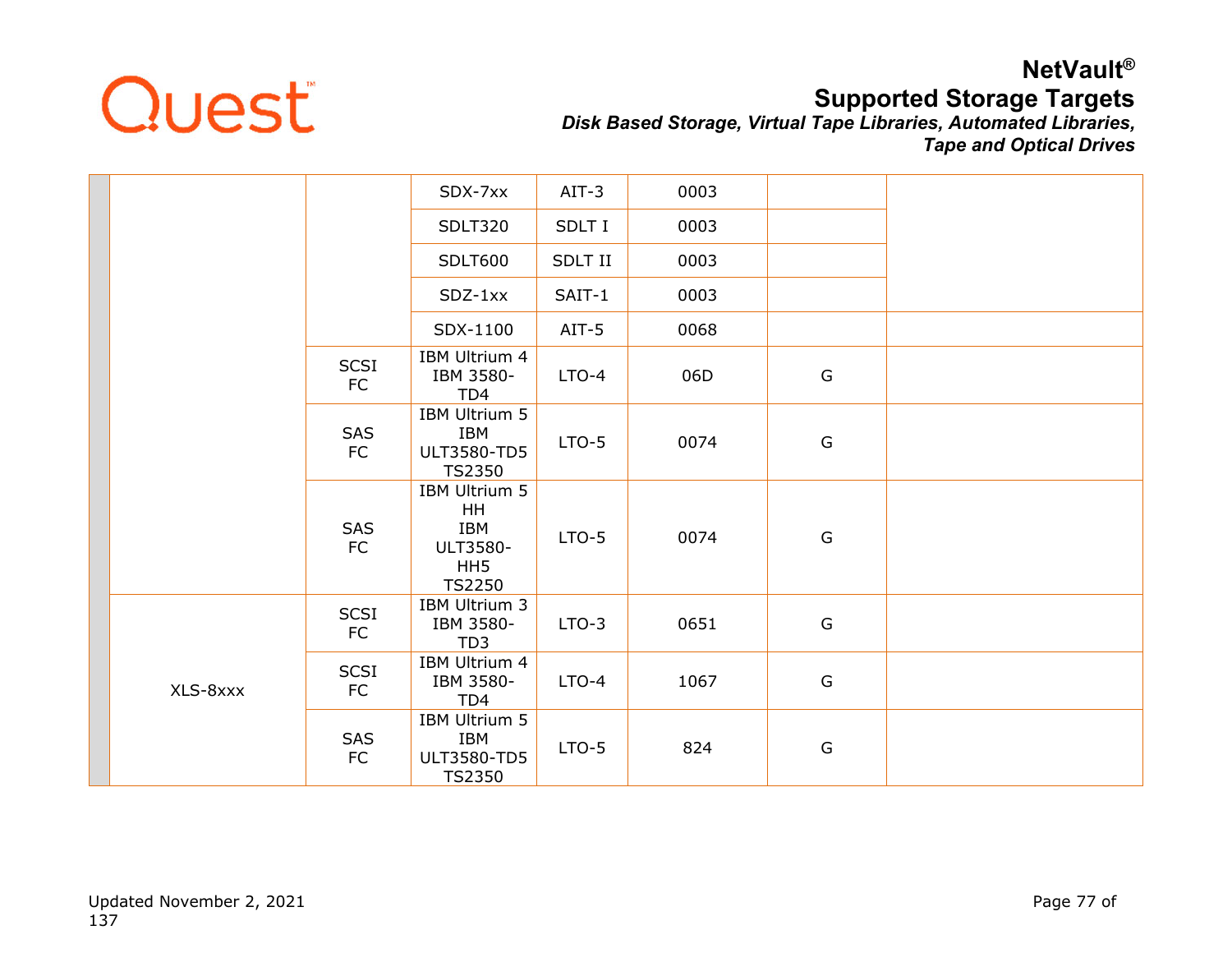Quest

| IBM Ultrium 5<br>HH<br>IBM<br><b>SAS</b><br>ULT3580-<br>FC<br>HH <sub>5</sub><br><b>TS2250</b> | $LTO-5$ | 824 | ⌒<br>U |  |
|------------------------------------------------------------------------------------------------|---------|-----|--------|--|
|------------------------------------------------------------------------------------------------|---------|-----|--------|--|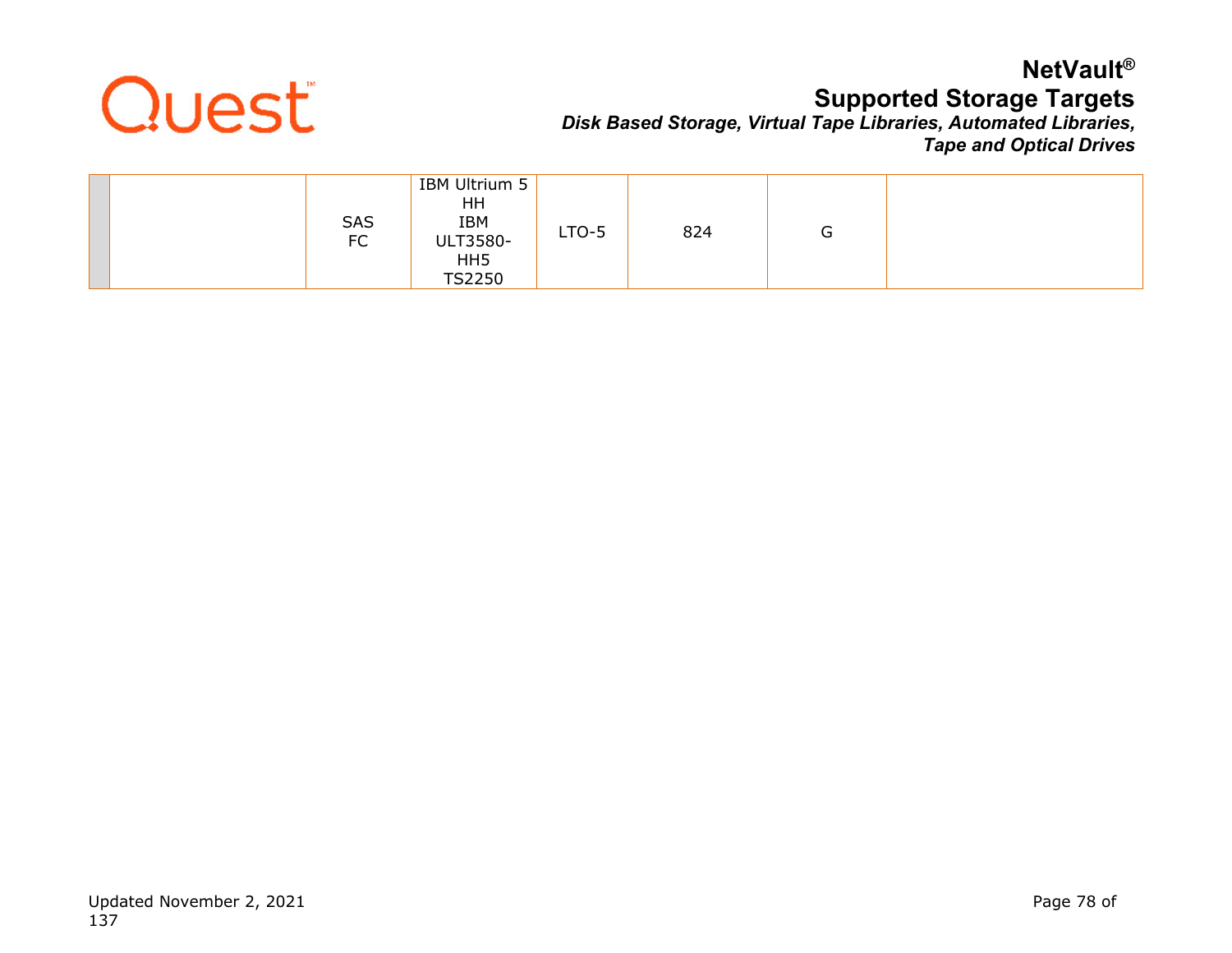### **NetVault® Supported Storage Targets**

|     | Quantum                  |                                   |                                                    |                                 |                                         |                                                  |                                                                                                                                                                |  |  |  |  |
|-----|--------------------------|-----------------------------------|----------------------------------------------------|---------------------------------|-----------------------------------------|--------------------------------------------------|----------------------------------------------------------------------------------------------------------------------------------------------------------------|--|--|--|--|
|     | <b>Model</b>             | <b>Interface</b>                  | Sub-<br><b>Models</b>                              | <b>Primary</b><br><b>Format</b> | <b>Min</b><br>Level                     | <b>Cleaning</b><br><b>Tape</b><br><b>Support</b> | <b>Notes</b>                                                                                                                                                   |  |  |  |  |
|     | AML/J                    | <b>SCSI</b>                       | $LTO-1$<br>SDX-5xx                                 | $LTO-1$<br>$AIT-2$              | 3.12                                    |                                                  | Requires ADIC DAS client<br>software and NetVault<br>VaultShare for DAS plugin<br>option. Contact sales<br>representative for latest<br>platform availability. |  |  |  |  |
|     |                          |                                   | IBM Ultrium 1<br>IBM 3580-<br>TD <sub>1</sub>      | $LTO-1$                         | 003.0L3<br>**V237A.GZ00                 | $\mathsf S$                                      |                                                                                                                                                                |  |  |  |  |
|     |                          |                                   | IBM Ultrium 2<br>IBM 3580-<br>TD <sub>2</sub>      | $LTO-2$                         | 003.0L3<br>**V237A.GZ00<br>$\mathbf{1}$ | $\sf S$                                          |                                                                                                                                                                |  |  |  |  |
|     | Scalar24                 | <b>SCSI</b><br>$**FC$             | IBM Ultrium 3<br>IBM 3580-<br>TD <sub>3</sub>      | $LTO-3$                         | 003.0L3<br>**V237A.GZ00<br>$\mathbf{1}$ | $\mathsf S$                                      |                                                                                                                                                                |  |  |  |  |
|     |                          |                                   | IBM Ultrium 4<br>IBM 3580-<br>TD4                  | $LTO-4$                         | 3.13a                                   | G                                                |                                                                                                                                                                |  |  |  |  |
|     |                          |                                   | <b>SDLT320</b>                                     | <b>SDLT I</b>                   | 003.0L3<br>**V237A.GZ00                 | S                                                |                                                                                                                                                                |  |  |  |  |
|     |                          |                                   | <b>SDLT600</b>                                     | <b>SDLT II</b>                  | 003.0L3<br>**V237A.GZ00<br>$\mathbf{1}$ |                                                  |                                                                                                                                                                |  |  |  |  |
|     |                          | <b>SCSI</b><br>FC                 | Quantum<br>LTO3HH                                  | $LTO-3$                         | 4.20                                    |                                                  |                                                                                                                                                                |  |  |  |  |
|     | Scalar50                 | <b>SCSI</b><br><b>iSCSI</b><br>FC | HP Ultrium<br>18xx<br>HP Ultrium 4-<br><b>SCSI</b> | $LTO-4$                         | 4.20                                    | G                                                |                                                                                                                                                                |  |  |  |  |
|     | Updated November 2, 2021 |                                   |                                                    |                                 |                                         |                                                  | Page 79 of                                                                                                                                                     |  |  |  |  |
| 137 |                          |                                   |                                                    |                                 |                                         |                                                  |                                                                                                                                                                |  |  |  |  |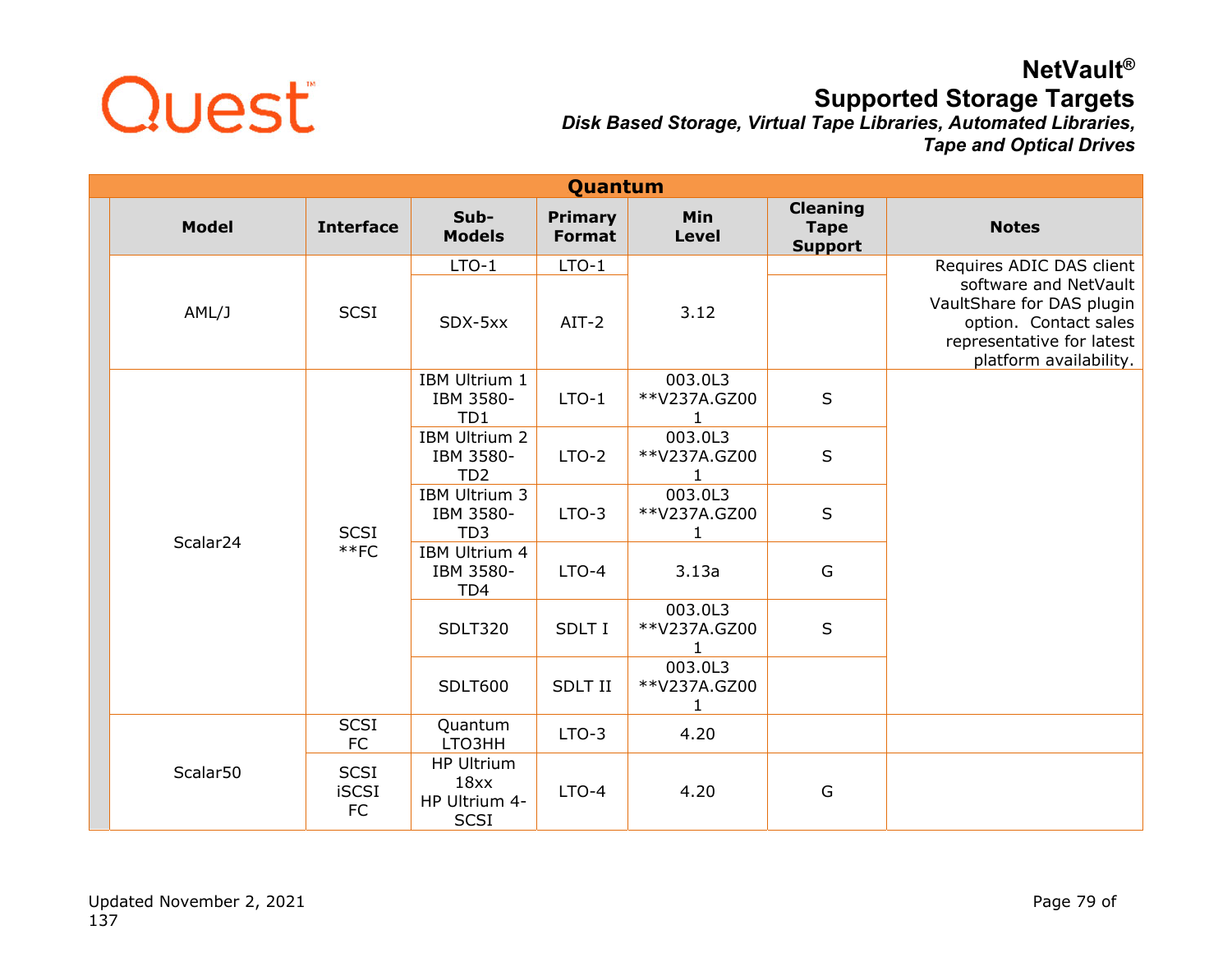## **NetVault® Supported Storage Targets**

|  |             |                          | IBM Ultrium 1<br>IBM 3580-<br>TD <sub>1</sub> | $LTO-1$        | 0001  |                         |                                                                                           |
|--|-------------|--------------------------|-----------------------------------------------|----------------|-------|-------------------------|-------------------------------------------------------------------------------------------|
|  |             |                          | IBM Ultrium 2<br>IBM 3580-<br>TD <sub>2</sub> | $LTO-2$        | 0001  |                         | Read Application Note for<br>complete drive cleaning                                      |
|  | Scalar100   | <b>SCSI</b><br>iSCSI*    | IBM Ultrium 3<br>IBM 3580-<br>TD <sub>3</sub> | $LTO-3$        | 6.02A |                         | details. * iSCSI support is<br>Windows only using LTO-1 /<br>LTO-2 drives, SNC 4500 iSCSI |
|  |             |                          | SDX-5xx                                       | $AIT-2$        | 0001  | S                       | Bridge and Adaptec 7211                                                                   |
|  |             |                          | SDX-7xx                                       | $AIT-3$        | 0001  |                         | iSCSI Initiator and driver.                                                               |
|  |             |                          | <b>DLT7000</b>                                | <b>DLT IV</b>  | 0001  | S                       |                                                                                           |
|  |             |                          | <b>DLT8000</b>                                | <b>DLT IV</b>  | 0001  | $\overline{\mathsf{s}}$ |                                                                                           |
|  |             |                          | <b>SDLT320</b>                                | SDLT I         | 0001  |                         |                                                                                           |
|  |             |                          | <b>SDLT600</b>                                | <b>SDLT II</b> | 0001  |                         |                                                                                           |
|  | Scalar 210  | <b>SCSI</b>              | SDX-3xx                                       | $AIT-1$        | 0001  |                         |                                                                                           |
|  | Scalar 218  | <b>SCSI</b>              | <b>DLT7000</b>                                | <b>DLT IV</b>  | 0106  | S                       |                                                                                           |
|  |             |                          | <b>DLT8000</b>                                | <b>DLT IV</b>  | 0001  | S                       |                                                                                           |
|  |             | FC                       | <b>DLT7000</b>                                | <b>DLT IV</b>  | 0106  | S                       |                                                                                           |
|  |             |                          | <b>DLT8000</b>                                | DLT IV         | 0001  | S                       |                                                                                           |
|  | Scalar 220  | <b>SCSI</b>              | SDX-5xx                                       | $AIT-2$        | 0001  |                         |                                                                                           |
|  |             | <b>SCSI</b><br><b>FC</b> | IBM Ultrium 1<br>IBM 3580-<br>TD <sub>1</sub> | $LTO-1$        | 0001  |                         |                                                                                           |
|  |             | <b>SCSI</b><br>FC        | IBM Ultrium 2<br>IBM 3580-<br>TD <sub>2</sub> | $LTO-2$        | 0001  |                         |                                                                                           |
|  | Scalar 1000 | <b>SCSI</b>              | <b>DLT7000</b>                                | <b>DLT IV</b>  | 0001  | S                       |                                                                                           |
|  |             | <b>SCSI</b>              | <b>DLT8000</b>                                | <b>DLT IV</b>  | 0001  | S                       |                                                                                           |
|  |             | <b>SCSI</b>              | SDLT320                                       | SDLT I         | 0001  |                         |                                                                                           |
|  |             | <b>SCSI</b>              | SDX-5xx                                       | $AIT-2$        | 0001  | S                       |                                                                                           |
|  |             | <b>SCSI</b>              | SDX-7xx                                       | $AIT-3$        | 0001  |                         |                                                                                           |
|  |             | <b>SCSI</b>              | 3590                                          | IBM<br>Linear  | 0001  |                         |                                                                                           |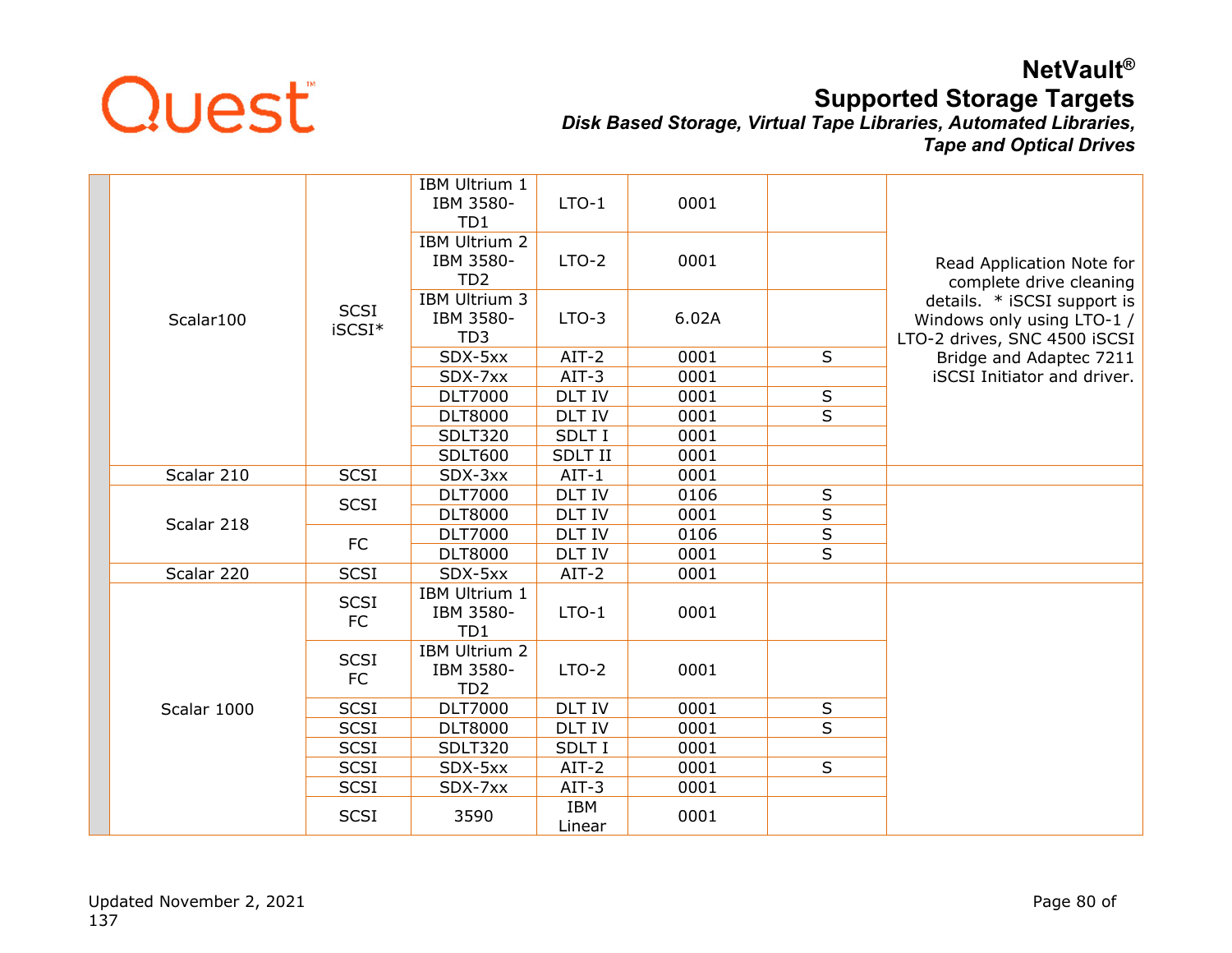

|            | <b>SCSI</b><br>FC | IBM Ultrium 1<br>IBM 3580-<br>TD1                    | $LTO-1$       | 200a.T0001 |  |
|------------|-------------------|------------------------------------------------------|---------------|------------|--|
|            | <b>SCSI</b><br>FC | IBM Ultrium 2<br>IBM 3580-<br>TD <sub>2</sub>        | $LTO-2$       | 200a.T0001 |  |
| Scalar 10K | <b>SCSI</b><br>FC | IBM Ultrium 3<br>IBM 3580-<br>TD <sub>3</sub>        | $LTO-3$       | 300a.T0001 |  |
|            | <b>SCSI</b>       | <b>SDLT220</b>                                       | SDLT I        | 200a.T0001 |  |
|            | <b>SCSI</b>       | SDLT320                                              | SDLT I        | 200a.T0001 |  |
|            | <b>SCSI</b>       | SDX-5xx                                              | $AIT-2$       | 200a.T0001 |  |
|            | <b>SCSI</b>       | SDX-7xx                                              | $AIT-3$       | 200a.T0001 |  |
|            | <b>SCSI</b>       | 3590                                                 | IBM<br>Linear | 200a.T0001 |  |
|            | FC<br><b>SAS</b>  | IBM Ultrium-<br>HH <sub>6</sub><br><b>IBM TS2260</b> | $LTO-6$       | 110G.GS185 |  |
|            | FC<br><b>SAS</b>  | IBM Ultrium-<br>HH <sub>6</sub><br><b>IBM TS2260</b> | $LTO-6$       | 110G.GS185 |  |
| Scalar i3  | FC<br><b>SAS</b>  | IBM Ultrium-<br>HH <sub>7</sub><br><b>IBM TS2270</b> | $LTO-7$       | 110G.GS185 |  |
|            | FC<br>SAS         | IBM Ultrium-<br>HH <sub>8</sub><br><b>IBM TS2280</b> | $LTO-8$       | 110G.GS185 |  |
|            | <b>FC</b>         | IBM Ultrium 6<br>IBM 3580-<br>TD <sub>6</sub>        | $LTO-6$       | 110G.GS185 |  |
| Scalar i6  | FC                | IBM Ultrium 6<br>IBM 3580-<br>TD <sub>6</sub>        | $LTO-6$       | 110G.GS185 |  |
|            | <b>FC</b>         | IBM Ultrium 7<br>IBM 3580-<br>TD7                    | $LTO-7$       | 110G.GS185 |  |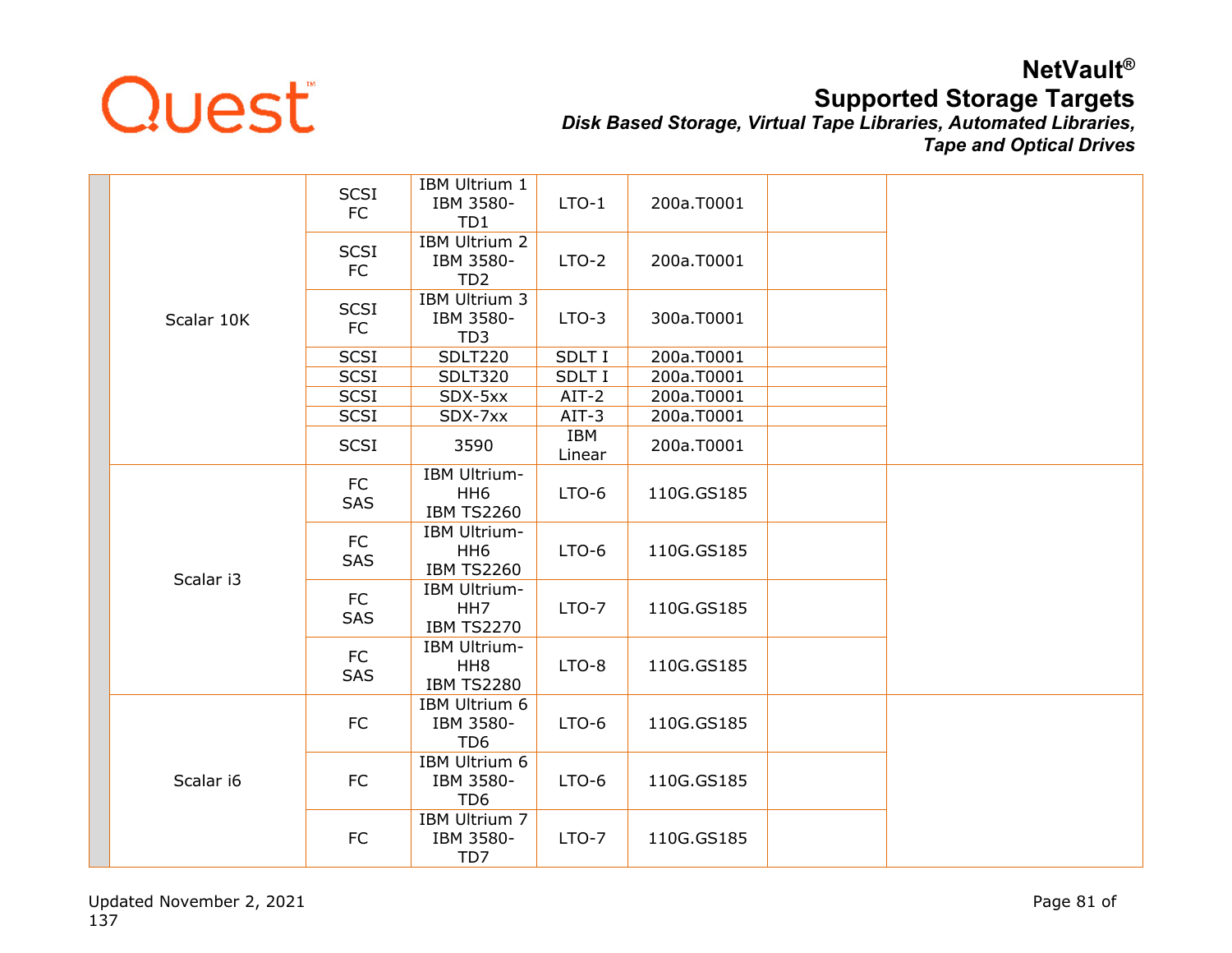

|  |                | <b>FC</b>                | IBM Ultrium 7<br>IBM 3580-<br>TD7                         | $LTO-7$ | 110G.GS185 |             |  |
|--|----------------|--------------------------|-----------------------------------------------------------|---------|------------|-------------|--|
|  |                | FC<br><b>SAS</b>         | <b>HP Ultrium</b><br>17xx<br>HP Ultrium 4-<br><b>SCSI</b> | $LTO-4$ | 100G.GS004 | $\mathsf S$ |  |
|  |                | <b>FC</b><br><b>SAS</b>  | <b>HP Ultrium</b><br>18xx<br>HP Ultrium 4-<br><b>SCSI</b> | $LTO-4$ | 100G.GS004 | $\sf S$     |  |
|  | Scalar i40-i80 | <b>SAS</b><br><b>FC</b>  | <b>HP Ultrium</b><br>3xxx<br>HP Ultrium 5-<br><b>SCSI</b> | $LTO-5$ | 110G.GS006 | $\sf S$     |  |
|  |                | <b>SAS</b><br>FC         | <b>HP Ultrium</b><br>6xxx<br>HP Ultrium 6-<br><b>SCSI</b> | LTO-6   | 150G.GS005 | $\sf S$     |  |
|  |                | FC<br><b>SAS</b>         | IBM Ultrium-<br>HH4<br><b>IBM TS2240</b>                  | $LTO-4$ | 170G.GS005 | G           |  |
|  |                | <b>SAS</b><br>FC         | IBM Ultrium-<br>HH <sub>5</sub><br><b>IBM TS2250</b>      | $LTO-5$ | 170G.GS005 | G           |  |
|  |                | <b>SAS</b><br>FC         | IBM Ultrium-<br>HH <sub>6</sub><br><b>IBM TS2260</b>      | $LTO-6$ | 170G.GS003 | G           |  |
|  | Scalar i500    | <b>SCSI</b><br>FC        | IBM Ultrium 2<br>IBM 3580-<br>TD <sub>2</sub>             | $LTO-2$ | 0001       | $\mathsf S$ |  |
|  |                | <b>SCSI</b><br><b>FC</b> | IBM Ultrium 3<br>IBM 3580-<br>TD <sub>3</sub>             | $LTO-3$ | 200G.GS005 | $\sf S$     |  |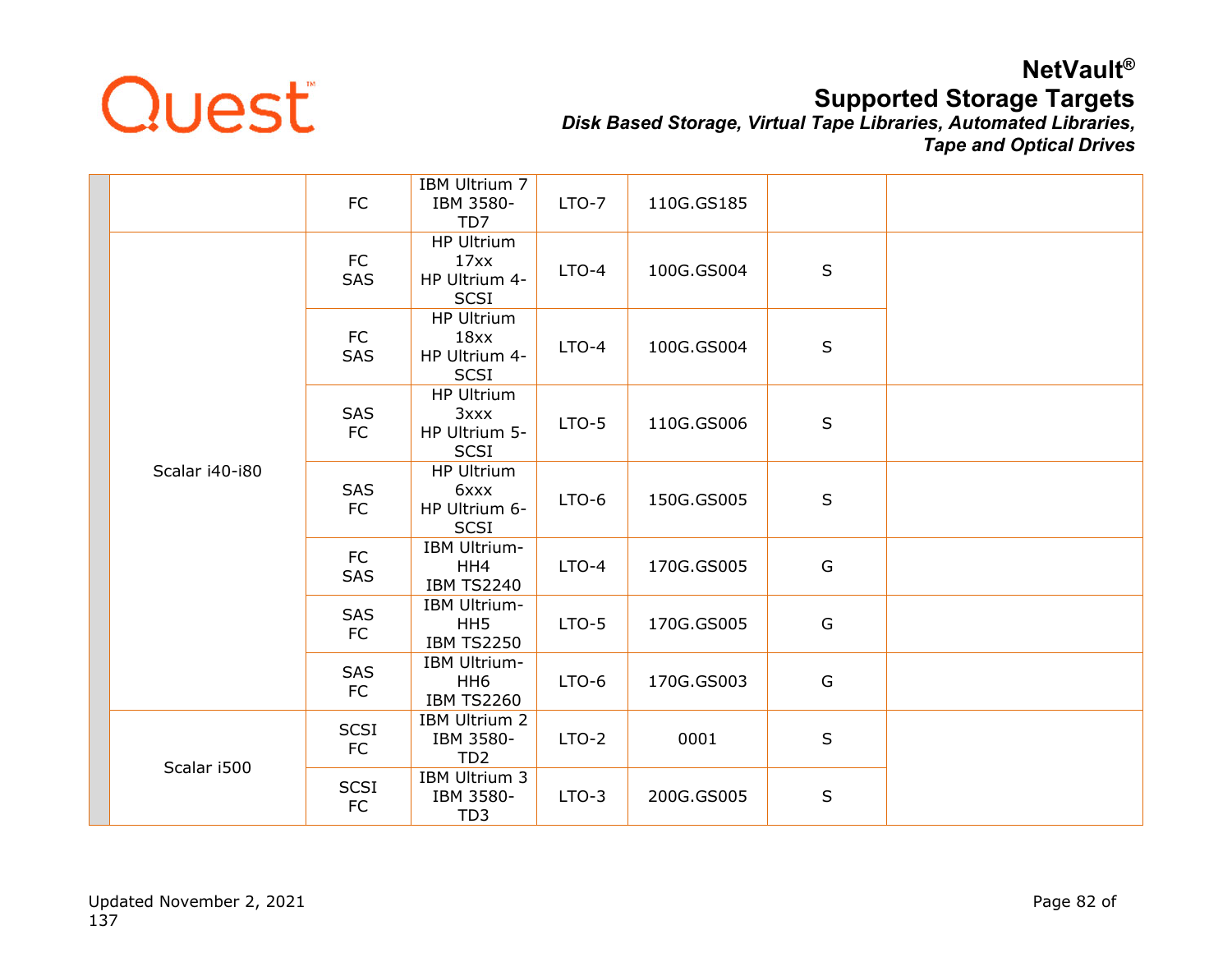

|              | <b>SCSI</b><br>FC               | IBM Ultrium 4<br>IBM 3580-<br>TD4                  | $LTO-4$        | 400G.GS010 | $\sf S$     |  |
|--------------|---------------------------------|----------------------------------------------------|----------------|------------|-------------|--|
|              | <b>SCSI</b><br><b>SAS</b><br>FC | HP Ultrium<br>18xx<br>HP Ultrium 4-<br><b>SCSI</b> | $LTO-4$        | 420G       | $\sf S$     |  |
|              | <b>SAS</b><br>FC                | HP Ultrium<br>3xxx<br>HP Ultrium 5-<br><b>SCSI</b> | $LTO-5$        | 580G       | $\mathsf S$ |  |
|              | <b>FC</b>                       | IBM Ultrium 5<br>IBM<br>ULT3580-5<br><b>TS2350</b> | $LTO-5$        | 585G       | S           |  |
|              | <b>SAS</b><br>FC                | HP Ultrium<br>6xxx<br>HP Ultrium 6-<br><b>SCSI</b> | $LTO-6$        | 630G.GS003 | $\mathsf S$ |  |
|              | FC                              | IBM Ultrium 6<br>IBM 3580-<br>TD <sub>6</sub>      | $LTO-6$        | 630G.GS003 |             |  |
|              | <b>SAS</b><br>FC                | IBM Ultrium 7<br>IBM 3580-<br>TD7                  | $LTO-7$        | 670G.GS002 | S           |  |
|              | <b>SAS</b><br>FC                | IBM Ultrium 8<br>IBM 3580-<br>TD <sub>8</sub>      | $LTO-8$        | 700G.GS013 | S           |  |
|              | <b>SCSI</b>                     | <b>SDLT600</b>                                     | <b>SDLT II</b> | 400A       | G           |  |
| Scalar i2000 | <b>SCSI</b>                     | IBM Ultrium 1<br>IBM 3580-<br>TD1                  | $LTO-1$        | 400A       | $\sf S$     |  |
|              | <b>FC</b>                       | IBM Ultrium 2<br>IBM 3580-<br>TD <sub>2</sub>      | $LTO-2$        | 400A       | S           |  |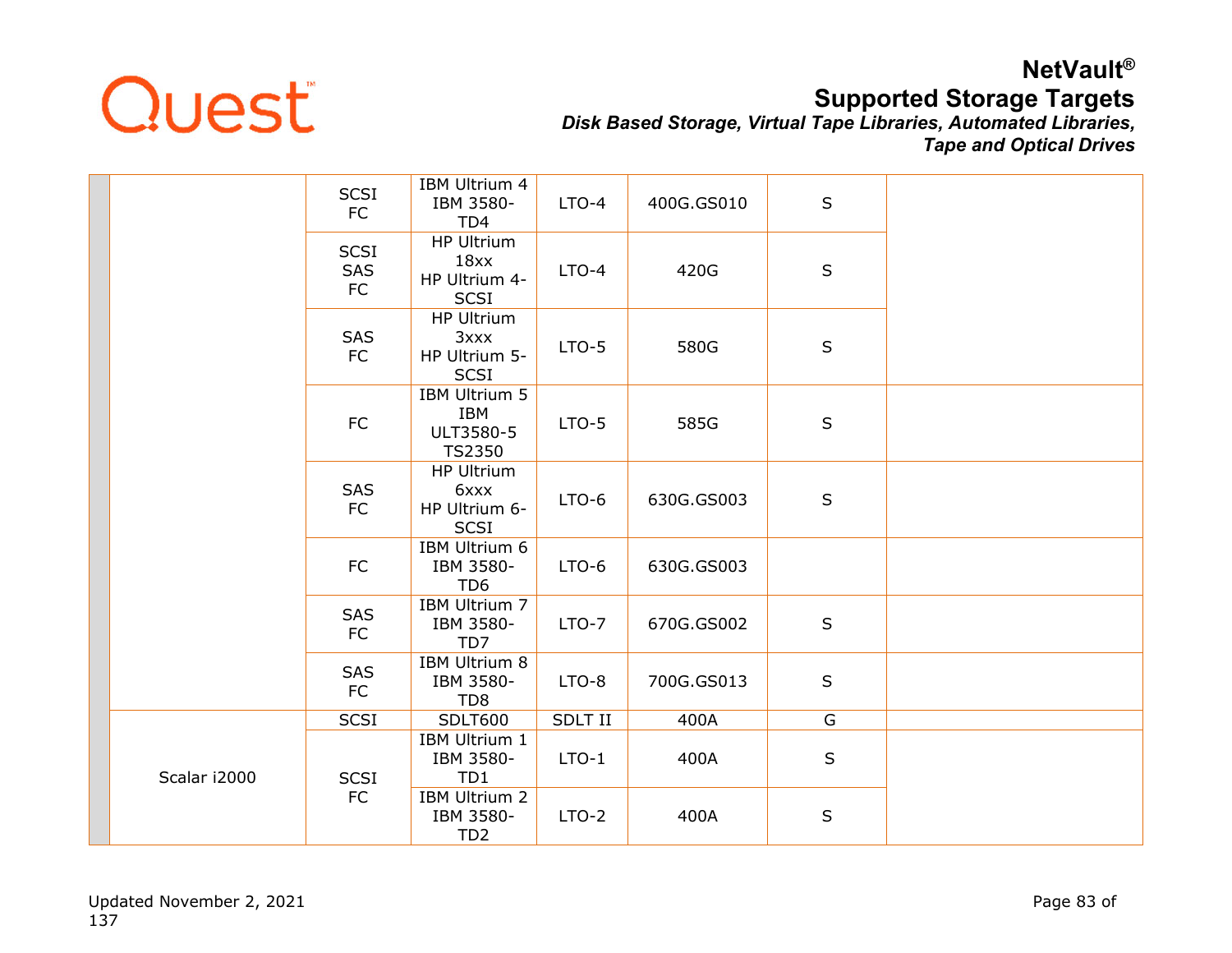

|  |              |            | IBM Ultrium 3<br>IBM 3580-<br>TD <sub>3</sub>                     | $LTO-3$ | 400A         | $\sf S$ |                                                                                 |
|--|--------------|------------|-------------------------------------------------------------------|---------|--------------|---------|---------------------------------------------------------------------------------|
|  |              |            | <b>HP Ultrium</b><br>18xx<br>HP Ultrium 4-<br><b>SCSI</b>         | $LTO-4$ | 560A         | $\sf S$ |                                                                                 |
|  |              |            | IBM Ultrium 4<br>IBM 3580-<br>TD4                                 | $LTO-4$ | 560A         | G       |                                                                                 |
|  |              | <b>FC</b>  | IBM Ultrium 4<br>IBM 3580-<br>TD4                                 | $LTO-4$ | 605A         | S       |                                                                                 |
|  |              | ${\sf FC}$ | <b>HP Ultrium</b><br>18xx<br>HP Ultrium 4-<br><b>SCSI</b>         | $LTO-4$ | 605A         | $\sf S$ |                                                                                 |
|  |              | FC         | <b>HP Ultrium</b><br>3xxx<br>HP Ultrium 5-<br><b>SCSI</b>         | $LTO-5$ | 605A         | $\sf S$ |                                                                                 |
|  | Scalar i6000 | <b>FC</b>  | IBM Ultrium 5<br><b>FH</b><br><b>IBM</b><br>ULT3580-TD5<br>TS2350 | $LTO-5$ | 605A         | $\sf S$ |                                                                                 |
|  |              | FC         | <b>HP Ultrium</b><br>6xxx<br>HP Ultrium 6-<br><b>SCSI</b>         | $LTO-6$ | 630G.GS003   | $\sf S$ | Includes Dual Robot Active-<br>Active and High Density<br>Expansion Module HDEM |
|  |              | FC         | IBM Ultrium 6<br>IBM 3580-<br>TD <sub>6</sub>                     | $LTO-6$ | 630G.GS003   | $\sf S$ | Includes Dual Robot Active-<br>Active and High Density<br>Expansion Module HDEM |
|  |              | <b>FC</b>  | IBM Ultrium 7<br>IBM 3580-<br>TD7                                 | $LTO-7$ | 720G.GS18200 | S       | Includes Dual Robot Active-<br>Active and High Density<br>Expansion Module HDEM |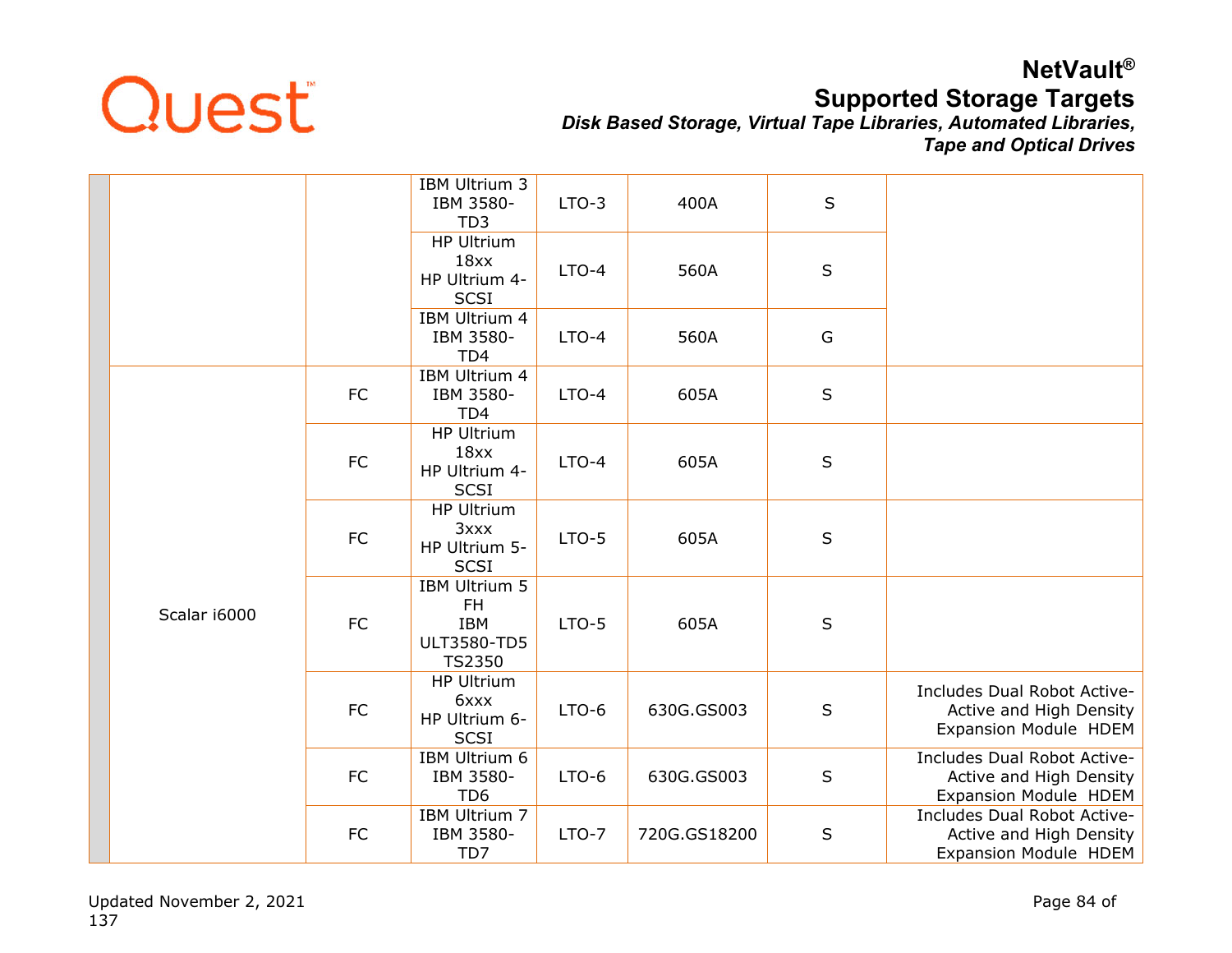

#### **NetVault® Supported Storage Targets**  *Disk Based Storage, Virtual Tape Libraries, Automated Libraries,*

|                      | <b>FC</b>         | IBM Ultrium 8<br>IBM 3580-<br>TD <sub>8</sub>            | $LTO-8$        | 745Q.GS00200 | S                       | Includes Dual Robot Active-<br>Active and High Density<br>Expansion Module HDEM |
|----------------------|-------------------|----------------------------------------------------------|----------------|--------------|-------------------------|---------------------------------------------------------------------------------|
|                      |                   | <b>SDLT320</b>                                           | <b>SDLT I</b>  |              | G                       |                                                                                 |
| FastStor2            | <b>SCSI</b>       | IBM Ultrium 1<br>IBM 3580-<br>TD1                        | $LTO-1$        | F10r         |                         | Read Application Note for<br>SDLT 320 cleaning details                          |
|                      |                   | IBM Ultrium 2<br>IBM 3580-<br>TD <sub>2</sub>            | $LTO-2$        |              |                         |                                                                                 |
|                      |                   | <b>DLT4000</b>                                           | DLT III        | 0001         | $\sf S$                 |                                                                                 |
|                      |                   | <b>DLT7000</b>                                           | DLT IV         | 0001         | S                       |                                                                                 |
| FastStor7            | <b>SCSI</b>       | <b>DLT8000</b>                                           | DLT IV         | 0001         | S                       |                                                                                 |
|                      |                   | IBM Ultrium 1<br>IBM 3580-<br>TD1                        | $LTO-1$        | 0001         |                         |                                                                                 |
|                      |                   | <b>DLT4000</b>                                           | DLT III        | 0001         | $\overline{\mathsf{S}}$ |                                                                                 |
| FastStor22           | <b>SCSI</b>       | <b>DLT7000</b>                                           | <b>DLT IV</b>  | 0001         | $\overline{S}$          |                                                                                 |
|                      |                   | <b>DLT8000</b>                                           | <b>DLT IV</b>  | 0001         | $\overline{s}$          |                                                                                 |
| SuperLoader 1280L    | <b>SCSI</b>       | <b>DLT4000</b>                                           | <b>DLT III</b> | 0001         |                         |                                                                                 |
|                      |                   | DLT1                                                     | DLT I          | $V$ 13.0     |                         |                                                                                 |
|                      |                   | <b>HP Ultrium</b><br>2xx<br>HP Ultrium 1-<br><b>SCSI</b> | $LTO-1$        | 0006         |                         |                                                                                 |
| SuperLoader<br>5120L | <b>SCSI</b>       | HP Ultrium<br>4xx<br>HP Ultrium 2-<br><b>SCSI</b>        | $LTO-2$        | 0006         | S                       |                                                                                 |
|                      |                   | <b>SDLT320</b>                                           | SDLT I         | $V$ 13.0     | G                       |                                                                                 |
|                      |                   | <b>SDLT600</b>                                           | <b>SDLT II</b> | 0001         |                         |                                                                                 |
| SuperLoader3         | <b>SCSI</b><br>FC | <b>SDLT600</b>                                           | <b>SDLT II</b> | V90          | G                       |                                                                                 |
|                      | <b>SCSI</b><br>FC | $LTO-2$                                                  | $LTO-2$        | V90          | G                       |                                                                                 |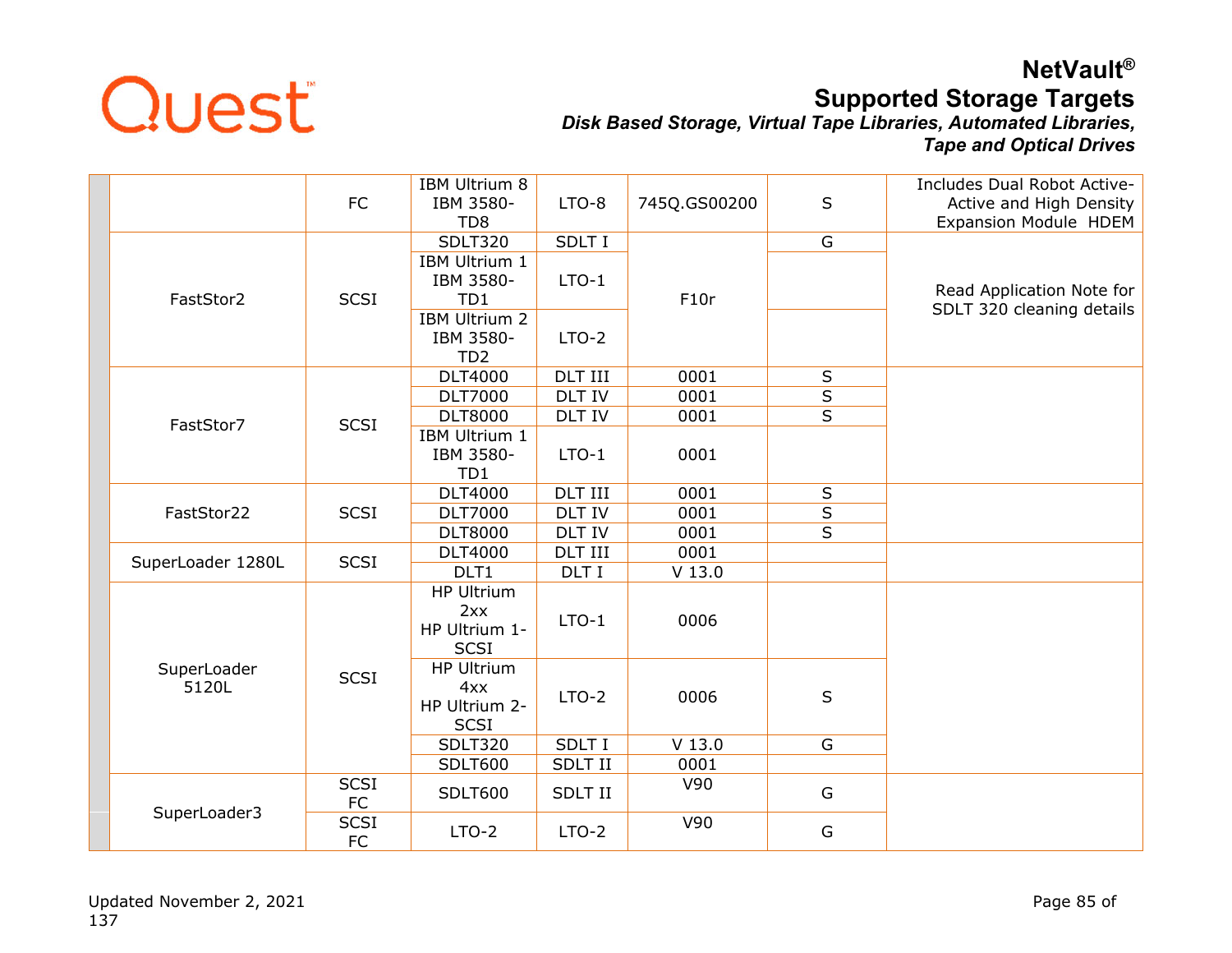

#### **NetVault® Supported Storage Targets**  *Disk Based Storage, Virtual Tape Libraries, Automated Libraries,*

|                  |                   | <b>HP Ultrium</b>                                    |         | V90       |                |  |
|------------------|-------------------|------------------------------------------------------|---------|-----------|----------------|--|
|                  | <b>SCSI</b><br>FC | 18xx<br>HP Ultrium 4-<br><b>SCSI</b>                 | $LTO-4$ |           | G              |  |
|                  | <b>SAS</b>        | Quantum<br>LTO-3HH                                   | $LTO-3$ | V90       | G              |  |
|                  | <b>SAS</b>        | Quantum<br>LTO-4HH                                   | $LTO-4$ | V90       | G              |  |
|                  | <b>SAS</b>        | Quantum<br>LTO-5FH/HH                                | $LTO-5$ | V90       | G              |  |
|                  | <b>SAS</b>        | Quantum<br>LTO-6HH                                   | $LTO-6$ | V90       | G              |  |
|                  | <b>SAS</b>        | IBM Ultrium-<br>HH4<br><b>IBM TS2240</b>             | $LTO-4$ | V91       | G              |  |
|                  | <b>SAS</b>        | IBM Ultrium-<br>HH <sub>5</sub><br><b>IBM TS2250</b> | $LTO-5$ | V91       | G              |  |
|                  | <b>SAS</b>        | IBM Ultrium-<br>HH <sub>6</sub><br><b>IBM TS2260</b> | $LTO-6$ | V91       | G              |  |
|                  | <b>SCSI</b>       | DLT-V4                                               | $VS-1$  | V90       |                |  |
|                  | <b>SCSI</b>       | DLT-S4                                               | $VS-1$  | V90       | $\frac{G}{G}$  |  |
|                  | <b>SCSI</b>       | <b>DLT VS160</b>                                     | $VS-1$  | V90       | $\overline{G}$ |  |
|                  |                   | $LTO-1$                                              | $LTO-1$ |           |                |  |
|                  |                   | $LTO-2$                                              | $LTO-2$ |           |                |  |
| ValueLoader      | <b>SCSI</b>       | <b>SDLT320</b>                                       | SDLT I  | 3203 0130 | $\sf S$        |  |
|                  |                   | DLT VS 80                                            | $VS-1$  |           |                |  |
|                  |                   | <b>DLT VS 160</b>                                    | $VS-1$  |           |                |  |
|                  |                   | <b>DLT8000</b>                                       | DLT IV  | 2.02      | S              |  |
|                  |                   | SDLT220                                              | SDLT I  | 2.02      |                |  |
|                  |                   | SDLT320                                              | SDLT I  | 2.02      |                |  |
| <b>ATL M1500</b> | <b>SCSI</b>       | HP Ultrium<br>2xx<br>HP Ultrium 1-<br><b>SCSI</b>    | $LTO-1$ | 2.02      |                |  |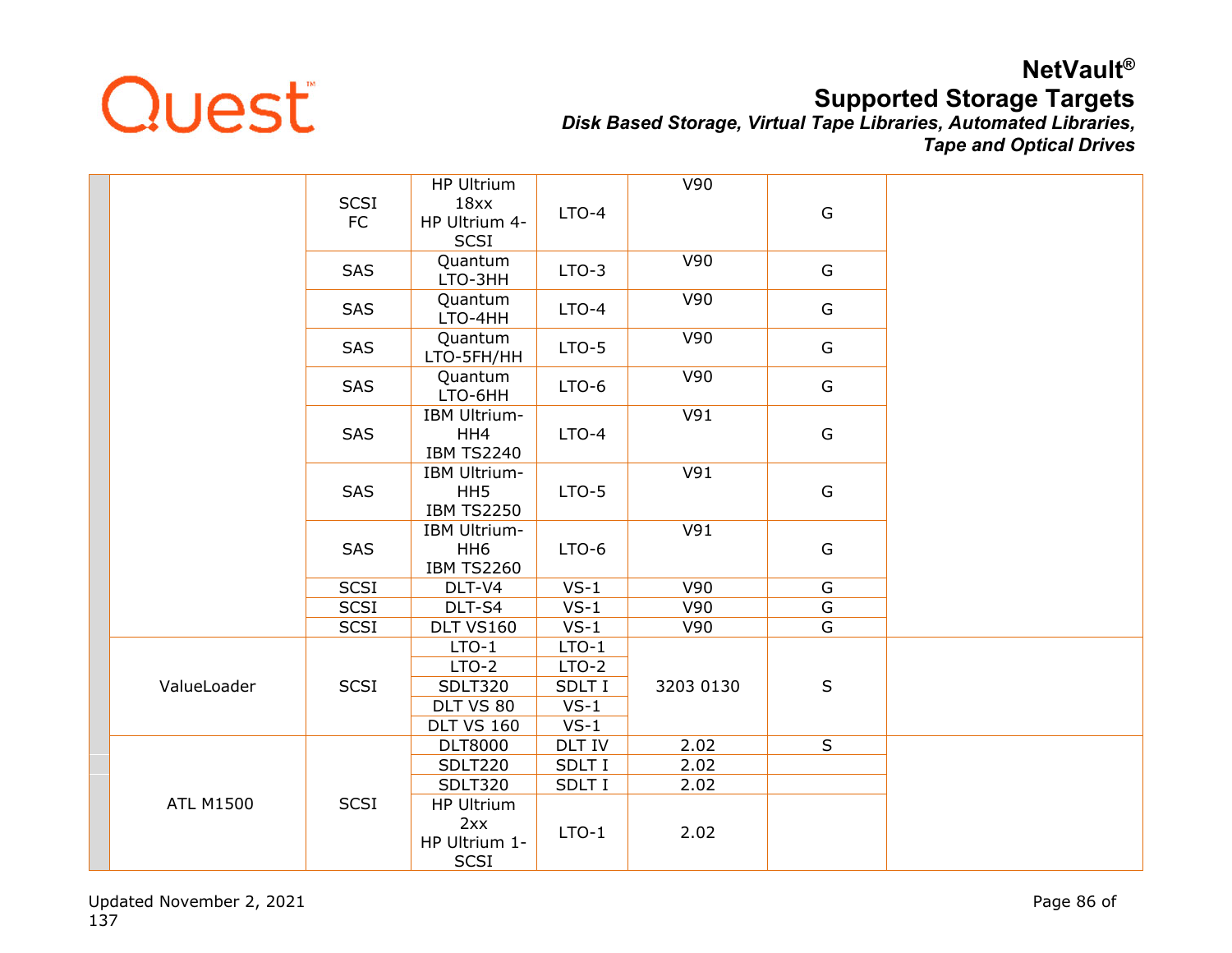

|  |                  |                          | <b>HP Ultrium</b><br>4xx<br>HP Ultrium 2-<br><b>SCSI</b><br><b>SDLT600</b> | $LTO-2$<br><b>SDLT II</b> | 2.02<br><b>TBD</b> |                |                                                                                   |
|--|------------------|--------------------------|----------------------------------------------------------------------------|---------------------------|--------------------|----------------|-----------------------------------------------------------------------------------|
|  |                  |                          | <b>DLT8000</b>                                                             | <b>DLT IV</b>             | 2.10               | S              |                                                                                   |
|  |                  |                          | <b>SDLT220</b>                                                             | SDLT I                    | 2.10               |                |                                                                                   |
|  |                  |                          | <b>SDLT320</b>                                                             | SDLT I                    | 2.10               |                |                                                                                   |
|  | <b>ATL M1800</b> | <b>SCSI</b>              | <b>HP Ultrium</b><br>2xx<br>HP Ultrium 1-<br><b>SCSI</b>                   | $LTO-1$                   | 2.10               |                | Uses M1500 Library Template                                                       |
|  |                  |                          | <b>HP Ultrium</b><br>4xx<br>HP Ultrium 2-<br><b>SCSI</b>                   | $LTO-2$                   | 2.10               |                |                                                                                   |
|  |                  |                          | <b>DLT8000</b>                                                             | DLT IV                    | 2.02               | S              |                                                                                   |
|  |                  |                          | <b>SDLT220</b>                                                             | SDLT I                    | 2.02               |                |                                                                                   |
|  | <b>ATL M2500</b> | <b>SCSI</b>              | <b>SDLT320</b>                                                             | SDLT I                    | 2.02               |                |                                                                                   |
|  |                  |                          | $LTO-1$                                                                    | $LTO-1$                   | 2.02               |                |                                                                                   |
|  |                  |                          | $LTO-2$                                                                    | $LTO-2$                   | 2.02               |                |                                                                                   |
|  |                  |                          | $LTO-2$                                                                    | $LTO-2$                   | 1.10p              | S              |                                                                                   |
|  |                  |                          | $LTO-3$                                                                    | $LTO-3$                   | 1.10p              |                |                                                                                   |
|  | Quantum PX720    | <b>SCSI</b><br><b>FC</b> | <b>HP Ultrium</b><br>18xx<br>HP Ultrium 4-<br><b>SCSI</b>                  | $LTO-4$                   | 4.50               | G              | Read Application Notes for<br>special support conditions and<br>cleaning details. |
|  |                  |                          | <b>SDLT320</b>                                                             | <b>SDLT I</b>             | 1.10 <sub>p</sub>  | G              |                                                                                   |
|  |                  |                          | <b>SDLT600</b>                                                             | <b>SDLT II</b>            | 1.10p              | G              |                                                                                   |
|  |                  |                          | DLT-S4                                                                     | $VS-1$                    | 1.10p              | $\overline{G}$ |                                                                                   |
|  |                  |                          | $LTO-2$                                                                    | $LTO-2$                   |                    | $\overline{G}$ |                                                                                   |
|  | Quantum PX500    | <b>SCSI</b>              | $LTO-3$                                                                    | $LTO-3$                   | V14.0 (000E)       | G              | Read Application Notes for                                                        |
|  | <b>Series</b>    | <b>FC</b>                | <b>SDLT600</b>                                                             | <b>SDLT II</b>            |                    | G              | special support conditions and                                                    |
|  |                  | <b>iSCSI</b>             | DLT-S4                                                                     | $VS-1$                    |                    |                | cleaning details.                                                                 |
|  |                  |                          | <b>SDLT320</b>                                                             | SDLT I                    | 001A               |                |                                                                                   |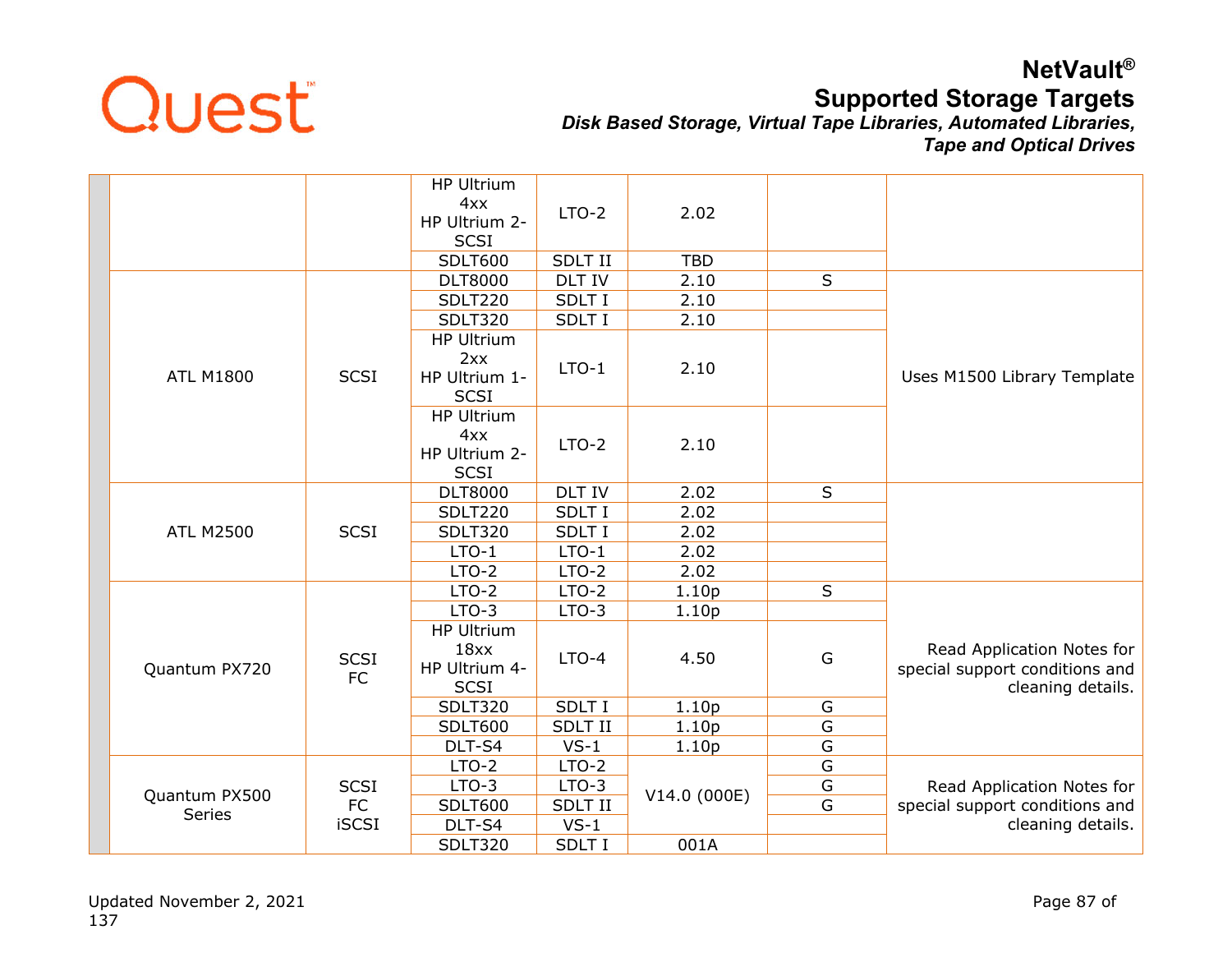### **NetVault® Supported Storage Targets**

|                  |                          | <b>DLT4000</b>       | DLT III       | 0001 | $\sf S$                            |  |
|------------------|--------------------------|----------------------|---------------|------|------------------------------------|--|
|                  | <b>SCSI</b>              | <b>DLT7000</b>       | <b>DLT IV</b> | 0001 | $\overline{\mathsf{s}}$            |  |
| <b>ATL P1000</b> |                          | <b>DLT8000</b>       | <b>DLT IV</b> | 0001 | $\overline{\mathsf{s}}$            |  |
|                  |                          | <b>SDLT320</b>       | SDLT I        | 0001 | N/A                                |  |
|                  |                          | <b>DLT7000</b>       | DLT IV        | 0001 | S                                  |  |
| ATL 7100         | <b>SCSI</b>              | <b>DLT8000</b>       | DLT IV        | 0001 | $\overline{\mathsf{s}}$            |  |
|                  |                          | <b>SDLT320</b>       | SDLT I        | 0001 | N/A                                |  |
|                  |                          | <b>DLT7000</b>       | DLT IV        | 0001 | $\sf S$                            |  |
|                  |                          | <b>DLT8000</b>       | <b>DLT IV</b> | 0001 | $\overline{\mathsf{s}}$            |  |
|                  |                          | SDLT320              | SDLT I        | 0001 | N/A                                |  |
| <b>ATL P2000</b> | <b>SCSI</b>              | <b>HP Ultrium</b>    |               |      |                                    |  |
|                  | FC                       | 2xx                  | $LTO-1$       | 0001 |                                    |  |
|                  |                          | HP Ultrium 1-        |               |      |                                    |  |
|                  |                          | <b>SCSI</b>          |               |      |                                    |  |
|                  |                          | <b>DLT7000</b>       | DLT IV        | 0001 | $\sf S$                            |  |
|                  |                          | <b>DLT8000</b>       | DLT IV        | 0001 | $\overline{\overline{\mathsf{s}}}$ |  |
|                  | <b>SCSI</b>              | SDLT320              | SDLT I        | 0001 | N/A                                |  |
| ATL P3000        | FC                       | <b>HP Ultrium</b>    |               |      |                                    |  |
|                  |                          | 2xx<br>HP Ultrium 1- | $LTO-1$       | 0001 |                                    |  |
|                  |                          | <b>SCSI</b>          |               |      |                                    |  |
|                  |                          | <b>DLT8000</b>       | DLT IV        | 0001 | S                                  |  |
|                  |                          | SDLT320              | SDLT I        | 0001 | N/A                                |  |
|                  | <b>SCSI</b>              | <b>HP Ultrium</b>    |               |      |                                    |  |
| <b>ATL P4000</b> | FC                       | 2xx                  |               |      |                                    |  |
|                  |                          | HP Ultrium 1-        | $LTO-1$       | 0001 |                                    |  |
|                  |                          | <b>SCSI</b>          |               |      |                                    |  |
|                  |                          | <b>DLT7000</b>       | DLT IV        | 0001 | $\mathsf S$                        |  |
|                  |                          | <b>DLT8000</b>       | DLT IV        | 0001 | $\overline{\mathsf{s}}$            |  |
|                  |                          | SDLT320              | SDLT I        | 0001 | N/A                                |  |
| <b>ATL P6000</b> | <b>SCSI</b><br><b>FC</b> | <b>HP Ultrium</b>    |               |      |                                    |  |
|                  |                          | 2xx                  | $LTO-1$       | 0001 |                                    |  |
|                  |                          | HP Ultrium 1-        |               |      |                                    |  |
|                  |                          | <b>SCSI</b>          |               |      |                                    |  |
| <b>ATL P7000</b> |                          | <b>DLT8000</b>       | DLT IV        | 0001 | $\mathsf{S}$                       |  |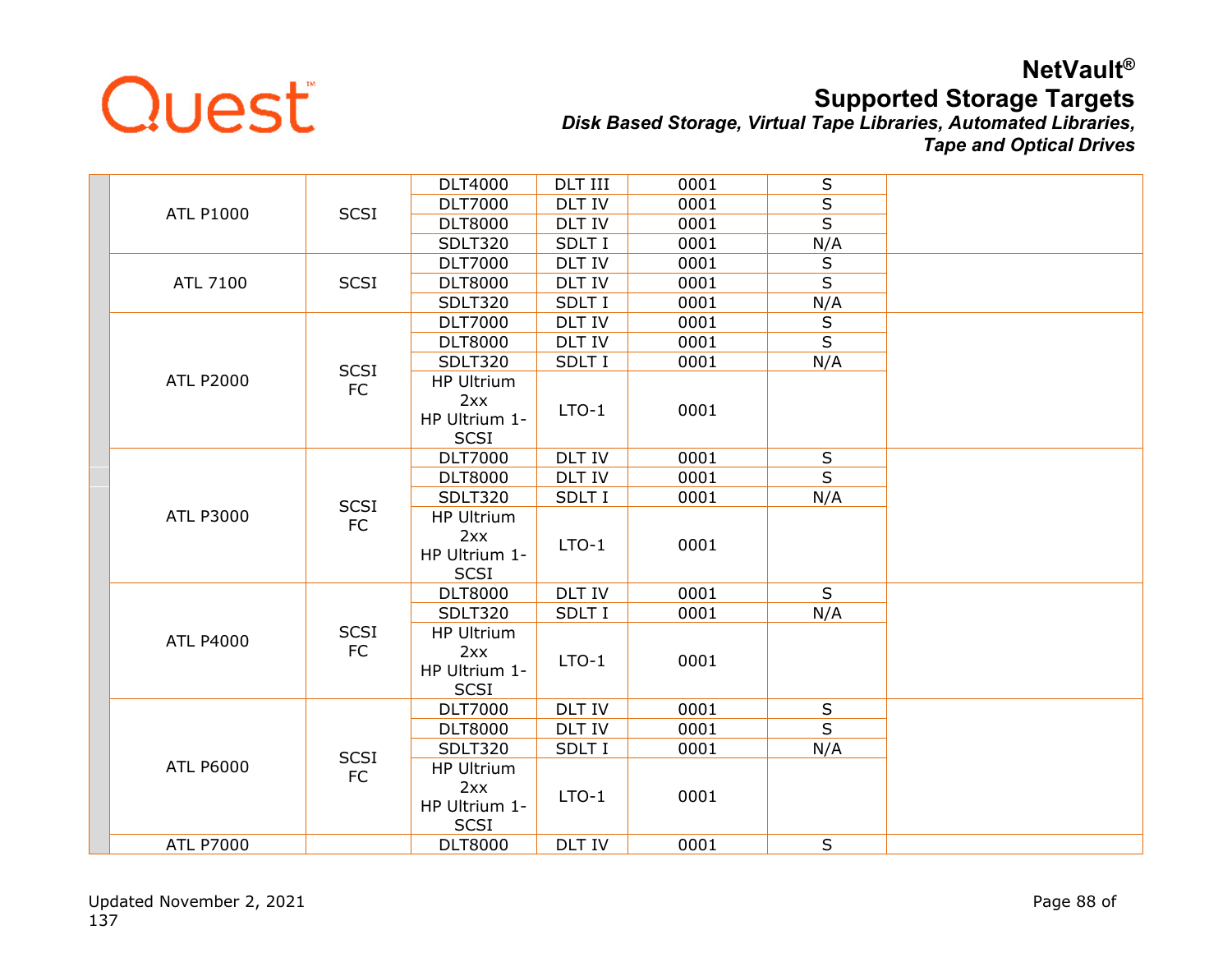#### **NetVault® Supported Storage Targets**  *Disk Based Storage, Virtual Tape Libraries, Automated Libraries,*

|                   | SDLT320                                           | SDLT I  | 0001 | N/A |
|-------------------|---------------------------------------------------|---------|------|-----|
| <b>SCSI</b><br>FC | HP Ultrium<br>2xx<br>HP Ultrium 1-<br><b>SCSI</b> | $LTO-1$ | 0001 |     |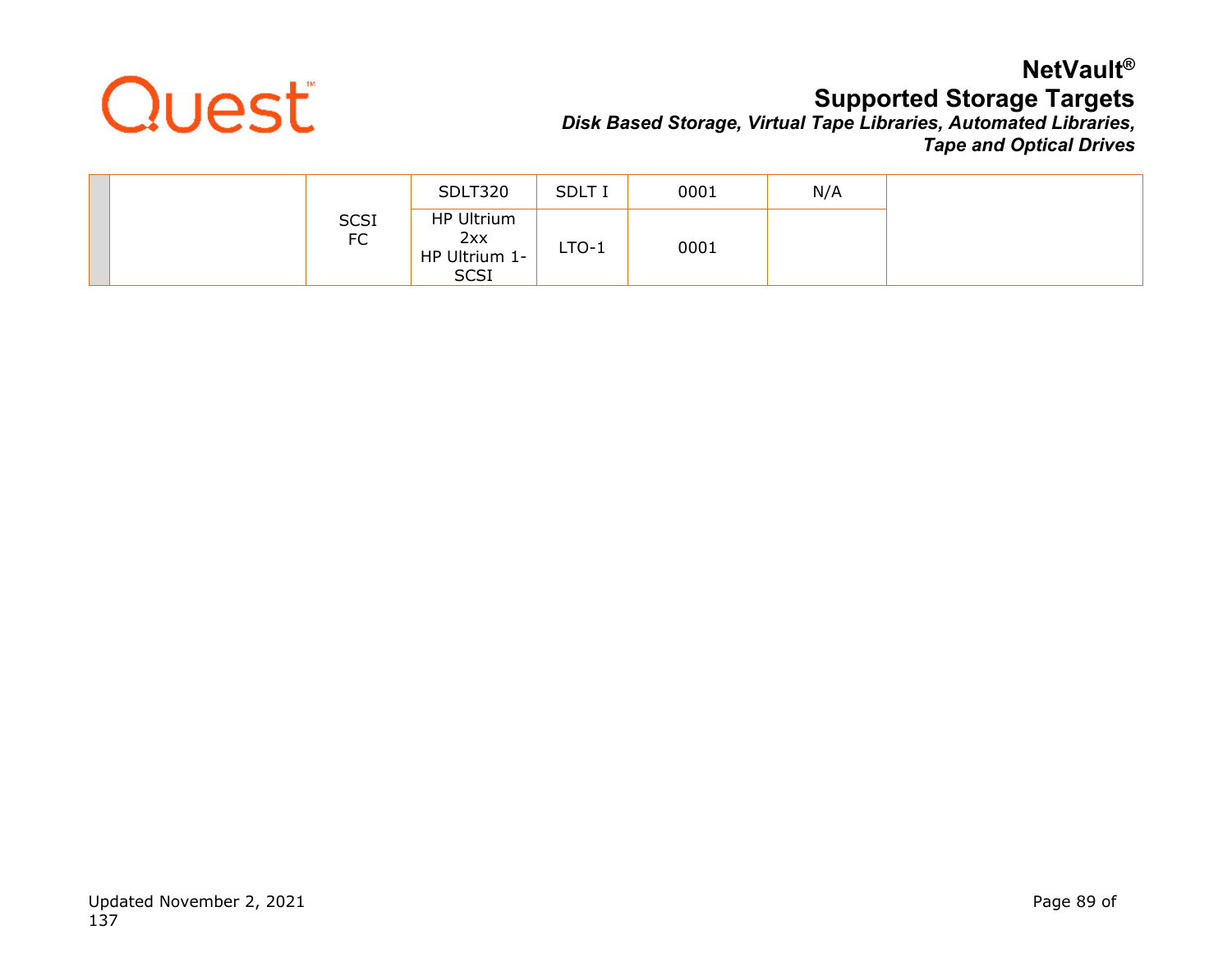#### **NetVault® Supported Storage Targets**

|                                 |                  |                       | <b>Sony</b>                     |                            |                                                  |                         |
|---------------------------------|------------------|-----------------------|---------------------------------|----------------------------|--------------------------------------------------|-------------------------|
| <b>Model</b>                    | <b>Interface</b> | Sub-<br><b>Models</b> | <b>Primary</b><br><b>Format</b> | <b>Min</b><br><b>Level</b> | <b>Cleaning</b><br><b>Tape</b><br><b>Support</b> | <b>Notes</b>            |
| <b>TSL-A300C</b>                | <b>SCSI</b>      | SDX-300               | $AIT-1$                         | 0000                       |                                                  |                         |
| <b>TSL-A500C</b>                | <b>SCSI</b>      | SDX-500               | $AIT-2$                         | 0000                       |                                                  |                         |
| TSL-11000 Autoloader            | <b>SCSI</b>      | DDS-4                 | DDS-4                           | L0u6                       | $\overline{\mathsf{s}}$                          |                         |
|                                 |                  | SDX-3xx               | $AIT-1$                         | 0100                       |                                                  |                         |
|                                 |                  | SDX-4xx               | $AIT-1$                         | 0100                       |                                                  |                         |
|                                 |                  | SDX-5xx               | $AIT-2$                         | 0100                       |                                                  |                         |
| $LIB-81$                        | <b>SCSI</b>      | SDX-7xx               | $AIT-3$                         | 0106                       | S                                                |                         |
|                                 |                  | SDX-8xx               | $AIT-3$                         | 0106                       |                                                  |                         |
|                                 |                  | SDX-9xx               | $AIT-4$                         | 0106                       |                                                  |                         |
|                                 |                  | SDX-11xx              | $AIT-5$                         | 0109                       |                                                  |                         |
|                                 |                  | SDX-3xx               | $AIT-1$                         | 0100                       |                                                  |                         |
|                                 |                  | SDX-4xx               | $\overline{A}$ IT-1             | 0100                       |                                                  |                         |
|                                 |                  | SDX-5xx               | $AIT-2$                         | 0104                       |                                                  |                         |
| $LIB-D81$                       | <b>SCSI</b>      | SDX-7xx               | $AIT-3$                         | 0104                       | $\sf S$                                          |                         |
|                                 |                  | SDX-8xx               | $AIT-3$                         | 0104                       |                                                  |                         |
|                                 |                  | SDX-9xx               | $AIT-4$                         | 0104                       |                                                  |                         |
|                                 |                  | SDX-11xx              | $AIT-5$                         | 0109                       |                                                  |                         |
|                                 | <b>SCSI</b>      | SDX-3xx               | $AIT-1$                         | 1019                       | $\sf S$                                          |                         |
| $LIB-152 / E$                   |                  | SDX-5xx               | $AIT-2$                         | 1019                       | $\overline{s}$                                   |                         |
|                                 |                  | SDX-7xx               | $AIT-3$                         | 1019                       |                                                  |                         |
|                                 |                  | SDX-3xx               | $AIT-1$                         | 0102                       |                                                  |                         |
|                                 |                  | SDX-4xx               | $AIT-1$                         | 0102                       |                                                  |                         |
|                                 |                  | SDX-500               | $AIT-2$                         | 0102                       |                                                  | *AIT-3 Ex drives are    |
| LIB-162                         | <b>SCSI</b>      | SDX-700               | $AIT-3$                         | 0203                       | S                                                | supported with standard |
|                                 |                  | SDX-800               | $AIT-3$                         | 0203                       |                                                  | cleaning                |
|                                 |                  | SDX-900               | $AIT-4$                         | 0203                       |                                                  |                         |
|                                 |                  | SDX-1100              | $AIT-5$                         | 0206                       |                                                  |                         |
|                                 |                  | SDX-3xx               | $AIT-1$                         | S019                       | $\sf S$                                          |                         |
| LIB-302                         | <b>SCSI</b>      | SDX-5xx               | $AIT-2$                         | S019                       | S                                                |                         |
|                                 |                  | SDX-7xx               | $AIT-3$                         | S019                       |                                                  |                         |
| LIB-304                         | <b>SCSI</b>      | SDX-5xx               | $AIT-2$                         | 0001                       | $\sf S$                                          |                         |
| Updated November 2, 2021<br>137 |                  |                       |                                 |                            |                                                  | Page 90 of              |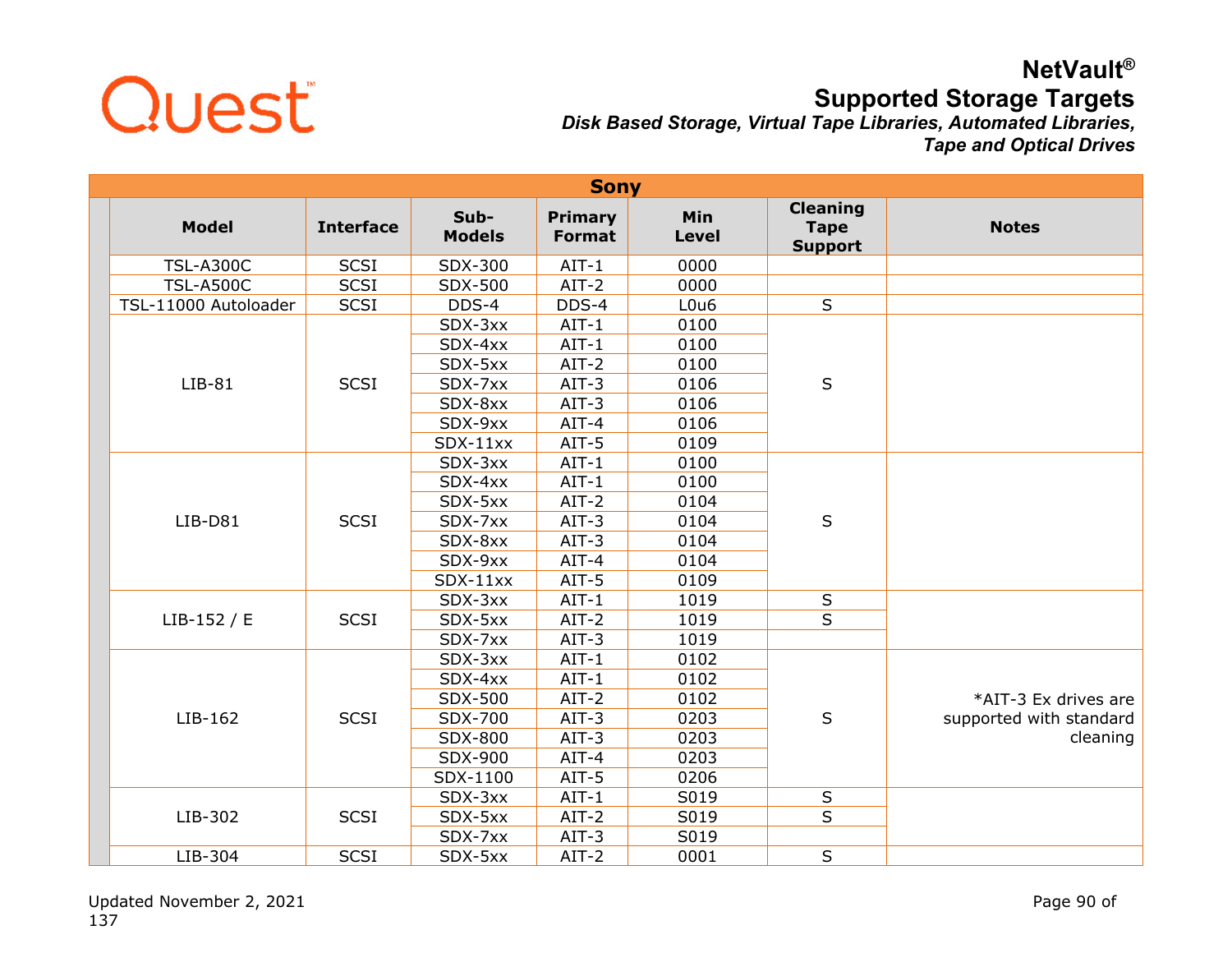## **NetVault® Supported Storage Targets**

| <b>SCSI</b><br>DTF-1<br>1.20<br>DMS-B9<br>GY-2120<br><b>SCSI</b><br>DTF-2<br>DMS-B80L<br>GY-8240<br>1.10<br>DMS-B150L<br><b>SCSI</b><br>DTF-2<br>1.10<br>GY-8240<br>SAIT-1<br>SDZ-1xx<br>SAIT-2<br>SDZ-2xx<br>3.01<br>IBM Ultrium 3<br>CSM-200 BS/BF<br><b>SCSI</b><br>IBM 3580-<br>$LTO-3$<br>S<br>CSM-100 BS/BF<br>FC.<br>TD3<br>CSM-60 BS/BF<br>IBM Ultrium 4<br>6.30<br>IBM 3580-<br>$LTO-4$<br>TD4<br>SAIT-1<br>SDZ-1xx<br>SAIT-2<br>SDZ-2xx<br><b>SCSI</b><br>G<br>$CSM-20$<br>0102 |  |  |           |               |  |  |  |
|-------------------------------------------------------------------------------------------------------------------------------------------------------------------------------------------------------------------------------------------------------------------------------------------------------------------------------------------------------------------------------------------------------------------------------------------------------------------------------------------|--|--|-----------|---------------|--|--|--|
|                                                                                                                                                                                                                                                                                                                                                                                                                                                                                           |  |  |           |               |  |  |  |
|                                                                                                                                                                                                                                                                                                                                                                                                                                                                                           |  |  |           |               |  |  |  |
|                                                                                                                                                                                                                                                                                                                                                                                                                                                                                           |  |  |           |               |  |  |  |
|                                                                                                                                                                                                                                                                                                                                                                                                                                                                                           |  |  |           |               |  |  |  |
|                                                                                                                                                                                                                                                                                                                                                                                                                                                                                           |  |  |           |               |  |  |  |
|                                                                                                                                                                                                                                                                                                                                                                                                                                                                                           |  |  |           |               |  |  |  |
|                                                                                                                                                                                                                                                                                                                                                                                                                                                                                           |  |  |           |               |  |  |  |
|                                                                                                                                                                                                                                                                                                                                                                                                                                                                                           |  |  |           |               |  |  |  |
|                                                                                                                                                                                                                                                                                                                                                                                                                                                                                           |  |  |           |               |  |  |  |
|                                                                                                                                                                                                                                                                                                                                                                                                                                                                                           |  |  |           |               |  |  |  |
|                                                                                                                                                                                                                                                                                                                                                                                                                                                                                           |  |  |           |               |  |  |  |
|                                                                                                                                                                                                                                                                                                                                                                                                                                                                                           |  |  |           |               |  |  |  |
|                                                                                                                                                                                                                                                                                                                                                                                                                                                                                           |  |  |           |               |  |  |  |
|                                                                                                                                                                                                                                                                                                                                                                                                                                                                                           |  |  | <b>FC</b> | IBM Ultrium 3 |  |  |  |
| IBM 3580-<br>$LTO-3$                                                                                                                                                                                                                                                                                                                                                                                                                                                                      |  |  |           |               |  |  |  |
| TD <sub>3</sub>                                                                                                                                                                                                                                                                                                                                                                                                                                                                           |  |  |           |               |  |  |  |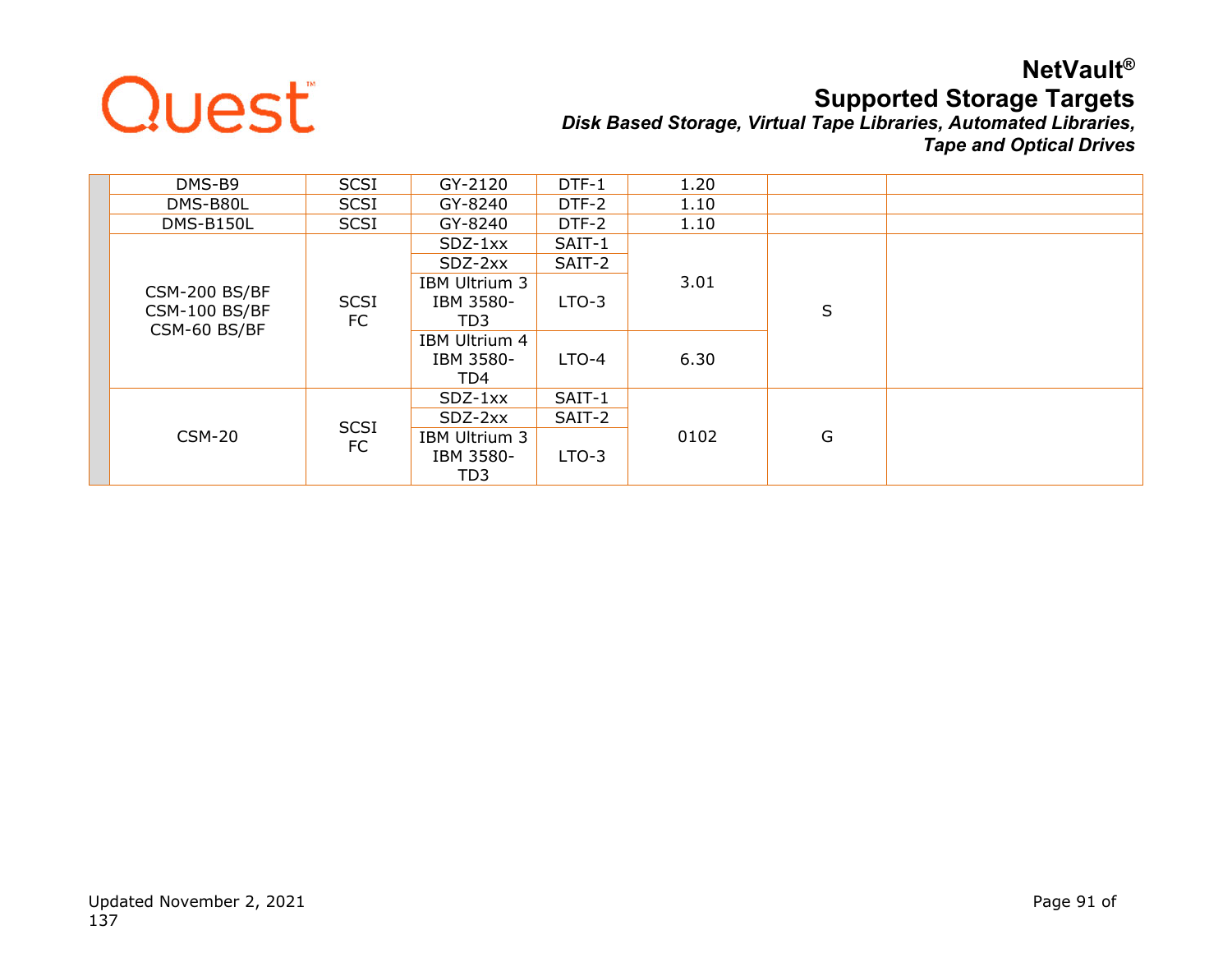#### **NetVault® Supported Storage Targets**

|              |                          |                       | <b>SpectraLogic</b>             |                     |                                                  |                         |
|--------------|--------------------------|-----------------------|---------------------------------|---------------------|--------------------------------------------------|-------------------------|
| <b>Model</b> | <b>Interface</b>         | Sub-<br><b>Models</b> | <b>Primary</b><br><b>Format</b> | Min<br><b>Level</b> | <b>Cleaning</b><br><b>Tape</b><br><b>Support</b> | <b>Notes</b>            |
| Spectra 2K   |                          | SDX-3xx               | $AIT-1$                         | 0001                | S                                                |                         |
|              | <b>SCSI</b>              | SDX-5xx               | $AIT-2$                         | 0001                | S                                                |                         |
|              | <b>FC</b>                | SDX-7xx               | $AIT-3$                         | 1020                |                                                  |                         |
|              |                          | SDX-9xx               | $AIT-4$                         | 0001                |                                                  |                         |
|              |                          | SDX-3xx               | $AIT-1$                         | 0001                | $\sf S$                                          |                         |
|              | <b>iSCSI</b>             | SDX-5xx               | $AIT-2$                         | 0001                | $\overline{\mathsf{s}}$                          | Both iSCSI and NDMP are |
|              | <b>NDMP</b>              | SDX-7xx               | $AIT-3$                         | 1020                |                                                  | supported GBE protocols |
|              |                          | SDX-9xx               | $AIT-4$                         | 0001                |                                                  |                         |
|              |                          | SDX-5xx               | $AIT-2$                         | 5.00.15             | $\overline{\mathsf{s}}$                          |                         |
| Spectra 10K  | <b>SCSI</b>              | SDX-7xx               | $AIT-3$                         | 0001                |                                                  |                         |
|              | <b>FC</b>                | SDX-9xx               | $AIT-4$                         | 0001                |                                                  |                         |
| Spectra 12K  |                          | SDX-5xx               | $AIT-2$                         | 0126                |                                                  |                         |
|              | <b>SCSI</b><br><b>FC</b> | SDX-7xx               | $AIT-3$                         | 0001                |                                                  |                         |
|              |                          | SDX-9xx               | $AIT-4$                         | 0001                |                                                  |                         |
|              | <b>NDMP</b>              | SDX-5xx               | $AIT-2$                         | 4.1.16              |                                                  |                         |
|              |                          | SDX-7xx               | $AIT-3$                         | 0001                |                                                  |                         |
|              |                          | SDX-9xx               | $AIT-4$                         | 0001                |                                                  |                         |
|              | <b>SCSI</b><br><b>FC</b> | SDX-5xx               | $AIT-2$                         | 0001                |                                                  |                         |
|              |                          | SDX-7xx               | $AIT-3$                         | 0126                |                                                  |                         |
|              |                          | SDX-9xx               | $AIT-4$                         | 0001                |                                                  |                         |
| Spectra 20K  |                          | SDX-5xx               | $AIT-2$                         | 0001                |                                                  |                         |
|              | <b>NDMP</b>              | SDX-7xx               | $AIT-3$                         | 4.1.16              |                                                  |                         |
|              |                          | SDX-9xx               | $AIT-4$                         | 0001                |                                                  |                         |
|              |                          | SDX-5xx               | $AIT-2$                         | 0126                |                                                  |                         |
|              | <b>SCSI</b>              | $SDX-7xx$             | $AIT-3$                         | 0001                |                                                  |                         |
|              | <b>FC</b>                | SDX-9xx               | $AIT-4$                         | 0001                |                                                  |                         |
| Spectra 64K  |                          | SDX-5xx               | $AIT-2$                         | 4.1.16              |                                                  |                         |
|              | <b>NDMP</b>              | SDX-7xx               | $AIT-3$                         | 0001                |                                                  |                         |
|              |                          | SDX-9xx               | $AIT-4$                         | 0001                |                                                  |                         |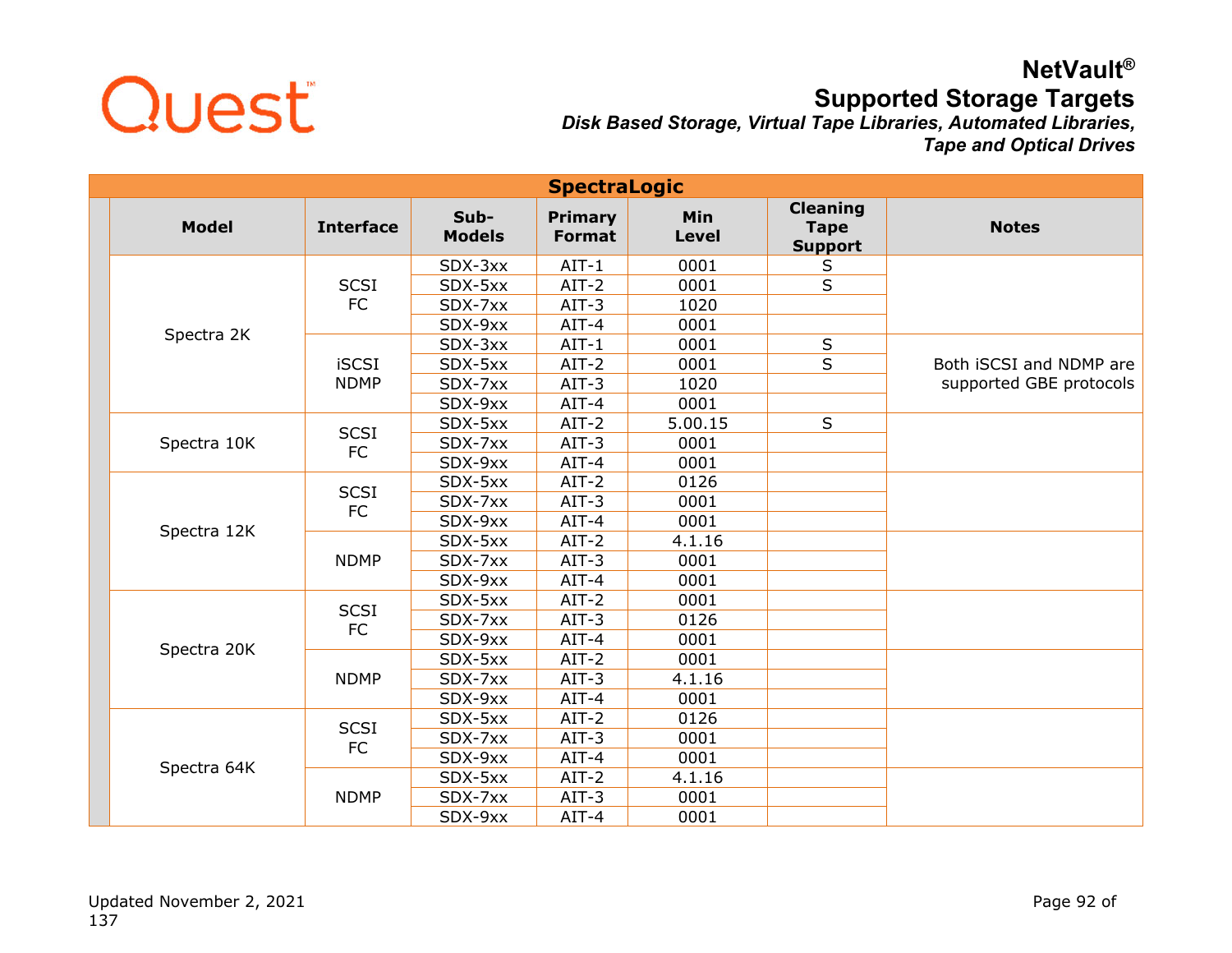

|  | T24             | <b>SCSI</b><br><b>SCSI</b><br><b>FC</b> | <b>HP Ultrium</b><br>4xx<br>HP Ultrium 2-<br><b>SCSI</b><br>IBM Ultrium 3<br>IBM 3580-<br>TD <sub>3</sub> | $LTO-2$<br>$LTO-3$ | V2.00<br>V2.00       | G<br>G  |  |
|--|-----------------|-----------------------------------------|-----------------------------------------------------------------------------------------------------------|--------------------|----------------------|---------|--|
|  |                 | <b>SCSI</b><br>FC                       | IBM Ultrium 4<br>IBM 3580-<br>TD4                                                                         | $LTO-4$            | V2.00                | G       |  |
|  |                 |                                         | IBM Ultrium 2<br>IBM 3580-<br>TD <sub>2</sub>                                                             | $LTO-2$            |                      | G       |  |
|  | Spectra T50/S50 | <b>SCSI</b><br><b>FC</b>                | IBM Ultrium 3<br>IBM 3580-<br>TD <sub>3</sub>                                                             | $LTO-3$            | V2.00                | G       |  |
|  |                 |                                         | IBM Ultrium 4<br>IBM 3580-<br>TD4                                                                         | $LTO-4$            | V2.00                | $\sf S$ |  |
|  |                 |                                         | IBM Ultrium 3<br>IBM 3580-<br>TD <sub>3</sub>                                                             | $LTO-3$            |                      | $\sf S$ |  |
|  |                 | <b>SCSI</b><br><b>FC</b>                | IBM Ultrium 4<br>IBM 3580-<br>TD4                                                                         |                    | V2.00                | $\sf S$ |  |
|  | Spectra T50e    |                                         | <b>IBM TS2240</b><br>IBM<br>ULT3580-<br>HH4<br>IBM Ultrium-<br>HH4                                        | $LTO-4$            | BlueScale_10.5<br>.8 | $\sf S$ |  |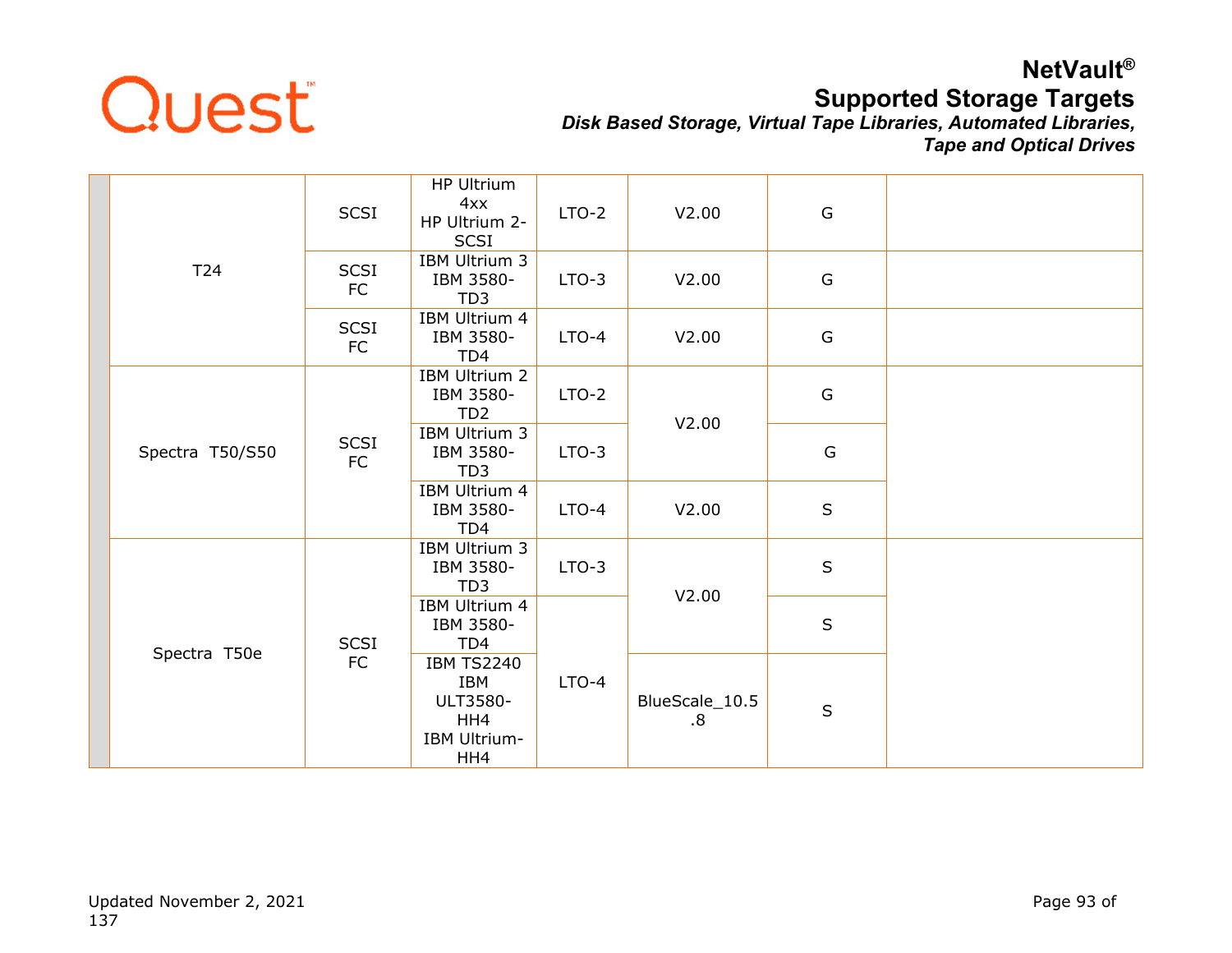

|              | <b>FC</b><br>SAS         | IBM Ultrium 5<br><b>HH</b><br>IBM<br>ULT3580-<br>HH <sub>5</sub><br><b>TS2250</b> | LTO-5   | BlueScale_11.1                 | $\mathsf{S}$ |  |
|--------------|--------------------------|-----------------------------------------------------------------------------------|---------|--------------------------------|--------------|--|
|              | <b>FC</b><br>SAS         | IBM Ultrium 6<br><b>HH</b><br>IBM<br>ULT3580-<br>HH <sub>6</sub><br>TS2260        | LTO-6   | BlueScale_12.4                 | $\sf S$      |  |
|              | <b>FC</b><br>SAS         | IBM Ultrium 7<br>HH<br>IBM<br>ULT3580-<br>HH <sub>7</sub><br>TS2270               | $LTO-7$ | BlueScale_12.6<br>.45          | S            |  |
|              | <b>FC</b><br><b>SAS</b>  | IBM Ultrium 8<br>HH<br>IBM<br>ULT3580-<br>HH <sub>8</sub><br><b>TS2280</b>        | $LTO-8$ | BlueScale12.7.<br>03-20170726F | $\sf S$      |  |
|              | <b>SCSI</b><br><b>FC</b> | IBM Ultrium 2<br>IBM 3580-<br>TD <sub>2</sub>                                     | $LTO-2$ | V2.00                          | $\sf S$      |  |
| Spectra T120 | <b>SCSI</b><br><b>FC</b> | IBM Ultrium 3<br>IBM 3580-<br>TD <sub>3</sub>                                     | $LTO-3$ |                                | $\sf S$      |  |
|              | <b>SCSI</b><br><b>FC</b> | IBM Ultrium 4<br>IBM 3580-<br>TD4                                                 | $LTO-4$ | V2.00                          | $\sf S$      |  |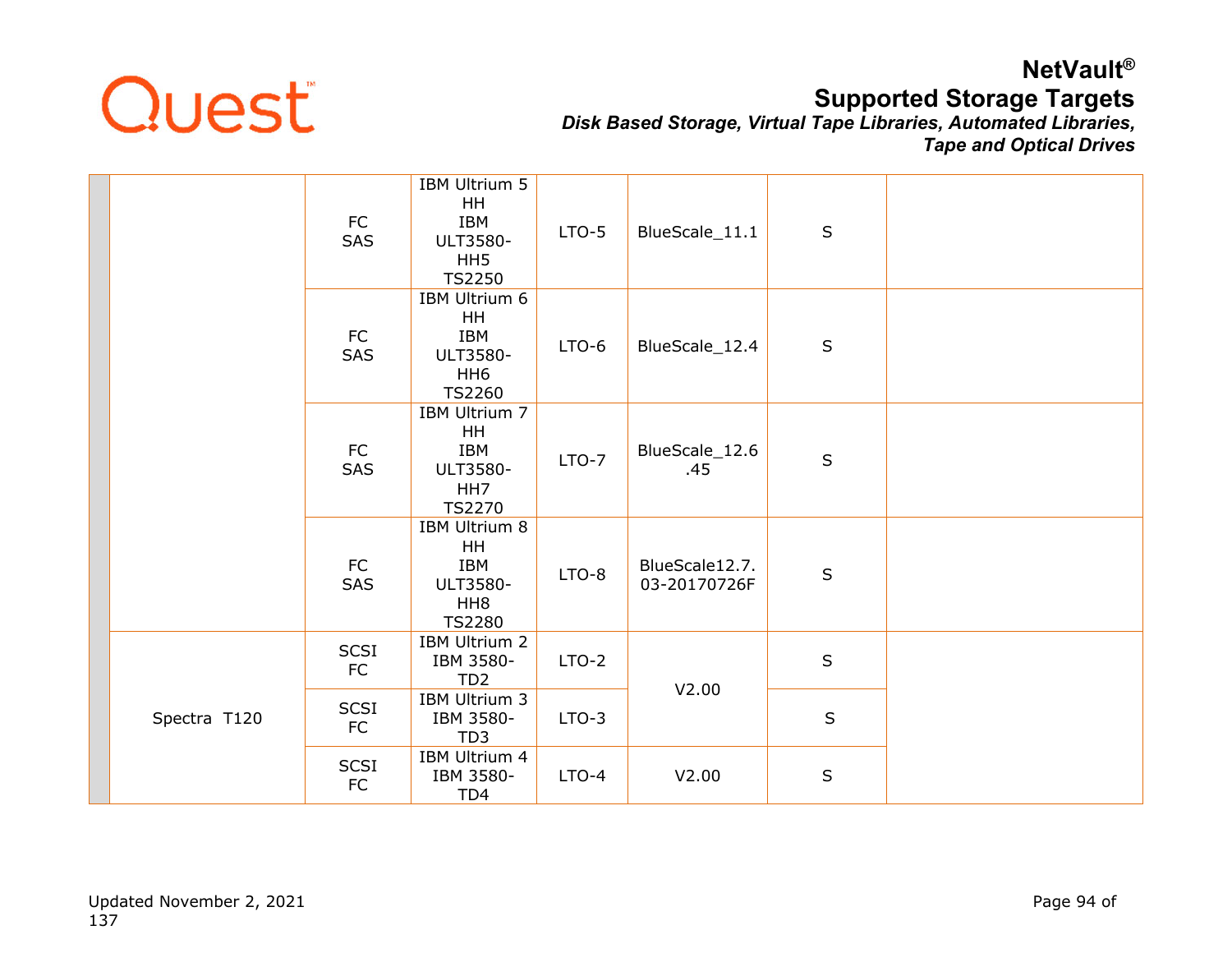

|              | <b>SCSI</b><br>FC        | IBM Ultrium 5<br>HH<br>IBM<br>ULT3580-<br>HH <sub>5</sub><br>TS2250 | $LTO-5$ | BlueScale_11.1        | $\mathsf S$ |  |
|--------------|--------------------------|---------------------------------------------------------------------|---------|-----------------------|-------------|--|
|              | <b>FC</b><br>SAS         | IBM Ultrium 6<br>HH<br>IBM<br>ULT3580-<br>HH <sub>6</sub><br>TS2260 | LTO-6   | BlueScale_12.4        | $\mathsf S$ |  |
|              | <b>FC</b><br><b>SAS</b>  | IBM Ultrium 7<br>HH<br>IBM<br>ULT3580-<br>HH <sub>7</sub><br>TS2270 | $LTO-7$ | BlueScale_12.6<br>.45 | $\sf S$     |  |
|              | <b>SCSI</b>              | SDZ-1xx                                                             | SAIT-1  | V2.00                 |             |  |
|              | <b>SCSI</b>              | IBM Ultrium 2<br>IBM 3580-<br>TD <sub>2</sub>                       | $LTO-2$ | V2.00                 | $\sf S$     |  |
|              | <b>SCSI</b><br>FC        | IBM Ultrium 3<br>IBM 3580-<br>TD <sub>3</sub>                       | $LTO-3$ | V2.00                 | $\sf S$     |  |
| Spectra T950 | <b>SCSI</b><br><b>FC</b> | IBM Ultrium 4<br>IBM 3580-<br>TD4                                   | $LTO-4$ | V2.00                 | $\sf S$     |  |
|              | <b>FC</b>                | IBM Ultrium 5<br>FH.<br>IBM<br>ULT3580-TD5<br>TS2350                | $LTO-5$ | BlueScale_11.1        | $\sf S$     |  |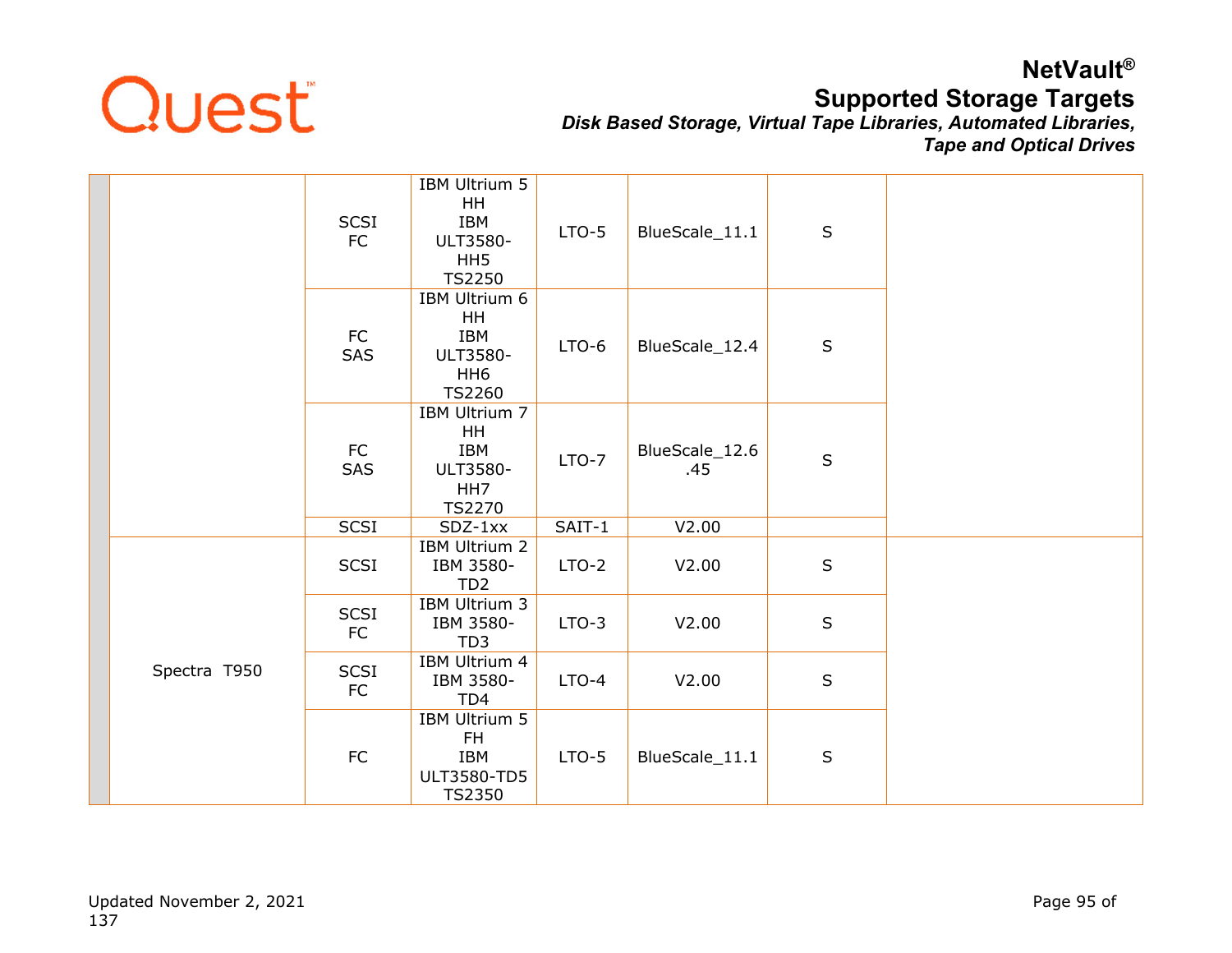

|                           | ${\sf FC}$               | IBM Ultrium 6<br>FH.<br><b>IBM</b><br>ULT3580-TD6<br>TS2360              | $LTO-6$ | BlueScale_12.4<br>.45      | $\mathsf S$ |  |
|---------------------------|--------------------------|--------------------------------------------------------------------------|---------|----------------------------|-------------|--|
|                           | FC                       | IBM Ultrium 7<br>FH.<br><b>IBM</b><br>ULT3580-TD7<br>TS2370              | $LTO-7$ | BlueScale_12.4<br>.45      | S           |  |
|                           | <b>SCSI</b>              | SDLT600                                                                  | SDLT II | V2.00                      |             |  |
|                           | <b>SCSI</b>              | SDZ-1xx                                                                  | SAIT-1  | V2.00                      |             |  |
|                           | <b>SCSI</b>              | RXT (LTO-2)                                                              | $LTO-2$ | V2.00                      | N/A         |  |
|                           | FC                       | <b>IBM TS1150</b>                                                        | 3592    | v2.01A10<br>BlueScale 12.6 | G           |  |
|                           | <b>SCSI</b><br>FC        | IBM Ultrium 3<br>IBM 3580-<br>TD <sub>3</sub>                            | $LTO-3$ | V2.00                      | $\sf S$     |  |
|                           | <b>SCSI</b><br>FC        | IBM Ultrium 4<br>IBM 3580-<br>TD4                                        | $LTO-4$ |                            |             |  |
| Spectra<br>T200/T380/T680 | <b>SCSI</b><br><b>FC</b> | IBM Ultrium 5<br><b>FH</b><br><b>IBM</b><br>ULT3580-TD5<br><b>TS2350</b> | $LTO-5$ | BlueScale_11.1             | $\mathsf S$ |  |
|                           | FC<br><b>SAS</b>         | IBM Ultrium 6<br><b>FH</b><br><b>IBM</b><br>ULT3580-TD6<br><b>TS2360</b> | $LTO-6$ | BlueScale_12.4             | $\sf S$     |  |
|                           | FC<br><b>SAS</b>         | IBM Ultrium 7<br>FH.<br><b>IBM</b><br>ULT3580-TD7<br>TS2370              | $LTO-7$ | BlueScale_12.6<br>.45      | $\sf S$     |  |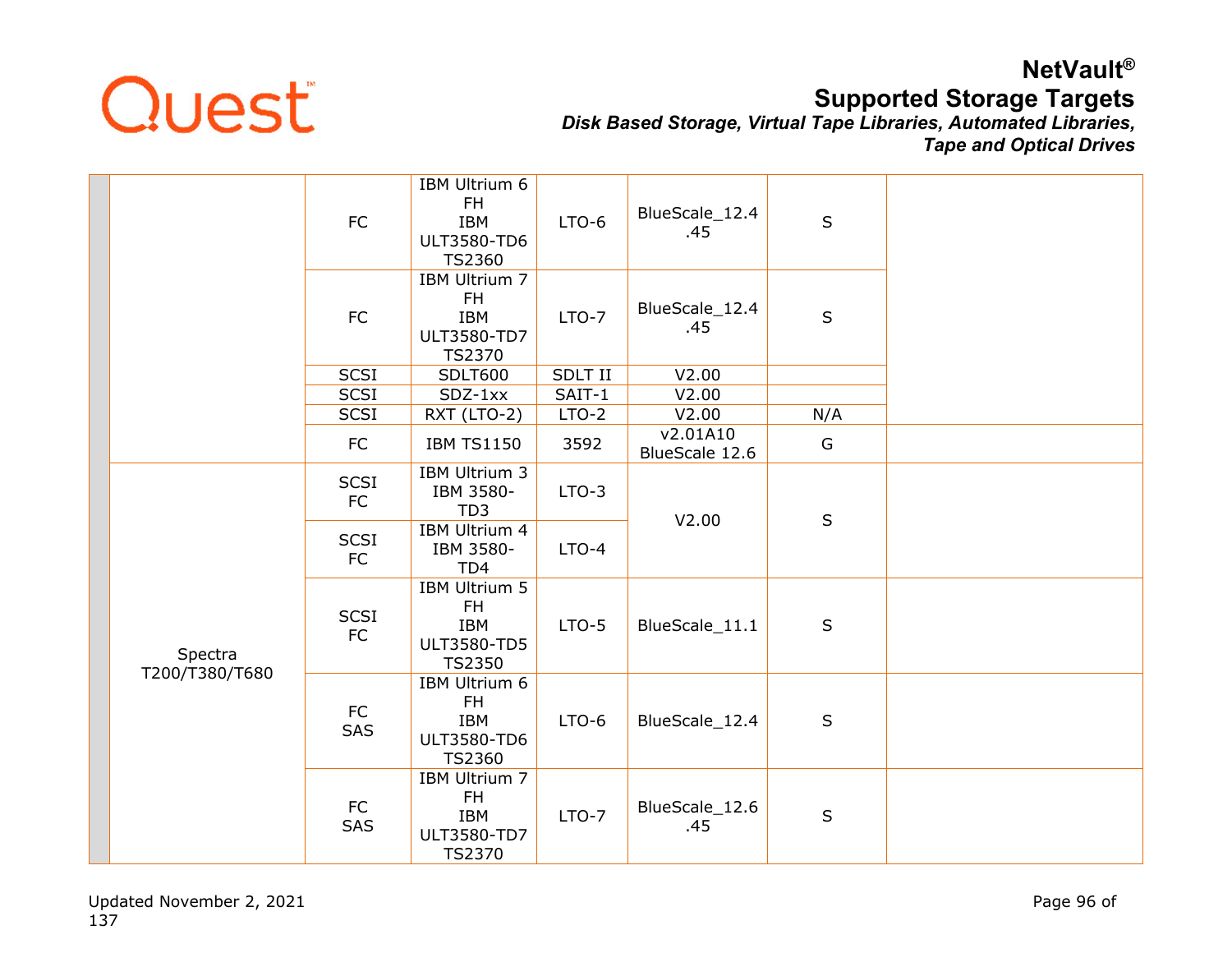

|          | <b>FC</b><br><b>SAS</b> | IBM Ultrium 8<br>FH.<br><b>IBM</b><br>ULT3580-TD8<br><b>TS2380</b> | $LTO-8$ | BlueScale12.7.<br>05-20171115F | $\sf S$     |  |
|----------|-------------------------|--------------------------------------------------------------------|---------|--------------------------------|-------------|--|
|          | FC                      | <b>IBM TS1150</b>                                                  | 3592    | v2.01A10<br>BlueScale 12.6     | G           |  |
|          |                         | IBM Ultrium 3<br>IBM 3580-<br>TD <sub>3</sub>                      | $LTO-3$ |                                | $\sf S$     |  |
|          | FC                      | IBM Ultrium 4<br>IBM 3580-<br>TD4                                  | $LTO-4$ | V2.00                          |             |  |
|          | FC                      | IBM Ultrium 5<br>FH.<br><b>IBM</b><br>ULT3580-TD5<br><b>TS2350</b> | $LTO-5$ | BlueScale_11.1                 | $\mathsf S$ |  |
| T-Finity | FC                      | IBM Ultrium 6<br>FH.<br>IBM<br>ULT3580-TD6<br>TS2360               | $LTO-6$ | BlueScale_12.4                 | $\sf S$     |  |
|          | FC                      | IBM Ultrium 7<br><b>FH</b><br><b>IBM</b><br>ULT3580-TD7<br>TS2370  | $LTO-7$ | BlueScale_12.6<br>.45          | $\sf S$     |  |
|          | ${\sf FC}$              | IBM Ultrium 8<br><b>FH</b><br>IBM<br>ULT3580-TD8<br><b>TS2380</b>  | $LTO-8$ | BlueScale12.7.<br>02-20170623F | $\sf S$     |  |
|          | FC                      | <b>IBM TS1150</b>                                                  | 3592    | v2.01A10<br>BlueScale 12.6     | G           |  |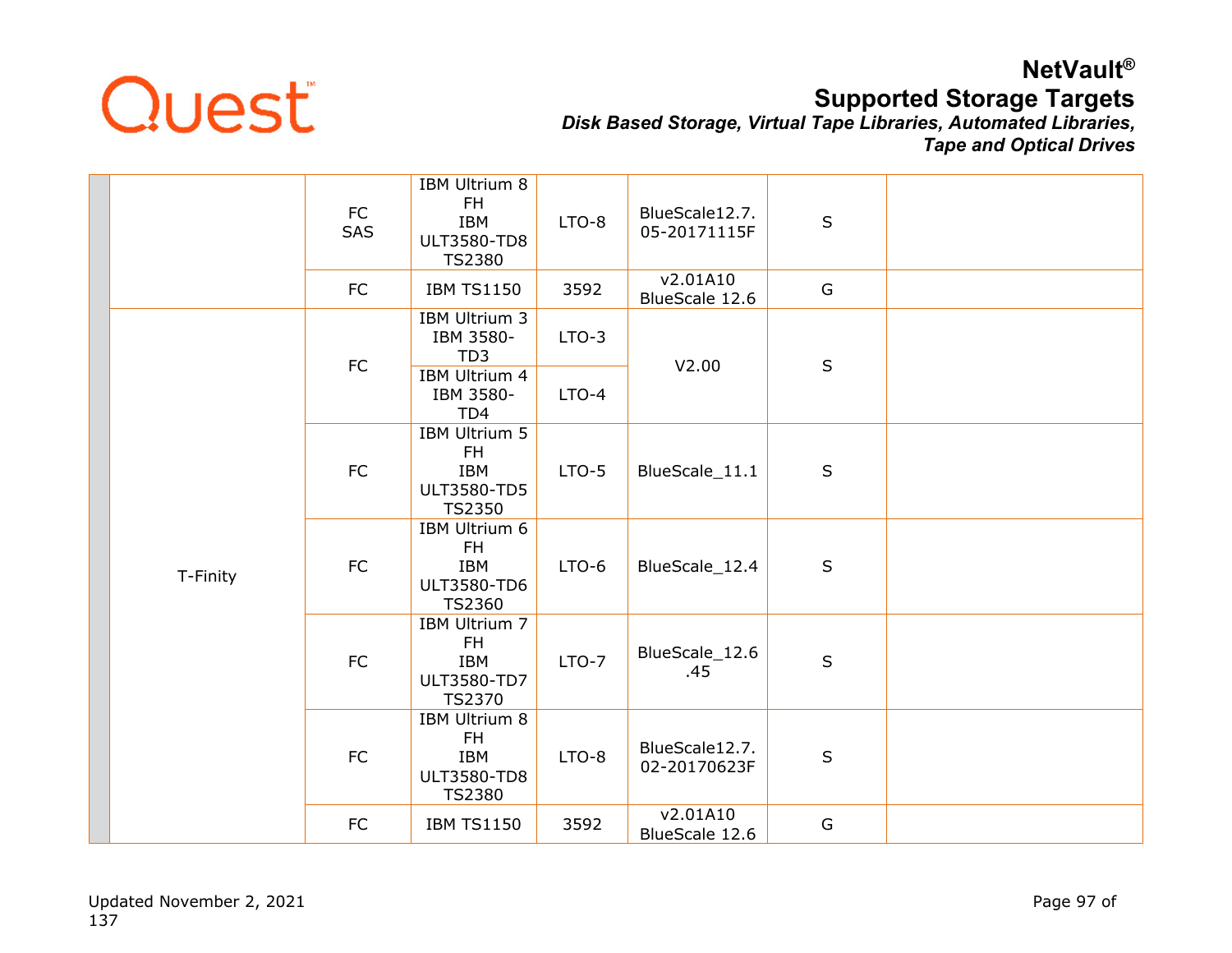

|     |                          |                          |                              |                                 | <b>Oracle / SUN / STK</b> |                                                  |                                 |
|-----|--------------------------|--------------------------|------------------------------|---------------------------------|---------------------------|--------------------------------------------------|---------------------------------|
|     | <b>Model</b>             | <b>Interface</b>         | Sub-<br><b>Models</b>        | <b>Primary</b><br><b>Format</b> | Min<br><b>Level</b>       | <b>Cleaning</b><br><b>Tape</b><br><b>Support</b> | <b>Notes</b>                    |
|     |                          |                          | 9840                         | <b>SUN</b><br><b>STK</b>        |                           |                                                  |                                 |
|     | 9310 PowerHorn           | VaultShare<br><b>APM</b> | 9940                         | <b>SUN</b><br><b>STK</b>        | <b>ACSLS 6.0.1</b>        |                                                  |                                 |
|     |                          |                          | 3592                         | IBM<br>Linear                   |                           |                                                  |                                 |
|     |                          |                          | <b>DLT4000</b>               | <b>DLT III</b>                  | 0001                      | $S^*$                                            |                                 |
|     |                          | <b>SCSI</b>              | <b>DLT7000</b>               | DLT IV                          | 0001                      | $\mathsf{S}^*$                                   |                                 |
|     | 9710                     | VaultShare<br><b>APM</b> | <b>DLT8000</b>               | DLT IV                          | 0001                      | $\mathsf{S}^*$                                   | * For Non-ACSLS<br>Environments |
|     |                          |                          | 9840                         | <b>SUN</b><br><b>STK</b>        | 0001                      | $S^*$                                            |                                 |
|     | 9730                     | <b>SCSI</b>              | <b>DLT4000</b>               | DLT III                         | 0001                      | $S^*$                                            | * For Non-ACSLS                 |
|     |                          | VaultShare<br><b>APM</b> | <b>DLT7000</b>               | <b>DLT IV</b>                   | 0001                      | $S^*$                                            | Environments                    |
|     | 9738 TimberWolf          | VaultShare<br><b>APM</b> | 9840                         | <b>SUN</b><br><b>STK</b>        | <b>ACSLS 6.0.1</b>        | N/A                                              |                                 |
|     |                          |                          | <b>DLT4000</b>               | <b>DLT III</b>                  |                           |                                                  |                                 |
|     |                          | <b>SCSI</b>              | <b>DLT7000</b>               | <b>DLT IV</b>                   |                           |                                                  |                                 |
|     | 9740                     | VaultShare<br><b>APM</b> | 9840                         | <b>SUN</b><br><b>STK</b>        | 2.00.02                   | N/A                                              |                                 |
|     |                          |                          | 9940                         | <b>SUN</b><br><b>STK</b>        |                           |                                                  |                                 |
|     |                          | SAS<br>${\sf FC}$        | HP Ultrium 5-<br><b>SCSI</b> | $LTO-5$                         | 0100                      | $\sf S$                                          |                                 |
|     | StorageTek SL150         | SAS<br>${\sf FC}$        | HP Ultrium 6-<br><b>SCSI</b> | $LTO-6$                         | 0100                      | S                                                |                                 |
| 137 | Updated November 2, 2021 |                          |                              |                                 |                           |                                                  | Page 98 of                      |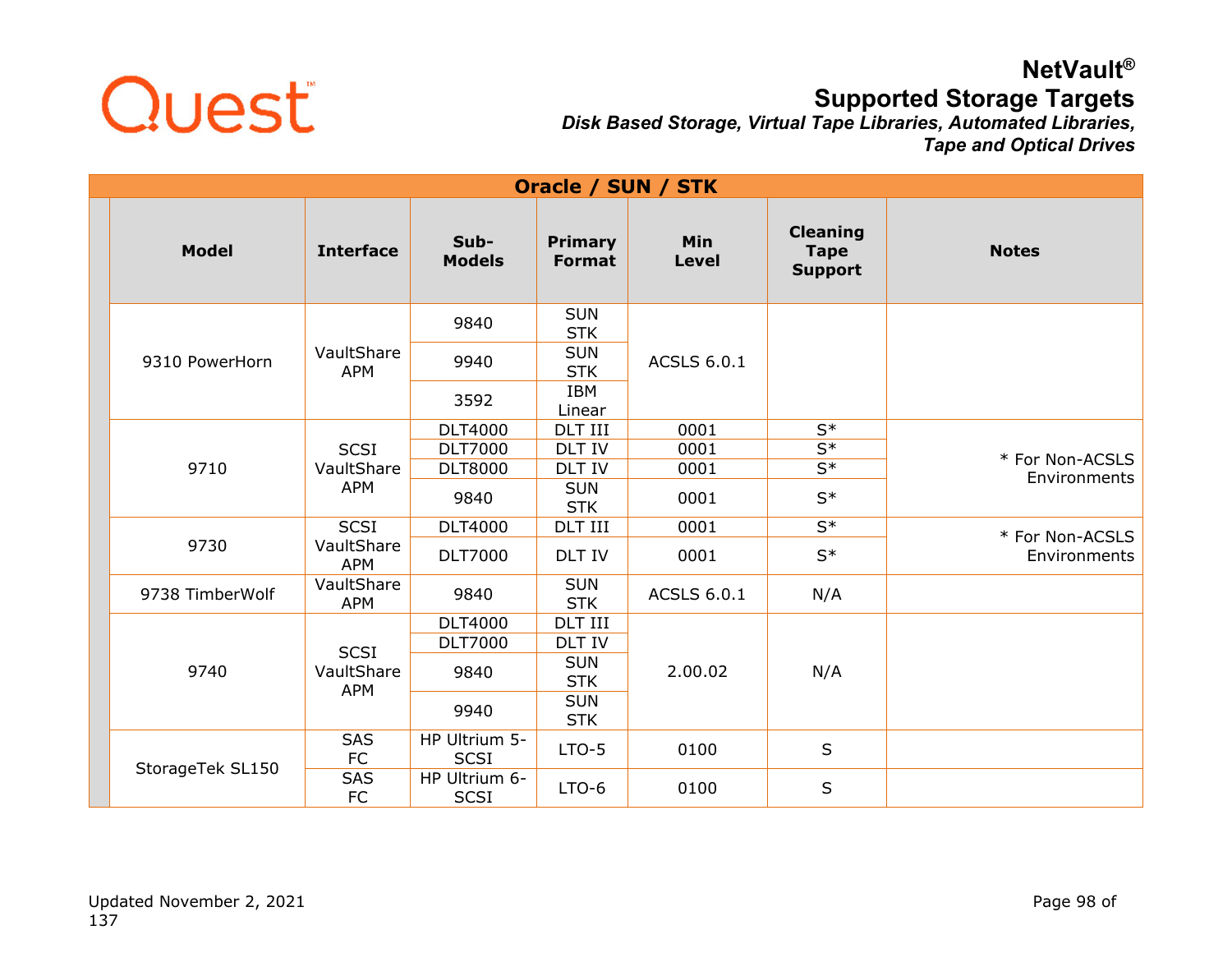#### **NetVault® Supported Storage Targets**  *Disk Based Storage, Virtual Tape Libraries, Automated Libraries,*

|  |                      |                                                      | <b>HP Ultrium</b><br>4xx<br>HP Ultrium 2-<br><b>SCSI</b><br>IBM Ultrium 2<br>IBM 3580-<br>TD <sub>2</sub> | $LTO-2$ | 1.00.7<br>(5.46.00)<br><b>OR</b><br>ACSLS 7.1 | $S^*$ |                                                                                      |
|--|----------------------|------------------------------------------------------|-----------------------------------------------------------------------------------------------------------|---------|-----------------------------------------------|-------|--------------------------------------------------------------------------------------|
|  | L500<br><b>SL500</b> | <b>SCSI</b><br><b>FC</b>                             | <b>HP Ultrium</b><br>9xx<br>HP Ultrium 3-<br><b>SCSI</b><br>IBM Ultrium 3<br>IBM 3580-<br>TD <sub>3</sub> | $LTO-3$ |                                               | $S^*$ | * For Non-ACSLS<br>Environments<br>** Minimum Firmware<br>Requirement: 1126 (7381)   |
|  |                      |                                                      | IBM Ultrium 4<br>IBM 3580-<br>$TD4***$                                                                    | $LTO-4$ |                                               | $S^*$ |                                                                                      |
|  |                      |                                                      | <b>HP Ultrium</b><br>18xx<br>HP Ultrium 4-<br>SCSI**                                                      | $LTO-4$ |                                               | $S^*$ |                                                                                      |
|  |                      | <b>FC</b><br><b>SAS</b>                              | <b>HP Ultrium</b><br>3xxx<br>HP Ultrium 5-<br><b>SCSI</b>                                                 | $LTO-5$ | 1395                                          | $S^*$ |                                                                                      |
|  | SL3000               | <b>SCSI</b><br><b>FC</b><br>VaultShare<br><b>APM</b> | <b>HP Ultrium</b><br>9xx<br>HP Ultrium 3-<br><b>SCSI</b>                                                  | $LTO-3$ | 2.02                                          | G     |                                                                                      |
|  |                      |                                                      | <b>HP Ultrium</b><br>1xxx<br>HP Ultrium 4-<br><b>SCSI</b>                                                 | $LTO-4$ | 2.02                                          | G     | See Application Notes for<br>caveats and details.<br>* For Non-ACSLS<br>Environments |
|  |                      |                                                      | IBM Ultrium 4<br>IBM 3580-<br>TD4                                                                         | $LTO-4$ | 2.02                                          | G     |                                                                                      |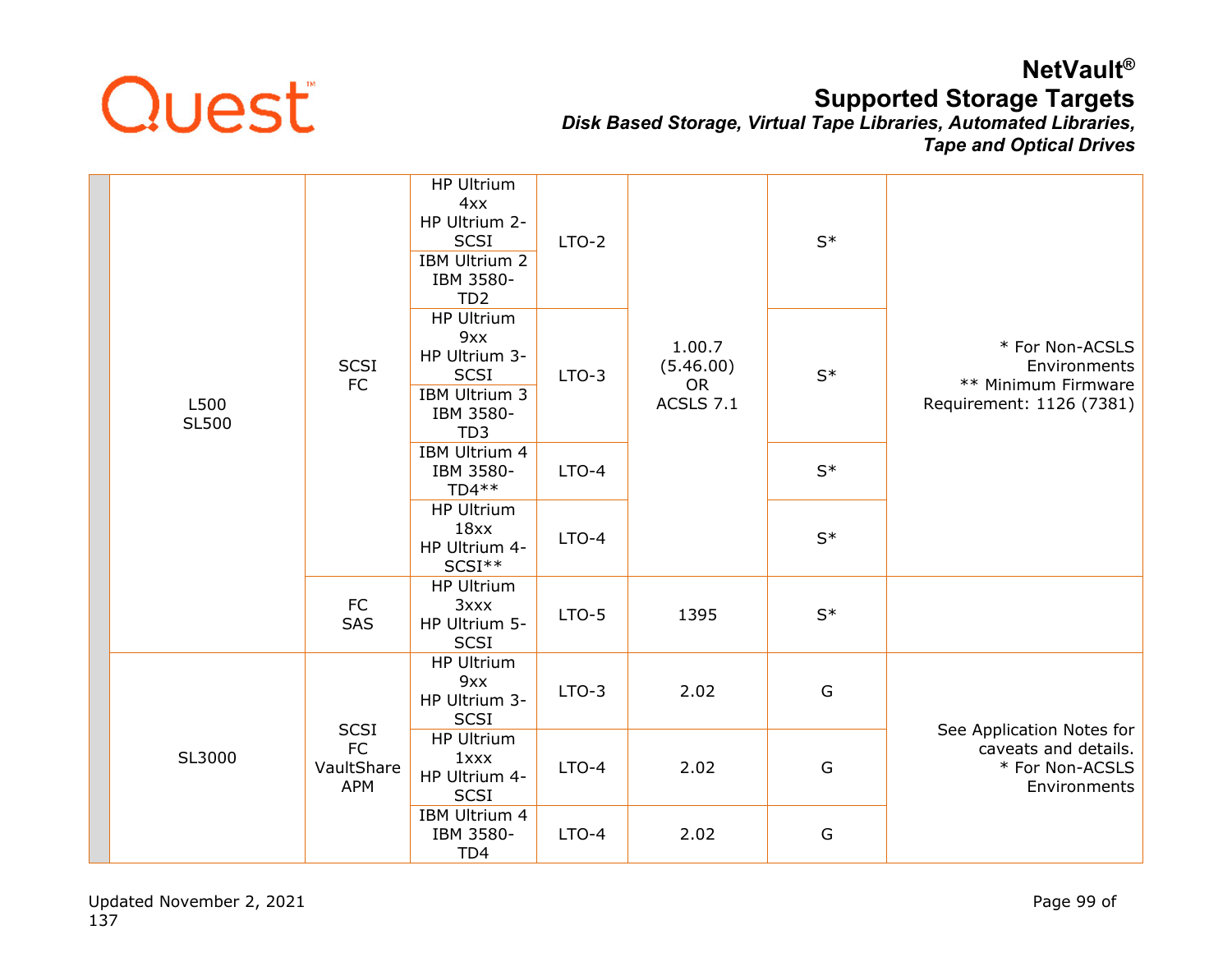

|        |            | <b>HP Ultrium</b>    |            |           |                |
|--------|------------|----------------------|------------|-----------|----------------|
|        |            | 3xxx                 | $LTO-5$    | 2.30      | $S^*$          |
|        |            | HP Ultrium 5-        |            |           |                |
|        |            | <b>SCSI</b>          |            |           |                |
|        |            | IBM Ultrium 5        |            |           |                |
|        |            | <b>FH</b>            | $LTO-5$    | 2.81      | $\mathsf S$    |
|        |            | IBM                  |            |           |                |
|        |            | ULT3580-TD5<br>9840D | 9840       |           |                |
|        |            | T10000A              |            | 2.02      | $rac{S}{G}$    |
|        |            |                      | T10000     | 2.02      |                |
|        |            | T10000B              | T10000     | 2.02      | $\overline{G}$ |
|        |            | T10000C              | T10000     | 3.00      | G              |
|        |            | T10000D<br>IBM       | T10000     | 4.00      |                |
|        |            | ULTRIUM-             | $LTO-7$    | 1.0       | ${\mathsf G}$  |
|        | ${\sf FC}$ | TD7                  |            |           |                |
| SL4000 |            | IBM                  |            |           |                |
|        |            | ULTRIUM-             | $LTO-8$    | 1.0       | G              |
|        |            | TD <sub>8</sub>      |            |           |                |
|        |            |                      | <b>SUN</b> |           |                |
|        |            | 9840B                | <b>STK</b> |           |                |
|        |            |                      | <b>SUN</b> |           |                |
|        |            | 9840C                | <b>STK</b> |           |                |
|        |            | 9940B                | <b>SUN</b> |           |                |
|        |            |                      | <b>STK</b> |           |                |
|        | Requires   | <b>HP Ultrium</b>    |            |           |                |
| SL8500 | VaultShare | 4xx                  |            | ACSLS 7.1 | N/A            |
|        | APM        | HP Ultrium 2-        |            |           |                |
|        |            | <b>SCSI</b>          | $LTO-2$    |           |                |
|        |            | IBM Ultrium 2        |            |           |                |
|        |            | IBM 3580-            |            |           |                |
|        |            | TD <sub>2</sub>      |            |           |                |
|        |            | IBM Ultrium 3        |            |           |                |
|        |            | IBM 3580-            | $LTO-3$    |           |                |
|        |            | TD <sub>3</sub>      |            |           |                |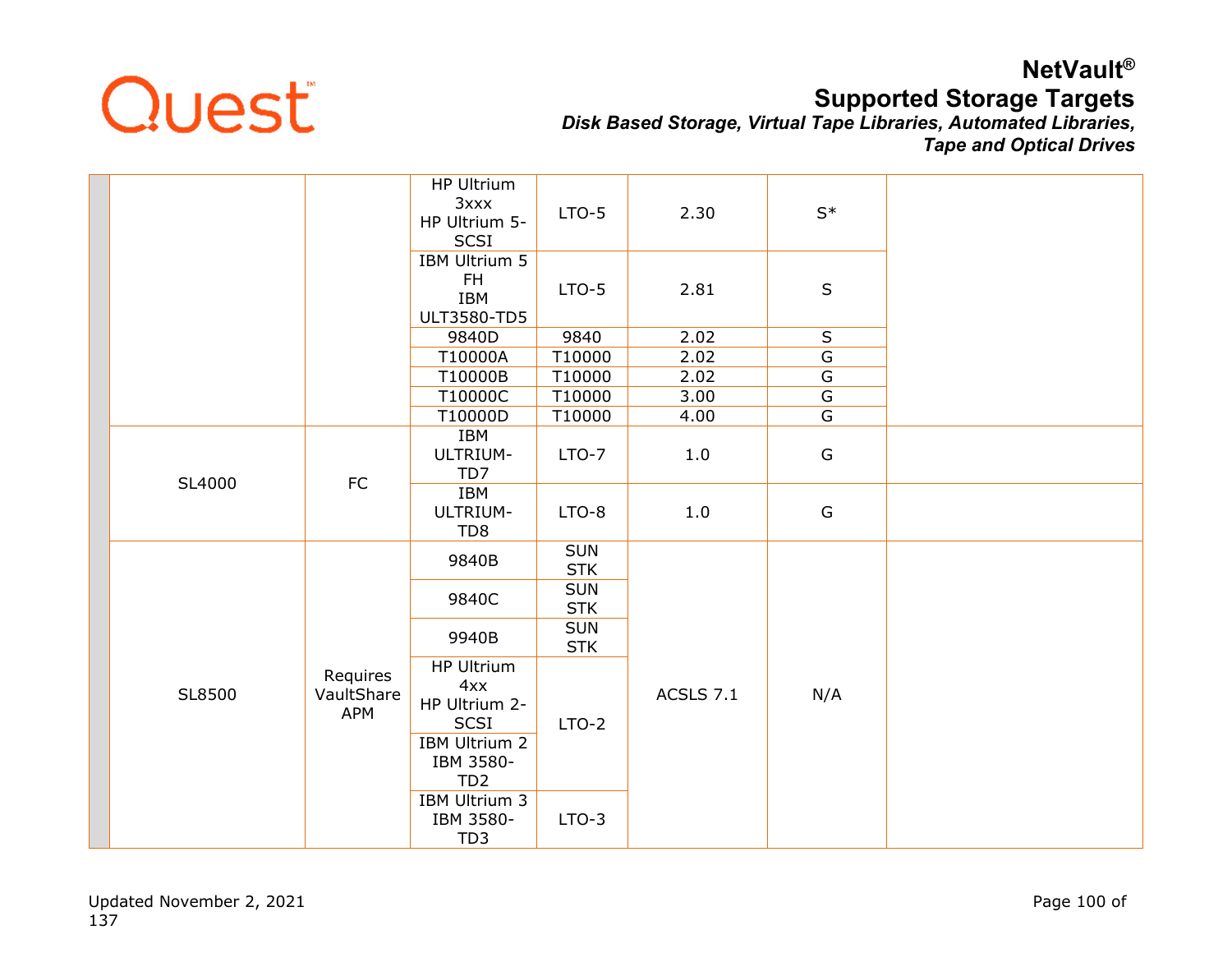#### **NetVault® Supported Storage Targets**  *Disk Based Storage, Virtual Tape Libraries, Automated Libraries,*

|       |                                      | <b>HP Ultrium</b><br>18xx<br>HP Ultrium 4-<br><b>SCSI</b>                                     | $LTO-4$                  |                       |                |                                                                             |
|-------|--------------------------------------|-----------------------------------------------------------------------------------------------|--------------------------|-----------------------|----------------|-----------------------------------------------------------------------------|
|       |                                      | IBM Ultrium 4<br>IBM 3580-<br>TD4                                                             | $LTO-4$                  |                       |                |                                                                             |
|       |                                      | <b>HP Ultrium</b><br>3xxx<br>HP Ultrium 5-<br><b>SCSI</b>                                     | $LTO-5$                  |                       |                |                                                                             |
|       |                                      | T10000A                                                                                       | T10000                   |                       |                |                                                                             |
|       |                                      | T10000B                                                                                       | T10000                   |                       |                |                                                                             |
|       |                                      | T10000C                                                                                       | T10000                   |                       |                |                                                                             |
|       |                                      | T10000D                                                                                       | T10000                   | ACSLS 8               |                |                                                                             |
|       |                                      | 9840                                                                                          | <b>SUN</b><br><b>STK</b> |                       | N/A            |                                                                             |
|       |                                      | 9940B                                                                                         | <b>SUN</b><br><b>STK</b> |                       | N/A            |                                                                             |
| L5500 | Requires<br>VaultShare<br><b>APM</b> | IBM Ultrium 1<br>IBM 3580-<br>TD1<br><b>HP Ultrium</b><br>2xx<br>HP Ultrium 1-<br><b>SCSI</b> | $LTO-1$                  | <b>ACSLS 6.0.1</b>    | N/A            |                                                                             |
|       |                                      | 9840                                                                                          | <b>SUN</b><br><b>STK</b> |                       | $\mathsf{S}^*$ | See the STK L180 Application                                                |
|       | <b>SCSI</b>                          | 9940B                                                                                         | <b>SUN</b><br><b>STK</b> |                       |                | Notes for special support<br>conditions and cleaning                        |
| L700  | FC<br>VaultShare                     | 9840C                                                                                         | <b>SUN</b><br><b>STK</b> | 3.06.00<br>03.15.02** | $S^*$          | details.<br>* For Non-ACSLS                                                 |
|       | <b>APM</b>                           | IBM Ultrium 1<br>IBM 3580-<br>TD1                                                             | $LTO-1$                  |                       | $\mathsf{B}^*$ | <b>Environments Only</b><br>** Minimum Firmware<br>Requirement: 1126 (7381) |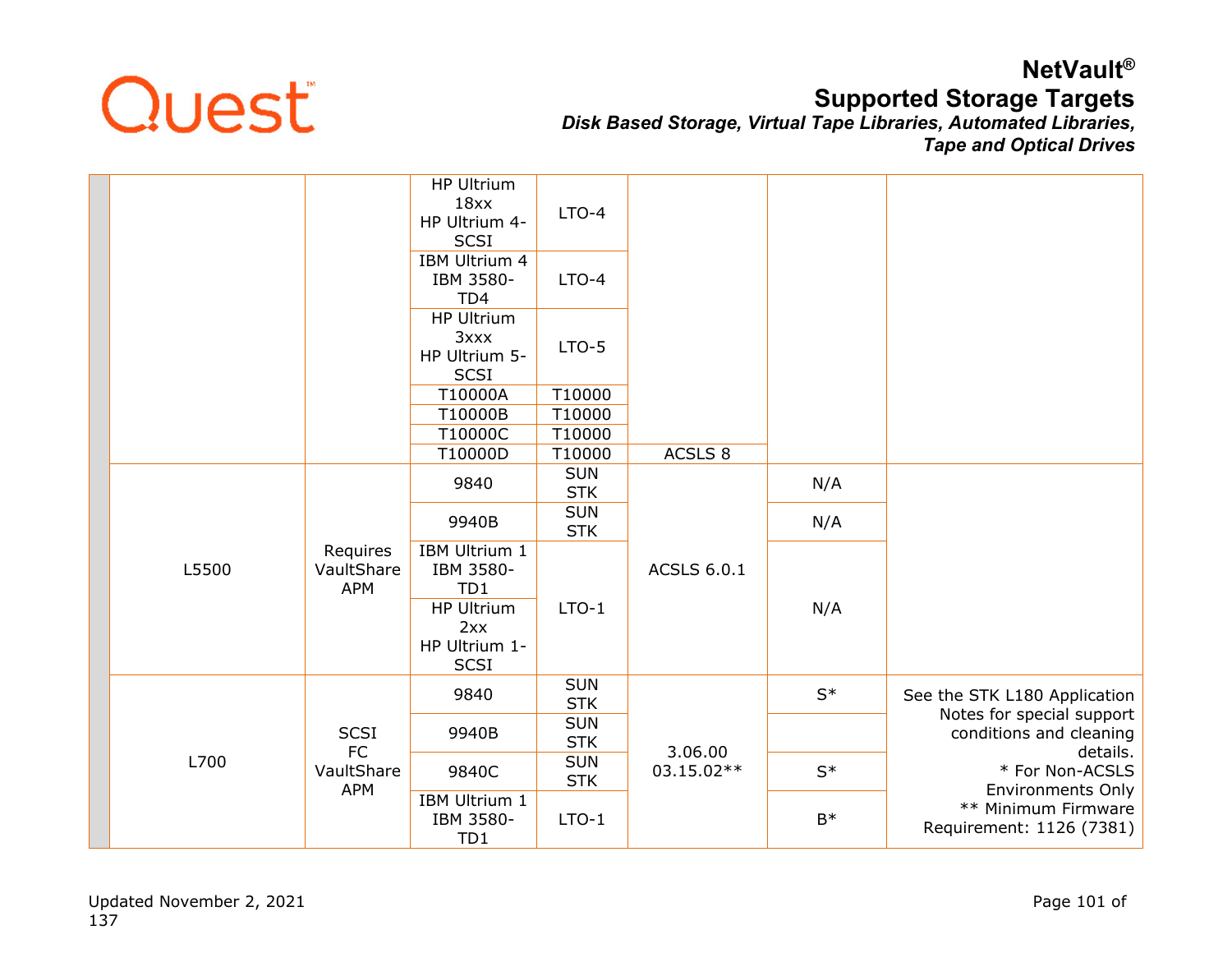#### **NetVault® Supported Storage Targets**  *Disk Based Storage, Virtual Tape Libraries, Automated Libraries,*

|        |                   | <b>HP Ultrium</b><br>2xx<br>HP Ultrium 1-              |                          |                       |       |                                                         |
|--------|-------------------|--------------------------------------------------------|--------------------------|-----------------------|-------|---------------------------------------------------------|
|        |                   | <b>SCSI</b><br>HP Ultrium<br>4xx                       |                          |                       |       |                                                         |
|        |                   | HP Ultrium 2-<br><b>SCSI</b><br>IBM Ultrium 2          | $LTO-2$                  |                       | $B^*$ |                                                         |
|        |                   | IBM 3580-<br>TD <sub>2</sub><br>HP Ultrium             |                          |                       |       |                                                         |
|        |                   | 9xx<br>HP Ultrium 3-<br><b>SCSI</b>                    | $LTO-3$                  |                       | $G^*$ |                                                         |
|        |                   | IBM Ultrium 3<br>IBM 3580-<br>TD <sub>3</sub>          |                          |                       |       |                                                         |
|        |                   | IBM Ultrium 4<br>/ IBM 3580-<br>$TD4***$               | $LTO-4$                  |                       | $B^*$ |                                                         |
|        |                   | <b>HP Ultrium</b><br>18xx<br>HP Ultrium 4-<br>$SCSI**$ | $LTO-4$                  |                       | $S^*$ |                                                         |
|        |                   | <b>DLT7000</b>                                         | <b>DLT IV</b>            |                       | $S^*$ |                                                         |
|        |                   | <b>DLT8000</b>                                         | DLT IV                   |                       | $S^*$ |                                                         |
|        |                   | <b>SDLT320</b>                                         | SDLT I                   |                       | N/A   |                                                         |
|        |                   | <b>SDLT600</b>                                         | SDLT II                  |                       | G     |                                                         |
|        |                   | 9840                                                   | <b>SUN</b><br><b>STK</b> |                       | $S^*$ | Note: Uses L180/L700<br>Template See the STK L180       |
| L1400M | <b>SCSI</b><br>FC | 9940B                                                  | <b>SUN</b><br><b>STK</b> | 3.07.00<br>03.15.02** |       | Application Notes for special<br>support conditions and |
|        |                   | 9840C                                                  | <b>SUN</b><br><b>STK</b> |                       | $S^*$ | cleaning details.                                       |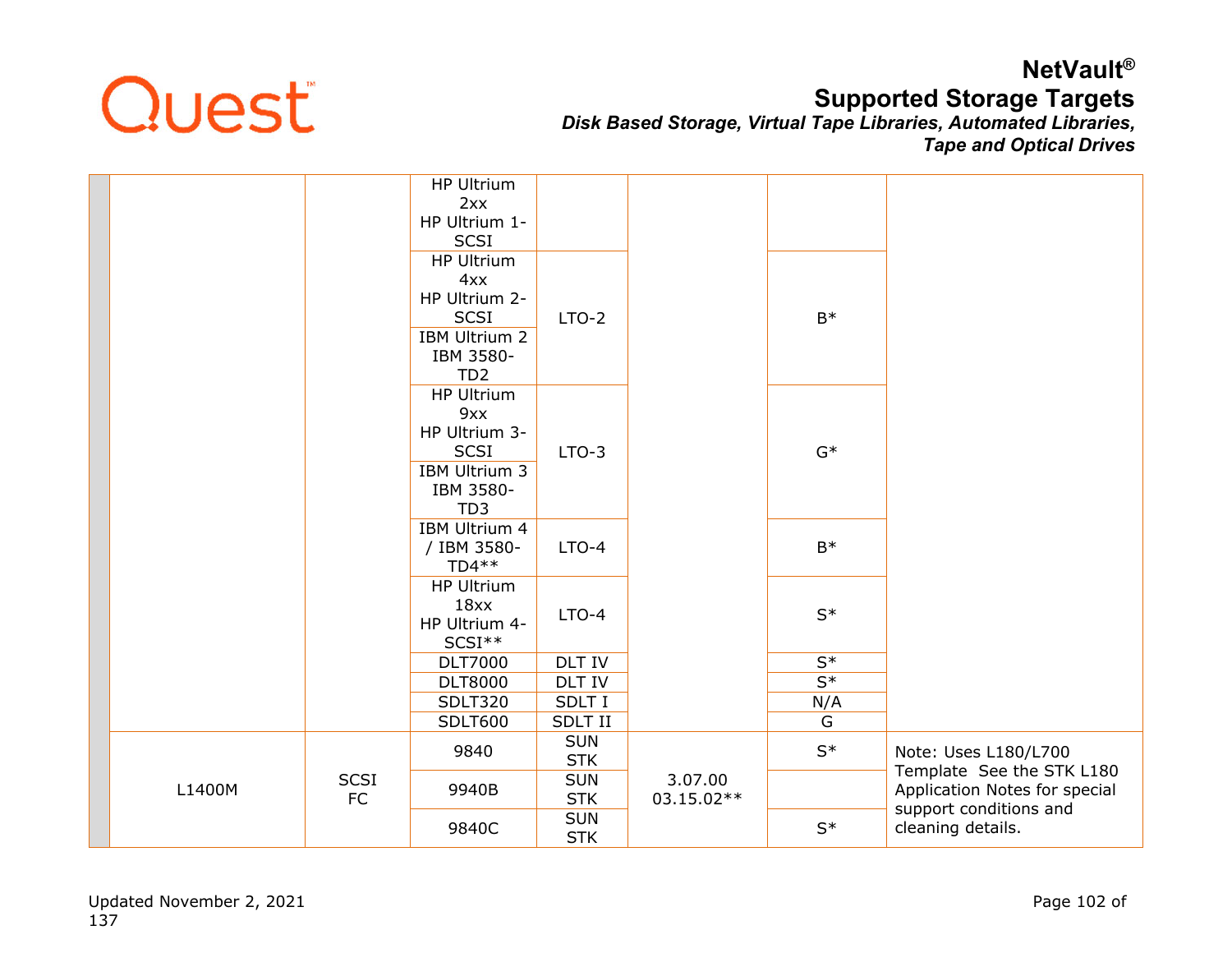#### **NetVault® Supported Storage Targets**  *Disk Based Storage, Virtual Tape Libraries, Automated Libraries, Tape and Optical Drives*

|      |                          | <b>HP Ultrium</b><br>2xx<br>HP Ultrium 1-<br><b>SCSI</b><br>IBM Ultrium 1<br>IBM 3580-<br>TD1             | $LTO-1$                  |         | $\mathsf{B}^*$   | * For Non-ACSLS<br><b>Environments Only</b>             |
|------|--------------------------|-----------------------------------------------------------------------------------------------------------|--------------------------|---------|------------------|---------------------------------------------------------|
|      |                          | <b>HP Ultrium</b><br>4xx<br>HP Ultrium 2-<br><b>SCSI</b><br>IBM Ultrium 2<br>IBM 3580-<br>TD <sub>2</sub> | $LTO-2$                  |         | $B*$             |                                                         |
|      |                          | <b>HP Ultrium</b><br>9xx<br>HP Ultrium 3-<br><b>SCSI</b><br>IBM Ultrium 3<br>IBM 3580-<br>TD <sub>3</sub> | $LTO-3$                  |         | $G^*$            |                                                         |
|      |                          | <b>HP Ultrium</b><br>18xx<br>HP Ultrium 4-<br>SCSI**                                                      | $LTO-4$                  |         | $S^*$            |                                                         |
|      |                          | IBM Ultrium 4<br>IBM 3580-<br>$TD4**$                                                                     | $LTO-4$                  |         | $B*$             |                                                         |
|      |                          | <b>DLT7000</b>                                                                                            | DLT IV                   |         | $\overline{S^*}$ |                                                         |
|      |                          | <b>DLT8000</b>                                                                                            | <b>DLT IV</b>            |         | $\overline{S^*}$ |                                                         |
|      |                          | <b>SDLT320</b>                                                                                            | SDLT I                   |         | $\overline{G^*}$ |                                                         |
|      |                          | <b>SDLT600</b>                                                                                            | SDLT II                  |         | $\overline{G^*}$ |                                                         |
| L180 | <b>SCSI</b><br>FC        | 9840                                                                                                      | <b>SUN</b><br><b>STK</b> | 2.00.00 | $S^*$            | Note: Uses L180/L700<br>Template See the STK L180       |
|      | VaultShare<br><b>APM</b> | 9840C                                                                                                     | <b>SUN</b><br><b>STK</b> | 3.06.00 | $S^*$            | Application Notes for special<br>support conditions and |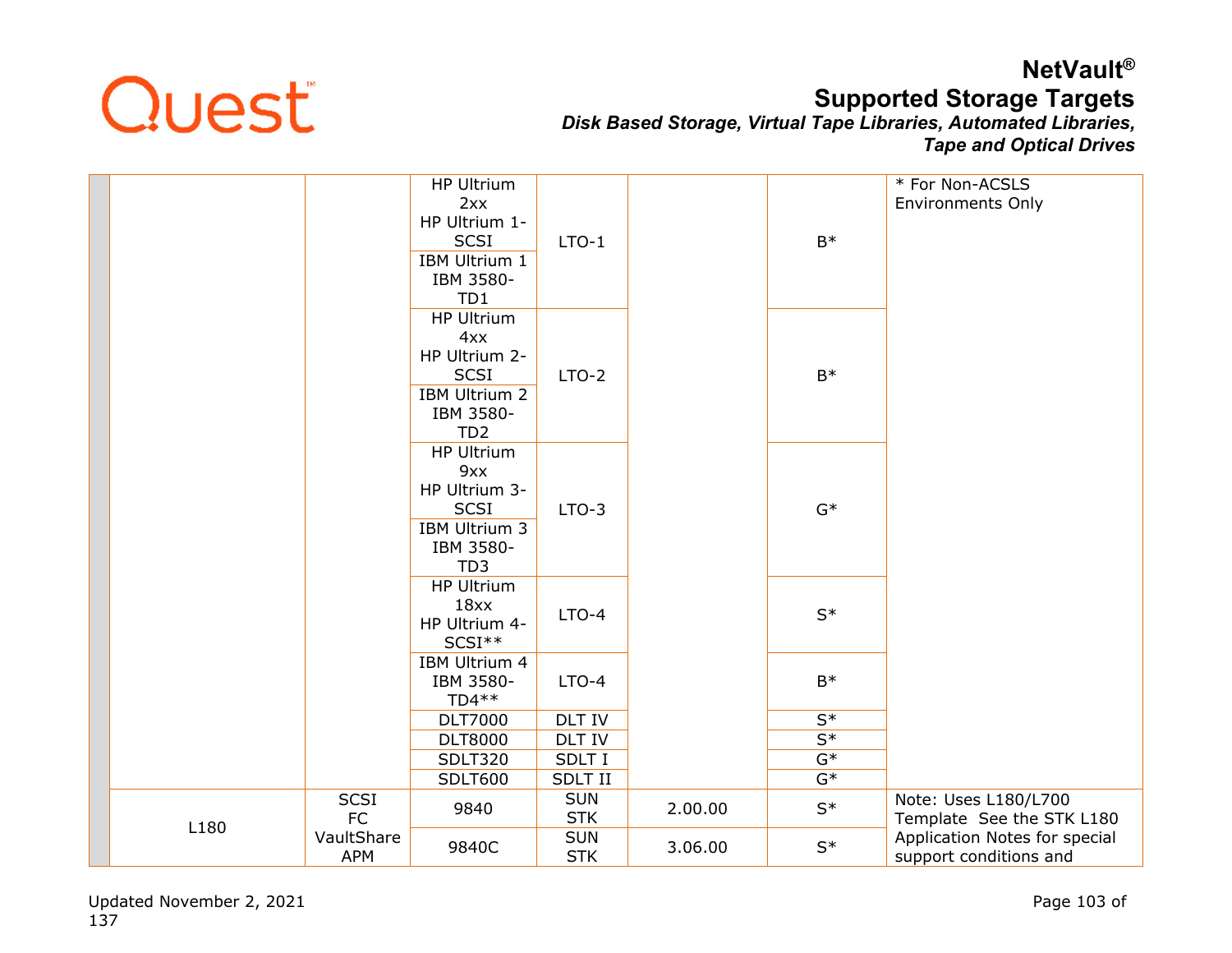

#### **NetVault® Supported Storage Targets**  *Disk Based Storage, Virtual Tape Libraries, Automated Libraries,*

|  | 9940B                                                                                              | <b>SUN</b><br><b>STK</b> | 0001     |                  | cleaning details.<br>* For Non-ACSLS |
|--|----------------------------------------------------------------------------------------------------|--------------------------|----------|------------------|--------------------------------------|
|  | HP Ultrium<br>2xx<br>HP Ultrium 1-<br><b>SCSI</b><br>IBM Ultrium 1<br>IBM 3580-<br>TD1             | $LTO-1$                  | 0001     | $\mathsf{B}^*$   | <b>Environments Only</b>             |
|  | HP Ultrium<br>4xx<br>HP Ultrium 2-<br><b>SCSI</b><br>IBM Ultrium 2<br>IBM 3580-<br>TD <sub>2</sub> | $LTO-2$                  | 0213     | $B*$             |                                      |
|  | HP Ultrium<br>9xx<br>HP Ultrium 3-<br><b>SCSI</b><br>IBM Ultrium 3<br>IBM 3580-<br>TD <sub>3</sub> | $LTO-3$                  | 0215     | $G^*$            |                                      |
|  | HP Ultrium<br>18xx<br>HP Ultrium 4-<br>SCSI**                                                      | $LTO-4$                  |          | $\mathsf{S}^*$   |                                      |
|  | IBM Ultrium 4<br>IBM 3580-<br>$TD4**$                                                              | $LTO-4$                  | 03.15.02 | $B*$             |                                      |
|  | <b>DLT7000</b>                                                                                     | DLT IV                   | 0001     | $S^*$            |                                      |
|  | <b>DLT8000</b>                                                                                     | <b>DLT IV</b>            | 0001     | $\overline{S^*}$ |                                      |
|  | SDLT320                                                                                            | SDLT I                   | 0001     | $\overline{G^*}$ |                                      |
|  | <b>SDLT600</b>                                                                                     | <b>SDLT II</b>           | 0001     | $G^*$            |                                      |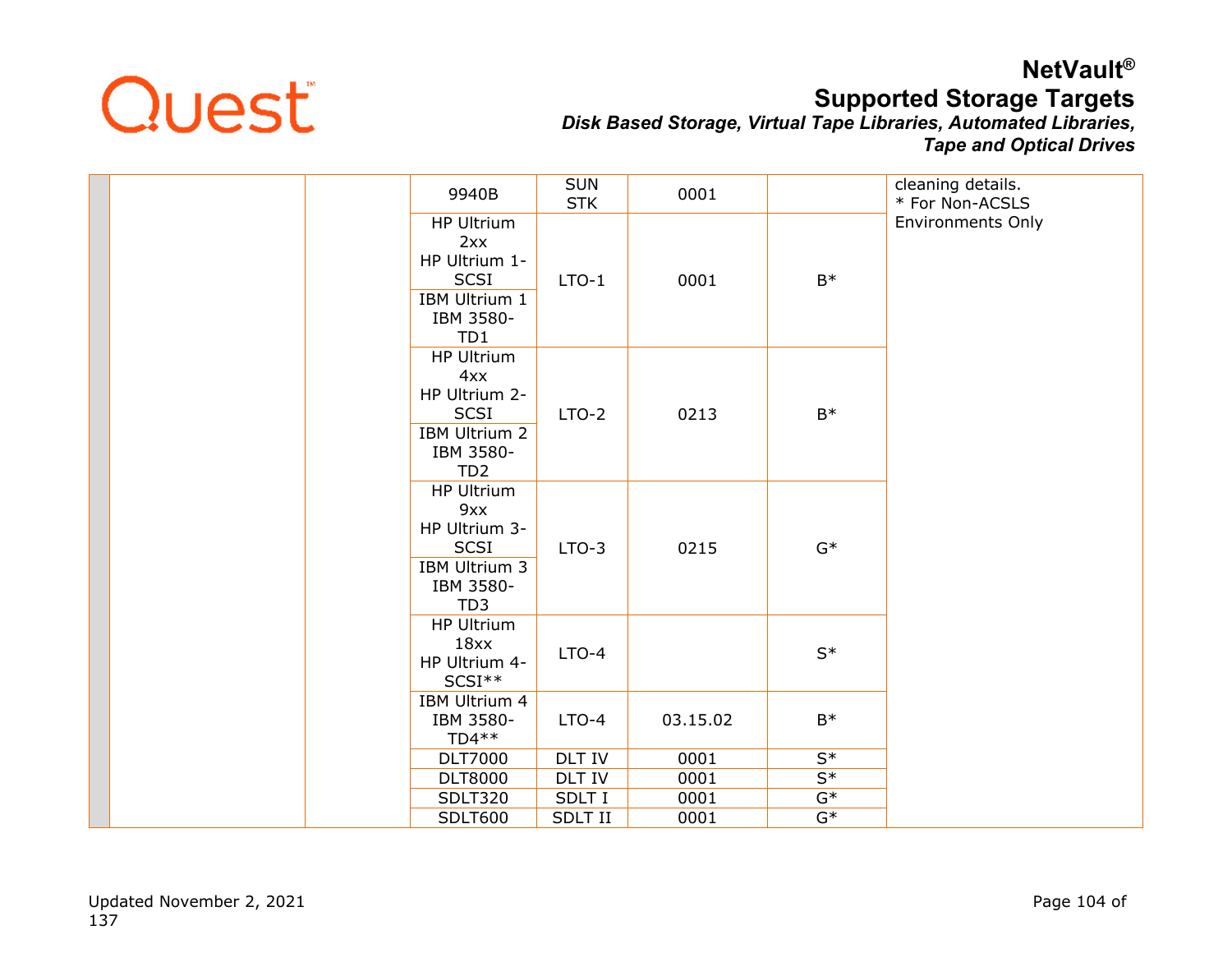

|  |     |                | <b>HP Ultrium</b><br>2xx<br>HP Ultrium 1-<br><b>SCSI</b><br>IBM Ultrium 1<br>IBM 3580-<br>TD1             | $LTO-1$       | 0001             | $B*$             |                                                                                                                                                                                  |
|--|-----|----------------|-----------------------------------------------------------------------------------------------------------|---------------|------------------|------------------|----------------------------------------------------------------------------------------------------------------------------------------------------------------------------------|
|  |     | <b>SCSI</b>    | <b>HP Ultrium</b><br>4xx<br>HP Ultrium 2-<br><b>SCSI</b><br>IBM Ultrium 2<br>IBM 3580-<br>TD <sub>2</sub> | $LTO-2$       | 0213             | $B^*$            | Note: Uses L180/L700<br>Template See the STK L180<br>Application Notes for special<br>support conditions and<br>cleaning details.<br>* For Non-ACSLS<br><b>Environments Only</b> |
|  | L80 |                | HP Ultrium<br>9xx<br>HP Ultrium 3-<br><b>SCSI</b><br>IBM Ultrium 3<br>IBM 3580-<br>TD <sub>3</sub>        | $LTO-3$       | 0215             | $G^*$            |                                                                                                                                                                                  |
|  |     |                | <b>HP Ultrium</b><br>18xx<br>HP Ultrium 4-<br>SCSI**                                                      | $LTO-4$       |                  | $S^*$            |                                                                                                                                                                                  |
|  |     |                | IBM Ultrium 4<br>IBM 3580-<br>$TD4**$                                                                     | $LTO-4$       | 03.15.02         | $B*$             |                                                                                                                                                                                  |
|  |     | <b>DLT7000</b> | <b>DLT IV</b>                                                                                             | 0001          | $\overline{S^*}$ |                  |                                                                                                                                                                                  |
|  |     |                | <b>DLT8000</b>                                                                                            | DLT IV        | 1.20.00          | $\overline{S^*}$ |                                                                                                                                                                                  |
|  |     |                | <b>SDLT320</b>                                                                                            | <b>SDLT I</b> | 0001             | $G^*$            |                                                                                                                                                                                  |
|  | L40 | <b>SCSI</b>    | <b>HP Ultrium</b><br>2xx<br>HP Ultrium 1-<br><b>SCSI</b>                                                  | $LTO-1$       | 0001             | $B*$             | Note: Uses L180/L700<br>Template See the STK L180<br>Application Notes for special<br>support conditions and                                                                     |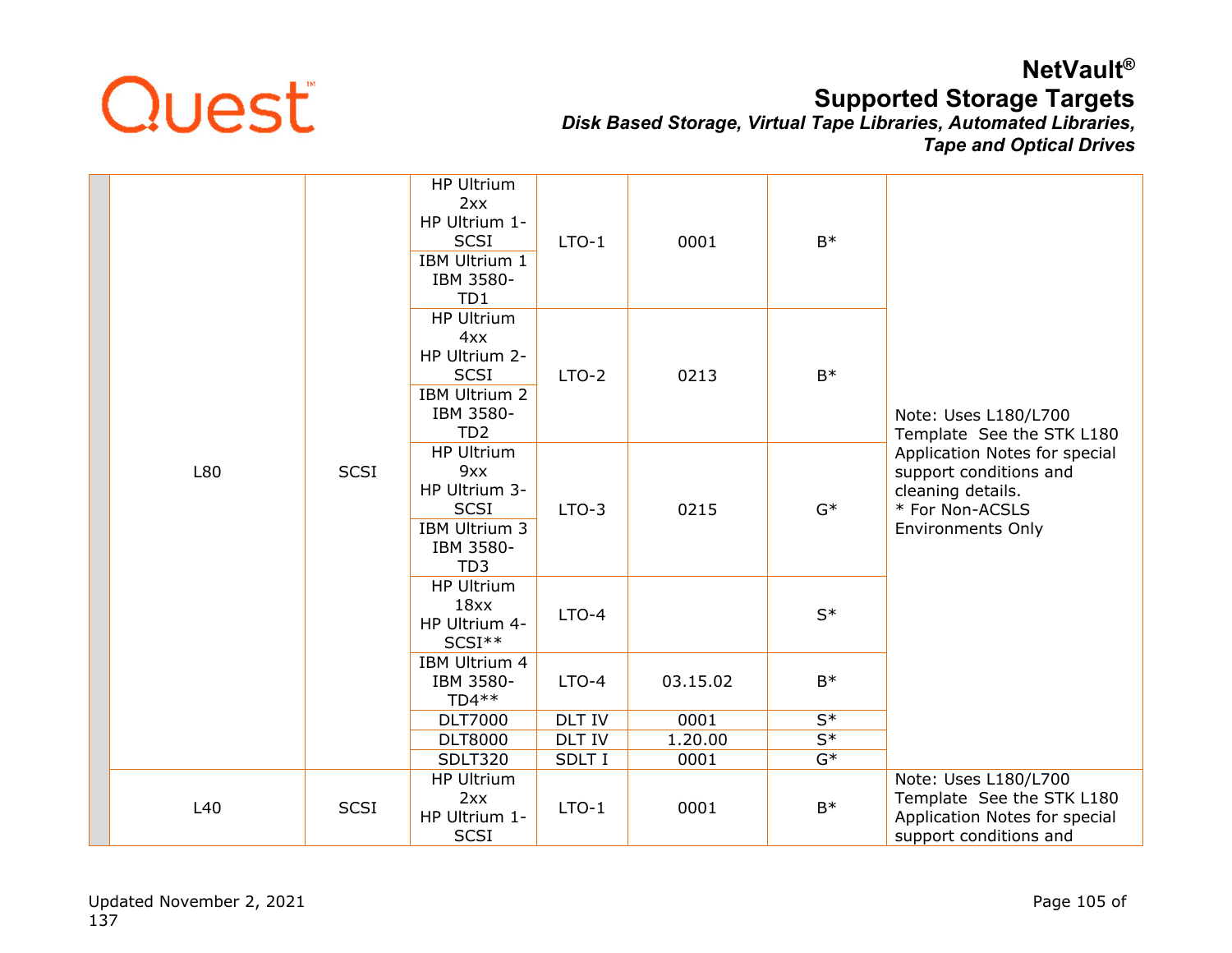

#### **NetVault® Supported Storage Targets**  *Disk Based Storage, Virtual Tape Libraries, Automated Libraries,*

|     |             | IBM Ultrium 1<br>IBM 3580-<br>TD1                                                                  |               |          |                | cleaning details.<br>* For Non-ACSLS<br><b>Environments Only</b>                                                                  |
|-----|-------------|----------------------------------------------------------------------------------------------------|---------------|----------|----------------|-----------------------------------------------------------------------------------------------------------------------------------|
|     |             | HP Ultrium<br>4xx<br>HP Ultrium 2-<br><b>SCSI</b><br>IBM Ultrium 2<br>IBM 3580-<br>TD <sub>2</sub> | $LTO-2$       | 0213     | $B^*$          |                                                                                                                                   |
|     |             | HP Ultrium<br>9xx<br>HP Ultrium 3-<br><b>SCSI</b><br>IBM Ultrium 3<br>IBM 3580-<br>TD <sub>3</sub> | $LTO-3$       | 0215     | $G^*$          |                                                                                                                                   |
|     |             | IBM Ultrium 4<br>IBM 3580-<br>$TD4**$                                                              | $LTO-4$       | 03.15.02 | $B*$           |                                                                                                                                   |
|     |             | HP Ultrium<br>18xx<br>HP Ultrium 4-<br>SCSI**                                                      | $LTO-4$       |          | $S^*$          |                                                                                                                                   |
|     |             | <b>DLT7000</b>                                                                                     | DLT IV        | 0001     | $S^*$          |                                                                                                                                   |
|     |             | <b>DLT8000</b>                                                                                     | <b>DLT IV</b> | 1.20.00  | $S^*$          |                                                                                                                                   |
|     |             | SDLT320<br>HP Ultrium                                                                              | SDLT I        | 0001     |                |                                                                                                                                   |
| L20 | <b>SCSI</b> | 2xx<br>HP Ultrium 1-<br><b>SCSI</b><br>IBM Ultrium 1                                               | $LTO-1$       | 0001     | $\mathsf{B}^*$ | Note: Uses L180/L700<br>Template See the STK L180<br>Application Notes for special<br>support conditions and<br>cleaning details. |
|     |             | IBM 3580-<br>TD1                                                                                   |               |          |                | * For Non-ACSLS<br><b>Environments Only</b>                                                                                       |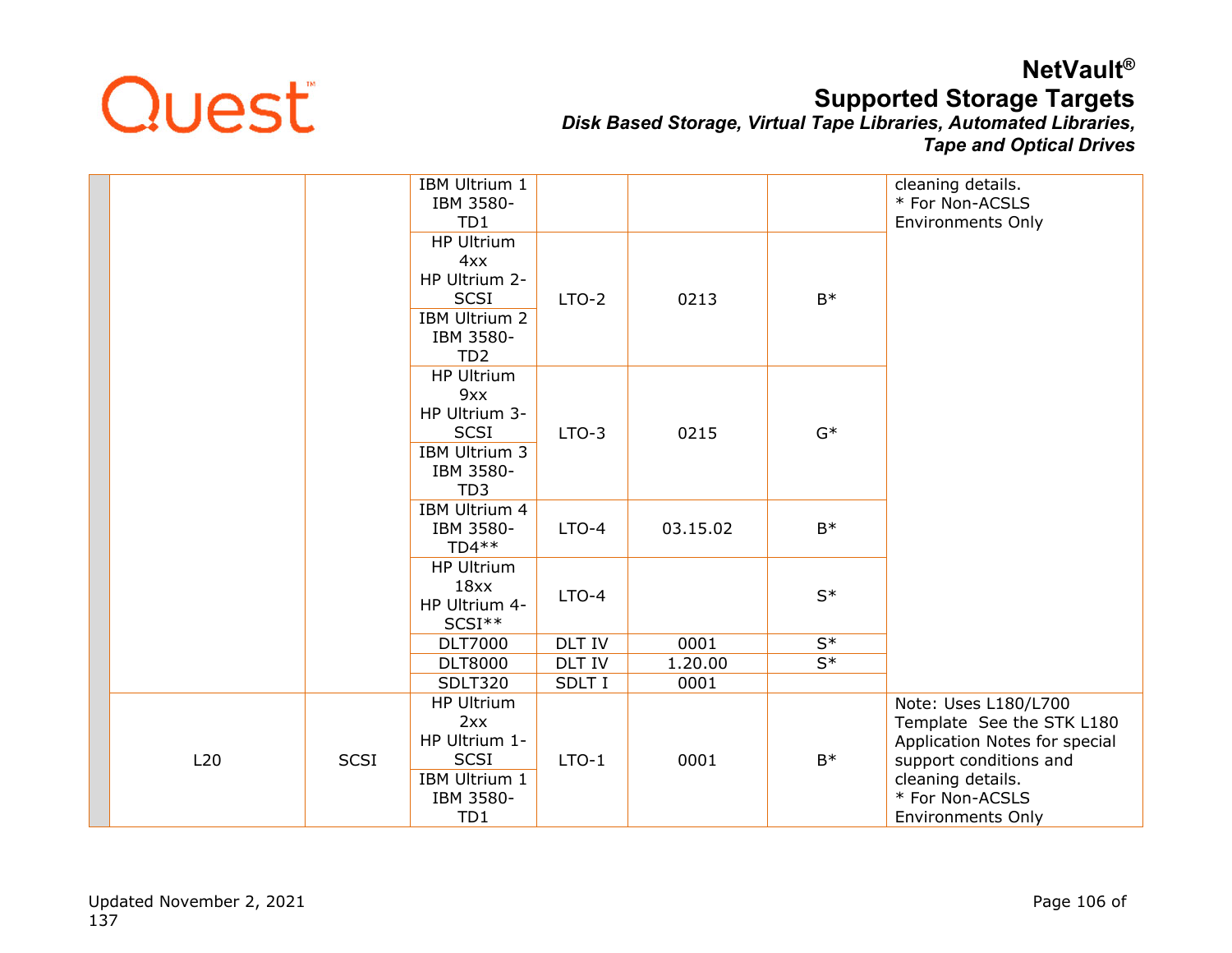

|             |                                     | <b>HP Ultrium</b><br>4xx<br>HP Ultrium 2-<br><b>SCSI</b><br>IBM Ultrium 2<br>IBM 3580-<br>TD <sub>2</sub> | $LTO-2$       | 0213     | $\mathsf{B}^*$   |                             |
|-------------|-------------------------------------|-----------------------------------------------------------------------------------------------------------|---------------|----------|------------------|-----------------------------|
|             |                                     | <b>HP Ultrium</b><br>9xx<br>HP Ultrium 3-<br><b>SCSI</b><br>IBM Ultrium 3<br>IBM 3580-<br>TD <sub>3</sub> | $LTO-3$       | 0215     | $G^*$            |                             |
|             |                                     | IBM Ultrium 4<br>IBM 3580-<br>$TD4***$                                                                    | $LTO-4$       | 03.15.02 | $B^*$            |                             |
|             |                                     | <b>HP Ultrium</b><br>18xx<br>HP Ultrium 4-<br>$SCSI**$                                                    | $LTO-4$       |          | $S^*$            |                             |
|             |                                     | <b>DLT8000</b>                                                                                            | DLT IV        | 0001     | $\overline{S^*}$ |                             |
|             |                                     | SDLT320                                                                                                   | <b>SDLT I</b> | 0001     |                  |                             |
|             |                                     | <b>HP Ultrium</b><br>4xx<br>HP Ultrium 2-<br><b>SCSI</b>                                                  | $LTO-2$       | C.20     | G                | Read HP MSL2024 Application |
| <b>SL24</b> | <b>SCSI</b><br>$FC*$<br><b>SASO</b> | <b>HP Ultrium</b><br>9xx<br>HP Ultrium 3-<br><b>SCSI</b>                                                  | $LTO-3$       | C.20     | ${\mathsf G}$    | Note for cleaning details   |
|             |                                     | <b>HP Ultrium</b><br>18xx<br>HP Ultrium 4-<br><b>SCSIO</b>                                                | $LTO-4$       | C.30     | G                |                             |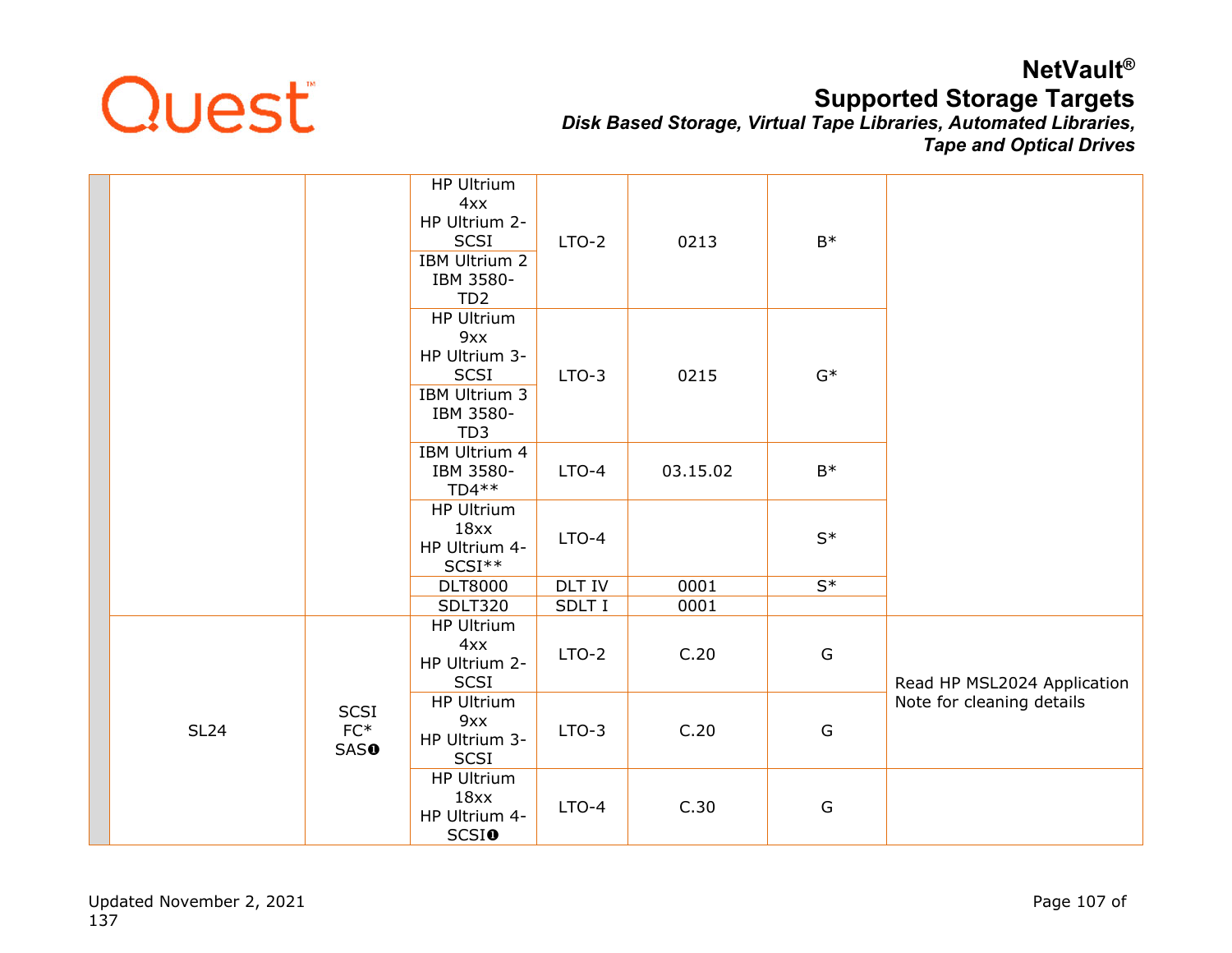

|  |                | <b>SAS</b><br><b>FC</b>             | <b>HP Ultrium</b><br>3xxx<br>HP Ultrium 5-<br><b>SCSI</b>  | $LTO-5$        | 4.90       | G |                                                              |
|--|----------------|-------------------------------------|------------------------------------------------------------|----------------|------------|---|--------------------------------------------------------------|
|  |                |                                     | <b>HP Ultrium</b><br>4xx<br>HP Ultrium 2-<br><b>SCSI</b>   | $LTO-2$        | E.60       | G | Read HP MSL4048 Application                                  |
|  |                | <b>SCSI</b><br>$FC*$<br><b>SASO</b> | <b>HP Ultrium</b><br>9xx<br>HP Ultrium 3-<br><b>SCSI</b>   | $LTO-3$        | E.60       | G | Note for cleaning details                                    |
|  | <b>SL48</b>    |                                     | <b>HP Ultrium</b><br>18xx<br>HP Ultrium 4-<br><b>SCSIO</b> | $LTO-4$        | E.70       | G |                                                              |
|  |                | <b>SAS</b><br><b>FC</b>             | HP Ultrium<br>3xxx<br>HP Ultrium 5-<br><b>SCSI</b>         | $LTO-5$        | 7.20       | G |                                                              |
|  |                |                                     | <b>SDLT600</b>                                             | SDLT II        |            | G | Read Application Notes for                                   |
|  | C <sub>2</sub> | <b>SCSI</b>                         | Certance<br>Ultrium 2                                      | $LTO-2$        | 000C       | G | special support conditions and<br>cleaning details. Use      |
|  |                |                                     | Certance<br>Ultrium 3                                      | $LTO-3$        |            | G | Quantum SuperLoader 3<br>template or Sun C2 template         |
|  |                |                                     | <b>SDLT600</b>                                             | <b>SDLT II</b> |            | G | available from Sun.                                          |
|  |                |                                     | Certance<br>Ultrium 2                                      | $LTO-2$        |            | G | Read Application Notes for<br>special support conditions and |
|  | C4 / C10       | <b>SCSI</b><br><b>FC</b>            | Certance<br>Ultrium 3                                      | $LTO-3$        | V3.0(0003) | G | cleaning details. Use<br>Quantum PX500 template or           |
|  |                |                                     | <b>SDLT600</b>                                             | SDLT II        |            | G | Sun C4/C10 template<br>available from Sun.                   |
|  |                |                                     | <b>SDLT320</b>                                             | SDLT I         |            | G |                                                              |
|  | L8             | <b>SCSI</b>                         | IBM Ultrium 1<br>IBM 3580-<br>TD1                          | $LTO-1$        | F10r       |   | Read Application Note for<br>SDLT 320 Cleaning details       |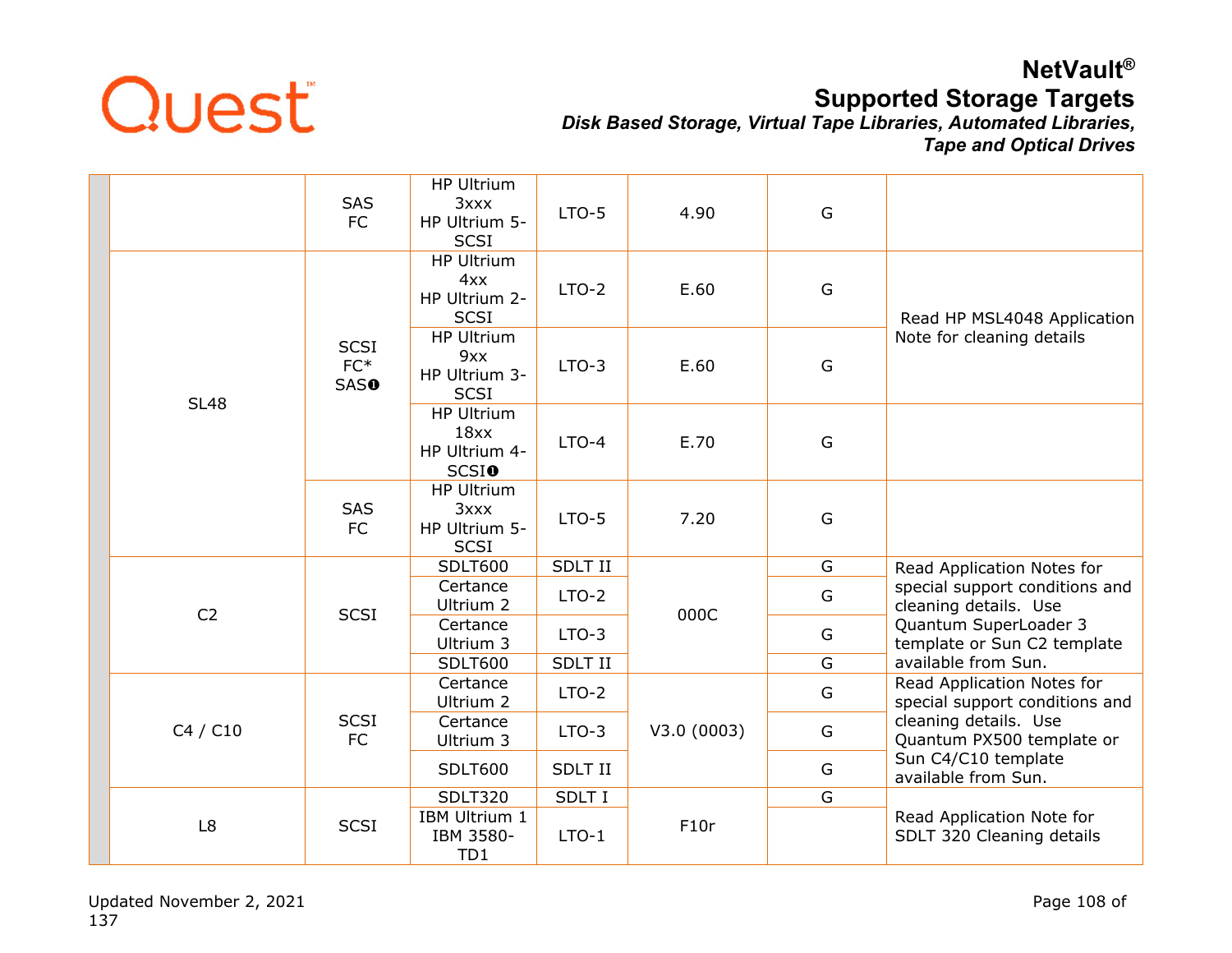#### **NetVault® Supported Storage Targets**  *Disk Based Storage, Virtual Tape Libraries, Automated Libraries,*

*Tape and Optical Drives*

|  |                                                                                                            |             | IBM Ultrium 1<br>IBM 3580-<br>TD1                            | $LTO-1$                   |      |  |                                                                     |  |  |
|--|------------------------------------------------------------------------------------------------------------|-------------|--------------------------------------------------------------|---------------------------|------|--|---------------------------------------------------------------------|--|--|
|  | L25                                                                                                        | <b>SCSI</b> | HP Ultrium<br>4xx<br>HP Ultrium 2-<br><b>SCSI</b>            | $LTO-2$                   | 2.02 |  | Use M1500 Template or the<br>Sun L25 Template available<br>from Sun |  |  |
|  |                                                                                                            |             | HP Ultrium<br>9xx<br>HP Ultrium 3-<br><b>SCSI</b>            | $LTO-3$                   |      |  |                                                                     |  |  |
|  | L100                                                                                                       | <b>SCSI</b> | SDLT320                                                      | SDLT I                    | 2.02 |  |                                                                     |  |  |
|  |                                                                                                            |             | SDLT600<br>HP Ultrium<br>2xx<br>HP Ultrium 1-<br><b>SCSI</b> | <b>SDLT II</b><br>$LTO-1$ |      |  | Use M1500 Template                                                  |  |  |
|  |                                                                                                            |             | HP Ultrium<br>4xx<br>HP Ultrium 2-<br><b>SCSI</b>            | $LTO-2$                   |      |  |                                                                     |  |  |
|  | L1000                                                                                                      | <b>SCSI</b> | <b>DLT7000</b>                                               | <b>DLT IV</b>             | 245F |  |                                                                     |  |  |
|  |                                                                                                            |             | <b>DLT8000</b>                                               | <b>DLT IV</b>             | 0100 |  |                                                                     |  |  |
|  | * NOTE1: FC support requires optional Modular Data Router<br><b>**NOTE2: Virtual Tape Drives Supported</b> |             |                                                              |                           |      |  |                                                                     |  |  |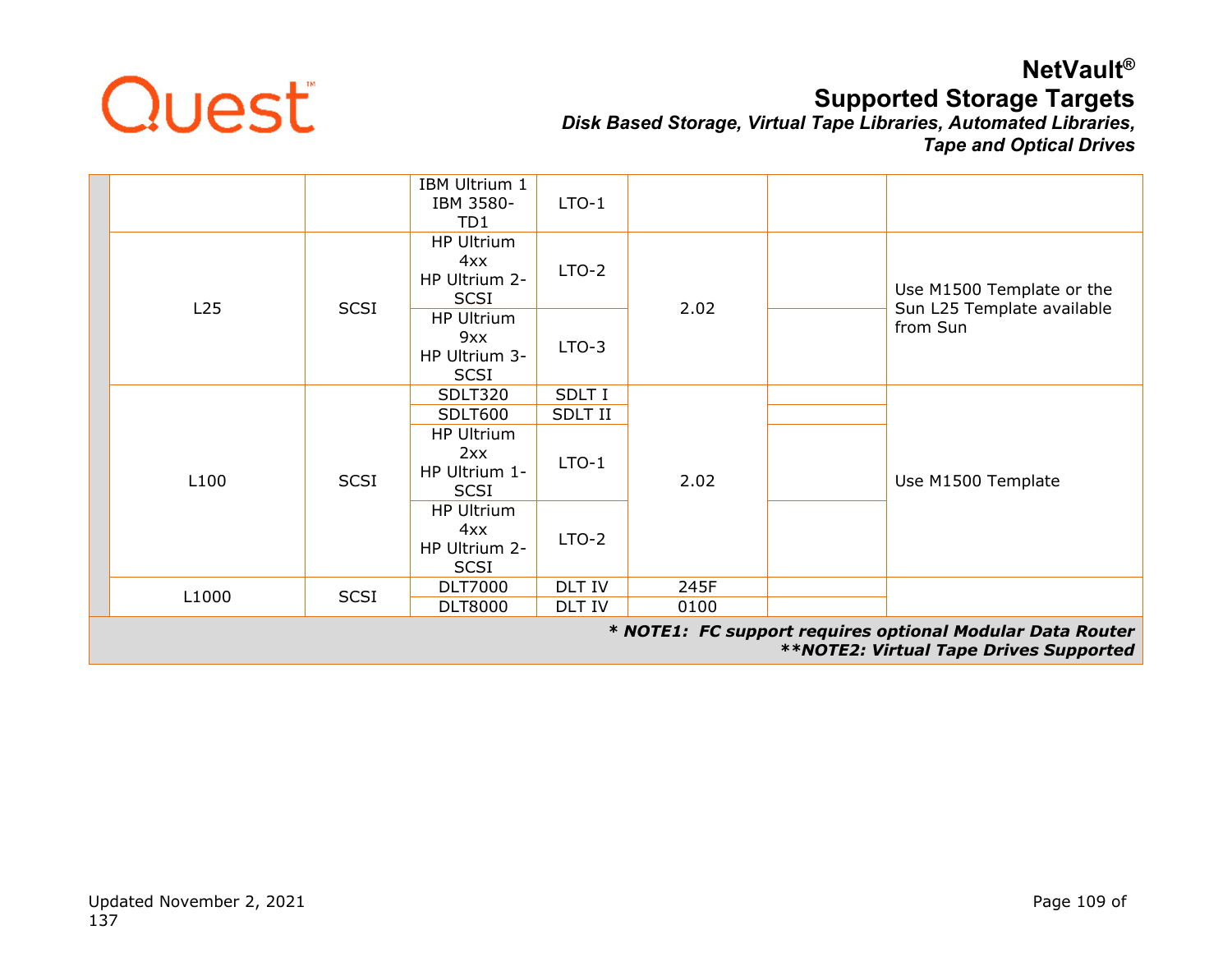

|     | <b>Tandberg / Exabyte</b>               |                  |                                                            |                                 |                     |                                                  |                                                                     |  |  |
|-----|-----------------------------------------|------------------|------------------------------------------------------------|---------------------------------|---------------------|--------------------------------------------------|---------------------------------------------------------------------|--|--|
|     | <b>Model</b>                            | <b>Interface</b> | Sub-<br><b>Models</b>                                      | <b>Primary</b><br><b>Format</b> | Min<br><b>Level</b> | <b>Cleaning</b><br><b>Tape</b><br><b>Support</b> | <b>Notes</b>                                                        |  |  |
|     |                                         | <b>SCSI</b>      | SLR7                                                       | <b>SLR</b>                      | v2.07               |                                                  |                                                                     |  |  |
|     | SLR Autoloader                          | <b>SCSI</b>      | <b>SLR60</b>                                               | <b>SLR</b>                      | v2.07               |                                                  |                                                                     |  |  |
|     |                                         | <b>SCSI</b>      | <b>SLR100</b>                                              | <b>SLR</b>                      | v2.07               |                                                  |                                                                     |  |  |
|     |                                         |                  | IBM Ultrium 1<br>IBM 3580-<br>TD1                          | $LTO-1$                         | 0002                |                                                  |                                                                     |  |  |
|     | <b>ThinStor Autoloader</b>              | <b>SCSI</b>      | IBM Ultrium 2<br>IBM 3580-<br>TD <sub>2</sub>              | $LTO-2$                         | 0002                | $\sf S$                                          | Use NEC LL0101H Template.<br>See App Notes for cleaning<br>details. |  |  |
|     |                                         |                  | IBM Ultrium 3<br>IBM 3580-<br>TD <sub>3</sub>              | $LTO-3$                         | 0004                | B                                                |                                                                     |  |  |
|     | <b>DLT</b> Autoloader                   | <b>SCSI</b>      | <b>DLT8000</b>                                             | DLT IV                          | 0002                | $\overline{\mathsf{s}}$                          |                                                                     |  |  |
|     | SDLT Autoloader                         | <b>SCSI</b>      | <b>SDLT220</b>                                             | SDLT I                          | 0001                | N/A                                              |                                                                     |  |  |
|     |                                         | <b>SCSI</b>      | DLT VS160                                                  | DLT VS1                         |                     |                                                  |                                                                     |  |  |
|     |                                         | <b>SCSI</b>      | Tandberg<br>220LTO                                         | $LTO-1$                         | 0140                |                                                  |                                                                     |  |  |
|     |                                         |                  | Tandberg<br>420LTO                                         | $LTO-2$                         |                     |                                                  |                                                                     |  |  |
|     | 1U StorageLoader                        |                  | HP Ultrium<br>9xx<br>HP Ultrium 3-<br><b>SCSI</b>          | $LTO-3$                         |                     | G                                                |                                                                     |  |  |
|     |                                         | <b>SCSI</b>      | HP Ultrium<br>$1$ $xx$ $x$<br>HP Ultrium 4-<br><b>SCSI</b> | $LTO-4$                         | 3.42                | G                                                |                                                                     |  |  |
| 137 | Updated November 2, 2021<br>Page 110 of |                  |                                                            |                                 |                     |                                                  |                                                                     |  |  |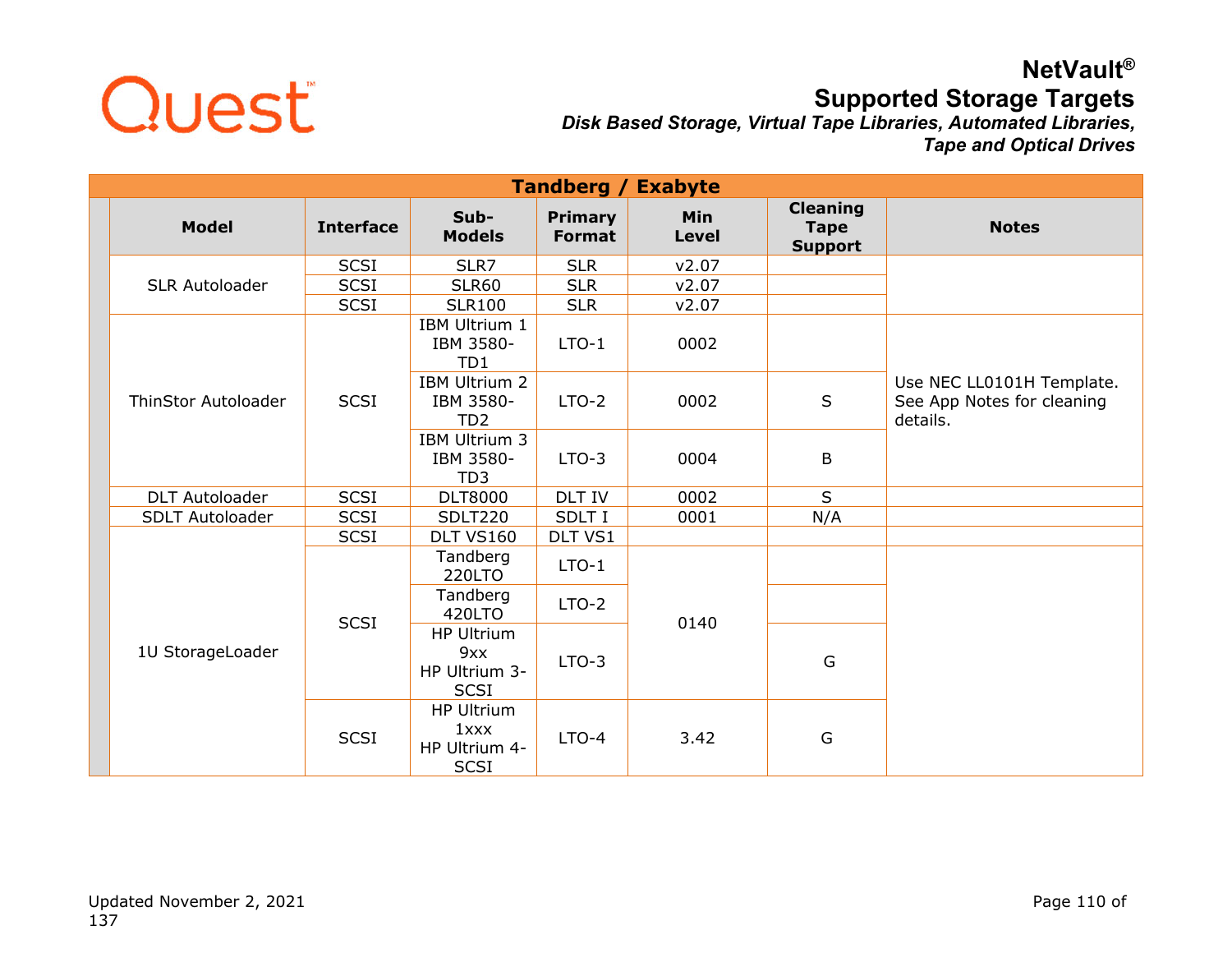

|                               | <b>SCSI</b><br>SAS | <b>IBM TS2240</b><br><b>IBM</b><br>ULT3580-<br>HH4<br>IBM Ultrium-<br>HH4 | $LTO-4$        | 3.42        | G            |  |
|-------------------------------|--------------------|---------------------------------------------------------------------------|----------------|-------------|--------------|--|
|                               | SAS<br><b>FC</b>   | <b>HP Ultrium</b><br>3xxx<br>HP Ultrium 5-<br><b>SCSI</b>                 | $LTO-5$        | 3.47        | G            |  |
| 2U StorageLoader              | <b>SCSI</b>        | <b>HP Ultrium</b><br>4xx<br>HP Ultrium 2-<br><b>SCSI</b>                  | $LTO-2$        | C113        | G            |  |
|                               | SAS<br>FC          | <b>HP Ultrium</b><br>3xxx<br>HP Ultrium 5-<br><b>SCSI</b>                 | $LTO-5$        | 3.47        | G            |  |
|                               |                    | <b>HP Ultrium</b><br>2xx<br>HP Ultrium 1-<br><b>SCSI</b>                  | $LTO-1$        |             |              |  |
| ThinStorPlus<br>2U Autoloader | <b>SCSI</b>        | IBM Ultrium 2<br>IBM 3580-<br>TD <sub>2</sub>                             | $LTO-2$        | 1.20 / 1.30 |              |  |
|                               |                    | IBM Ultrium 3<br>IBM 3580-<br>TD <sub>3</sub>                             | $LTO-3$        |             |              |  |
|                               |                    | SDLT320                                                                   | SDLT I         |             |              |  |
|                               |                    | <b>SDLT600</b>                                                            | <b>SDLT II</b> |             |              |  |
|                               |                    | <b>DLT8000</b>                                                            | <b>DLT IV</b>  | 2.02        | $\mathsf{S}$ |  |
| <b>ATL M1500</b>              | <b>SCSI</b>        | SDLT320                                                                   | SDLT I         | 2.02        |              |  |
|                               |                    | SDLT600                                                                   | SDLT II        | 0a0a        |              |  |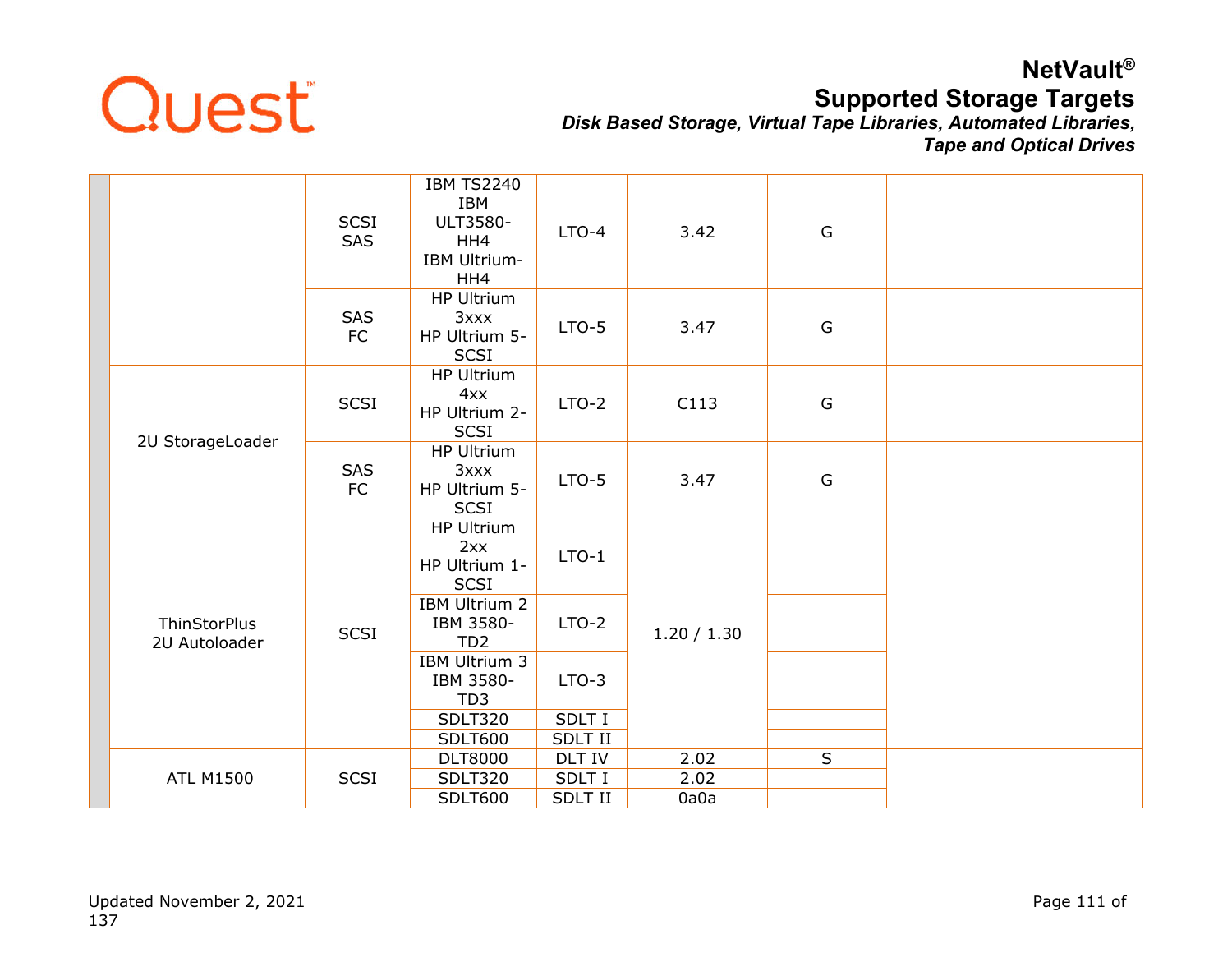

|                              |                                 | HP Ultrium                                                    |               |             |                |  |
|------------------------------|---------------------------------|---------------------------------------------------------------|---------------|-------------|----------------|--|
|                              |                                 | 2xx<br>HP Ultrium 2-<br><b>SCSI</b>                           | $LTO-1$       | 2.02        |                |  |
|                              |                                 | <b>DLT8000</b>                                                | <b>DLT IV</b> | 2.02        | $\overline{S}$ |  |
|                              |                                 | SDLT320                                                       | SDLT I        | 2.02        |                |  |
| <b>ATL M2500</b>             | <b>SCSI</b>                     | HP Ultrium<br>2xx<br>HP Ultrium 2-<br><b>SCSI</b>             | $LTO-1$       | 2.02        |                |  |
| S24                          | <b>SCSI</b>                     | IBM Ultrium 2<br>IBM 3580-<br>TD <sub>2</sub>                 | $LTO-2$       | 109D / 227D |                |  |
|                              |                                 | IBM Ultrium 3<br>IBM 3580-<br>TD <sub>3</sub>                 | $LTO-3$       |             |                |  |
|                              | <b>SCSI</b><br><b>FC</b><br>SAS | IBM Ultrium 3<br>IBM 3580-<br>TD <sub>3</sub>                 | $LTO-3$       | 2.60        | G              |  |
|                              |                                 | IBM Ultrium 4<br>IBM 3580-<br>TD4<br>TS2340                   | $LTO-4$       | 3.16        | G              |  |
| T40 / T40+ / T80 /<br>$T80+$ |                                 | <b>IBM Ultrium</b><br>4HH<br>IBM<br>ULT3580-<br>HH4<br>TS2240 | $LTO-4$       | 3.63        | G              |  |
|                              |                                 | HP Ultrium<br>$1$ $xx$ $x$<br>HP Ultrium 4-<br><b>SCSI</b>    | $LTO-4$       | 3.63        | G              |  |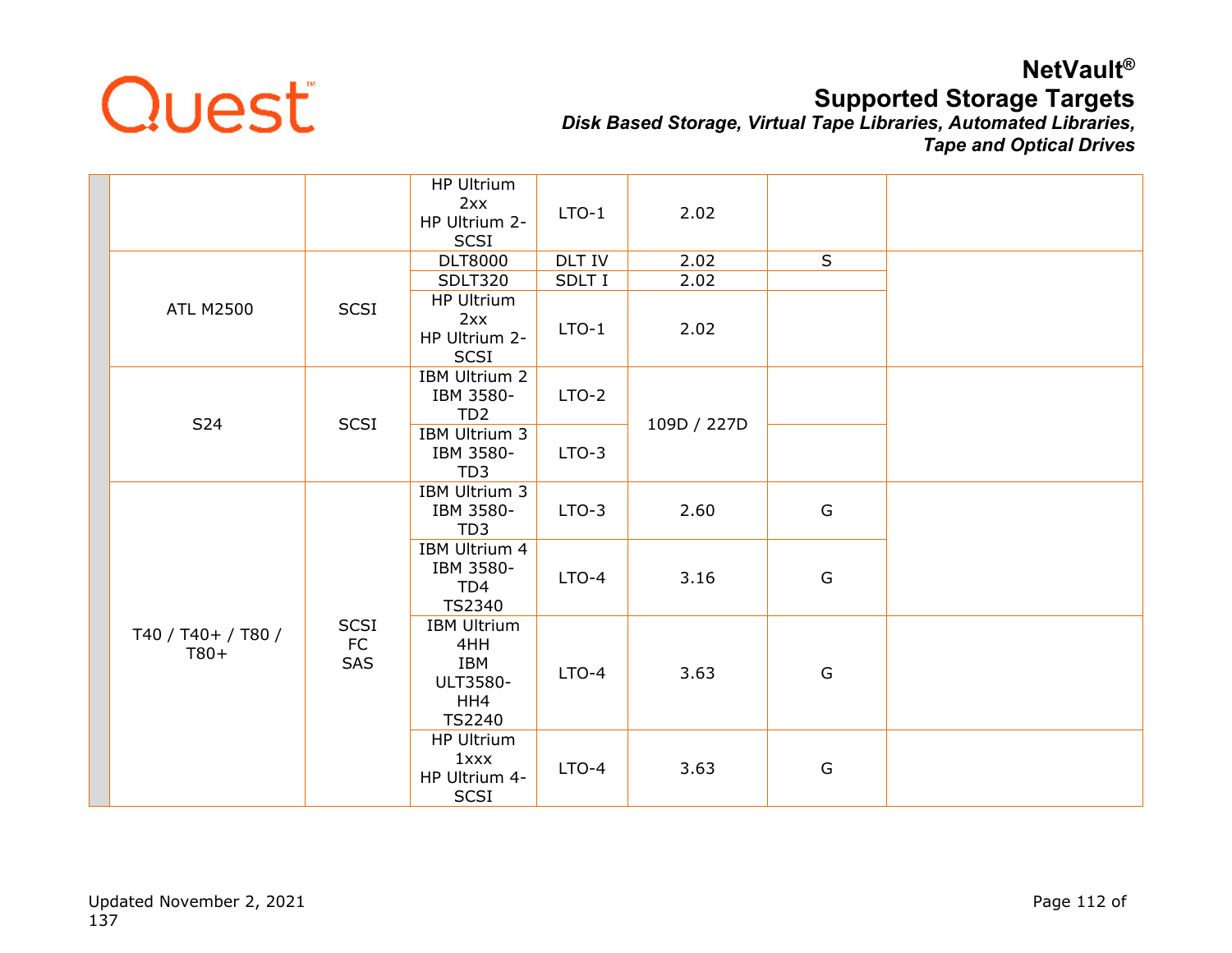

|         | SAS<br><b>FC</b>                | <b>HP Ultrium</b><br>3xxx<br>HP Ultrium 5-<br><b>SCSI</b>                 | $LTO-5$ | 04.10 | G |  |
|---------|---------------------------------|---------------------------------------------------------------------------|---------|-------|---|--|
|         |                                 | IBM Ultrium 3<br>IBM<br>ULT3580-TD3<br>TS2330                             | $LTO-3$ | 3.93  | G |  |
|         |                                 | <b>IBM Ultrium</b><br>3HH<br>IBM<br>ULT3580-<br>HH <sub>3</sub><br>TS2230 | $LTO-3$ | 3.93  | G |  |
| $T120+$ | <b>SCSI</b><br><b>FC</b><br>SAS | IBM Ultrium 4<br>IBM 3580-<br>TD4<br>TS2340                               | $LTO-4$ | 3.93  | G |  |
|         |                                 | <b>IBM Ultrium</b><br>4HH<br>IBM<br>ULT3580-<br>HH4<br>TS2240             | $LTO-4$ | 3.93  | G |  |
|         |                                 | HP Ultrium<br>$1$ $xx$ $x$<br>HP Ultrium 4-<br><b>SCSI</b>                | $LTO-4$ | 3.93  | G |  |
|         | <b>SAS</b><br><b>FC</b>         | HP Ultrium<br>3xxx<br>HP Ultrium 5-<br><b>SCSI</b>                        | $LTO-5$ | 04.10 | G |  |
| $T160+$ | <b>SCSI</b><br>SAS<br><b>FC</b> | IBM Ultrium 3<br>IBM<br>ULT3580-TD3<br>TS2330                             | $LTO-3$ | 3.93  | G |  |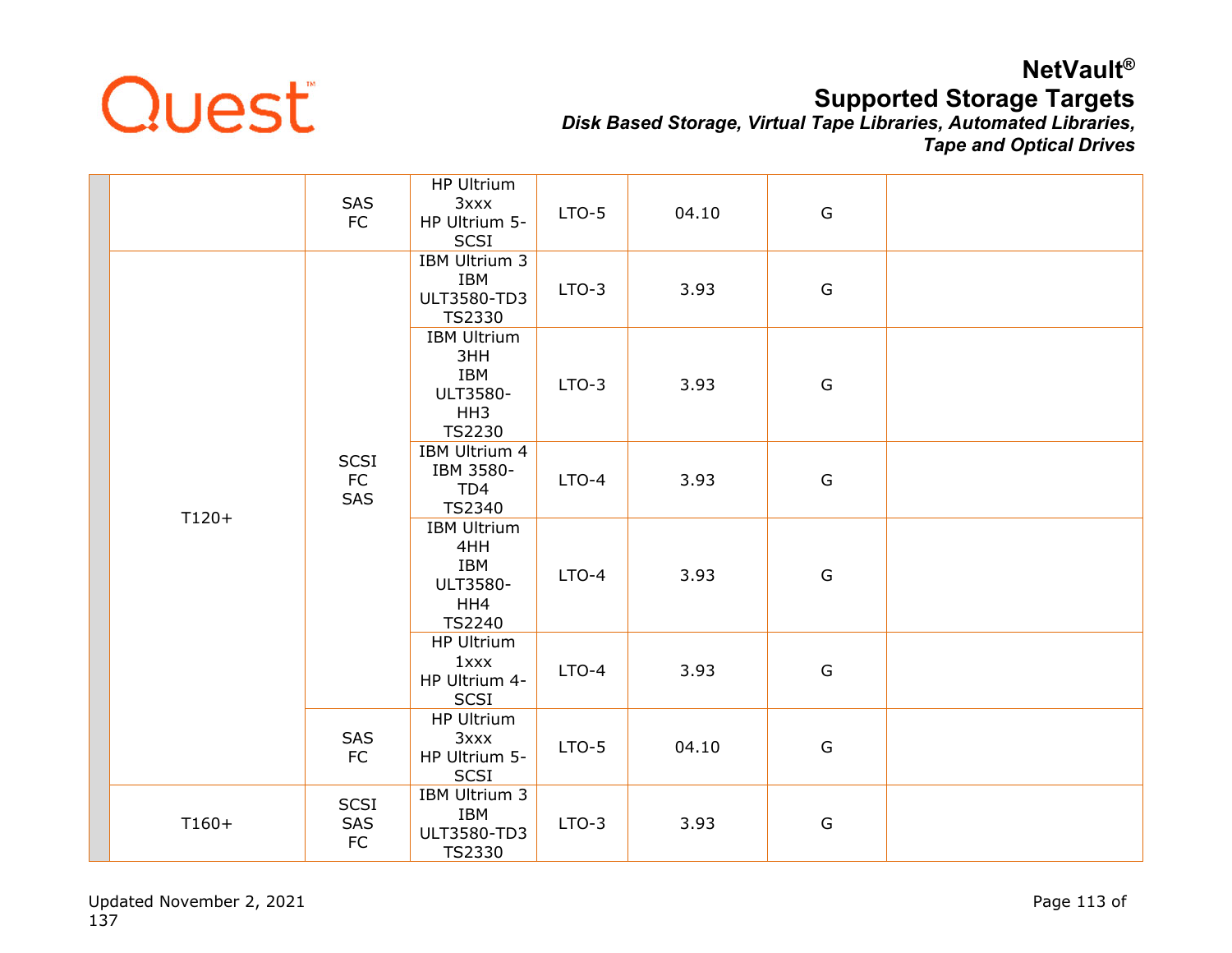

|                 |                         | <b>IBM Ultrium</b><br>3HH<br>IBM<br>ULT3580-<br>HH <sub>3</sub><br><b>TS2230</b> | $LTO-3$    | 3.93       | ${\mathsf G}$           |                            |
|-----------------|-------------------------|----------------------------------------------------------------------------------|------------|------------|-------------------------|----------------------------|
|                 |                         | IBM Ultrium 4<br>IBM 3580-<br>TD4<br>TS2340                                      | $LTO-4$    | 3.93       | G                       |                            |
|                 |                         | <b>IBM Ultrium</b><br>4HH<br>IBM<br>ULT3580-<br>HH4<br>TS2240                    | $LTO-4$    | 3.93       | G                       |                            |
|                 |                         | <b>HP Ultrium</b><br>1xxx<br>HP Ultrium 4-<br><b>SCSI</b>                        | $LTO-4$    | 3.93       | G                       |                            |
|                 | <b>SAS</b><br><b>FC</b> | <b>HP Ultrium</b><br>3xxx<br>HP Ultrium 5-<br><b>SCSI</b>                        | $LTO-5$    | 04.10      | ${\mathsf G}$           |                            |
| <b>TDS 1210</b> | <b>SCSI</b>             | <b>SLR100</b>                                                                    | <b>SLR</b> | 2.10B      |                         |                            |
| <b>TDS 1420</b> | <b>SCSI</b>             | <b>SLR100</b>                                                                    | <b>SLR</b> | 2.10       |                         |                            |
| <b>TDS 1440</b> | <b>SCSI</b>             | <b>SLR100</b>                                                                    | <b>SLR</b> | 2.10       |                         |                            |
| 440 / 480       | <b>SCSI</b>             | 820                                                                              | 8MM        | <b>TBD</b> | $\overline{S}$          |                            |
|                 |                         | Mammoth                                                                          | 8MM        | <b>TBD</b> | $\sf S$                 |                            |
|                 |                         | Mammoth                                                                          | 8MM        | <b>TBD</b> | $\sf S$                 | Read Application Note for  |
| EZ17            | <b>SCSI</b>             | Mammoth-LT                                                                       | 8MM        | <b>TBD</b> | $\overline{\mathsf{s}}$ | Mammoth-2 cleaning details |
|                 |                         | Mammoth-2                                                                        | 8MM        | 1.7.4      | $\overline{\mathsf{s}}$ |                            |
| X80             | <b>SCSI</b>             | Mammoth                                                                          | 8MM        | <b>TBD</b> | $rac{\overline{S}}{S}$  | Read Application Note for  |
|                 |                         | Mammoth-2                                                                        | 8MM        | 2.6.1      |                         | Mammoth-2 cleaning details |
| X200            | <b>SCSI</b>             | Mammoth                                                                          | 8MM        | <b>TBD</b> | $\overline{\mathsf{s}}$ | Read Application Note for  |
|                 |                         | Mammoth-2                                                                        | 8MM        | <b>TBD</b> | S                       | Mammoth-2 cleaning details |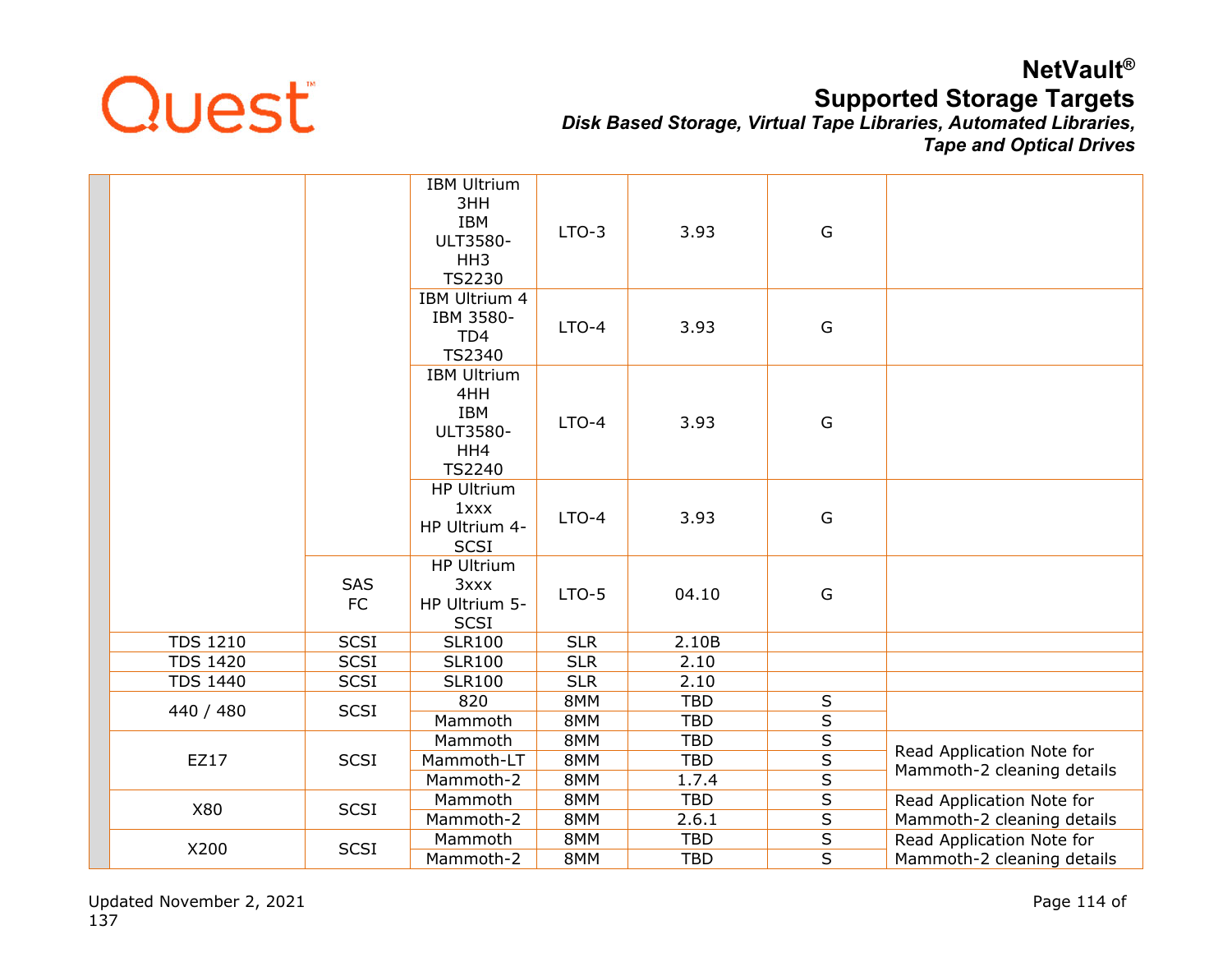#### **NetVault® Supported Storage Targets**  *Disk Based Storage, Virtual Tape Libraries, Automated Libraries,*

*Tape and Optical Drives*

|  | 430M                       | <b>SCSI</b>                     | Mammoth                                       | 8MM     | TBD        | S              | Read Application Note for        |
|--|----------------------------|---------------------------------|-----------------------------------------------|---------|------------|----------------|----------------------------------|
|  |                            |                                 | Mammoth-2                                     | 8MM     | 2.4.5      | $\overline{s}$ | Mammoth-2 cleaning details       |
|  | 215M                       | <b>SCSI</b>                     | Mammoth                                       | 8MM     | <b>TBD</b> | $\overline{S}$ | Read Application Note for        |
|  |                            |                                 | Mammoth-2                                     | 8MM     | <b>TBD</b> | $\overline{s}$ | Mammoth-2 cleaning details       |
|  |                            | <b>SCSI</b>                     | IBM Ultrium 2<br>IBM 3580-<br>TD <sub>2</sub> | $LTO-1$ | B003       | $\sf S$        |                                  |
|  | Magnum 1x7                 |                                 | IBM Ultrium 2<br>IBM 3580-<br>TD <sub>2</sub> | $LTO-2$ | B006       |                |                                  |
|  |                            |                                 | IBM Ultrium 1<br>IBM 3580-<br>TD1             | $LTO-1$ | 2.0.7      | $\sf S$        |                                  |
|  | Magnum 8x143<br>(Magnum20) | <b>SCSI</b><br>FC               | IBM Ultrium 2<br>IBM 3580-<br>TD <sub>2</sub> | $LTO-2$ | 2.0.7      | $\sf S$        |                                  |
|  |                            |                                 | IBM Ultrium 3<br>IBM 3580-<br>TD <sub>3</sub> | $LTO-3$ | 2.0.7      |                |                                  |
|  |                            | <b>SCSI</b><br><b>FC</b>        | IBM Ultrium 4<br>IBM 3580-<br>TD1             | $LTO-1$ | 2.4.5      | S              |                                  |
|  | 221L                       |                                 | IBM Ultrium 4<br>IBM 3580-<br>TD <sub>2</sub> | $LTO-2$ |            | $\sf S$        |                                  |
|  |                            |                                 | IBM Ultrium 4<br>IBM 3580-<br>TD <sub>3</sub> | $LTO-3$ | 3.6.2      | $\sf S$        | FC Firmware minimum is<br>11.6.1 |
|  |                            | <b>SCSI</b><br><b>FC</b><br>SAS | IBM Ultrium 2<br>IBM 3580-<br>TD <sub>2</sub> | $LTO-2$ | C284       | G              |                                  |
|  | T24                        |                                 | IBM Ultrium 3<br>IBM 3580-<br>TD <sub>3</sub> | $LTO-3$ | C284       | G              |                                  |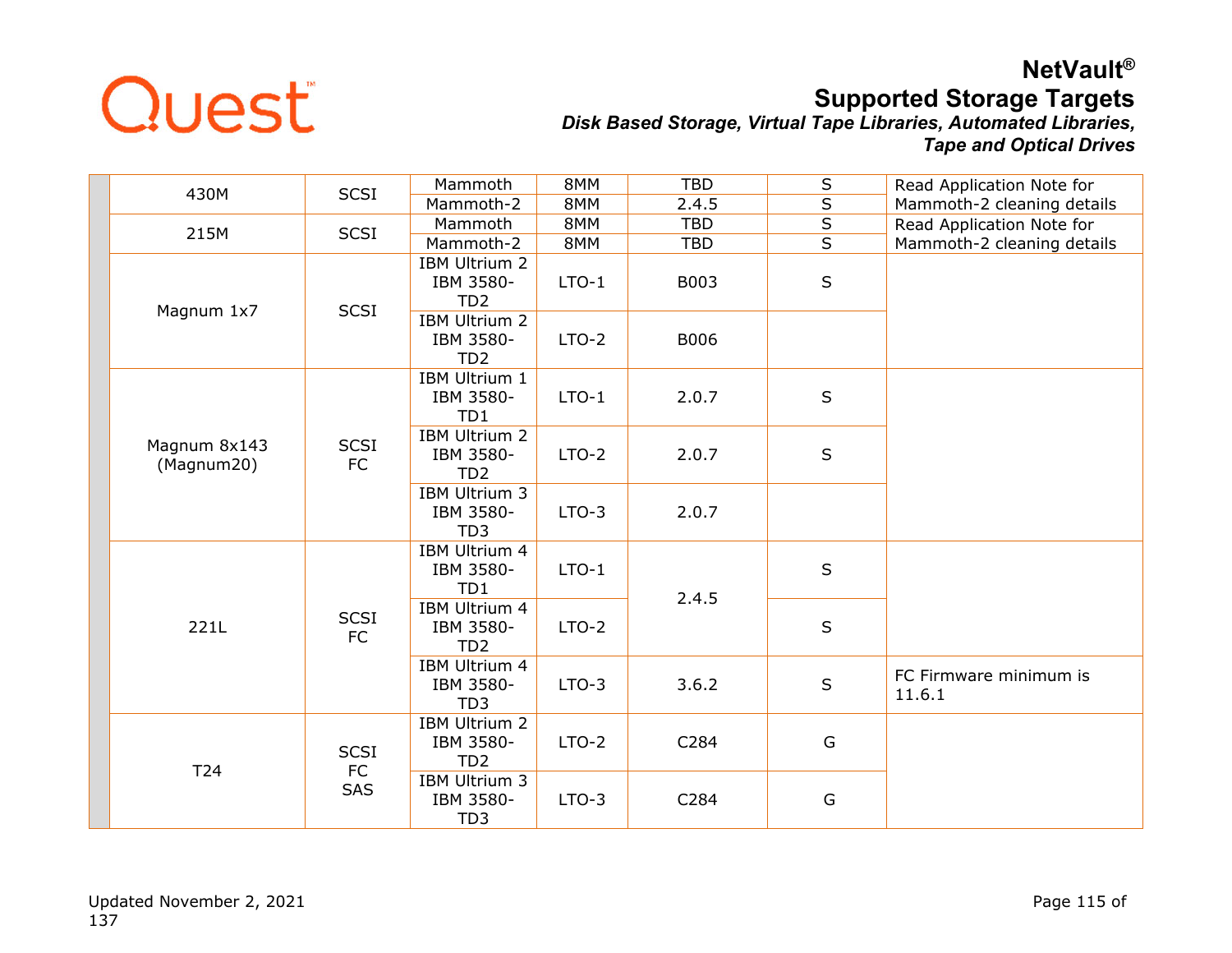

#### **NetVault® Supported Storage Targets**  *Disk Based Storage, Virtual Tape Libraries, Automated Libraries,*

*Tape and Optical Drives*

|     |                          | IBM Ultrium 4<br>IBM 3580-<br>TD4                             | $LTO-4$ | C284 | G |  |
|-----|--------------------------|---------------------------------------------------------------|---------|------|---|--|
|     |                          | <b>IBM Ultrium</b><br>4HH<br>IBM<br>ULT3580-<br>HH4<br>TS2240 | $LTO-4$ | C284 | G |  |
|     |                          | <b>HP Ultrium</b><br>4xx<br>HP Ultrium 2-<br><b>SCSI</b>      | $LTO-2$ | C284 | G |  |
|     |                          | HP Ultrium<br>9xx<br>HP Ultrium 3-<br><b>SCSI</b>             | $LTO-3$ | C284 | G |  |
|     |                          | HP Ultrium<br>$1$ $xx$ $x$<br>HP Ultrium 4-<br><b>SCSI</b>    | $LTO-4$ | C284 | G |  |
|     | <b>SAS</b><br>FC         | <b>HP Ultrium</b><br>3xxx<br>HP Ultrium 5-<br><b>SCSI</b>     | $LTO-5$ | C284 | G |  |
|     |                          | IBM Ultrium 2<br>IBM 3580-<br>TD <sub>2</sub>                 | $LTO-2$ | D184 | G |  |
| T48 | <b>SCSI</b><br>FC<br>SAS | IBM Ultrium 3<br>IBM 3580-<br>TD <sub>3</sub>                 | $LTO-3$ |      |   |  |
|     |                          | IBM Ultrium 4<br>IBM 3580-<br>TD4                             | $LTO-4$ | D184 | G |  |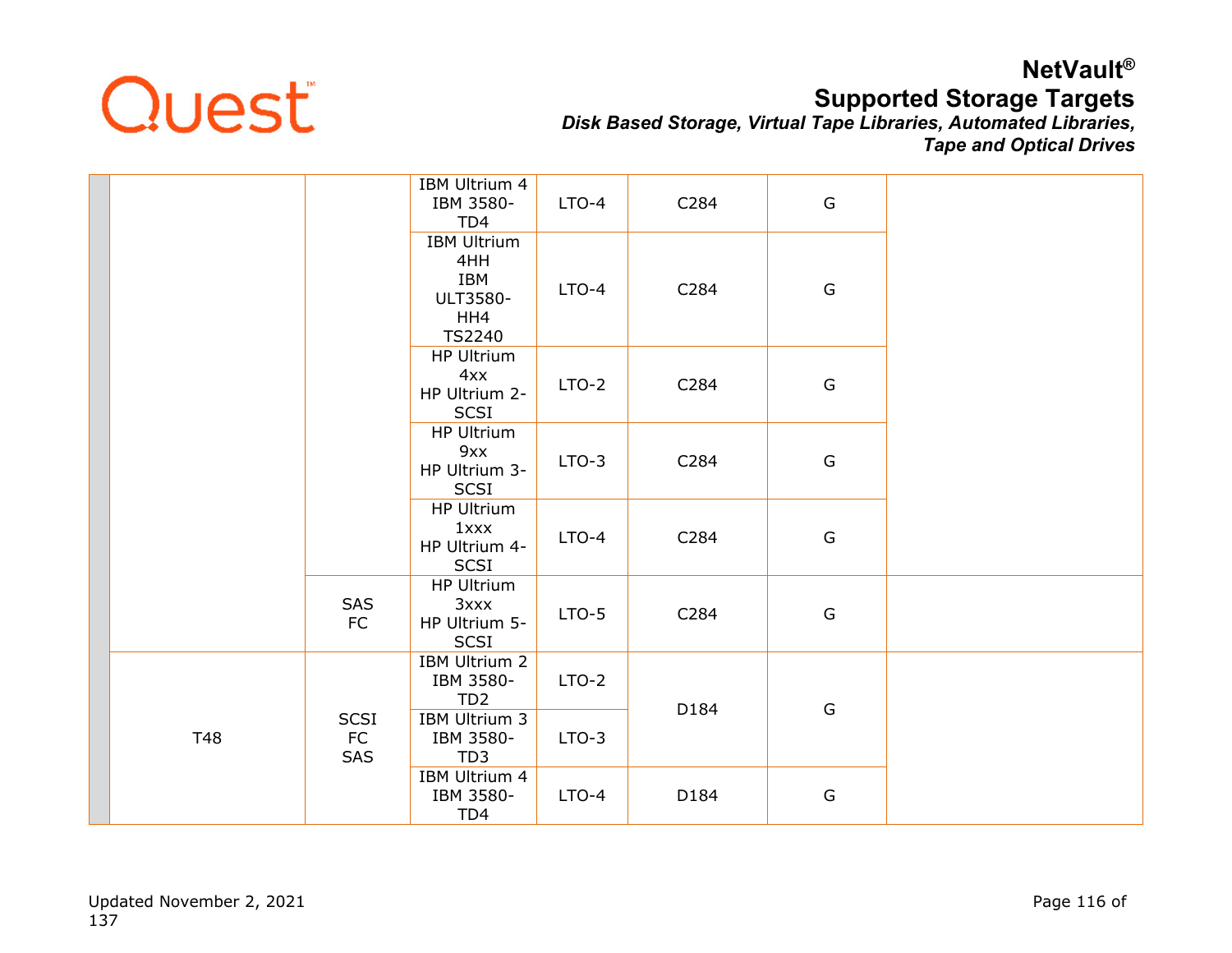

|                                 |             | <b>IBM Ultrium</b>                                         |               |            |                         |  |
|---------------------------------|-------------|------------------------------------------------------------|---------------|------------|-------------------------|--|
|                                 |             | 4HH<br>IBM<br>ULT3580-<br>HH4<br>TS2240                    | $LTO-4$       | D184       | G                       |  |
|                                 |             | <b>HP Ultrium</b><br>4xx<br>HP Ultrium 2-<br><b>SCSI</b>   | $LTO-2$       | D184       | G                       |  |
|                                 |             | <b>HP Ultrium</b><br>9xx<br>HP Ultrium 3-<br><b>SCSI</b>   | $LTO-3$       | D184       | G                       |  |
|                                 |             | HP Ultrium<br>$1$ $xx$ $x$<br>HP Ultrium 4-<br><b>SCSI</b> | $LTO-4$       | D184       | G                       |  |
|                                 | <b>SCSI</b> | IBM Ultrium 1<br>IBM 3580-<br>TD1                          | $LTO-1$       | 2.18.2     | $\sf S$                 |  |
| 110L                            |             | IBM Ultrium 2<br>IBM 3580-<br>TD <sub>2</sub>              | $LTO-2$       |            | $\sf S$                 |  |
|                                 |             | IBM Ultrium 3<br>IBM 3580-<br>TD <sub>3</sub>              | $LTO-3$       | 3.6.2      |                         |  |
| 230D                            | <b>SCSI</b> | <b>DLT7000</b>                                             | <b>DLT IV</b> | 2.6.3      | S                       |  |
| AutoPak 1x10                    | <b>SCSI</b> | $VXA-1$                                                    | <b>VXA</b>    | E35r       |                         |  |
|                                 |             | $VXA-2$                                                    | <b>VXA</b>    | E35r       | $\overline{\mathsf{S}}$ |  |
| VXA-172 PacketLoader<br>1x10 1U | <b>SCSI</b> | <b>VXA-172</b>                                             | <b>VXA</b>    | <b>TBD</b> |                         |  |
| VXA-2 PacketLoader<br>1x10 1U   | <b>SCSI</b> | $VXA-2$                                                    | <b>VXA</b>    | A102       | $\mathsf{S}$            |  |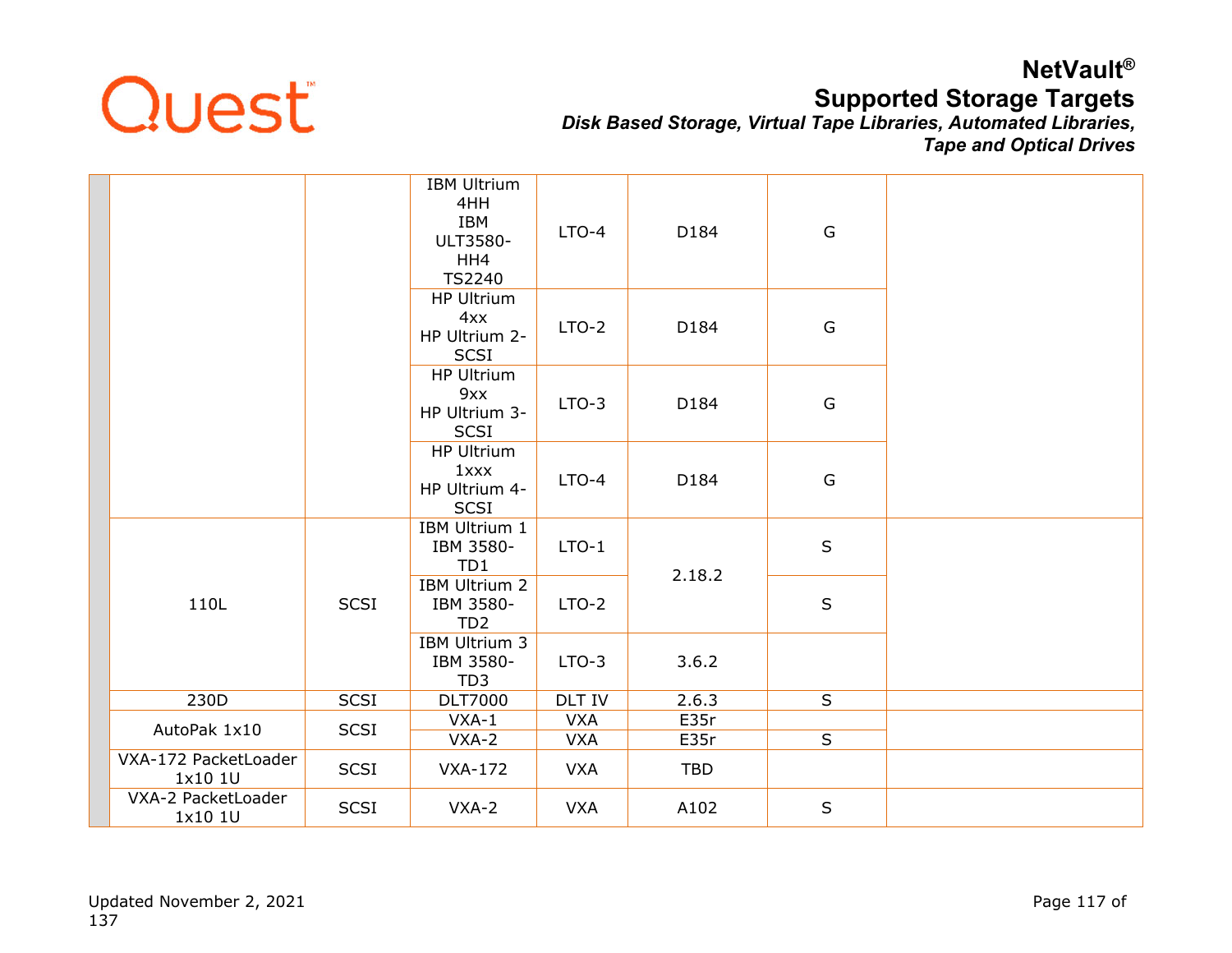#### **NetVault® Supported Storage Targets**  *Disk Based Storage, Virtual Tape Libraries, Automated Libraries, Tape and Optical Drives*

VXA-2 PacketLoader 10 Firewire 800 VXA-2 VXA A108 S Supported with NetVault 7.1.1 (and higher) for Mac OSX only. Requires Mac OSX Support Pack 2. See Application Notes for additional information before installing. VXA-320 Packet VXA-320 Packet SCSI VXA-320 VXA A102 AutoPak 1x15 SCSI VXA-1 VXA 2848  $\sf S$ AutoPak 1x7 | SCSI | VXA-2 | VXA | 1.11.2 | S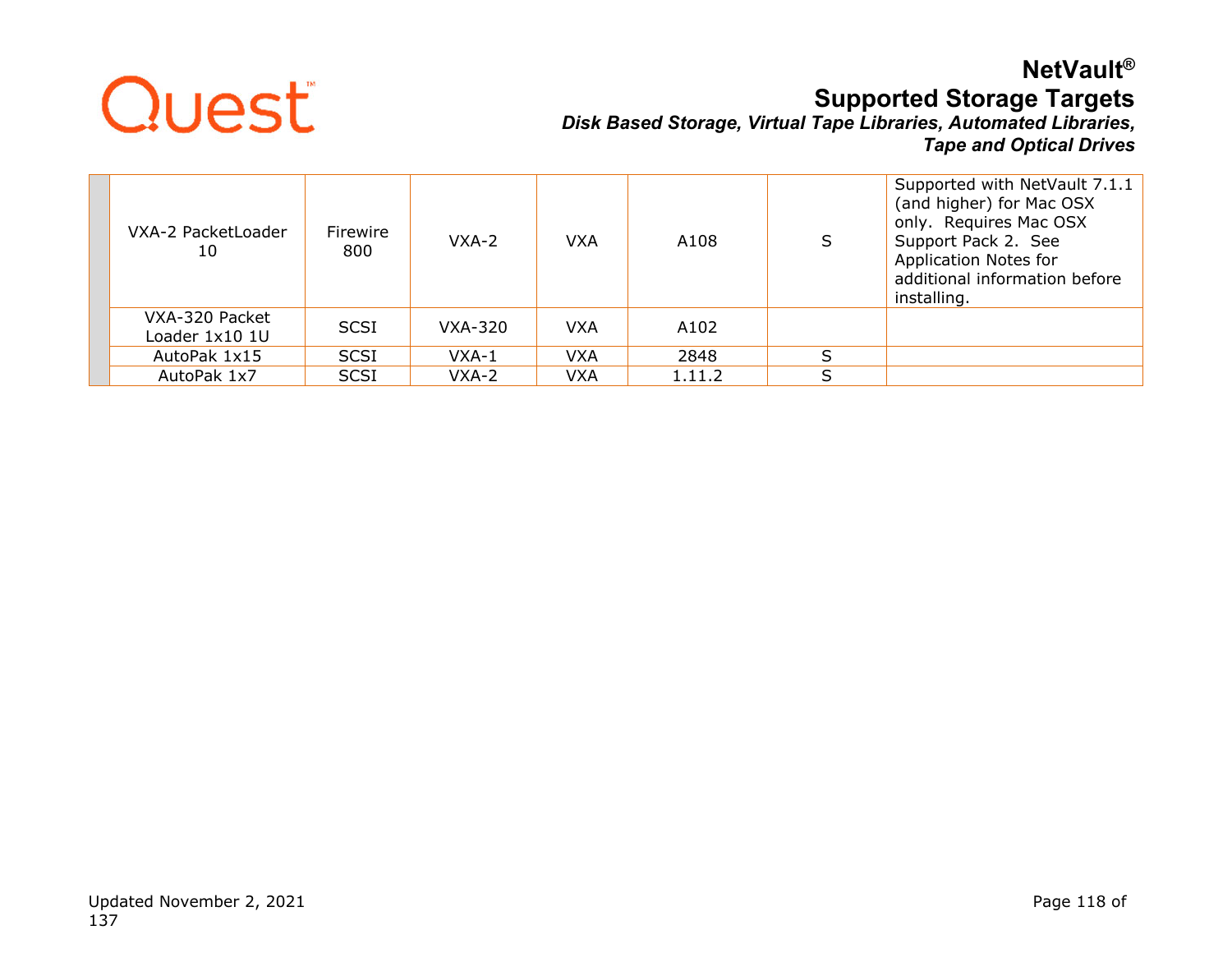#### **NetVault® Supported Storage Targets**  *Disk Based Storage, Virtual Tape Libraries, Automated Libraries, Tape and Optical Drives*

#### **NetVault Supported Tape, Removable, and Optical Drives**

GENERAL NOTES:

■ Once a drive is listed as certified here it will be supported in any library that is also listed in the Supported Libraries Matrix unless explicitly stated.

#### **For additional information or device support requests please email** of Interop.DP@quest.com

| <b>Benchmark</b> |                        |                  |                                   |              |  |  |  |  |  |
|------------------|------------------------|------------------|-----------------------------------|--------------|--|--|--|--|--|
| <b>Model</b>     | <b>Media</b><br>Format | <b>Interface</b> | <b>Minimum</b><br><b>Firmware</b> | <b>Notes</b> |  |  |  |  |  |
| VS Tape 80       | DLT Tape IV            | <b>SCSI</b>      | 5032                              |              |  |  |  |  |  |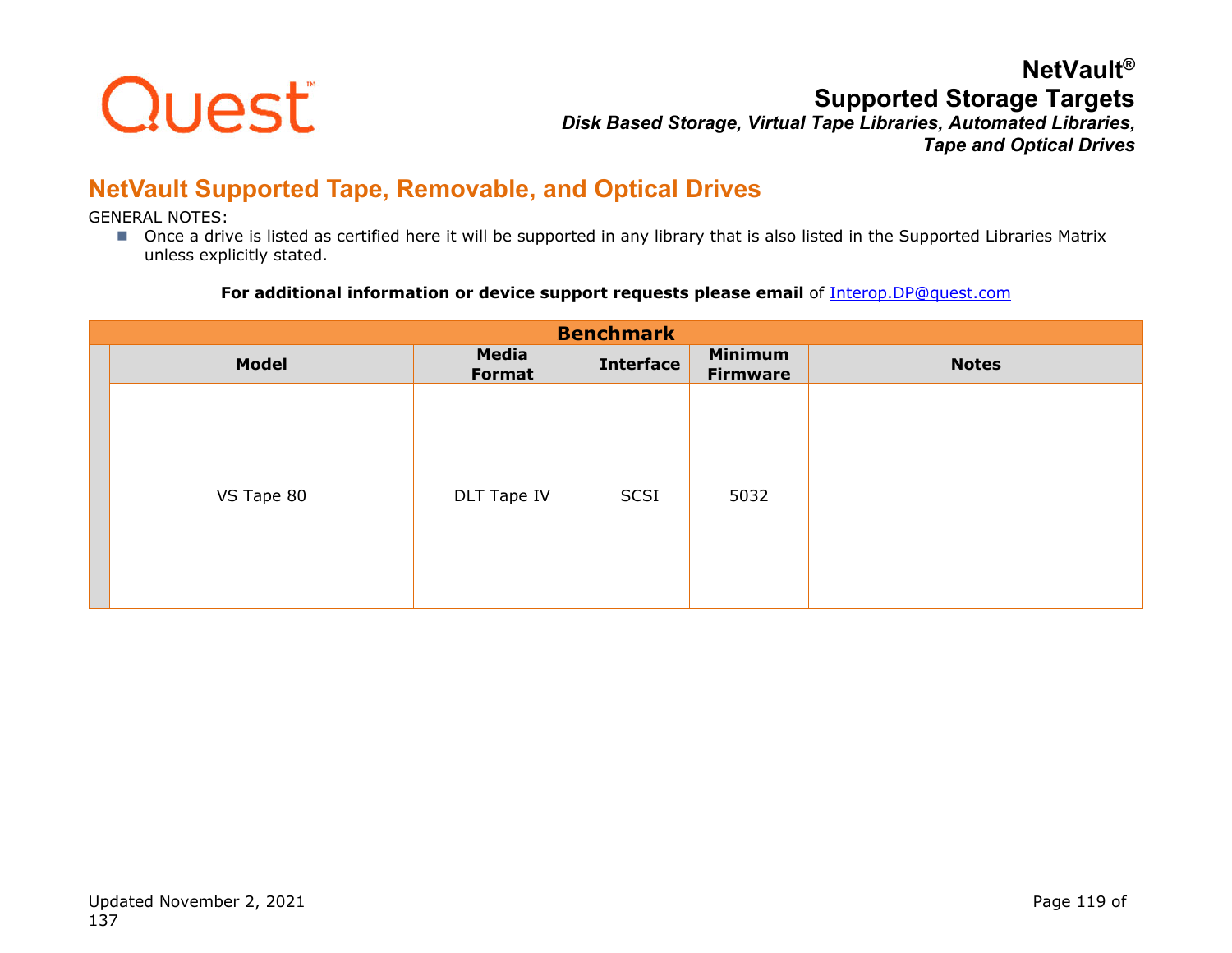

|     | <b>Certance</b>          |                               |                   |                                   |              |  |  |  |  |  |
|-----|--------------------------|-------------------------------|-------------------|-----------------------------------|--------------|--|--|--|--|--|
|     | <b>Model</b>             | <b>Media</b><br><b>Format</b> | <b>Interface</b>  | <b>Minimum</b><br><b>Firmware</b> | <b>Notes</b> |  |  |  |  |  |
|     | STD1401LW                | DDS-4                         | <b>SCSI</b>       | 06240-<br>XXX8110                 |              |  |  |  |  |  |
|     | DAT72                    | DDS-5                         | <b>SCSI</b>       | A00W                              |              |  |  |  |  |  |
|     | Viper 200                | $LTO-1$                       | <b>SCSI</b>       | 1230                              |              |  |  |  |  |  |
|     | Viper 200                | $LTO-1$                       | FC                | 149J                              |              |  |  |  |  |  |
|     | <b>CL400H</b>            | $LTO-2$                       | <b>SCSI</b><br>FC | V1702                             |              |  |  |  |  |  |
|     | Viper 400                | $LTO-2$                       | <b>SCSI</b><br>FC | 153R                              |              |  |  |  |  |  |
|     | <b>CL800</b>             | $LTO-3$                       | <b>SCSI</b><br>FC | 163S                              |              |  |  |  |  |  |
|     | STD1401LW                | DDS-4                         | <b>SCSI</b>       | $06240 -$<br>XXX8110              |              |  |  |  |  |  |
|     | DAT72                    | DDS-5                         | <b>SCSI</b>       | A00W                              |              |  |  |  |  |  |
|     | Viper 200                | $LTO-1$                       | <b>SCSI</b>       | 1230                              |              |  |  |  |  |  |
|     | Viper 200                | $LTO-1$                       | ${\sf FC}$        | 149J                              |              |  |  |  |  |  |
|     | Viper 400                | $LTO-2$                       | <b>SCSI</b><br>FC | 153R                              |              |  |  |  |  |  |
|     | <b>CL400H</b>            | $LTO-2$                       | <b>SCSI</b><br>FC | V1702                             |              |  |  |  |  |  |
|     | <b>CL 800</b>            | $LTO-3$                       | <b>SCSI</b><br>FC | 163S                              |              |  |  |  |  |  |
|     | Python 06241             | $DDS-4$                       | <b>SCSI</b>       |                                   |              |  |  |  |  |  |
|     |                          |                               |                   |                                   |              |  |  |  |  |  |
| 137 | Updated November 2, 2021 |                               |                   |                                   | Page 120 of  |  |  |  |  |  |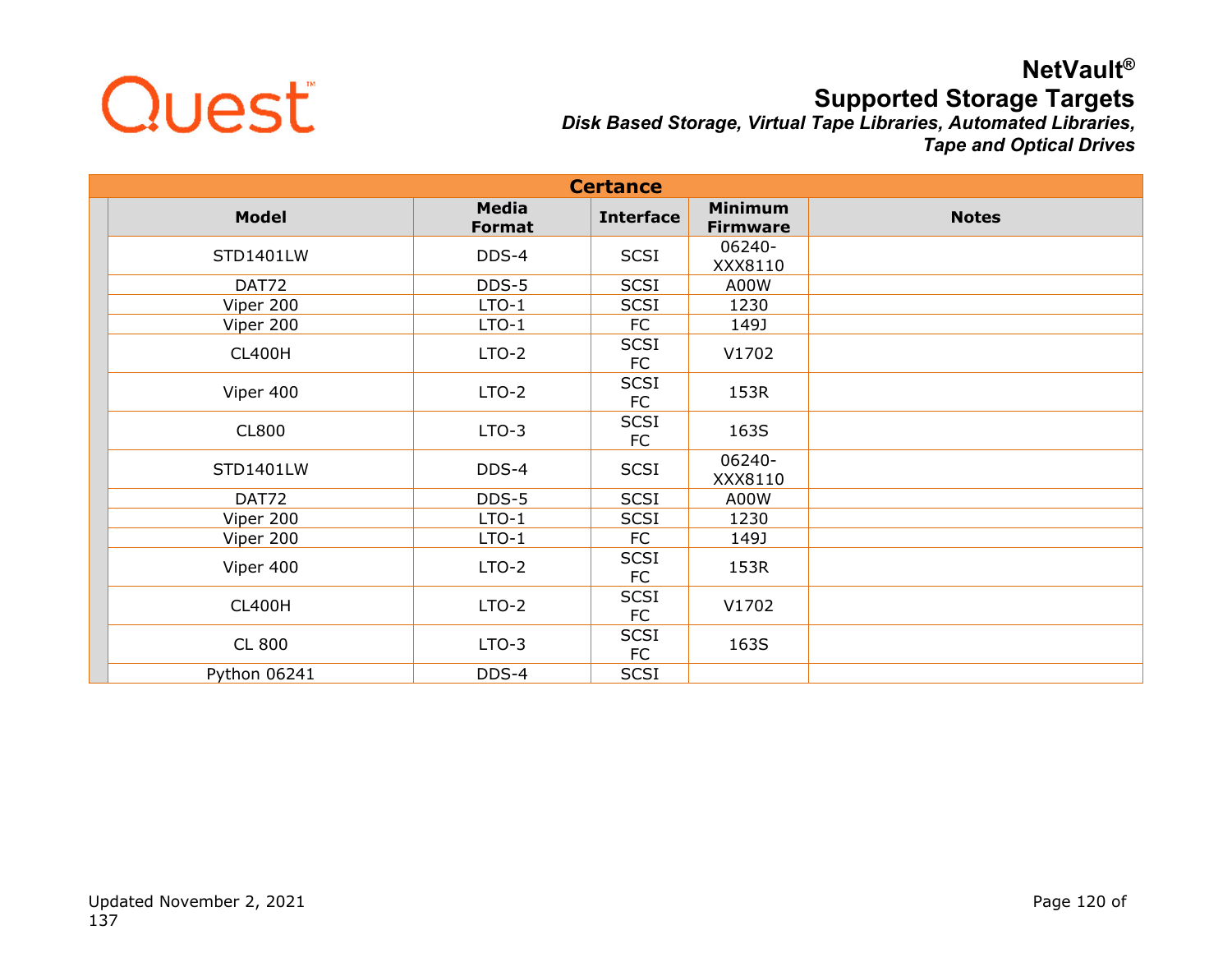

| <b>DELL</b>                                                                                   |                                     |                  |                                                                                                |                                                                                                                                                      |  |  |  |  |  |
|-----------------------------------------------------------------------------------------------|-------------------------------------|------------------|------------------------------------------------------------------------------------------------|------------------------------------------------------------------------------------------------------------------------------------------------------|--|--|--|--|--|
| <b>Model</b>                                                                                  | <b>Media</b><br><b>Format</b>       | <b>Interface</b> | <b>Minimum</b><br><b>Firmware</b>                                                              | <b>Notes</b>                                                                                                                                         |  |  |  |  |  |
| <b>VS 80</b>                                                                                  | <b>DLT Tape IV</b>                  | <b>SCSI</b>      | 5032                                                                                           |                                                                                                                                                      |  |  |  |  |  |
| <b>PV 100T</b><br>DAT72                                                                       | DDS-5                               | <b>SCSI</b>      | A00W                                                                                           |                                                                                                                                                      |  |  |  |  |  |
| <b>PV 110T</b><br>$LTO-2$                                                                     | $LTO-2$                             | <b>SCSI</b>      | 1748                                                                                           |                                                                                                                                                      |  |  |  |  |  |
| <b>PV 110T</b><br>$LTO-3$                                                                     | $LTO-3$                             | <b>SCSI</b>      | 4CEG                                                                                           |                                                                                                                                                      |  |  |  |  |  |
| <b>PV 110T</b><br>$VS-160$                                                                    | <b>DLT Tape VS1</b>                 | <b>SCSI</b>      | 1E00                                                                                           |                                                                                                                                                      |  |  |  |  |  |
| PV LTO4-120HH                                                                                 | $LTO-4$                             | <b>SAS</b>       | <b>BBNF</b>                                                                                    |                                                                                                                                                      |  |  |  |  |  |
| <b>PV LTO5-140</b>                                                                            | $LTO-5$                             | <b>SAS</b>       | B174                                                                                           |                                                                                                                                                      |  |  |  |  |  |
| PV LTO6                                                                                       | $LTO-6$                             | SAS              | C975                                                                                           |                                                                                                                                                      |  |  |  |  |  |
| PV 114T:<br>$LTO-2$<br>$LTO-3$<br>$LTO-4$<br>$LTO-5$<br>$LTO-6$<br><b>DLT VS-160</b><br>DAT72 | <b>LTO</b><br>DLT Tape_VS1<br>DDS-5 | <b>SCSI</b>      | 333K-LTO-2<br>4CEG-LTO-3<br>BBNF-LTO-4<br>B174-LTO-5<br>C975-LTO-6<br>1E00-VS160<br>A060-DAT72 | The PV114T has one or two single tape<br>drives. It isn't a library device. It's a<br>tape rack enclosure which houses up to<br>2 standalone drives. |  |  |  |  |  |
| <b>PV 114X</b>                                                                                | <b>RDX</b><br><b>LTO</b>            | <b>SAS</b>       |                                                                                                | Refer to the Dell PowerVault<br>Compatibility Matrix for the latest<br>firmware details.                                                             |  |  |  |  |  |
| RD1000<br>(USE 3.0)                                                                           | Virtual<br>Standalone≠              | <b>USB</b>       | 4102                                                                                           | Please refer to the NetVault Removable<br>Storage Best Practices Guide                                                                               |  |  |  |  |  |
| Updated November 2, 2021<br>137                                                               |                                     |                  |                                                                                                | Page 121 of                                                                                                                                          |  |  |  |  |  |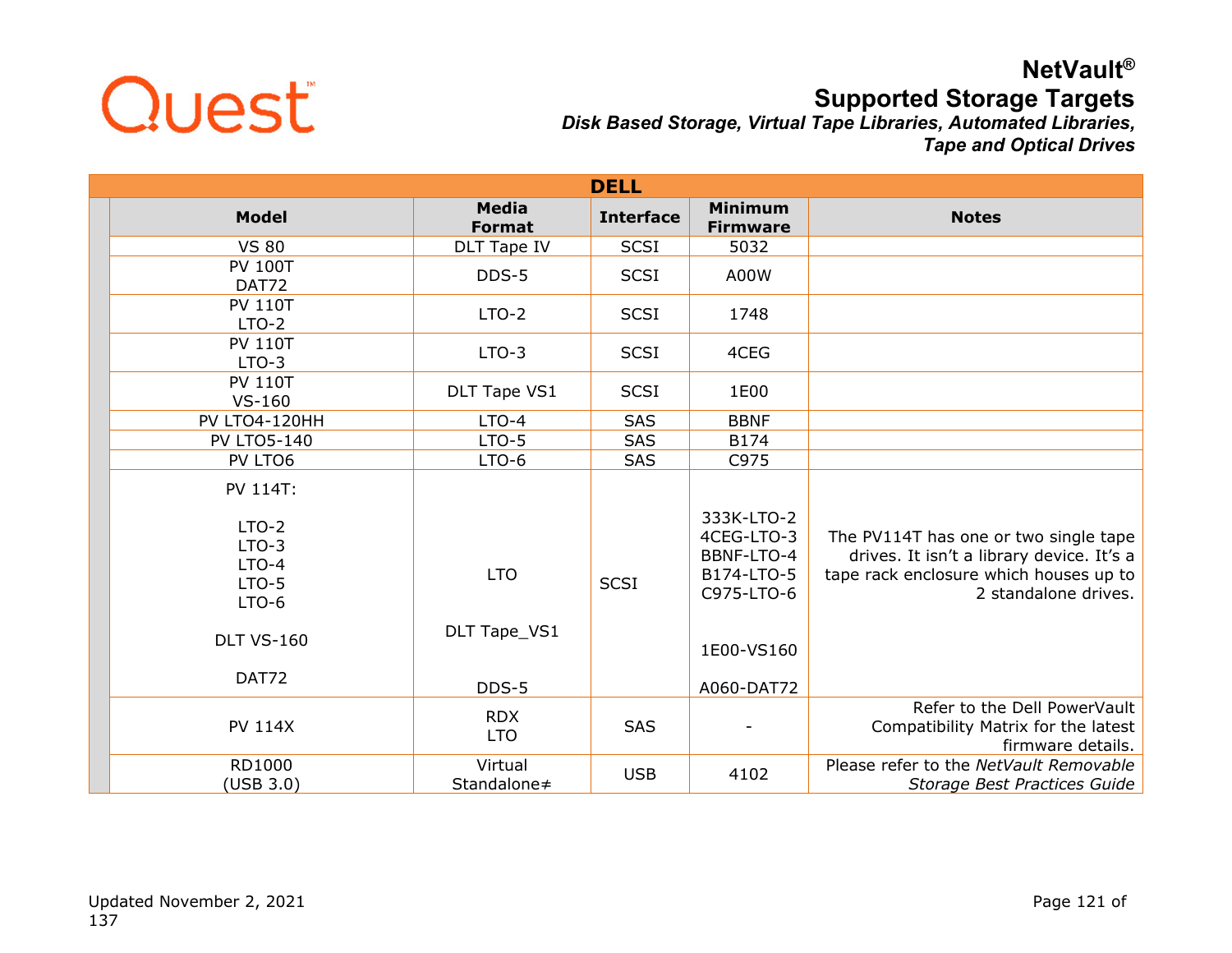

|                          |                             | <b>Fujitsu</b>   |                                   |                                                                             |
|--------------------------|-----------------------------|------------------|-----------------------------------|-----------------------------------------------------------------------------|
| <b>Model</b>             | <b>Media</b><br>Format      | <b>Interface</b> | <b>Minimum</b><br><b>Firmware</b> | <b>Notes</b>                                                                |
| PG-DT502D                | DDS-5                       | <b>SCSI</b>      | <b>B07D</b>                       | Use Seagate/Certance DAT72 Template                                         |
| <b>PG-DT504</b>          | DDS-5                       | <b>USB</b>       | <b>ZU64</b>                       | Supported exclusively only on LINUX<br>(kernel level 2.6.9-11.EL and above) |
| <b>PG-DT601</b>          | DDS-6                       | <b>USB</b>       | WU7B                              |                                                                             |
| <b>PG-DT602</b>          | DDS-6                       | <b>USB</b>       | WU7B                              |                                                                             |
| <b>PG-DT603</b>          | DDS-6                       | <b>USB</b>       | WU7B                              |                                                                             |
| <b>PG-LT302</b>          | $LTO-3$                     | <b>SCSI</b>      | 183P                              |                                                                             |
| <b>PG-LT303</b>          | $LTO-3$                     | <b>SCSI</b>      | Q <sub>24</sub> D                 |                                                                             |
| <b>PG-LT303</b>          | $LTO-3$                     | SAS              | Q <sub>24</sub> D                 |                                                                             |
| <b>PG-LT401</b>          | $LTO-4$                     | SAS              | 2126                              |                                                                             |
| <b>PG-LT402</b>          | $LTO-5$                     | SAS              | 97F3                              |                                                                             |
| <b>PG-LT501</b>          | $LTO-5$                     | SAS              | Z23D                              |                                                                             |
| <b>PY-LT611</b>          | $LTO-6$                     | SAS              | D <sub>2</sub> D <sub>B</sub>     |                                                                             |
| <b>PY-LT711</b>          | $LTO-7$                     | SAS              | <b>F8E1</b>                       |                                                                             |
| PYBLT611                 | $LTO-6$                     | SAS              | D <sub>2</sub> D <sub>B</sub>     |                                                                             |
| PYBLT711                 | $LTO-7$                     | <b>SAS</b>       | <b>F8E1</b>                       |                                                                             |
|                          |                             |                  |                                   |                                                                             |
|                          |                             | <b>Hitachi</b>   |                                   |                                                                             |
| <b>Model</b>             | <b>Media</b><br>Format      | <b>Interface</b> | <b>Minimum</b><br><b>Firmware</b> | <b>Notes</b>                                                                |
| GF-2050                  | DVD-ROM<br>DVD-R<br>DVD-RAM | <b>SCSI</b>      | E006                              |                                                                             |
| $GV-LT1TE(2)$            | $LTO-5$                     | <b>SAS</b>       | Z39W                              |                                                                             |
| Updated November 2, 2021 |                             |                  |                                   |                                                                             |

| <b>Hitachi</b> |                               |                  |                                   |              |  |
|----------------|-------------------------------|------------------|-----------------------------------|--------------|--|
| <b>Model</b>   | <b>Media</b><br><b>Format</b> | <b>Interface</b> | <b>Minimum</b><br><b>Firmware</b> | <b>Notes</b> |  |
| GF-2050        | DVD-ROM<br>DVD-R<br>DVD-RAM   | <b>SCSI</b>      | E006                              |              |  |
| $GV-LT1TE(2)$  | $LTO-5$                       | <b>SAS</b>       | Z39W                              |              |  |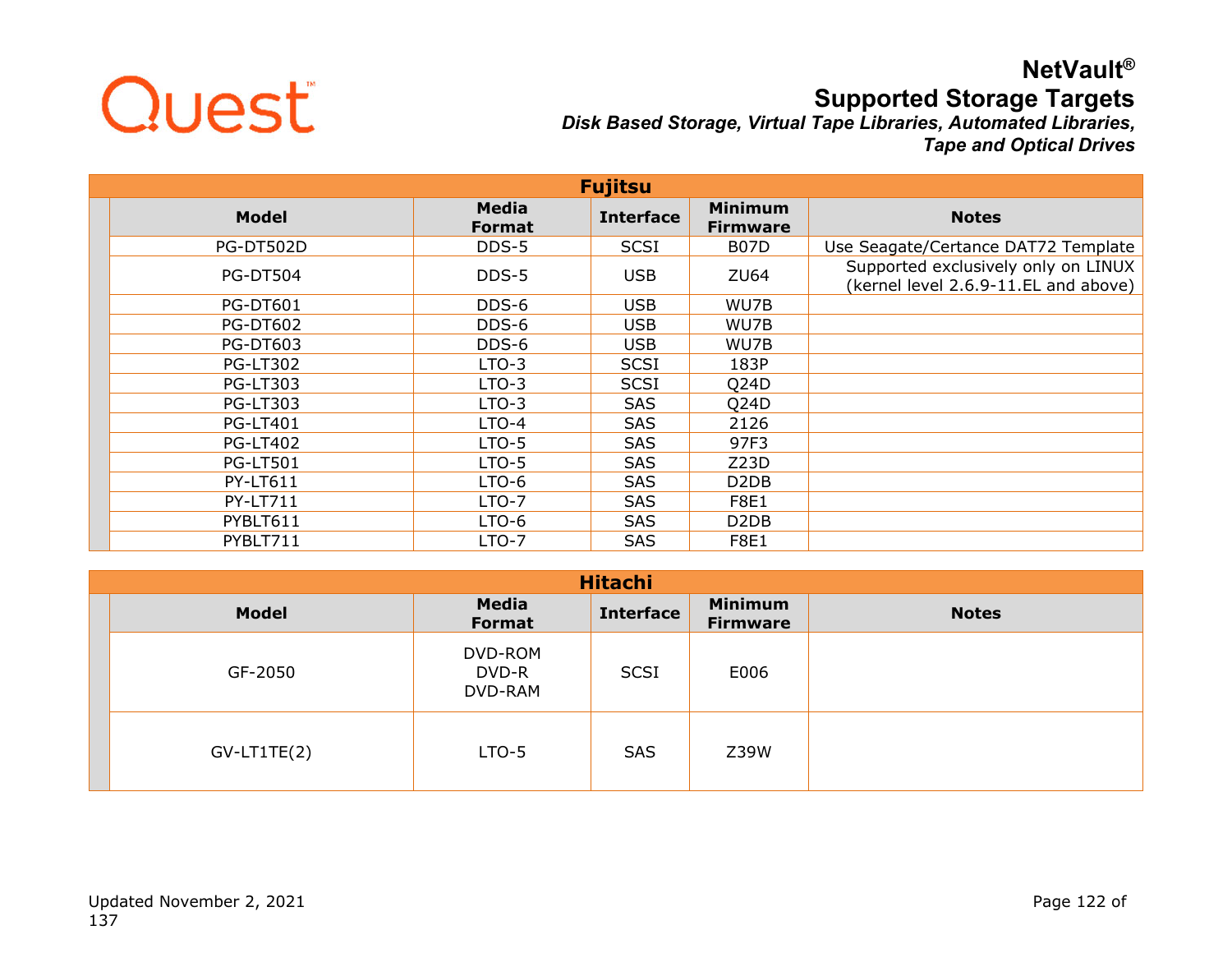### **NetVault® Supported Storage Targets**

|                                 |                               | <b>HPE</b>                             |                                   |                                                                                                                                              |
|---------------------------------|-------------------------------|----------------------------------------|-----------------------------------|----------------------------------------------------------------------------------------------------------------------------------------------|
| <b>Model</b>                    | <b>Media</b><br><b>Format</b> | <b>Interface</b>                       | <b>Minimum</b><br><b>Firmware</b> | <b>Notes</b>                                                                                                                                 |
| <b>SDLT</b>                     | <b>SDLT</b>                   | <b>SCSI</b>                            | v35                               |                                                                                                                                              |
| DLT 40/80                       | DLTape III-IV                 | <b>SCSI</b>                            | v80                               |                                                                                                                                              |
| DLT 35/70                       | DLTape III-IV                 | <b>SCSI</b>                            | v97                               |                                                                                                                                              |
| AIT-35                          | $AIT-1$                       | <b>SCSI</b>                            | n/a                               |                                                                                                                                              |
| AIT-50                          | $AIT-2$                       | <b>SCSI</b>                            | 1.30                              |                                                                                                                                              |
| DLT vs80                        | DLT1                          | <b>SCSI</b>                            | 482A                              |                                                                                                                                              |
| DLT vs160                       | <b>DLT Tape VS1</b>           | <b>SCSI</b>                            | 2400                              |                                                                                                                                              |
| <b>SDLT 600</b>                 | SuperDLT Tape II              | <b>SCSI</b>                            | 2323*                             | *FW 2929 is not supported                                                                                                                    |
| <b>DAT 40</b>                   | DDS-4                         | <b>SCSI</b>                            | <b>YP61</b>                       |                                                                                                                                              |
| DAT72                           | DDS-5                         | <b>SCSI</b>                            | V303                              |                                                                                                                                              |
| DAT72                           | DDS-5                         | <b>USB</b>                             | <b>ZU55</b>                       | Supported exclusively only on LINUX<br>(kernel level 2.6.9-11.EL and above).<br>Windows support only available with<br>NVBU 8.0U2 and later. |
| <b>DAT160</b>                   | DDS-6                         | <b>SCSI</b>                            | <b>WP74</b>                       |                                                                                                                                              |
| <b>DAT160</b>                   | DDS-6                         | SAS                                    | <b>WS95</b>                       |                                                                                                                                              |
| <b>DAT160</b>                   | DDS-6                         | <b>USB</b>                             | <b>WU74</b>                       |                                                                                                                                              |
| <b>DAT320</b>                   | DDS-7                         | <b>SAS</b>                             | <b>VU98</b>                       |                                                                                                                                              |
| <b>DAT320</b>                   | DDS-7                         | <b>USB</b>                             | <b>VU98</b>                       |                                                                                                                                              |
| 230                             | $LTO-1$                       | <b>SCSI</b>                            | E15D                              |                                                                                                                                              |
| 232                             | $LTO-1$                       | <b>SCSI</b>                            | <b>P23D</b>                       |                                                                                                                                              |
| 215                             | $LTO-1$                       | <b>SCSI</b>                            | <b>N16D</b>                       |                                                                                                                                              |
| 448                             | $LTO-2$                       | <b>SCSI</b><br><b>SAS</b>              | <b>S22D</b><br><b>T23D</b>        |                                                                                                                                              |
| 460                             | $LTO-2$                       | <b>SCSI</b><br>FC                      | F34D                              |                                                                                                                                              |
| 960                             | $LTO-3$                       | <b>SCSI</b><br>FC                      | G27D                              |                                                                                                                                              |
| 920                             | $LTO-3$                       | <b>SCSI</b><br><b>FC</b><br><b>SAS</b> | D21D - SCSI<br>C23D - SAS         |                                                                                                                                              |
| 1840                            | $LTO-4$                       | <b>SCSI</b>                            | <b>B13D</b>                       |                                                                                                                                              |
| Updated November 2, 2021<br>137 |                               |                                        |                                   | Page 123 of                                                                                                                                  |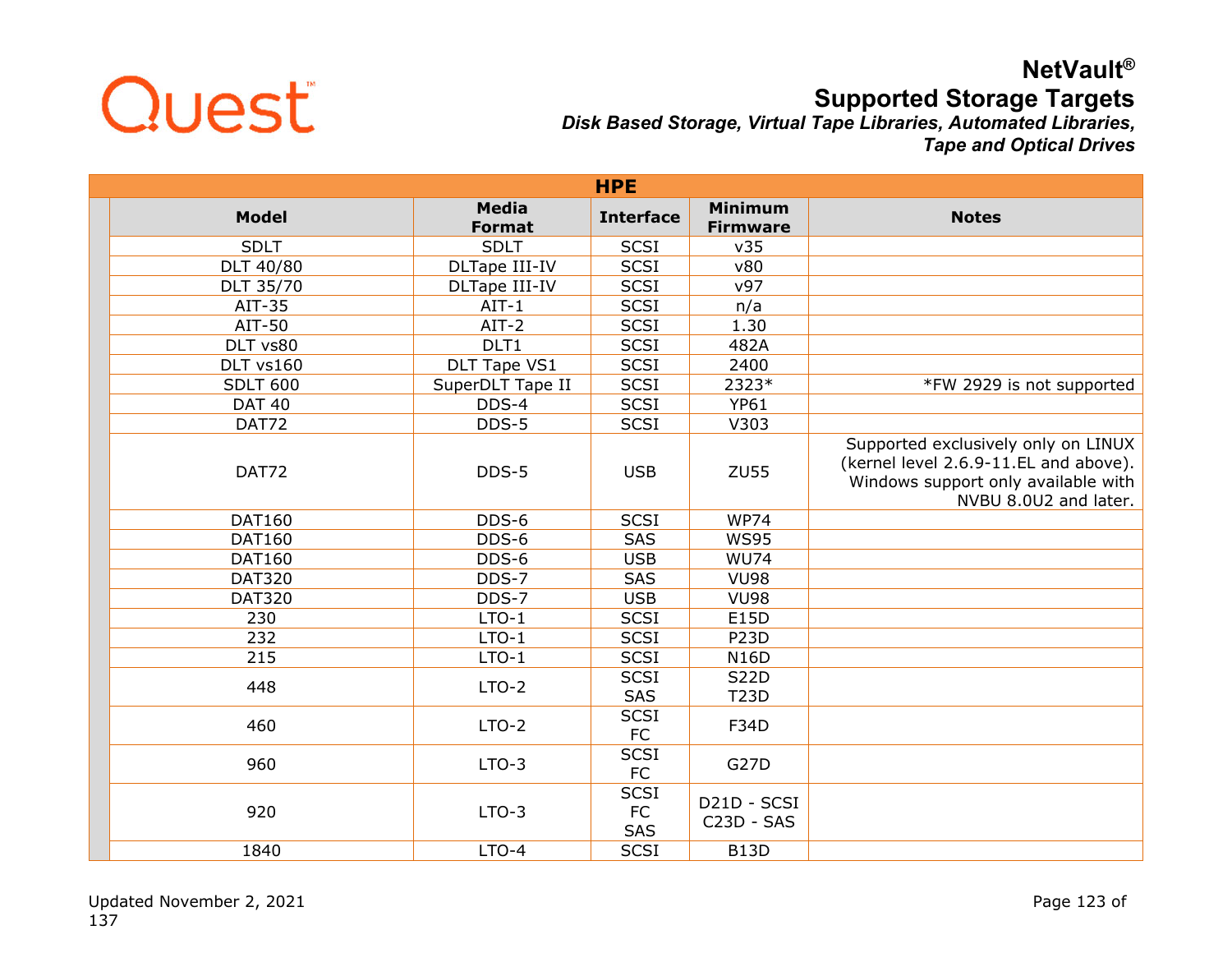

|       |         | FC          | H21D        |  |
|-------|---------|-------------|-------------|--|
|       |         | <b>SAS</b>  | A22D        |  |
|       |         |             |             |  |
|       |         | <b>SCSI</b> | <b>W22D</b> |  |
| 1760  | $LTO-4$ | FC          | V22D        |  |
|       |         | <b>SAS</b>  | U12D        |  |
| 3000  | $LTO-5$ | <b>SAS</b>  | Y5BW        |  |
| 3000  | $LTO-5$ | FC          | <b>Z58W</b> |  |
| 3280  | $LTO-5$ | FC          | I11V        |  |
| 6250  | $LTO-6$ | FC          | 22FW        |  |
| 6250  | $LTO-6$ | <b>SAS</b>  | 32DW        |  |
| 6650  | $LTO-6$ | FC          | J17D        |  |
| 15000 | $LTO-7$ | <b>SAS</b>  | <b>FA13</b> |  |
| 15000 | $LTO-7$ | FC          | <b>FA13</b> |  |
| 15750 | $LTO-7$ | FC          | <b>FA13</b> |  |
| 30750 | $LTO-8$ | <b>SAS</b>  | H8TF        |  |
| 30750 | LTO-8   | FC          | H8TF        |  |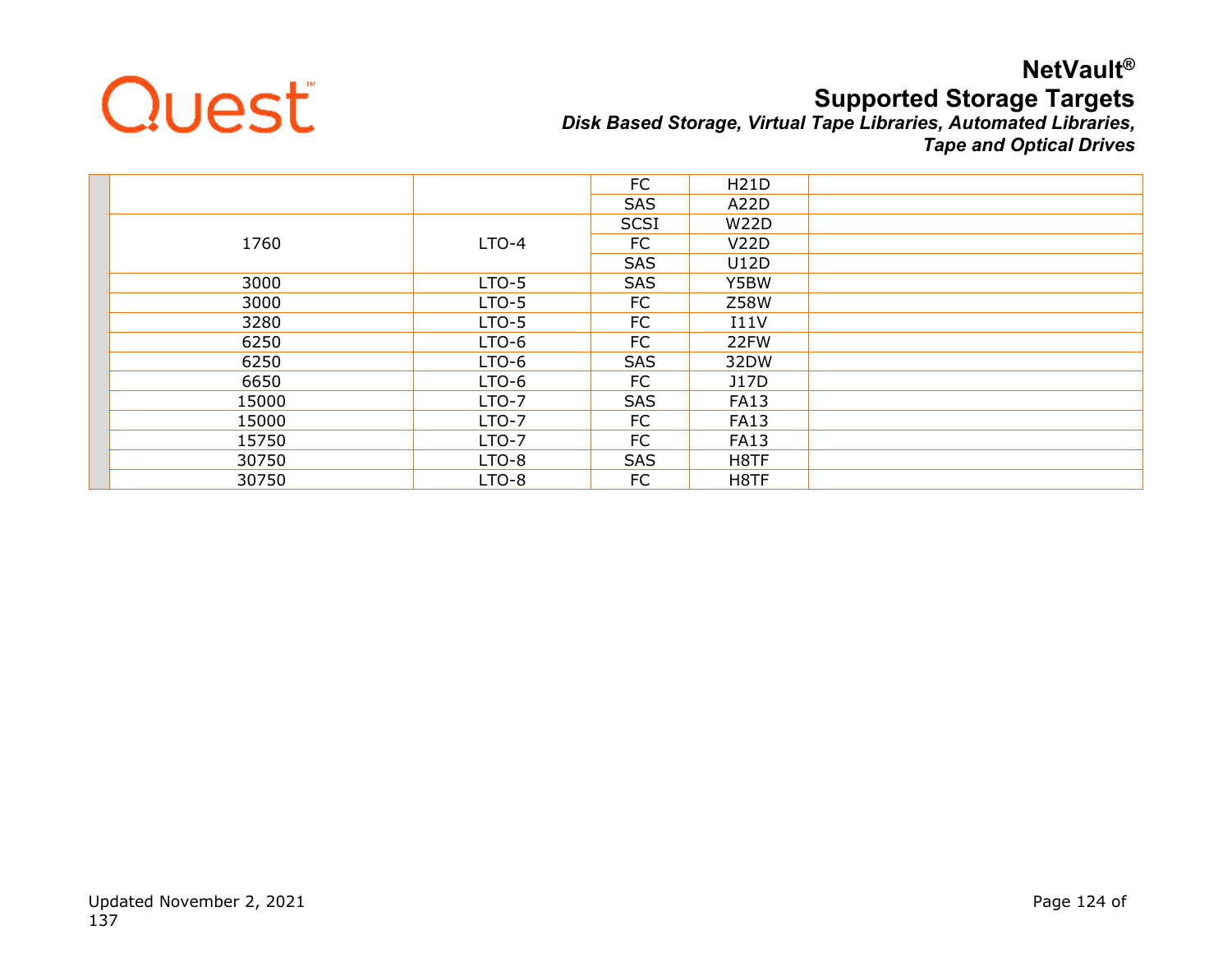### **NetVault® Supported Storage Targets**

| <b>IBM</b>     |                               |                          |                                   |              |
|----------------|-------------------------------|--------------------------|-----------------------------------|--------------|
| <b>Model</b>   | <b>Media</b><br><b>Format</b> | <b>Interface</b>         | <b>Minimum</b><br><b>Firmware</b> | <b>Notes</b> |
| ULT3580-TD1    |                               | <b>SCSI</b>              | <b>12U5</b>                       |              |
| ULTRIUM-TD1    | $LTO-1$                       | FC                       | 16E0                              |              |
| 71P9145        | DDS-5                         | <b>SCSI</b>              | A060                              |              |
| 43W8480        | DDS-5                         | <b>SATA</b>              | C0A0                              |              |
| 39M5636        | DDS-6                         | <b>SATA</b>              | <b>WU04</b>                       |              |
| 39M5636        | DDS-6                         | <b>USB</b>               | <b>WU04</b>                       |              |
| 59P6717        | $LTO-1$                       | <b>SCSI</b>              | E15D                              |              |
| 59P6685        | $LTO-1$                       | <b>SCSI</b>              | N <sub>2</sub> C <sub>G</sub>     |              |
| ULT3580-TD1    |                               | $\overline{FC}$          | 2CKH                              |              |
| ULTRIUM -TD1   | $LTO-2$                       | <b>SCSI</b>              | 3060                              |              |
|                |                               | FC                       |                                   |              |
| 59P6744        | $LTO-2$                       | <b>SCSI</b>              | 333K                              |              |
|                |                               | FC                       |                                   |              |
| 71P9141        | $LTO-2$                       | <b>SCSI</b>              | 333K                              |              |
| 39M5658        | $LTO-2$                       | <b>SCSI</b>              | 2CKH                              |              |
| 3580 Model L33 | $LTO-3$                       | <b>FC</b><br><b>SCSI</b> | 4C17                              |              |
| IBM 39M5657    | $LTO-3$                       | <b>SCSI</b>              | 87G0                              |              |
|                |                               | <b>SCSI</b>              |                                   |              |
| TS2340         | $LTO-4$                       | <b>FC</b>                | 7381                              |              |
|                |                               | <b>SAS</b>               |                                   |              |
| TS2350         | $LTO-5$                       | ${\sf FC}$               | A3K0                              |              |
| <b>TS2350</b>  | $LTO-5$                       | <b>SAS</b>               | A3K0                              |              |
| TS2230         | $LTO-3$                       | <b>SCSI</b>              | 6BA0                              |              |
| 39M5657        | $LTO-3$                       | <b>SCSI</b>              | 87G0                              |              |
| <b>TS2240</b>  | $LTO-4$                       | SAS                      | 7BG3                              |              |
| <b>TS2250</b>  | $LTO-5$                       | <b>SAS</b>               | A6S1                              |              |
| <b>TS2250</b>  | $LTO-5$                       | FC                       | A6S1                              |              |
| TS2260         | $LTO-6$                       | <b>SAS</b>               | C9T5                              |              |
| <b>TS2260</b>  | $LTO-6$                       | FC                       | C9T5                              |              |
| TS2360         | $LTO-6$                       | <b>SAS</b>               | C9T4                              |              |
| TS2360         | $LTO-6$                       | $\overline{FC}$          | C9T4                              |              |
|                |                               |                          |                                   |              |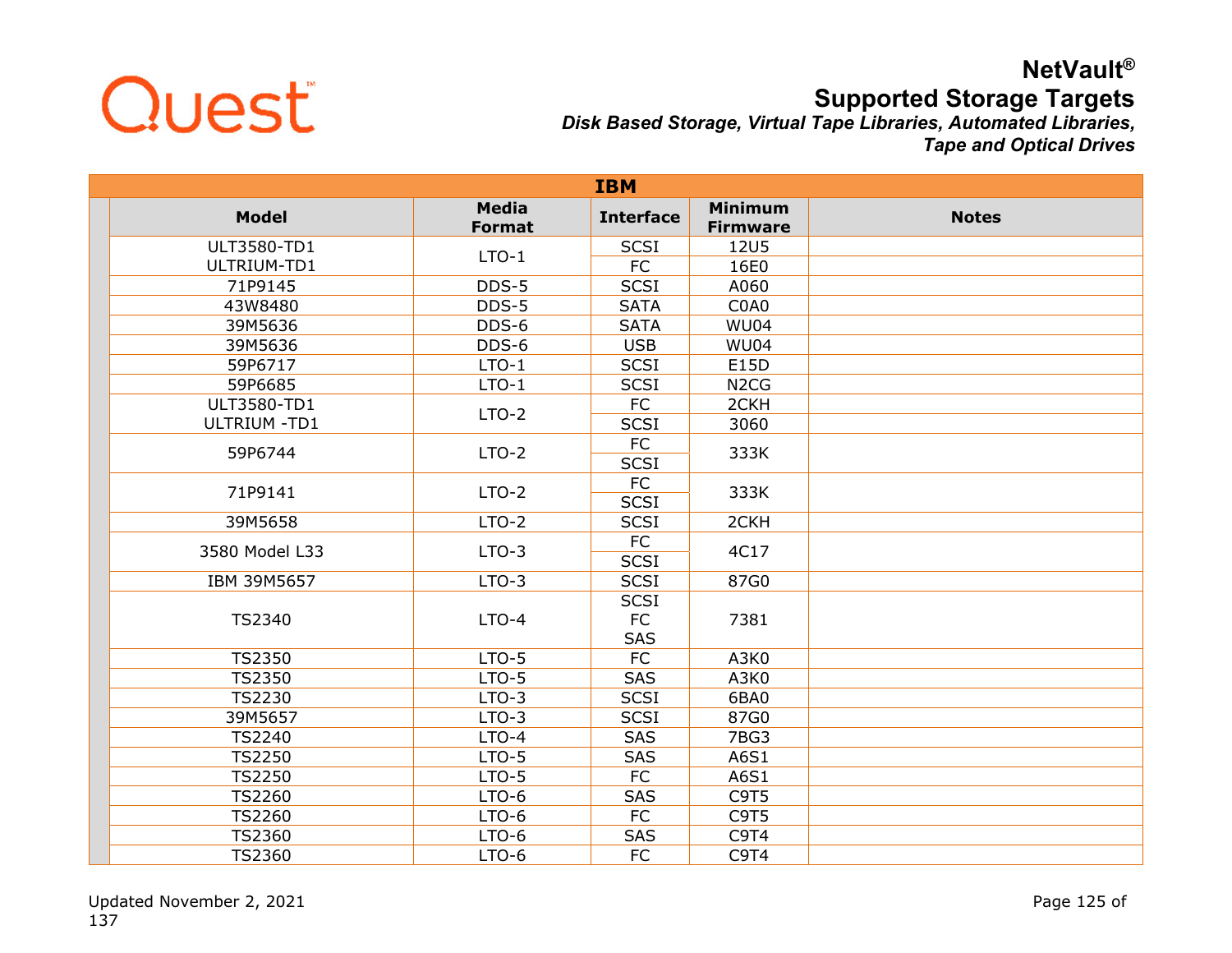

| <b>TS2270</b>    | $LTO-7$        | <b>SAS</b><br><b>FC</b>  | <b>F8E1</b> |                                                 |
|------------------|----------------|--------------------------|-------------|-------------------------------------------------|
| TS2370           | $LTO-7$        | SAS<br>${\sf FC}$        | <b>F8E1</b> |                                                 |
| <b>TS2280</b>    | $LTO-8$        | SAS<br><b>FC</b>         | <b>HB83</b> |                                                 |
| TS2380           | $LTO-8$        | SAS<br><b>FC</b>         | <b>HB83</b> |                                                 |
| 43W8487          | $LTO-3$        | SAS                      | 76B0        |                                                 |
| 43W8478          | $LTO-3$        | <b>SAS</b>               | <b>BBNF</b> | ¥ - Compatible with NetVault 8.6.3 or<br>higher |
| 3628L3X          | $LTO-3$        | <b>SAS</b>               | <b>BBNF</b> | ¥ - Compatible with NetVault 8.6.3 or<br>higher |
| 3628N3X          | $LTO-3$        | <b>SAS</b>               | <b>BBNF</b> | ¥ - Compatible with NetVault 8.6.3 or<br>higher |
| 44E8895          | $LTO-4$        | <b>SAS</b>               | <b>BBNF</b> | ¥ - Compatible with NetVault 8.6.3 or<br>higher |
| 3628L4X          | $LTO-4$        | <b>SAS</b>               | <b>BBNF</b> | ¥ - Compatible with NetVault 8.6.3 or<br>higher |
| 3628N4X          | $LTO-4$        | <b>SAS</b>               | <b>BBNF</b> | ¥ - Compatible with NetVault 8.6.3 or<br>higher |
| 49Y9898          | $LTO-5$        | <b>SAS</b>               | <b>B174</b> | ¥ - Compatible with NetVault 8.6.3 or<br>higher |
| 3628L5X          | $LTO-5$        | <b>SAS</b>               | B174        | ¥ - Compatible with NetVault 8.6.3 or<br>higher |
| 3628N5X          | $LTO-5$        | <b>SAS</b>               | B174        | ¥ - Compatible with NetVault 8.6.3 or<br>higher |
| 00D8924          | $LTO-6$        | <b>SAS</b>               | C9T5        | ¥ - Compatible with NetVault 8.6.3 or<br>higher |
| $VXA-2$          | V17 / V10 / V6 | <b>SCSI</b>              | 1009        |                                                 |
| Magstar 3590     | $1/2$ inch     | <b>SCSI</b>              | <b>B88C</b> |                                                 |
| 3590 H           | Linear         | <b>SCSI</b><br><b>FC</b> | F2D4        |                                                 |
| 3592             | Linear         | <b>FC</b>                | 04D5        |                                                 |
| TS1120 (3592-E5) | Linear         | FC                       | 167A        |                                                 |
| TS1130 (3592-E6) | Linear         | <b>FC</b>                | 2453        |                                                 |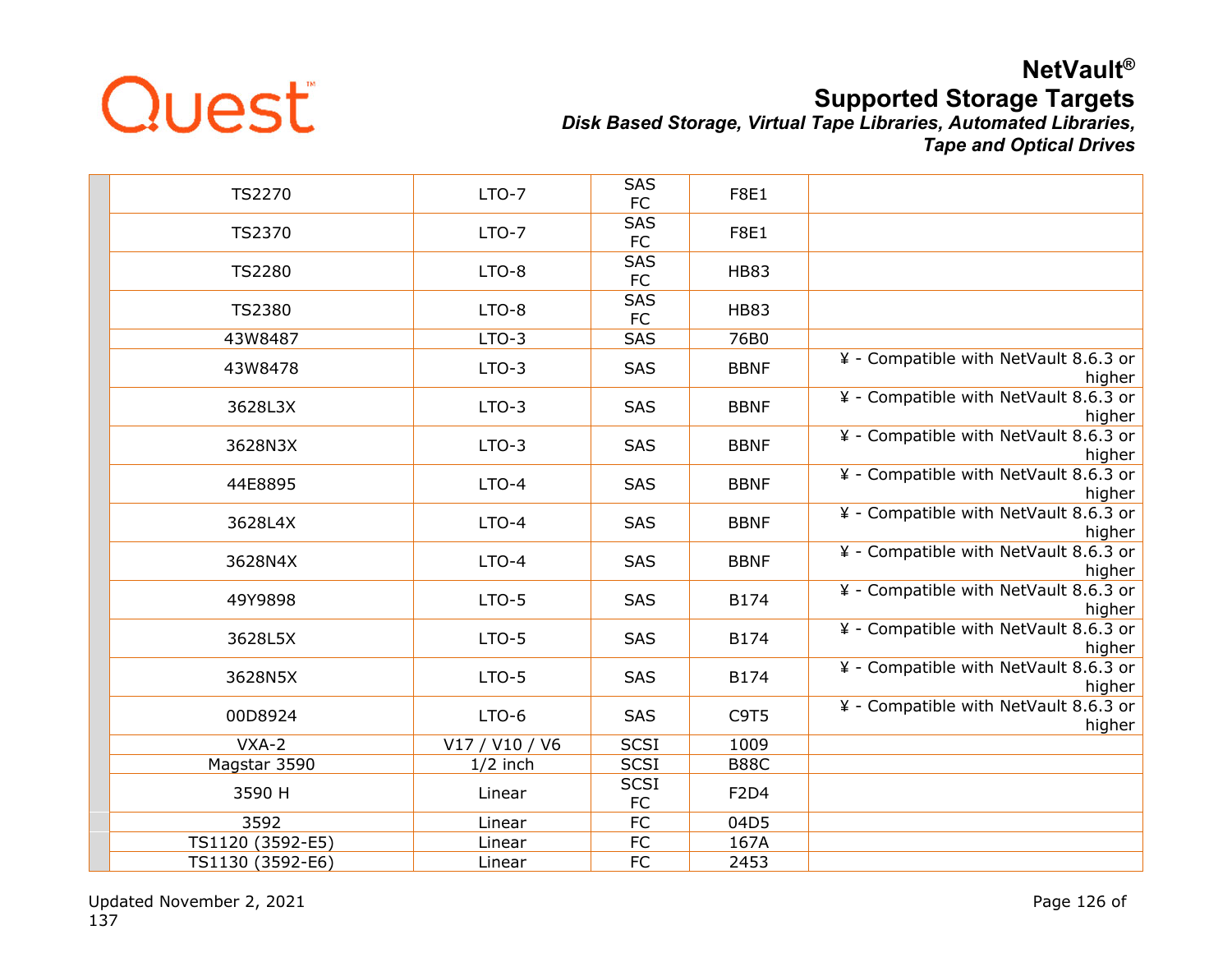#### **NetVault® Supported Storage Targets**  *Disk Based Storage, Virtual Tape Libraries, Automated Libraries,*

*Tape and Optical Drives*

| TS1140 (3592-E7)          | Linear              | FC          | 349A |                                                                        |
|---------------------------|---------------------|-------------|------|------------------------------------------------------------------------|
| TS1150 (3592-E8)          | Linear              | FC.         | 4478 |                                                                        |
| Magstar 3570              | $1/2$ inch          | <b>SCSI</b> | 5466 |                                                                        |
| <b>RDX Removable Disk</b> | Virtual Standalone≠ | <b>USB</b>  | 0135 | Please refer to the NetVault Removable<br>Storage Best Practices Guide |
| RDX-USB 3.0               | Virtual Standalone≠ | <b>USB</b>  | 4102 | Please refer to the NetVault Removable<br>Storage Best Practices Guide |
| RDX-SATA-INTERNAL         | Virtual Standalone≠ | <b>SATA</b> | 0069 | Please refer to the NetVault Removable<br>Storage Best Practices Guide |

| <b>IMATION</b> |                               |                  |                                   |                                                                        |  |  |
|----------------|-------------------------------|------------------|-----------------------------------|------------------------------------------------------------------------|--|--|
| <b>Model</b>   | <b>Media</b><br><b>Format</b> | <b>Interface</b> | <b>Minimum</b><br><b>Firmware</b> | <b>Notes</b>                                                           |  |  |
| RDX-USB        | Virtual Standalone≠           | <b>USB</b>       | 2040                              | Please refer to the NetVault Removable<br>Storage Best Practices Guide |  |  |
| RDX-USB 3.0    | Virtual Standalone≠           | USB              | 4103                              | Please refer to the NetVault Removable<br>Storage Best Practices Guide |  |  |

| <b>LEVONO</b> |                               |                  |                            |                                                                        |  |  |
|---------------|-------------------------------|------------------|----------------------------|------------------------------------------------------------------------|--|--|
| <b>Model</b>  | <b>Media</b><br><b>Format</b> | <b>Interface</b> | Minimum<br><b>Firmware</b> | <b>Notes</b>                                                           |  |  |
| RDX-USB       | Virtual Standalone≠           | USB              | 3040                       | Please refer to the NetVault Removable<br>Storage Best Practices Guide |  |  |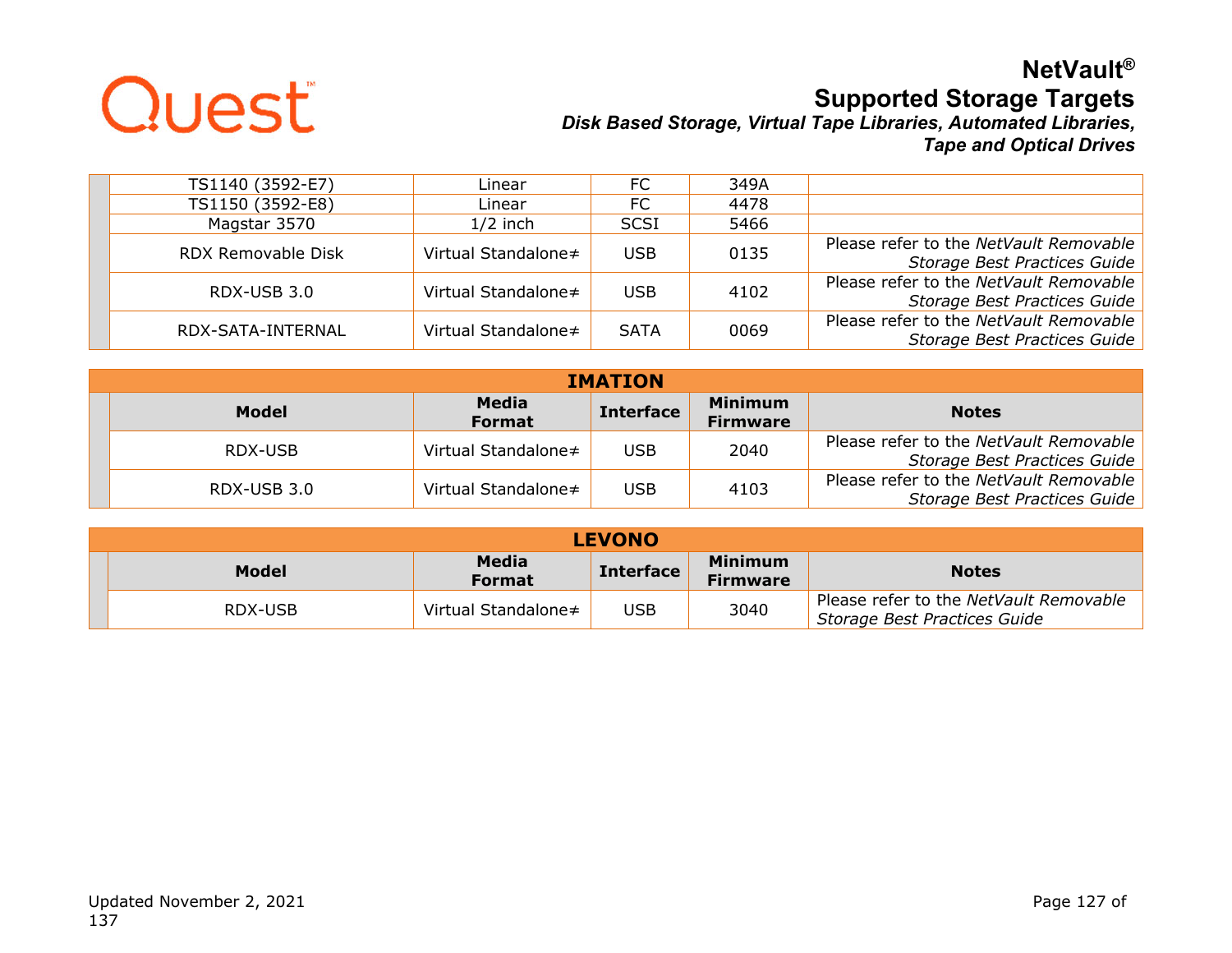

|                                 |                               | <b>Panasonic</b> |                                   |              |
|---------------------------------|-------------------------------|------------------|-----------------------------------|--------------|
| <b>Model</b>                    | <b>Media</b><br><b>Format</b> | <b>Interface</b> | <b>Minimum</b><br><b>Firmware</b> | <b>Notes</b> |
| DVD-RAM<br>SW-9571              | DVD-RAM                       | SCSI             | A112                              |              |
| DAT72                           | DDS-5                         | SCSI             | BA03                              |              |
|                                 |                               |                  |                                   |              |
|                                 |                               |                  |                                   |              |
|                                 |                               |                  |                                   |              |
|                                 |                               |                  |                                   |              |
|                                 |                               |                  |                                   |              |
| Updated November 2, 2021<br>137 |                               |                  |                                   | Page 128 of  |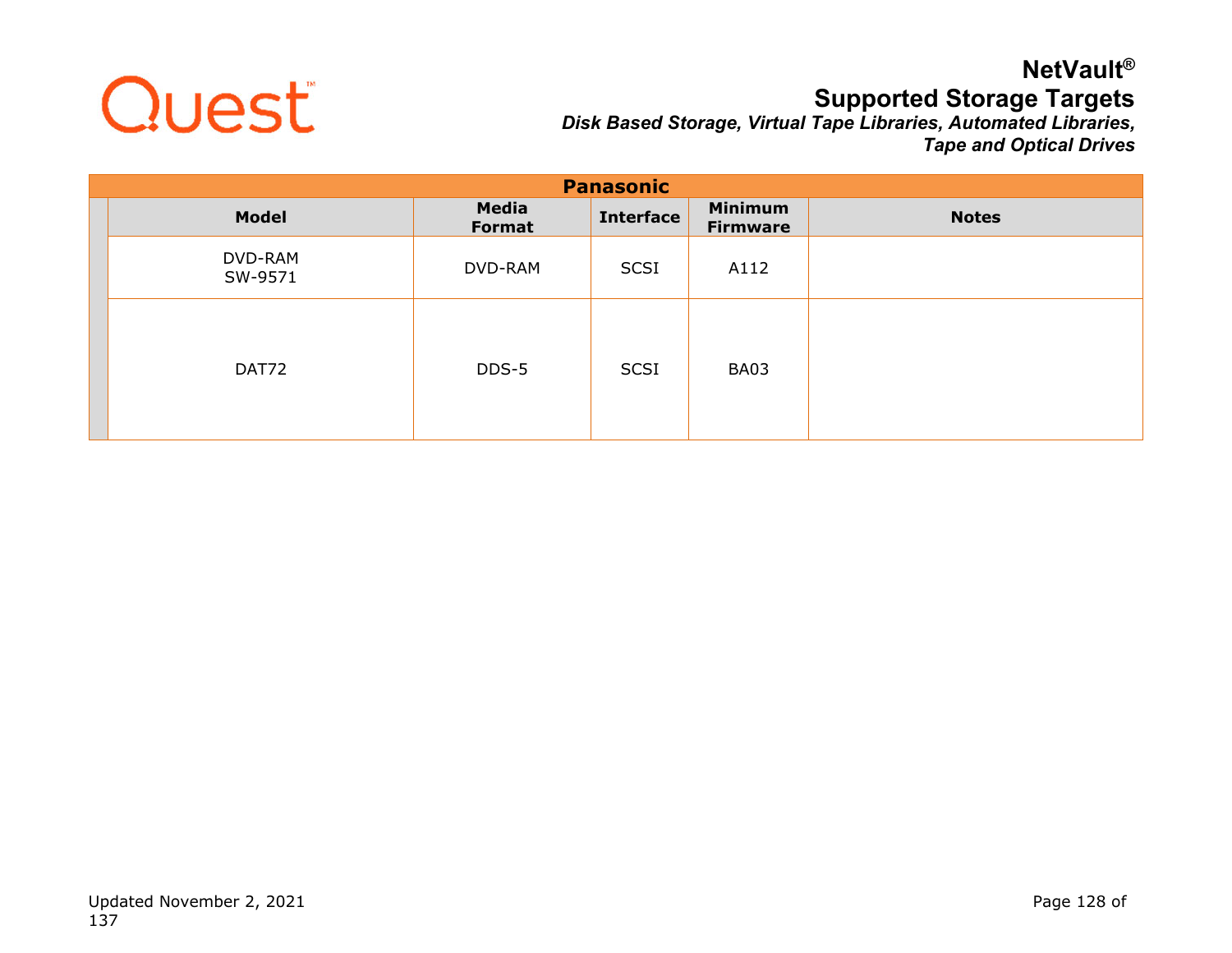

|                                 |                                                                                                                                                                                           | <b>QUANTUM</b>                |                                                     |                                                                                                                                                      |
|---------------------------------|-------------------------------------------------------------------------------------------------------------------------------------------------------------------------------------------|-------------------------------|-----------------------------------------------------|------------------------------------------------------------------------------------------------------------------------------------------------------|
| <b>Model</b>                    | <b>Media</b><br><b>Format</b>                                                                                                                                                             | <b>Interface</b>              | <b>Minimum</b><br><b>Firmware</b>                   | <b>Notes</b>                                                                                                                                         |
| <b>DAT 72</b>                   | DDS-5                                                                                                                                                                                     | <b>SATA</b>                   | C035                                                |                                                                                                                                                      |
| <b>DAT 160</b>                  | DDS-6                                                                                                                                                                                     | <b>USB</b>                    | <b>WU74</b>                                         |                                                                                                                                                      |
| <b>DAT 320</b>                  | DDS-7                                                                                                                                                                                     | <b>USB</b>                    | 7UA6                                                |                                                                                                                                                      |
| <b>DLT4000</b>                  | DLT Tape III-IV                                                                                                                                                                           | <b>SCSI</b>                   |                                                     |                                                                                                                                                      |
| <b>DLT7000</b>                  | DLT Tape III-IV                                                                                                                                                                           | <b>SCSI</b>                   | 101                                                 |                                                                                                                                                      |
| <b>DLT8000</b>                  | DLT Tape III-IV                                                                                                                                                                           | <b>SCSI</b>                   | 0118                                                |                                                                                                                                                      |
| SuperDLT                        | SuperDLT Tape I                                                                                                                                                                           | <b>SCSI</b>                   | 050F                                                |                                                                                                                                                      |
|                                 | SuperDLT Tape I<br>SuperDLT Tape II<br>DLT Tape S4<br><b>DLT Tape VS1</b><br><b>DLT Tape VS1</b><br>$LTO-3$<br>$LTO-4$<br>$LTO-5$<br>$LTO-5$<br>$LTO-6$<br>$LTO-7$<br>Virtual Standalone≠ | <b>SCSI</b>                   | 3838                                                |                                                                                                                                                      |
| SDLT320                         |                                                                                                                                                                                           | FC                            | <b>V87</b>                                          |                                                                                                                                                      |
|                                 |                                                                                                                                                                                           | <b>SCSI</b>                   | 0A0A                                                |                                                                                                                                                      |
| <b>SDLT600</b>                  |                                                                                                                                                                                           | FC                            | V34                                                 |                                                                                                                                                      |
| DLT-S4                          |                                                                                                                                                                                           | <b>SCSI</b>                   | 0D <sub>0</sub> D                                   |                                                                                                                                                      |
| <b>DLT VS160</b>                |                                                                                                                                                                                           | <b>SCSI</b>                   | 1E00                                                |                                                                                                                                                      |
| DLT-V4                          |                                                                                                                                                                                           | <b>SCSI</b>                   | 0300                                                |                                                                                                                                                      |
| <b>ULTRIUM 3</b>                |                                                                                                                                                                                           | <b>SCSI</b><br>$FC*$<br>SAS** | 179J - SCSI<br>$E183Z* - FC$<br>$E1185G** -$<br>SAS | *FC support provided through Vendor<br><b>Endorsed Inheratance Request</b><br>** SAS support provided through<br>Vendor Endorsed Inheratance Request |
| ULTRIUM 4 HH                    |                                                                                                                                                                                           | <b>SAS</b>                    | 2060                                                |                                                                                                                                                      |
| ULTRIUM 5 FH                    |                                                                                                                                                                                           | <b>SAS</b>                    | 3060                                                |                                                                                                                                                      |
| <b>ULTRIUM 5 HH</b>             |                                                                                                                                                                                           | <b>SAS</b>                    | 3070                                                |                                                                                                                                                      |
| ULTRIUM 6 HH                    |                                                                                                                                                                                           | <b>SAS</b>                    | 4071                                                |                                                                                                                                                      |
| ULTRIUM 7 HH                    |                                                                                                                                                                                           | <b>SAS</b>                    | <b>FA17</b>                                         |                                                                                                                                                      |
| RDX-USB 3.0                     |                                                                                                                                                                                           | <b>USB</b>                    | 4103                                                | Please refer to the NetVault Removable<br>Storage Best Practices Guide                                                                               |
| Updated November 2, 2021<br>137 |                                                                                                                                                                                           |                               |                                                     | Page 129 of                                                                                                                                          |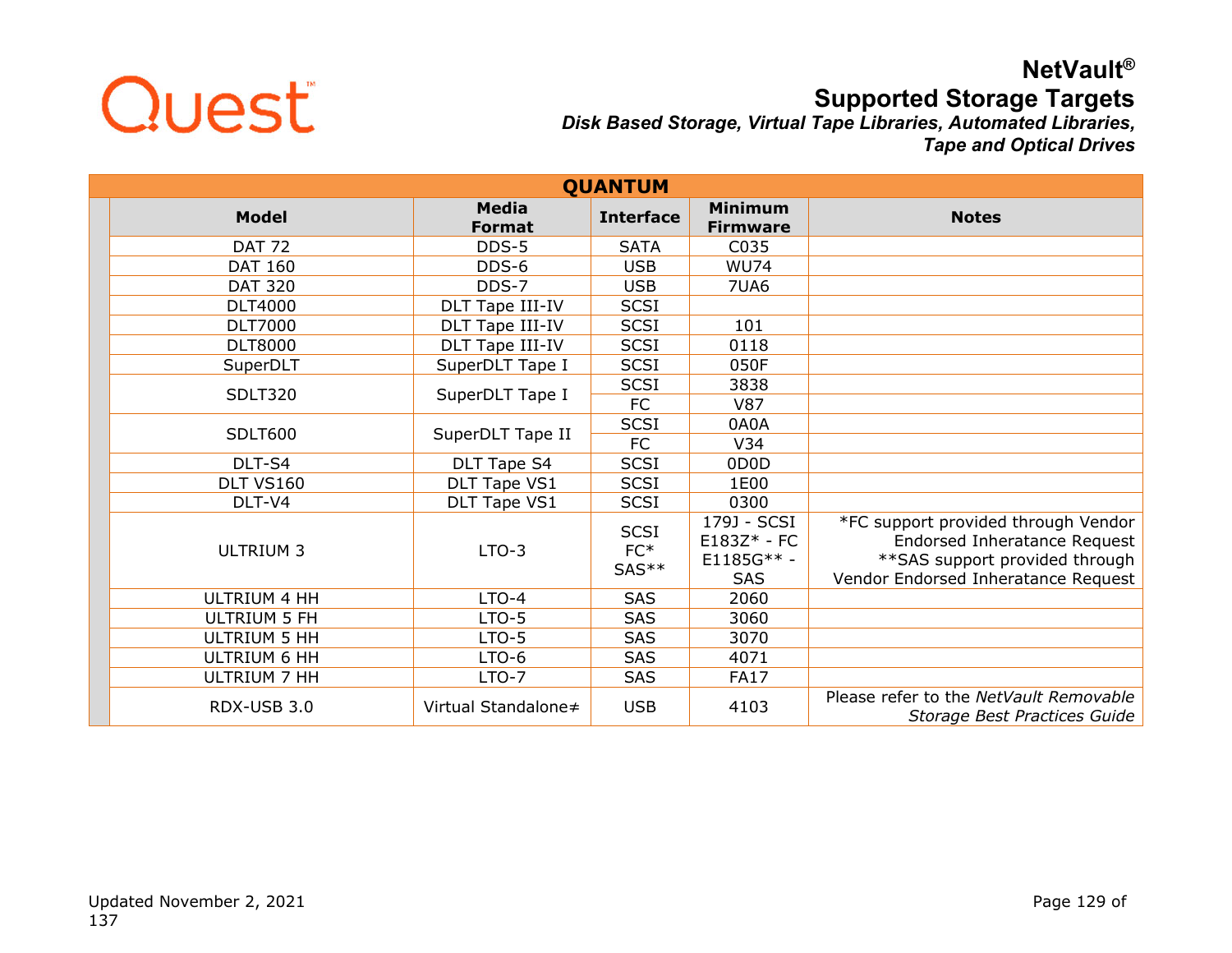### **NetVault® Supported Storage Targets**

|                 |                               | <b>Sony</b>      |                                   |                                                                                                                      |
|-----------------|-------------------------------|------------------|-----------------------------------|----------------------------------------------------------------------------------------------------------------------|
| <b>Model</b>    | <b>Media</b><br><b>Format</b> | <b>Interface</b> | <b>Minimum</b><br><b>Firmware</b> | <b>Notes</b>                                                                                                         |
| SDT-10000       | <b>SAS</b>                    | 3070             | 1.05                              |                                                                                                                      |
| SDT-11000       | DDS-4                         | <b>SCSI</b>      | L <sub>0u6</sub>                  |                                                                                                                      |
| SDTI320UB       | DDS-7                         | <b>USB</b>       | 7U93                              |                                                                                                                      |
| <b>SDX-250V</b> | AIT-E                         | <b>SCSI</b>      | 0100                              |                                                                                                                      |
| <b>SDX-260V</b> | AIT-E                         | <b>ATAPI</b>     | 0100                              | Supported on Windows only.                                                                                           |
| <b>SDX-300C</b> | $AIT-1$                       | <b>SCSI</b>      |                                   |                                                                                                                      |
| <b>SDX-400C</b> | $AIT-1$                       | <b>SCSI</b>      | 0702                              |                                                                                                                      |
| <b>SDX-400V</b> | $AIT-1$                       | <b>SCSI</b>      | 0100                              |                                                                                                                      |
| <b>SDX-420V</b> | $AIT-1$                       | <b>ATAPI</b>     | 0101                              | Supported on Windows only.                                                                                           |
| <b>SDX-450V</b> | $AIT-1$                       | <b>SCSI</b>      | 0100                              |                                                                                                                      |
| <b>SDX-460V</b> | $AIT-1$                       | <b>ATAPI</b>     | 0100                              | Supported on Windows only.                                                                                           |
| <b>SDX-470V</b> | $AIT-1$                       | <b>SATA</b>      | 0100                              | Supported on Windows only.                                                                                           |
| SDX-500C (1)    | $AIT-2$                       | <b>SCSI</b>      | 010c                              | WORM F/W minimum 0200                                                                                                |
| SDX-500V (1)    | $AIT-2$                       | <b>SCSI</b>      | 0100                              | WORM F/W minimum 0100                                                                                                |
| <b>SDX-520V</b> | $AIT-2$                       | <b>ATAPI</b>     | 0100                              | Supported on Windows only.                                                                                           |
| SDX-550V (1)    | $AIT-2$                       | <b>SCSI</b>      | 0100                              | WORM F/W minimum 0100                                                                                                |
| <b>SDX-560V</b> | $AIT-2$                       | <b>ATAPI</b>     | 0100                              | Supported on Windows only.                                                                                           |
| <b>SDX-570V</b> | $AIT-2$                       | <b>SATA</b>      | 0100                              | Supported on Windows only.                                                                                           |
| SDX-700C (1)    | $AIT-3$                       | <b>SCSI</b>      | 0201                              | WORM F/W minimum 0200                                                                                                |
| SDX-700V (1)    | $AIT-3$                       | <b>SCSI</b>      | 0100                              | WORM F/W minimum 0100. AIT-E/1/2<br>Turbo (VAIT) Media is supported with<br>FW 0200 and above                        |
| <b>SDX-800V</b> | AIT-3 Ex                      | <b>SCSI</b>      | 0100<br>$0101*2$                  | *2 - AIT-3 WORM support<br>* <sup>2</sup> - AIT-3 Ex Cleaning<br>*2 - F/W 0101 or later support AIT<br>Turbo format. |
| <b>SDX-870V</b> | AIT-3 Ex                      | <b>SCSI</b>      | 0100                              |                                                                                                                      |
| <b>SDX-900V</b> | $AIT-4$                       | <b>SCSI</b>      | 0100                              | WORM F/W minimum 0103; AIT-3 Ex<br>media F/W minimum 0104                                                            |
| SDX-1100        | $AIT-5$                       | <b>SCSI</b>      | 0100                              | WORM F/W minimum 0100; Turbo<br>Media Not Supported                                                                  |
| SDZ-100         | SAIT-1                        | <b>SCSI</b>      | 0100                              |                                                                                                                      |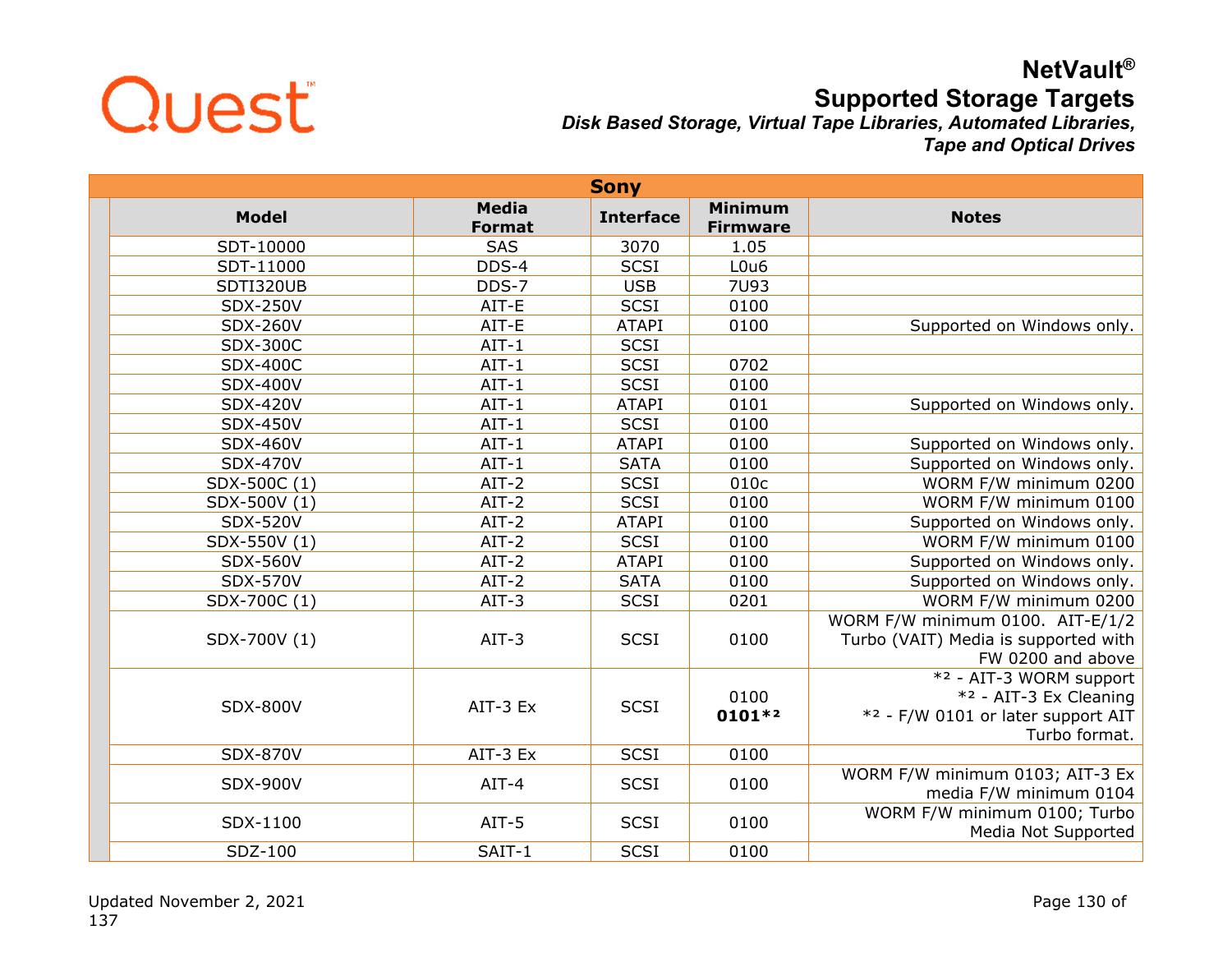

#### **NetVault® Supported Storage Targets**  *Disk Based Storage, Virtual Tape Libraries, Automated Libraries,*

*Tape and Optical Drives*

| SDZ-130 | SAIT-1 | $\sim$<br>╰ | 0100        |  |
|---------|--------|-------------|-------------|--|
| SDZ-200 | SAIT-2 | <b>SCSI</b> | 0100        |  |
| GY-2120 | DTF-1  | <b>SCSI</b> |             |  |
| GY-8240 | DTF-2  | <b>SCSI</b> |             |  |
|         |        | $\sim$<br>╰ | って<br>ر ر.ر |  |

 **Note (1) - SONY WORM support capable, requires minimum firmware levels see notes column** 

| <b>Spectralogic</b>                        |                               |                  |                                   |                                                                                                |  |  |  |
|--------------------------------------------|-------------------------------|------------------|-----------------------------------|------------------------------------------------------------------------------------------------|--|--|--|
| <b>Model</b>                               | <b>Media</b><br><b>Format</b> | <b>Interface</b> | <b>Minimum</b><br><b>Firmware</b> | <b>Notes</b>                                                                                   |  |  |  |
| <b>RXT SabreDrive</b><br>(IBM ULTRIUM-TD2) | $LTO-2$                       | <b>SCSI</b>      | 4850                              | Uses IBMU3580 Template. Device is a<br>disk device which emulates the IBM<br>LTO-2 tape drive. |  |  |  |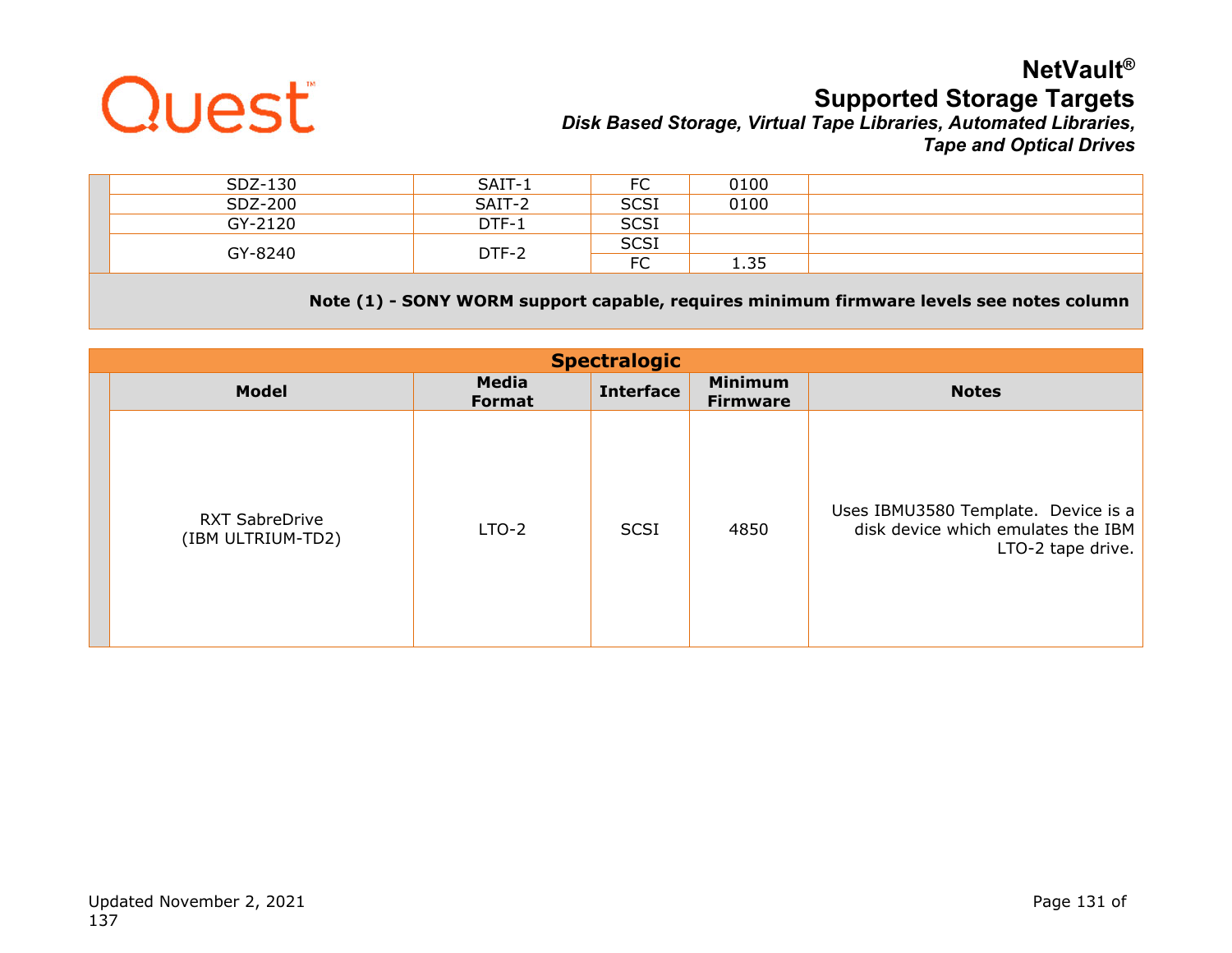

|     | Oracle / SUN / STK                    |                        |                   |                                   |              |  |  |
|-----|---------------------------------------|------------------------|-------------------|-----------------------------------|--------------|--|--|
|     | <b>Model</b>                          | <b>Media</b><br>Format | <b>Interface</b>  | <b>Minimum</b><br><b>Firmware</b> | <b>Notes</b> |  |  |
|     | 9840                                  | 9840                   | <b>SCSI</b>       | 1.28.108s                         |              |  |  |
|     |                                       |                        | ${\sf FC}$        | 1.28.122f                         |              |  |  |
|     | T9840B                                | 9840                   | <b>SCSI</b>       | R1.29.314s                        |              |  |  |
|     | T9840C                                | 9840                   | <b>SCSI</b>       | 1.34                              |              |  |  |
|     | T9840D                                | 9840                   | FC                | 1.42                              |              |  |  |
|     | T9940A                                | T9940                  | <b>SCSI</b>       | R1.29.208s                        |              |  |  |
|     | T9940B                                | T9940                  | FC                | R1.34.406f                        |              |  |  |
|     | <b>SUN StorageTek</b><br>HP Ultrium 3 | $LTO-3$                | <b>SCSIFCSAS</b>  | D22WC24WM63W                      |              |  |  |
|     | <b>SUN StorageTek</b>                 |                        | <b>SCSI</b>       | <b>B13D</b>                       |              |  |  |
|     | HP Ultrium 4                          | LTO Gen 4              | FC                | <b>H21D</b>                       |              |  |  |
|     |                                       |                        | SAS               | A22D                              |              |  |  |
|     | StorEdge LTO-3                        | $LTO-3$                | <b>SCSI</b><br>FC | G27D / M02D                       |              |  |  |
|     | T10000A                               | T10000<br>(500GB)      | <b>FC</b>         | 1.29.102                          |              |  |  |
|     | T10000B                               | T10000<br>(1TB)        | ${\sf FC}$        | 1.38                              |              |  |  |
|     | T10000C                               | T10000<br>(5TB)        | FC                | 1.51                              |              |  |  |
|     | T10000D                               | T10000D<br>(8.5TB)     | ${\sf FC}$        | 4.06                              |              |  |  |
|     |                                       |                        |                   |                                   |              |  |  |
| 137 | Updated November 2, 2021              |                        |                   |                                   | Page 132 of  |  |  |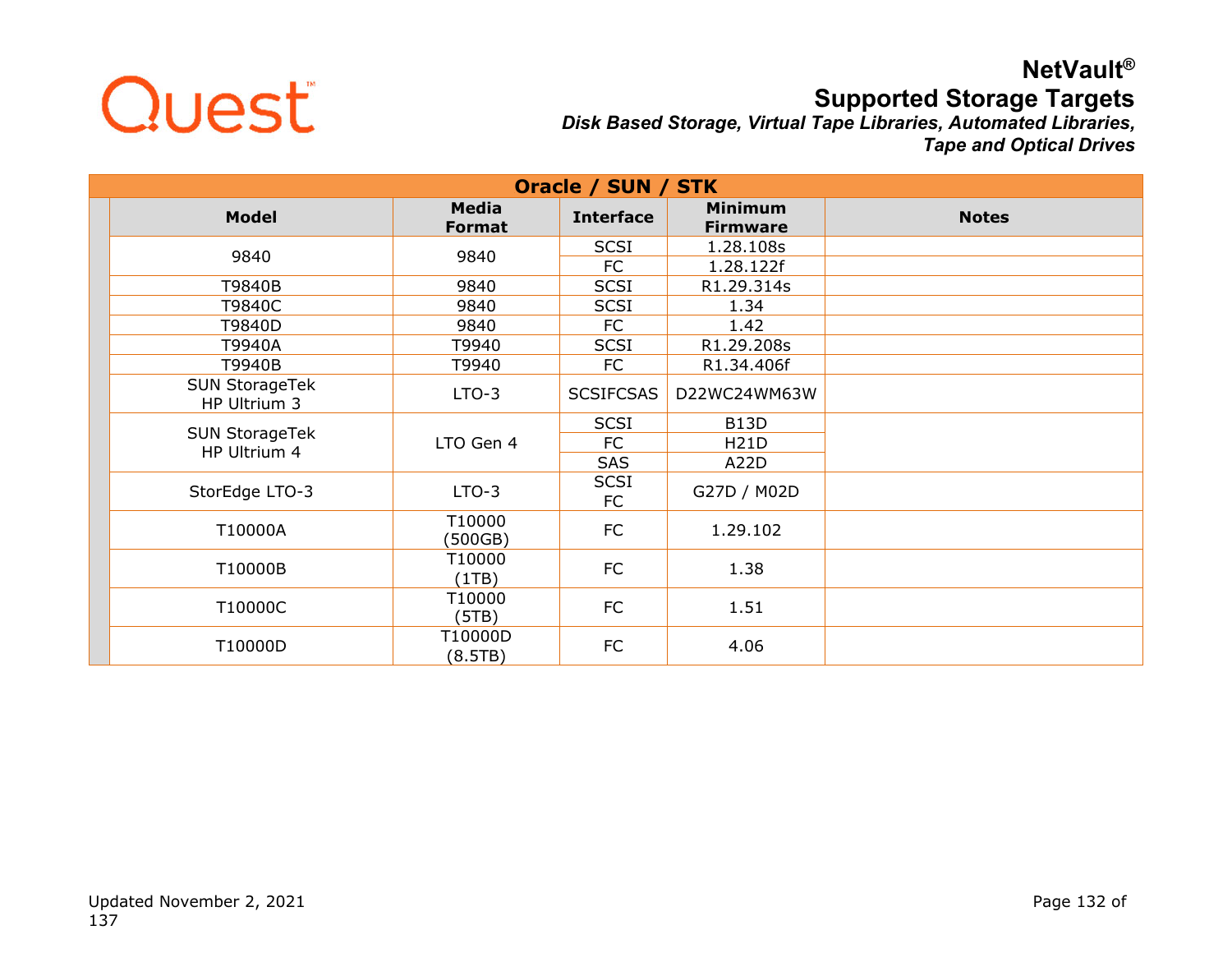

| <b>Tandberg</b>                 |                               |                  |                                   |                                                                                                                                                                               |  |
|---------------------------------|-------------------------------|------------------|-----------------------------------|-------------------------------------------------------------------------------------------------------------------------------------------------------------------------------|--|
| <b>Model</b>                    | <b>Media</b><br><b>Format</b> | <b>Interface</b> | <b>Minimum</b><br><b>Firmware</b> | <b>Notes</b>                                                                                                                                                                  |  |
| 8505                            | 8200c / 8500c                 | <b>SCSI</b>      | v3.1.8                            |                                                                                                                                                                               |  |
| 8505 XL                         | 8200c / 8500c                 | <b>SCSI</b>      |                                   |                                                                                                                                                                               |  |
| 8900                            | 170 AME                       | <b>SCSI</b>      |                                   |                                                                                                                                                                               |  |
| Mammoth-2                       | <b>225 AME</b>                | <b>SCSI</b>      | V <sub>0</sub> C                  | Read Application Note for cleaning<br>details                                                                                                                                 |  |
| $VXA-1$                         | V17 / V10 / V6                | <b>SCSI</b>      | 1008                              |                                                                                                                                                                               |  |
| $VXA-2$                         | X23 / X10 / X6                | <b>SCSI</b>      | 1004                              |                                                                                                                                                                               |  |
| $VXA-2$                         | X23 / X10 / X6                | Firewire         | 11101                             |                                                                                                                                                                               |  |
| <b>VXA-172</b>                  | X10 / X6                      | <b>SCSI</b>      | 3200                              |                                                                                                                                                                               |  |
| $VXA-3$                         | X23 / X10 / X6                | <b>SCSI</b>      | 3106                              |                                                                                                                                                                               |  |
| <b>VXA-320</b>                  | X23 / X10 / X6                | <b>SCSI</b>      |                                   | Supported with NetVault 7.1.1 (and<br>higher) for Mac OSX only. Requires<br>Mac OSX Support Pack 2. See<br>Application Notes for additional<br>information before installing. |  |
| SLR7                            | SLR7                          | <b>SCSI</b>      | 0481                              |                                                                                                                                                                               |  |
| <b>SLR24</b>                    | <b>SLR24</b>                  | <b>SCSI</b>      |                                   |                                                                                                                                                                               |  |
| <b>SLR32</b>                    | MLR1                          | <b>SCSI</b>      |                                   |                                                                                                                                                                               |  |
| <b>SLR50</b>                    | MLR3                          | <b>SCSI</b>      |                                   |                                                                                                                                                                               |  |
| <b>SLR60</b>                    | ALRF-1                        | <b>SCSI</b>      | 0482                              |                                                                                                                                                                               |  |
| <b>SLR75</b>                    | ALRF-1                        | <b>SCSI</b>      | 0482                              |                                                                                                                                                                               |  |
| <b>SLR100</b>                   | MLR5                          | <b>SCSI</b>      | 0482                              |                                                                                                                                                                               |  |
| <b>SLR140</b>                   | MLR5                          | <b>SCSI</b>      | 0565                              |                                                                                                                                                                               |  |
| <b>DLT4000</b>                  | DLT Tape III-IV               | <b>SCSI</b>      |                                   |                                                                                                                                                                               |  |
| <b>DLT7000</b>                  | DLT Tape IIIXT-IV             | <b>SCSI</b>      |                                   |                                                                                                                                                                               |  |
| DLT1                            | <b>DLT Tape IV</b>            | <b>SCSI</b>      |                                   |                                                                                                                                                                               |  |
| <b>DLT8000</b>                  | DLT Tape IIIXT-IV             | <b>SCSI</b>      |                                   |                                                                                                                                                                               |  |
| <b>SDLT220</b>                  | SuperDLT Tape 1               | <b>SCSI</b>      | 050F                              |                                                                                                                                                                               |  |
| SDLT320                         | SuperDLT Tape 1               | <b>SCSI</b>      | 2E2E                              |                                                                                                                                                                               |  |
| <b>SDLT600</b>                  | SuperDLT Tape II              | <b>SCSI</b>      | 0A0A                              |                                                                                                                                                                               |  |
| <b>TS400</b>                    | $LTO-2$                       | <b>SCSI</b>      | 166                               | Model name changed to 420LTO HH                                                                                                                                               |  |
| 220LTO                          | $LTO-1$                       | <b>SCSI</b>      | 0241                              | See App Notes for support details.                                                                                                                                            |  |
| Updated November 2, 2021<br>137 |                               |                  |                                   | Page 133 of                                                                                                                                                                   |  |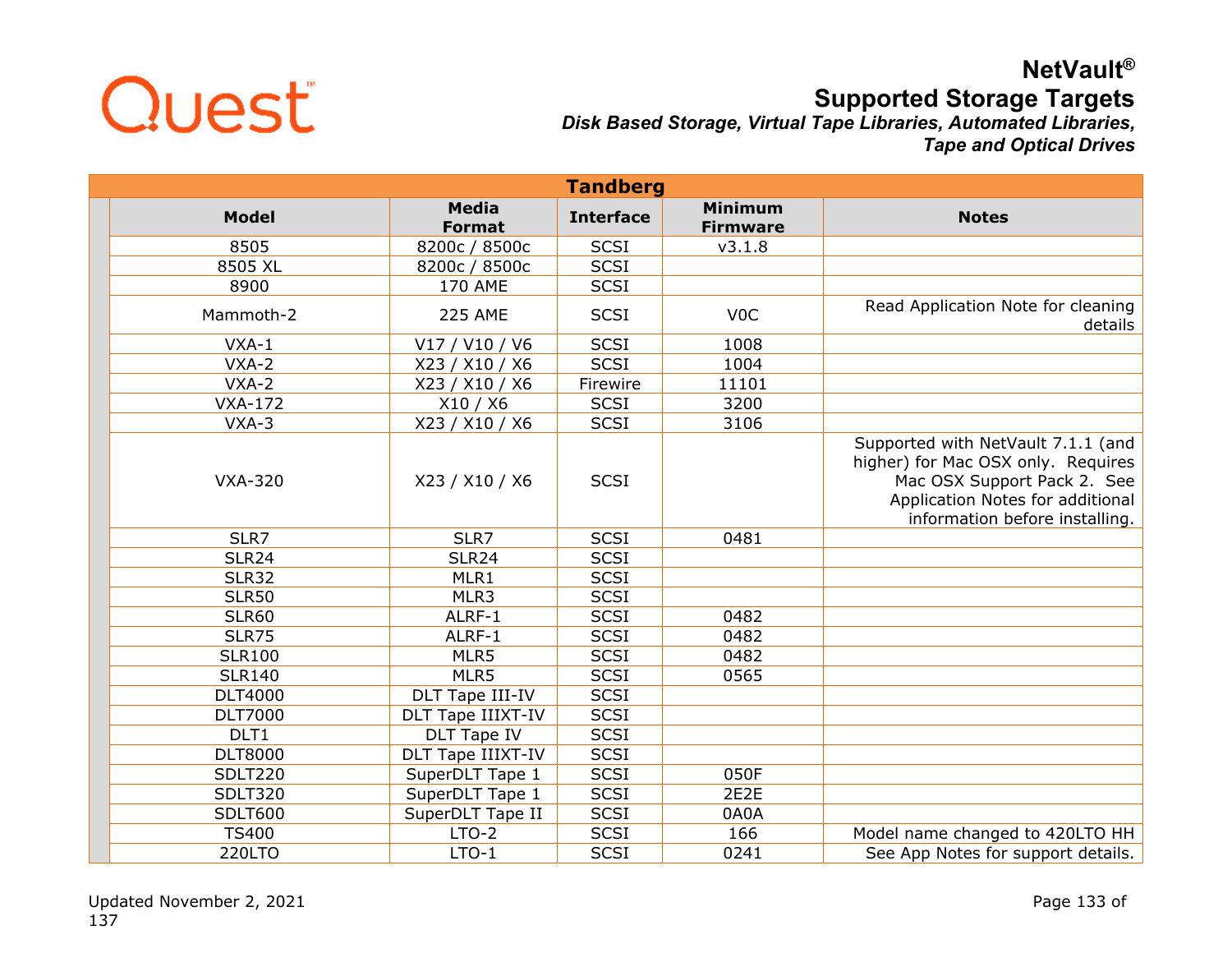#### **NetVault® Supported Storage Targets**  *Disk Based Storage, Virtual Tape Libraries, Automated Libraries,*

*Tape and Optical Drives*

| 240LTO              | $LTO-1$                | <b>SCSI</b> | 1552 |                                                                           |
|---------------------|------------------------|-------------|------|---------------------------------------------------------------------------|
| 440LTO              | $LTO-2$                | <b>SCSI</b> | 2CKH |                                                                           |
| 840LTO              | $LTO-3$                | <b>SCSI</b> | 4C17 |                                                                           |
| TS820               | LTO-3                  | <b>SCSI</b> | 0355 |                                                                           |
| TS1600              | $LTO-4$                | <b>SCSI</b> | 0401 |                                                                           |
| 1640                | $LTO-4$                | FC          | 74H4 |                                                                           |
| <b>DLT VS160</b>    | DLT Tape VS1           | <b>SCSI</b> | 1E00 |                                                                           |
| HH LTO 2            | $LTO-2$                | <b>SCSI</b> | S619 |                                                                           |
| HH LTO 2            | LTO-2                  | <b>SAS</b>  | T61D |                                                                           |
| HH LTO 3            | $LTO-3$                | <b>SCSI</b> | D229 |                                                                           |
| HH LTO 3            | $LTO-3$                | <b>SAS</b>  | C229 |                                                                           |
| HH LTO 4            | $LTO-4$                | <b>SCSI</b> | W229 |                                                                           |
| HH LTO 4            | $LTO-4$                | <b>SAS</b>  | U229 |                                                                           |
| HH LTO 5            | LTO-5                  | <b>SAS</b>  | Z219 |                                                                           |
| HH LTO 5            | LTO-5                  | FC          | I339 |                                                                           |
| <b>RDX Quikstor</b> | Virtual<br>Standalone≠ | <b>SATA</b> | 0044 | Please refer to the NetVault<br>Removable Storage Best Practices<br>Guide |
| <b>RDX Quikstor</b> | Virtual<br>Standalone≠ | <b>USB</b>  | 2040 | Please refer to the NetVault<br>Removable Storage Best Practices<br>Guide |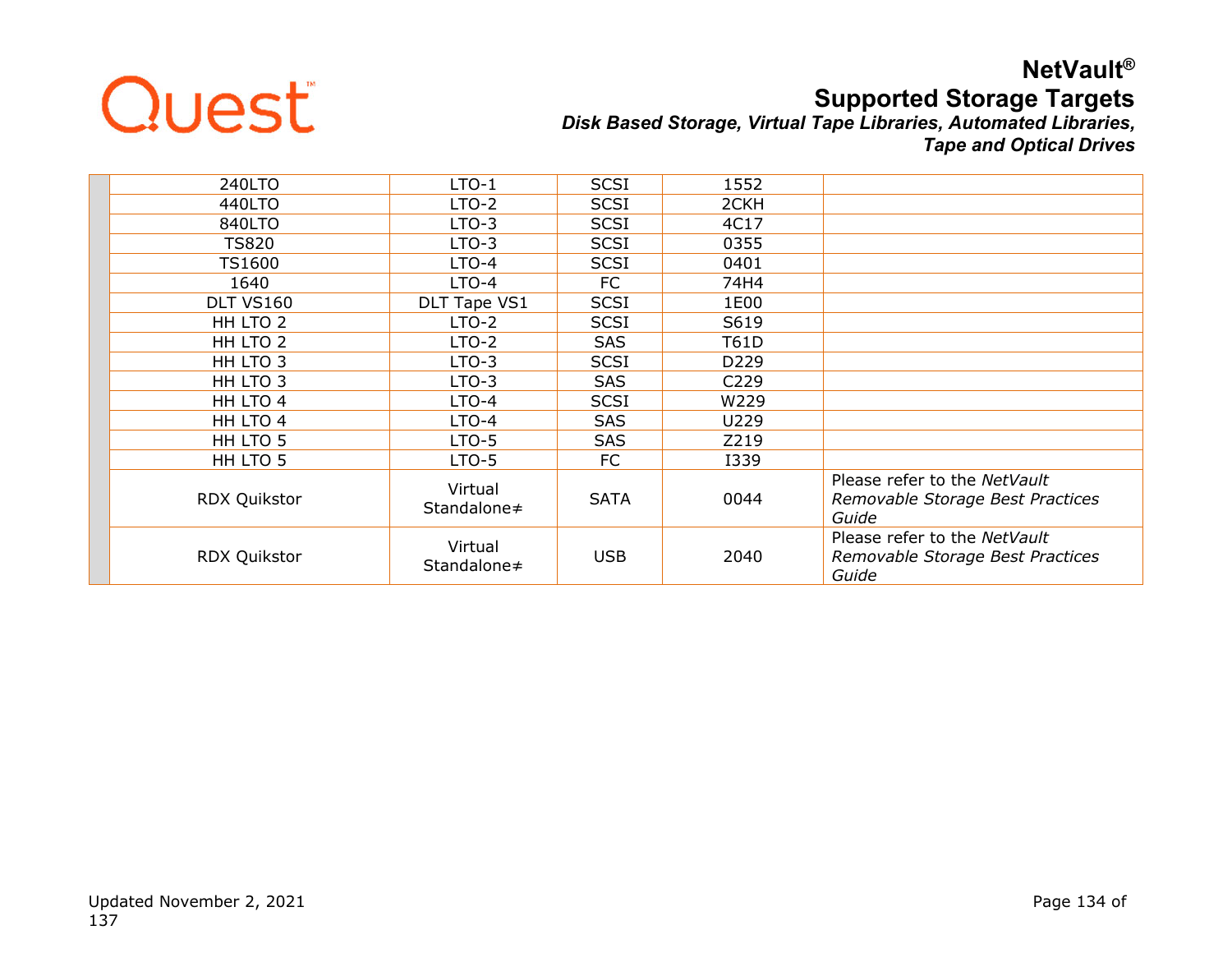### **NetVault® Supported Storage Targets**

| <b>Tecmar</b> |                          |                 |                  |                            |              |
|---------------|--------------------------|-----------------|------------------|----------------------------|--------------|
|               | <b>Model</b>             | Media<br>Format | <b>Interface</b> | Minimum<br><b>Firmware</b> | <b>Notes</b> |
|               | TS9400                   | DDS-4           | SCSI             |                            |              |
|               |                          |                 |                  |                            |              |
|               |                          |                 |                  |                            |              |
|               |                          |                 |                  |                            |              |
|               |                          |                 |                  |                            |              |
|               |                          |                 |                  |                            |              |
|               |                          |                 |                  |                            |              |
| 137           | Updated November 2, 2021 |                 |                  |                            | Page 135 of  |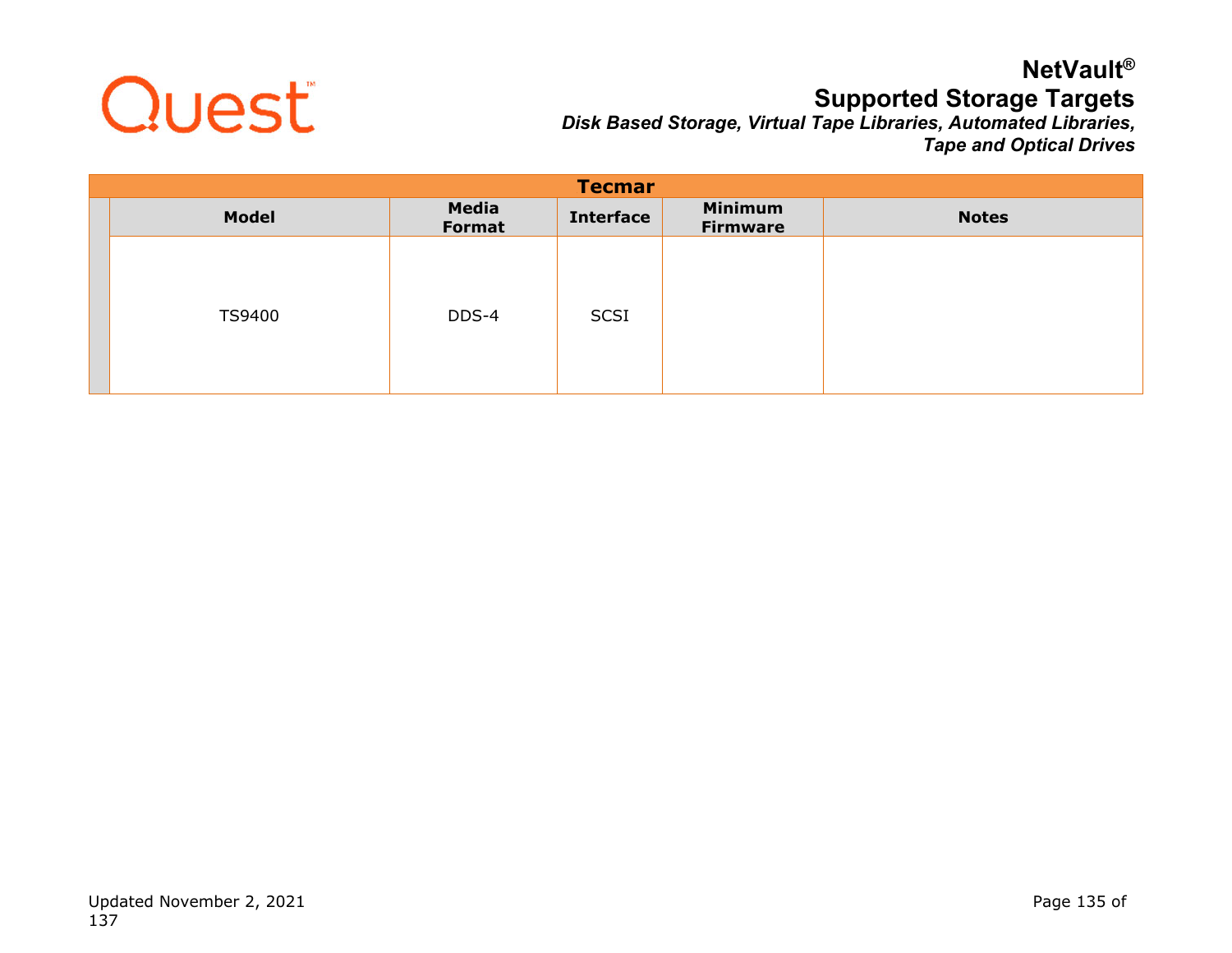

|     | <b>UNITEX</b>            |                               |                  |                                   |                                                                                                                                                                                                                                                                                                                                                                                                                                |  |  |  |
|-----|--------------------------|-------------------------------|------------------|-----------------------------------|--------------------------------------------------------------------------------------------------------------------------------------------------------------------------------------------------------------------------------------------------------------------------------------------------------------------------------------------------------------------------------------------------------------------------------|--|--|--|
|     | <b>Model</b>             | <b>Media</b><br><b>Format</b> | <b>Interface</b> | <b>Minimum</b><br><b>Firmware</b> | <b>Notes</b>                                                                                                                                                                                                                                                                                                                                                                                                                   |  |  |  |
|     | <b>LT80</b>              | LTO-8 HH                      | <b>SAS</b>       | <b>JAYF</b>                       | UNITEX LT80 connects an IBM single LTO<br>drive to a server with a USB 3.0 and SAS<br>interface.<br>According to UNITEX's instructions, You<br>have to install USB3.0 driver for USB3.0<br>HBA and standard LTO Tape driver.<br>If you have any questions, please feel free<br>to contact to:<br><b>UNITEX Support Center</b><br>http://www.unitex.co.jp/support/index.html<br>TEL:(+81)-42-710-9900 or (+81)-50-3386-<br>1365 |  |  |  |
|     | LT80H                    | LTO-8 HH                      | <b>SAS</b>       | <b>JAYF</b>                       | According to UNITEX's instructions, You<br>have to install USB3.0 driver for USB3.0<br>HBA and standard LTO Tape driver.<br>If you have any questions, please feel free<br>to contact to:<br><b>UNITEX Support Center</b><br>http://www.unitex.co.jp/support/index.html<br>TEL:(+81)-42-710-9900 or (+81)-50-3386-<br>1365                                                                                                     |  |  |  |
| 138 | Updated November 2, 2021 |                               |                  |                                   | Page 136 of                                                                                                                                                                                                                                                                                                                                                                                                                    |  |  |  |